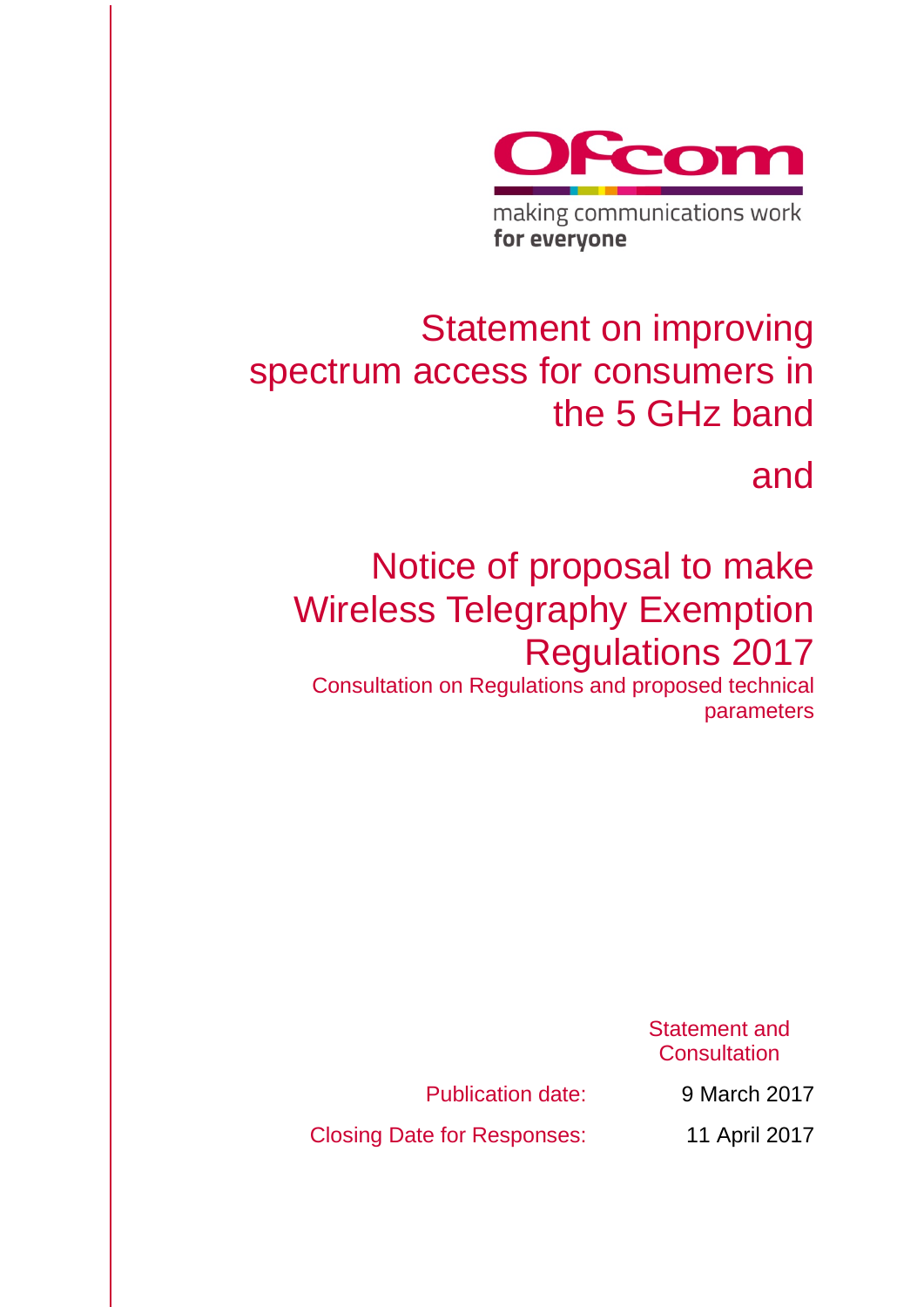# About this document

We present in this document our decision to proceed with our proposals to extend Wi-Fi access in the 5 GHz band to an additional 125 MHz (5725 to 5850, the '5.8GHz band').

In order to give effect to our decision, we invite stakeholders' views on draft Regulations ('the Proposed Regulations') to allow licence exempt use of the frequencies in the 5.8 GHz band.

We are also consulting on the technical conditions which manufacturers of equipment such as smartphones, tablets and laptops would have to comply with, in order to benefit from licence exempt use of this spectrum. These technical conditions form part of the Proposed Regulations.

We also present guidance on how these technical conditions might be implemented in practice, in the form of a Voluntary National Specification.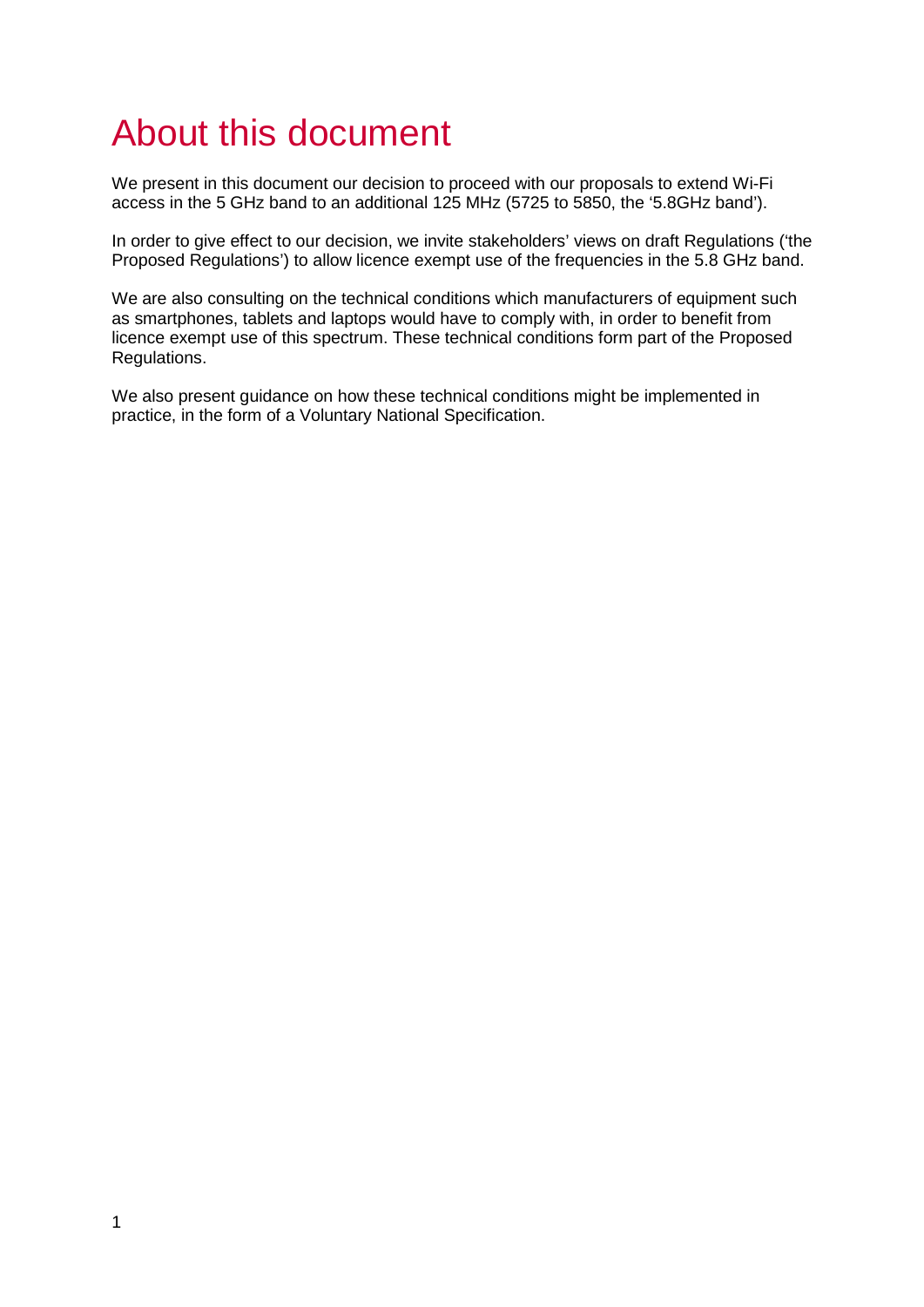# **Contents**

| <b>Section</b> |                                                                                                                                                                 | Page |
|----------------|-----------------------------------------------------------------------------------------------------------------------------------------------------------------|------|
| 1              | <b>Executive Summary</b>                                                                                                                                        | 3    |
| $\overline{2}$ | Introduction                                                                                                                                                    | 5    |
|                | PART 1 - Statement on improving spectrum access for consumers in the 5<br>GHz band                                                                              |      |
| 3              | Our decision to open up 5.8 GHz                                                                                                                                 | 8    |
|                | PART 2 - Notice of proposal to make Wireless Telegraphy Exemption<br>Regulations 2017 - Consultation on Proposed Regulations and<br><b>Technical Parameters</b> |      |
| 4              | General effect of the Proposed Regulations                                                                                                                      | 20   |
| Annex          |                                                                                                                                                                 | Page |
| 1              | Responding to this consultation                                                                                                                                 | 26   |
| $\overline{2}$ | Ofcom's consultation principles                                                                                                                                 | 28   |
| 3              | Consultation questions                                                                                                                                          | 30   |
| 4              | <b>Impact Assessment</b>                                                                                                                                        | 31   |
| 5              | Responses to the May 2016 consultation                                                                                                                          | 35   |
| 6              | <b>RLAN / FSS Coexistence</b>                                                                                                                                   | 43   |
| $\overline{7}$ | The Proposed Regulations                                                                                                                                        | 51   |
| 8              | The 2010 Regulations which the Proposed Regulations will amend                                                                                                  | 53   |
| 9              | Proposed updates to Interface Requirement 2030                                                                                                                  | 59   |
| 10             | <b>Voluntary National Specification</b>                                                                                                                         | 63   |
| 11             | Glossary                                                                                                                                                        | 76   |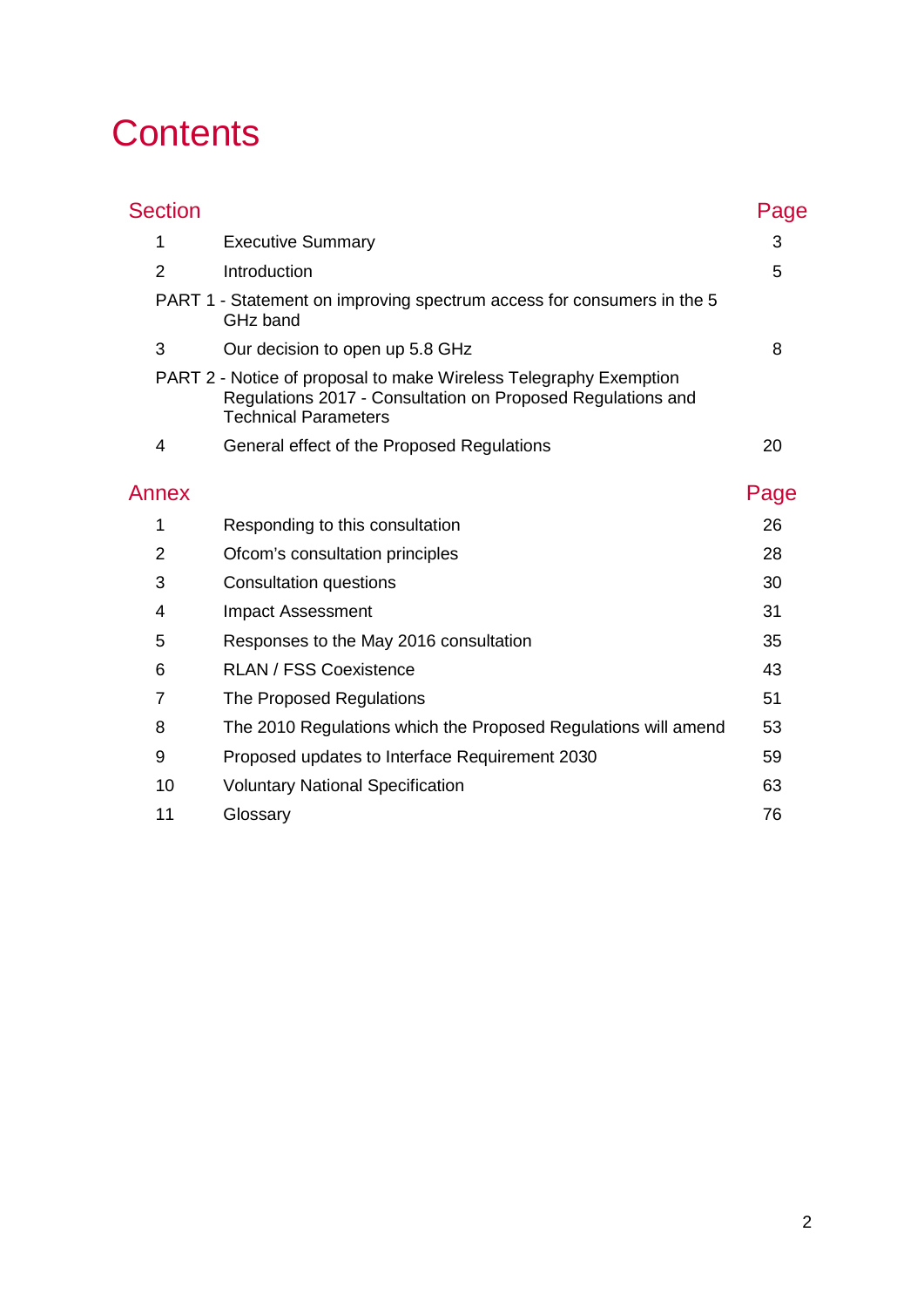### **Section 1**

# <span id="page-3-0"></span>**Executive Summary**

- 1.1 Consumer demand for Wi-Fi to connect wireless devices such as smartphones, tablets and laptops is growing at a fast pace. High capacity applications such as video streaming are driving this demand and will increase the need for bandwidth required for Wi-Fi devices.
- 1.2 In our consultation on *Improving spectrum access for consumers in the 5 GHz band[1](#page-3-1)* (the 'May 2016 consultation'), we identified a range of options for increasing the amount of radio spectrum available for Wi-Fi in the 5 GHz band. These options included:
	- **Short term:** Opening up spectrum at 5725 -5850 MHz for Wi-Fi;
	- **Medium term**: Re-examining the technical requirements for Wi-Fi such as those designed to protect radars – to ensure they remain fit for purpose and are no more restrictive than necessary;
	- **Medium term**: Promoting Wi-Fi use under the existing primary mobile allocation in 5850 -5925 MHz;
	- **Longer term**: Removing outdoor restrictions on Wi-Fi access to the 5150 5350 MHz range; and
	- **Longer term:** Opening up spectrum at 5350-5470.
- 1.3 In Part 1 of this document we set out how, having carefully considered the responses received to our May 2016 consultation, we have decided to proceed with the first, short-term option above, of opening up spectrum at 5725 - 5850 MHz for Wi-Fi. We have made this decision in order to meet increasing consumer demand for Wi-Fi.
- 1.4 This additional spectrum will allow for more and wider channels to become available for Wi-Fi, enabling better quality of experience and releasing congestion from neighbouring users. The number of 80 MHz channels will increase from four to six<sup>[2](#page-3-2)</sup>. Three additional 40 MHz channels and six additional 20 MHz channels would also be available. Further detail as to our reasons for deciding to proceed with opening up the 5725 – 5850 MHz frequencies are set out in Section 3 and Annex 5 of this document.
- 1.5 In relation to the medium and longer-term options set out above, we have not reached a decision on those options at this stage, but will continue to explore these possibilities. In the meantime, this document focuses on our decision to extend Wi-Fi use in the 5725 – 5850 MHz frequencies ('the 5.8 GHz band').
- 1.6 In Part 2 of this document, we set out our Notice of proposals for implementing our decision to open up the 5.8 GHz band for Wi-Fi use. In particular, we propose to make regulations allowing radio equipment to be used on a licence exempt basis

<span id="page-3-1"></span> <sup>1</sup> https://www.ofcom.org.uk/consultations-and-statements/category-1/5-GHz-Wi-Fi

<span id="page-3-2"></span><sup>&</sup>lt;sup>2</sup> The gain in bandwidth in 80 MHz channels adds to 160 MHz, which is more than the 125 MHz within the 5.8 GHz band. This is because we will be able to authorise an additional channel that overlaps both the 5470-5725 and 5725-5850 MHz bands.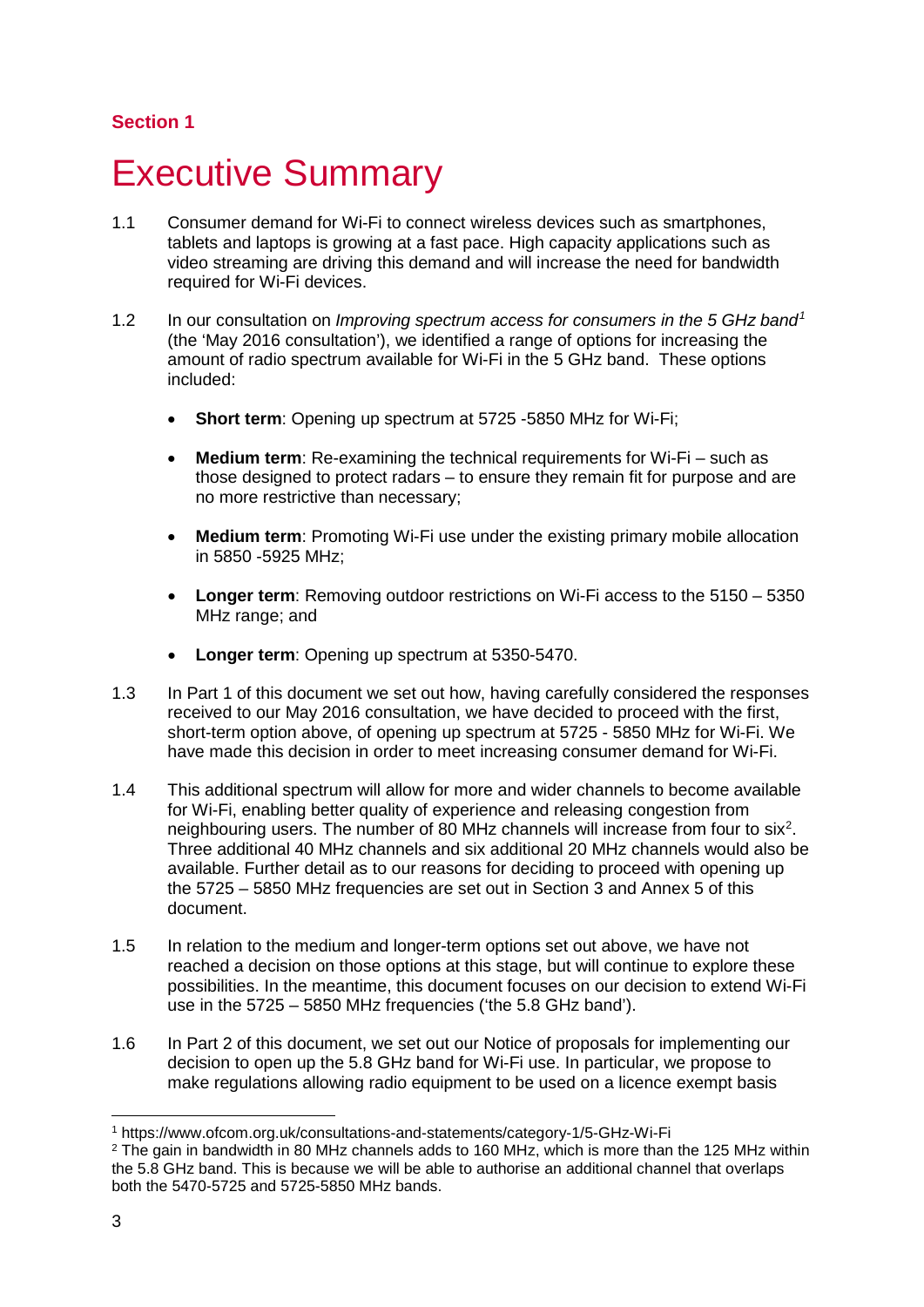when operating in the 5.8 GHz band. Our proposed approach follows the existing arrangements for not requiring licences for smartphones, tablets and laptops to access wireless services via Wi-Fi in the 5150 – 5350 and 5470 – 5725 frequency bands. The Wireless Telegraphy (Exemption and Amendment) (Amendment) Regulations 2017 (the "Proposed Regulations", set out in Annex 7) will amend the existing regulations which apply to the use of short-range devices on a licence-exempt basis<sup>[3](#page-4-0)</sup> (see Annex 8). We are now consulting on the Proposed Regulations and invite comments on this draft instrument.

- 1.7 We are also consulting on proposed technical conditions: a power limitation to 200 mW per channel, a ban on fixed outdoor use, and normal WAS/RLAN channel access and occupation rules. These proposed technical parameters were informed by our technical studies taking into account existing spectrum users and stakeholders responses to our May 2016 consultation, and form part of the Proposed Regulations. We also propose issuing guidance on possible techniques for avoiding interference into radar (Dynamic Frequency Selection, or 'DFS').
- 1.8 The Proposed Regulations will extend the use of Wi-Fi to the 5725 5850 MHz band by making reference to a separate document setting out the relevant technical requirements, namely "IR 2030 – UK Interface Requirements 2030 Licence Exempt Short Range Devices"('IR 2030'). IR 2030 will, therefore, form part of the legal requirements for operating in the 5.8 GHz band on a licence-exempt basis. A draft of the Proposed Regulations is set out in Annex 7 and a draft of proposed updates to IR 2030 is set out at Annex 9.
- 1.9 In addition, we also propose issuing some general guidance which we refer to in this document as a 'Voluntary National Specification' ('VNS') in order to assist individuals who may wish to make best use of the 5725 – 5850 MHz band. The proposed VNS is set out in Annex 10.
- 1.10 Ofcom is now inviting stakeholders who may be affected by the making of the Proposed Regulations to make representations to us on the drafting and content of that instrument and the proposed technical parameters. The deadline specified for making representations on the Proposed Regulations and IR as set out in this document is **5pm on 11 April 2017**. Details of how to respond to this Notice are set out at Annex 1.
- 1.11 While the analysis set out in this entire document represents a Regulatory Impact Assessment ('**RIA**'), specific aspects of the RIA are set out at Annex 4.
- 1.12 We will notify the Proposed Regulations, the draft update to IR 2030 and the proposed VNS to the European Commission. The decision as to whether or not to make the Proposed Regulations will be subject to taking into account any comments or Opinion we receive from the Commission or Member States, as well as the responses to this consultation.

<span id="page-4-0"></span> <sup>3</sup> The Wireless Telegraphy (Exemption and Amendment) Regulations 2010 (S.I. 2010/2512).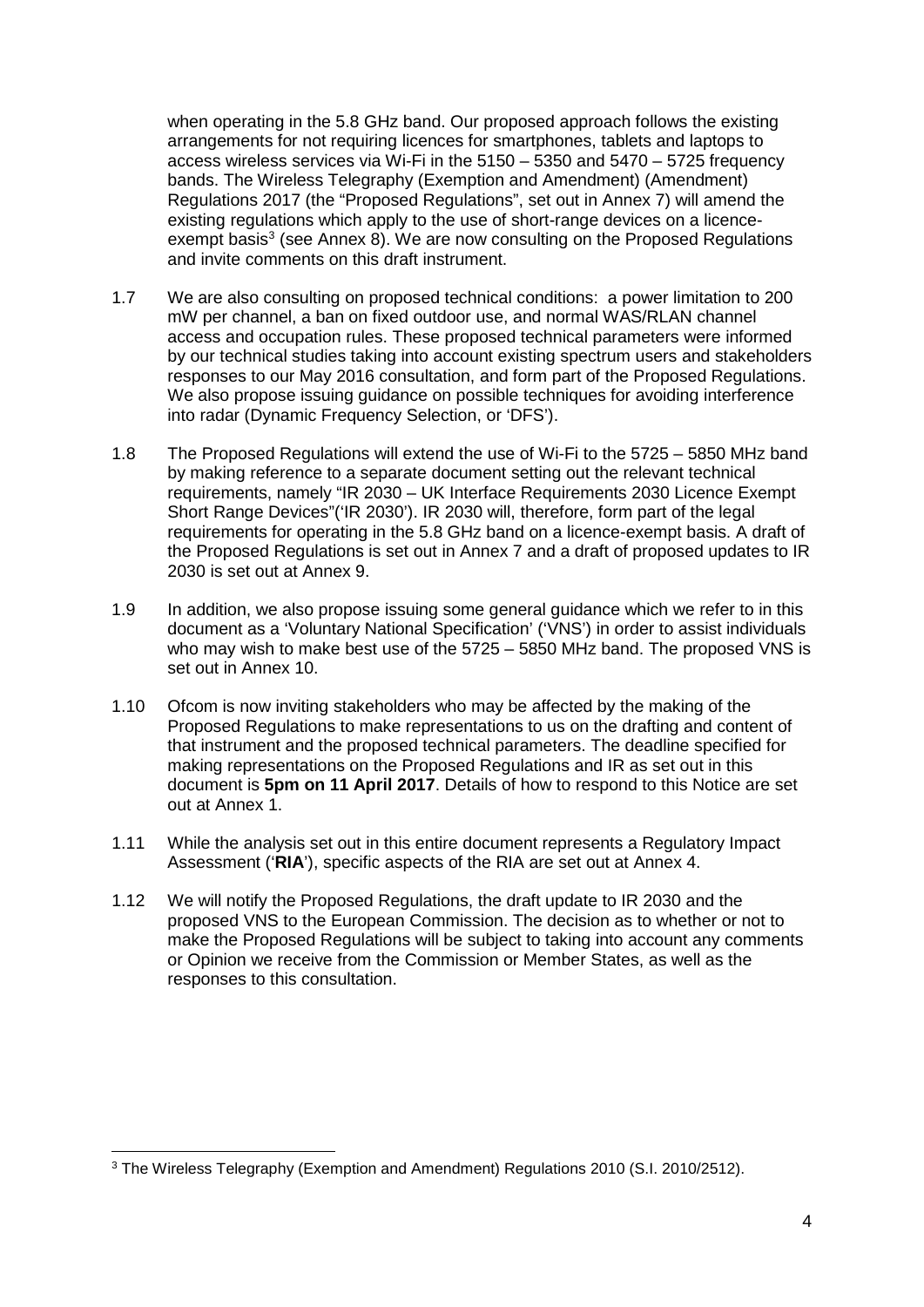## **Section 2**

# <span id="page-5-0"></span>**Introduction**

- 2.1 In May 2016, we consulted on *Improving spectrum access for consumers in the 5*  GHz band, ('May 2016 consultation'<sup>[4](#page-5-1)</sup>). In that document we set out our views on consumer demand for Wi-Fi<sup>[5](#page-5-2)</sup> and the role played by technology developments, densification of access points and spectrum in meeting that demand. We identified spectrum as a critical component to deliver the expected capacity and quality of service, and we provided an overview of the options to make additional spectrum available. In particular, we identified the following options:
	- **Short term**: Opening up spectrum at 5725-5850 for Wi-Fi to enable use of two 80 MHz channels (and/or one 160 MHz channel);
	- **Medium term**: Re-examining the technical requirements for Dynamic Frequency Selection (DFS) to make sure they are still fit for purpose and/or are only as restrictive as is necessary to protect incumbent radar systems;
	- **Medium term**: Promoting Wi-Fi use under the existing primary mobile allocation in 5850-5925 MHz (to be considered at WRC-19, but could be determined earlier through CEPT – see below);
	- **Longer term:** Removing the outdoor restriction on Wi-Fi access to the 5150-5350 MHz range and/or changing existing 5 GHz radiated power limits to enable outdoor use where only indoor use is currently possible;
	- **Longer term**: Opening up spectrum at 5350-5470 MHz.
- 2.2 In Part 1 of this document we set out our decision to proceed with the first, short-term option set out above, namely to make the spectrum between 5725 – 5850 MHz ('the 5.8 GHz band') available for Wi-Fi use. In making this decision, we have taken account of stakeholders' responses to our May 2016 consultation and our technical analysis.
- 2.3 In relation to the remaining medium to longer-term options, we have not yet reached a decision as to how best to proceed. We will continue to explore these possibilities, taking into account the responses we have received to the May 2016 consultation, together with any further technical analysis which may be appropriate for us to undertake.
- 2.4 In Part 2 of this document, we set out our consultation on proposals for implementing our decision to open up the 5.8 GHz band. In particular, we set out our Notice of proposals to make regulations ('the Proposed Regulations') which will exempt equipment from requiring a licence when operating in the 5.8 GHz band. The Proposed Regulations will amend the existing Regulations (ie. The Wireless Telegraphy (Exemption and Amendment) Regulations 2010 or "the 2010 Regulations") and will include the applicable technical conditions by making

<span id="page-5-1"></span> <sup>4</sup> https://www.ofcom.org.uk/consultations-and-statements/category-1/5-GHz-Wi-Fi

<span id="page-5-2"></span><sup>5</sup> When we say "Wi-Fi" in this document, we mean also a number of related technologies that could use the spectrum under similar conditions. The umbrella term for these types of technologies is Wireless Access Systems including Radio Local Area Networks (WAS/RLANs). We use the term "Wi-Fi" simply because it is a widely understood term.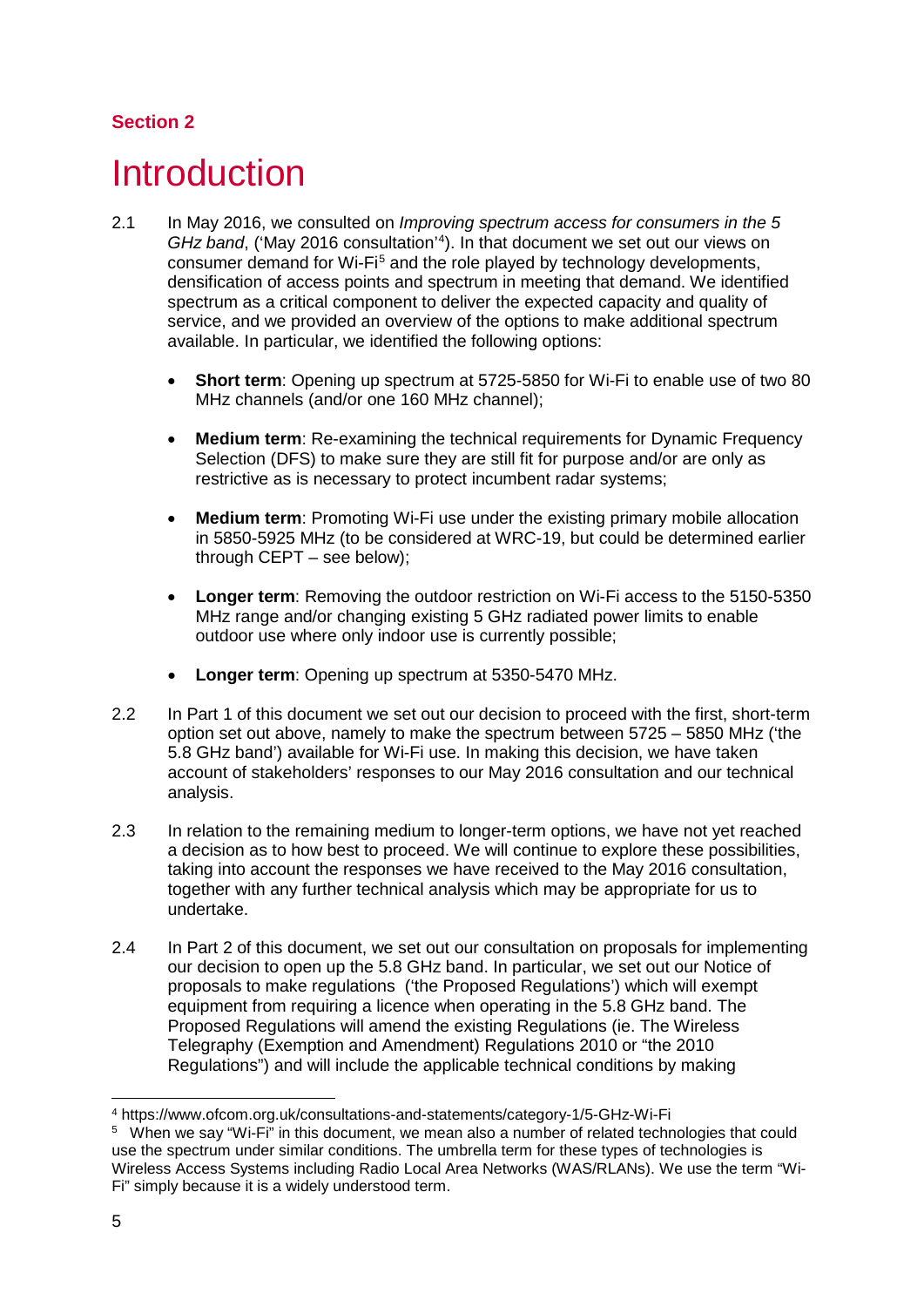reference to the interface requirements set down in a separate document, "IR 2030 – UK Interface Requirements 2030 Licence Exempt Short Range Devices" ('IR 2030'). We are now consulting on the Proposed Regulations (as set out in Annex 7) and proposed technical parameters (as set out in Section 4 and in the draft amendments to IR 2030 at Annex 9), and invite stakeholders' comments accordingly.

- 2.5 We also set out a guidance document (referred to herein as a Voluntary National Specification, or VNS) to assist notified bodies $6$  and manufacturers with the conformity assessment process when placing products on the market under the Radio Equipment Directive (RED). It should be noted that even though we provide this guidance document it is ultimately the responsibility of the notified bodies and manufacturers to determine compliance or not under the RED. In the longer term, we anticipate that this may be superseded by an ETSI standard for RLANs in this band. This is a similar process that we followed previously for the use of broadband fixed wireless access (BFWA) in this band. A copy of the proposed VNS is set out in Annex 10.
- 2.6 This document is structured as follows:
	- In Section 3 we set out the rationale supporting **our decision** to open up the 5.8 GHz band, informed by our technical studies, international development and stakeholders responses to the May 2016 consultation.
	- In Section 4 we present a summary of the proposed changes to existing regulations to allow use of Wi-Fi and related technologies in the 5.8 GHz band licence exempt and set out the **general effects** of the Proposed Regulations.

The document includes the following Annexes:

- i) Annex 1 provides details of how to respond to this consultation;
- ii) Annex 2 explains Ofcom's consultation principles;
- iii) Annex 3 presents our consultation questions:
- iv) Annex 4 provides an Impact Assessment on our Proposed Regulations;
- v) Annex 5 provides a summary of responses to the May 2016 consultation;
- vi) Annex 6 provides our technical analysis of the ability of Wi-Fi equipment to coexist with Fixed Satellite Systems (FSS) in the 5.8 GHz band;
- vii) Annex 7 sets out our Proposed Regulations;
- viii)Annex 8 sets out the 2010 Regulations which the Proposed Regulations will amend.
- ix) Annex 9 sets out proposed updates to IR 2030 UK Interface Requirements 2030 Licence Exempt Short Range Devices";

<span id="page-6-0"></span><sup>&</sup>lt;sup>6</sup> A notified body is an organisation designated by an EU country to assess the conformity of certain products before being placed on the market. These bodies carry out tasks related to conformity assessment procedures set out in the applicable legislation, when a third party is required. The European Commission publishes a list of such notified bodies.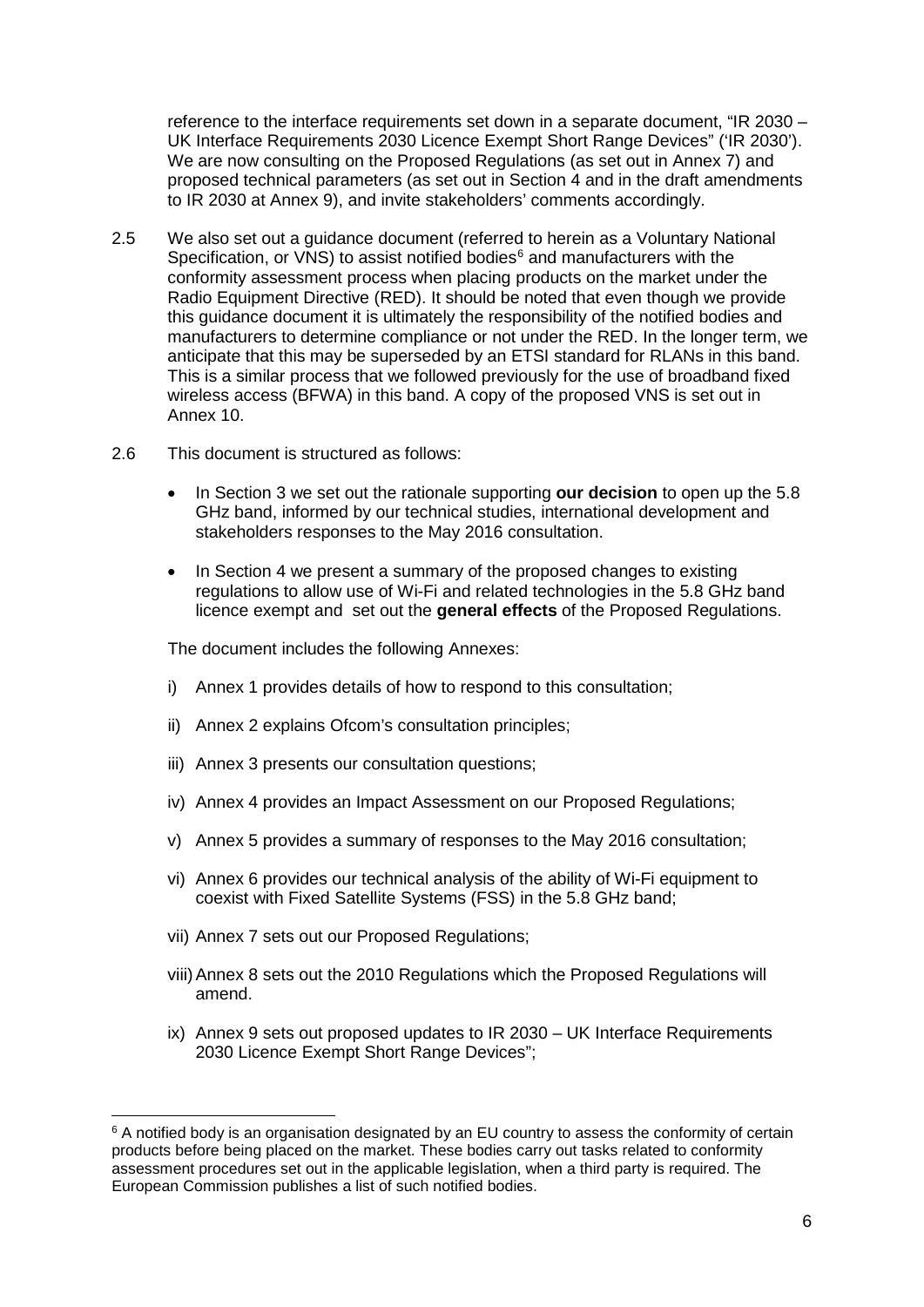- x) Annex 10 sets out a draft of a Voluntary National Specification (VNS); and
- xi) Annex 11 sets out a glossary for use with this document.

## **Next steps**

- 2.7 Following the publication of this consultation document, stakeholders are invited to provide their feedback on the drafting of the Proposed Regulations. The deadline to submit responses to us is 11 April 2017.
- 2.8 We will notify the Proposed Regulations, the draft update to IR 2030 and the proposed VNS to the European Commission in accordance with the Radio Equipment Directive ("RED")<sup>[7](#page-7-0)</sup>. The decision as to whether to make the Proposed Regulations will be subject to taking into account any comments or Opinion we receive from the Commission or Member States, as well as the responses to this consultation.

<span id="page-7-0"></span> <sup>7</sup> Directive (EU) 2015/1535 of the European Parliament and of the Council, laying down a procedure for the provision of information in the field of technical regulations and of rules on Information Society services, 9 September 2015. See in particular, Articles 5 and 6.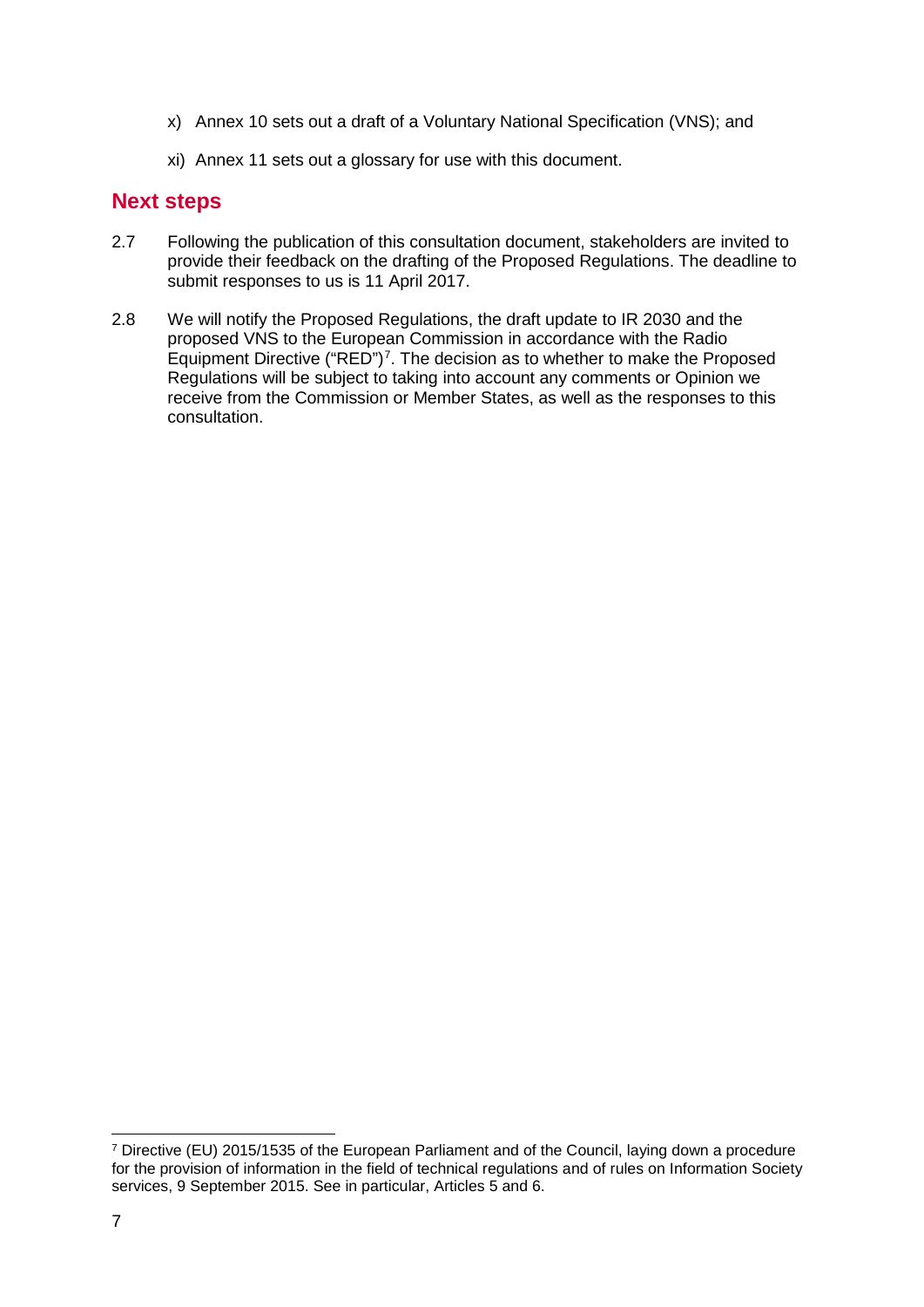# **PART 1 - Statement on improving** spectrum access for consumers in the 5 GHz band

## **Section 3**

# <span id="page-8-0"></span>Our decision to open up 5.8 GHz

- 3.1 Our May 2016 consultation, *Improving spectrum access for consumers in the 5 GHz band[8](#page-8-1)* set out proposals for increasing the amount of 5 GHz radio spectrum available for Wi-Fi and other related wireless technologies. It considered the extent to which growing demand can be met by increasing the supply of spectrum and/or by other means, such as through the adoption of new technology or densification of access points. It also invited stakeholders to submit their views on how to meet growing consumer demand. We received 100 responses to our consultation from a wide range of stakeholders. Non-confidential stakeholders' responses are published on our website<sup>[9](#page-8-2)</sup>, and a summary of responses is included here, and in more detail in Annex 5.
- 3.2 In particular, we consulted on the short-term option of opening up the 5.8 GHz band, subject to appropriate technical parameters<sup>[10](#page-8-3)</sup>. We have now decided to proceed to do so, based on:
	- i) Evidence of increasing demand for Wi-Fi and the role of spectrum in addressing demand;
	- ii) Confirmation of interest from Wi-Fi industry and lack of compelling reasons not to make 5.8 GHz available;
	- iii) Our analysis of potential coexistence issues with other users of the band, in view of our proposed technical parameters;
	- iv) Our judgement that this band is best placed to make a significant difference to consumers Wi-Fi experience in the short term and in particular demand for spectrum in the 5 GHz band;
- 3.3 Our May 2016 consultation also considered medium and long-term options. This document focuses on our decision to extend Wi-Fi use at 5.8 GHz. We will continue to monitor development in other bands and to contribute to international studies aiming at extending spectrum access for Wi-Fi.

<span id="page-8-2"></span><sup>9</sup> See<https://www.ofcom.org.uk/consultations-and-statements/category-1/5-GHz-Wi-Fi>

<span id="page-8-1"></span> <sup>8</sup> https://www.ofcom.org.uk/consultations-and-statements/category-1/5-GHz-Wi-Fi

<span id="page-8-3"></span><sup>10</sup> As set out in paragraph 2.1 of the introduction, we also consulted on other options, As explained in the Introduction, we have not yet made a decision on the medium to longer-term options set out in the May 2016 consultation. Those options are still subject to further deliberation.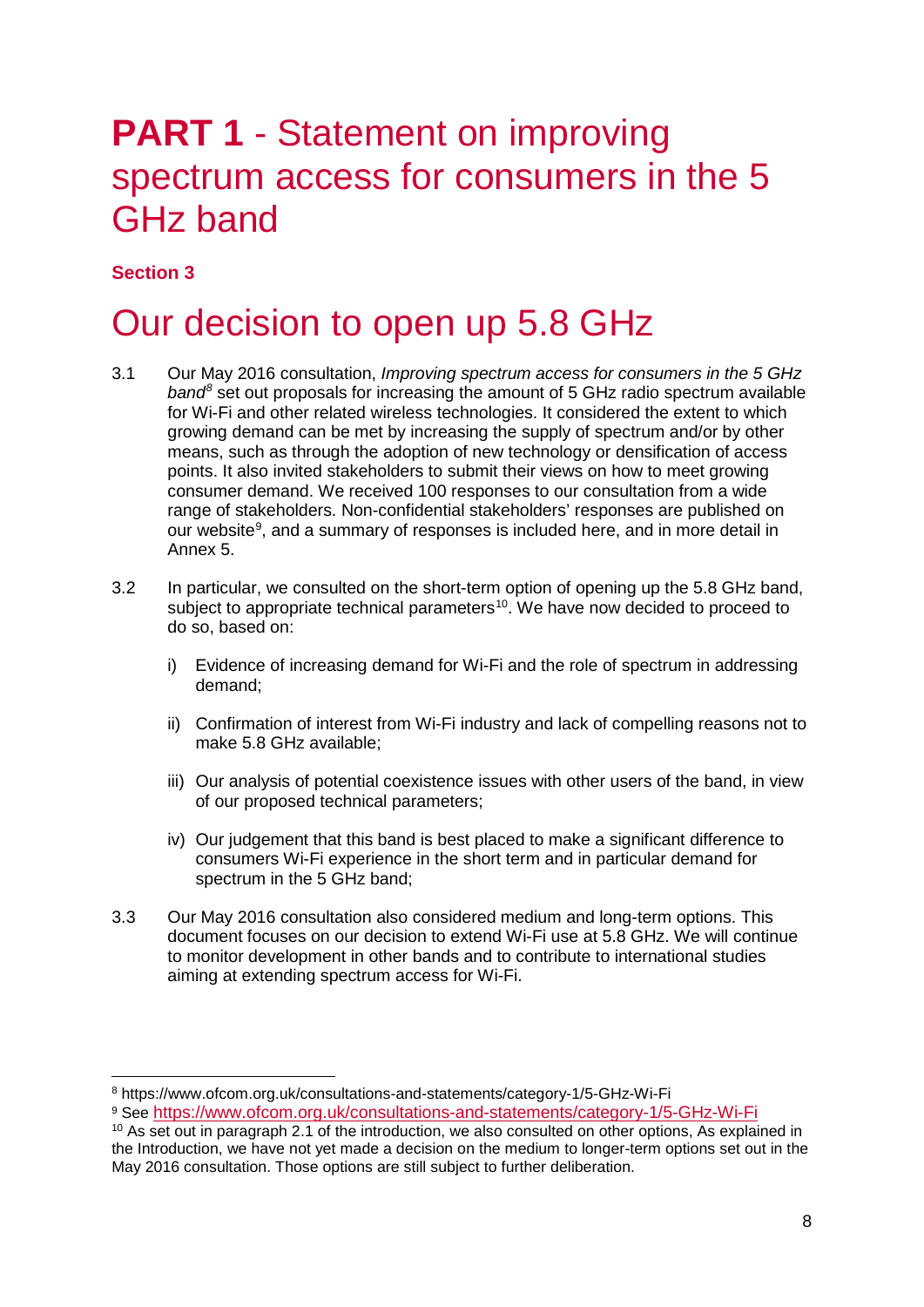# **Evidence of increasing demand for Wi-Fi**

- 3.4 Wi-Fi is one of the UK's most important vehicles for communication, commerce and entertainment. 86% of the UK's 27 million households have a broadband connection<sup>[11](#page-9-0)</sup>. Virtually all of these households<sup>[12](#page-9-1)</sup> use Wi-Fi to provide the final link between their home broadband router and the various wireless devices in their homes. Wi-Fi also provides outdoor and indoor coverage to 'hotspots' such as transport hubs, sports stadia, shopping centres, hotels etc; and within commercial/business premises through enterprise networks.
- 3.5 Our Digital Communications Review<sup>[13](#page-9-2)</sup> identified a strategic shift towards encouraging large-scale deployment of new ultrafast broadband networks, including fibre direct to homes and business.
- 3.6 Faster fixed line broadband speeds mean consumers expectations with regards to their use of high data rate applications, such as video streaming, using Wi-Fi are also increasing. These applications require wide spectrum channels to deliver the required speed and to avoid quality issues such as 'buffering' or the break-up of video streams. Very high data rate applications are likely to require 80 or 160MHz wide channels.
- 3.7 We expect demand for Wi-Fi (and other similar technologies) to continue to grow as the number of connected wireless devices increases, and as those devices make use of ever higher data applications.
- 3.8 Our May 2016 consultation set out our high level view of Wi-Fi demand growth, informed by industry trends and pre-consultation discussions with Wi-Fi stakeholders. Our consultation aimed at reaching stakeholders more widely asking for their views on demand and potential supply of Wi-Fi spectrum.
- 3.9 Most respondents agreed with our assessment that demand for Wi-Fi will grow significantly in the future. For example, Cisco forecasts a 4.6-fold increase in "busy hour" internet traffic between 2015 and 2020. Ericsson predicts a tenfold increase in internet traffic across Western Europe, in a slightly longer time reference (2015 to 2022). Annex 5 provides more details of responses.
- 3.10 The general exceptions to this were the responses from the amateur radio and drone racing communities, which suggested demand may be better met with technological improvements or spectrum outside of the 5 GHz band.
- 3.11 Overall, the balance of evidence continues to suggest that we are likely to see strong growth in consumer use of Wi-Fi.

<span id="page-9-0"></span> <sup>11</sup> *Communications Market Review 2016,* August 2016, p7

<span id="page-9-2"></span><span id="page-9-1"></span>https://www.ofcom.org.uk/\_\_data/assets/pdf\_file/0024/26826/cmr\_uk\_2016.pdf <sup>12</sup> Ofcom's Communications Market Report for 2015 indicates that Wi-Fi routers are being used by 95% of households with a broadband connection – an increase from 75% in Q1 2011. See [http://stakeholders.ofcom.org.uk/binaries/research/cmr/cmr15/CMR\\_UK\\_2015.pdf,](http://stakeholders.ofcom.org.uk/binaries/research/cmr/cmr15/CMR_UK_2015.pdf) p. 340. And [http://stakeholders.ofcom.org.uk/binaries/research/cmr/cmr11/UK\\_CMR\\_2011\\_FINAL.pdf,](http://stakeholders.ofcom.org.uk/binaries/research/cmr/cmr11/UK_CMR_2011_FINAL.pdf) p. 8. <sup>13</sup> *Making communications work for everyone - Strategic Review of Digital Communications,* February 2016 [http://stakeholders.ofcom.org.uk/binaries/telecoms/policy/digital-comms-review/DCR](http://stakeholders.ofcom.org.uk/binaries/telecoms/policy/digital-comms-review/DCR-statement.pdf)[statement.pdf](http://stakeholders.ofcom.org.uk/binaries/telecoms/policy/digital-comms-review/DCR-statement.pdf)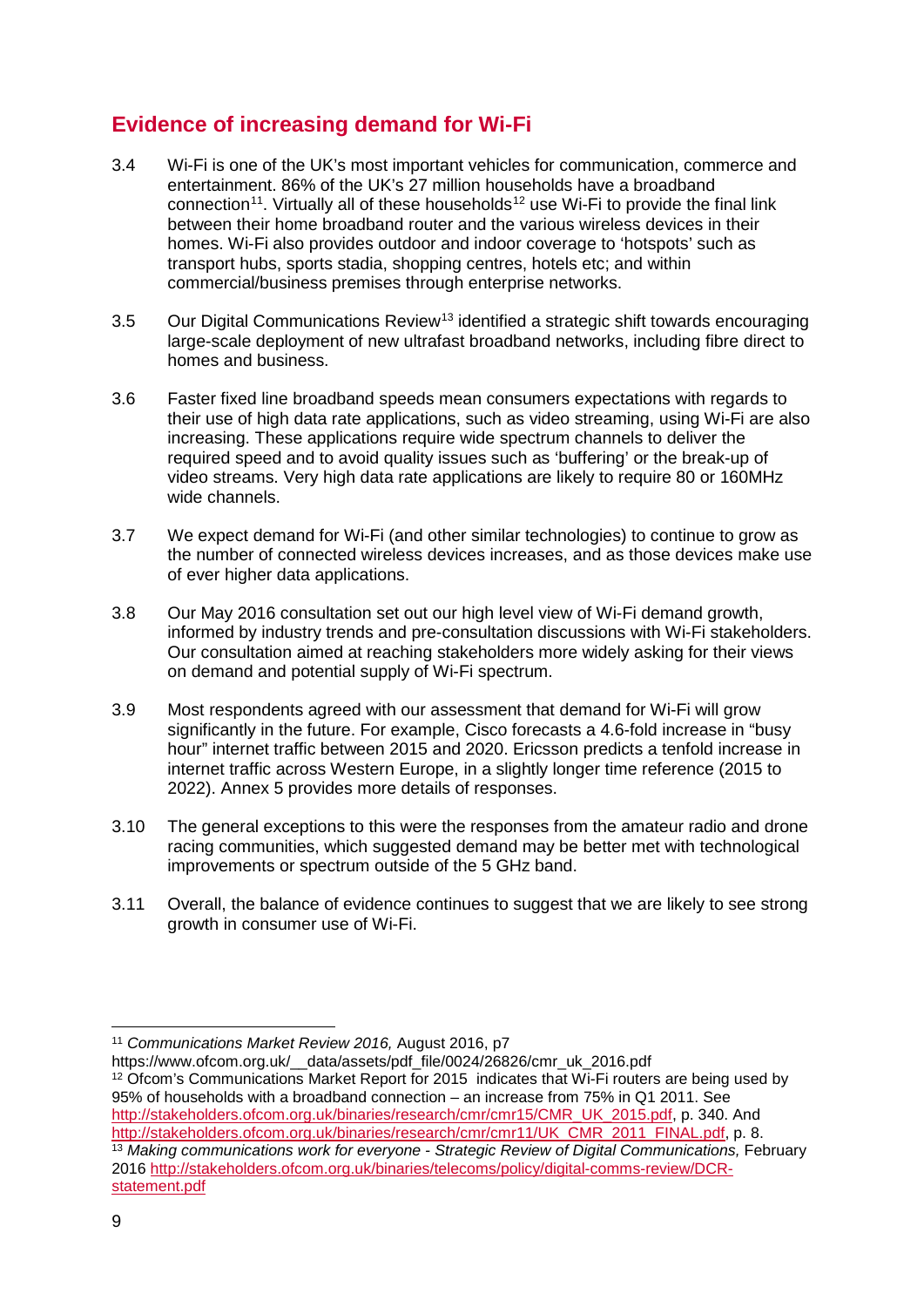# **The role of spectrum in addressing demand for Wi-Fi**

- 3.12 Wi-Fi currently operates in both the 2.4 GHz and 5 GHz bands. There are 83 MHz available for Wi-Fi at 2.4 GHz against 455 MHz at 5GHz. The 5 GHz band is much more suitable than the 2.4 GHz band for delivering very high data rates because there is much more spectrum available allowing for more and wider channels. Although the spectrum has a shorter transmission range, it is able to address many of the quality of service issues that may be experienced by equipment only able to access the 2.4 GHz band.
- 3.13 The way in which Wi-Fi spectrum is used to deliver services to consumer devices depends on the type of application being used. High data rate applications - such as streaming of high definition TV, video and games - benefit from access to wider spectrum channels. On the other hand, other applications such as internet browsing or e-mail communications requiring low bandwidth can be delivered using smaller channels.
- 3.14 The channel plan for Wi-Fi allows devices to use spectrum in wider channels or narrower channels in the 5 GHz band, as shown in Figure 1.



#### **Figure 1: Existing 5 GHz Wi-Fi channels and the new channels we are making available**

- 3.15 The actual number of spectrum channels open to Wi-Fi is also an important factor. Access to a large number of channels allows for neighbouring users to use different channels, avoiding slowdowns. Neighbouring users in this context could be different devices within the same household; or neighbouring households tuned to the same channel; or several individual users trying to access the same channel through access points physically close to each other.
- 3.16 Opening up the 5.8 GHz band will enable more and wider channels as shown in Figure 1. The number of 80 MHz channels would increase from four to six and the number of 40 MHz channels will increase from nine to twelve. Six additional 20 MHz channels would also be available.
- 3.17 In our May 2016 consultation, we looked at three ways to meet future demand:
	- Through advances in technology;
	- By increasing the number of Wi-Fi access points in a coordinated way (densification);
	-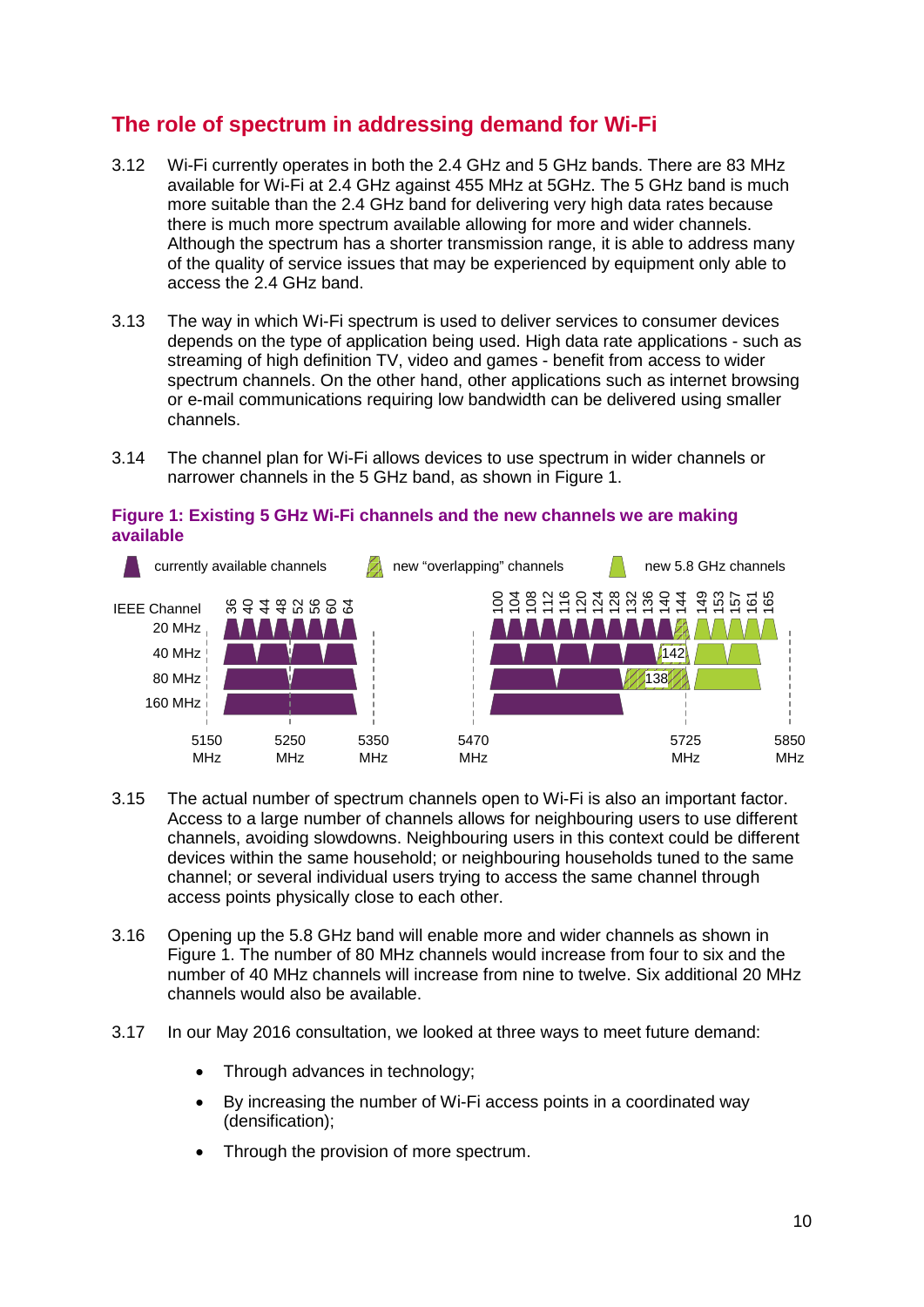- 3.18 We said in our consultation that additional spectrum may be the only means of meeting demand in certain circumstances e.g. in order to support the wider channels necessary for superfast broadband speeds.
- 3.19 We asked stakeholders whether they thought technology improvements and densification would be sufficient to meet demand, or whether additional spectrum will be required. They generally agreed that improvements in technology and densification of access would be beneficial, although most also believed that additional spectrum would be necessary to meet future demand, given the fast pace of growth in demand observed in recent years and forecasted (see Annex 5 for more detail on responses).
- 3.20 On balance, we consider that there is sufficient evidence that more spectrum will be required, in particular, that more spectrum at 5 GHz will likely be required. We agree with some respondents' views there will be opportunities in the future to make better use of higher frequencies, and also that there are already frequencies in 60 GHz that are authorised for licence exempt use by technologies similar to Wi-Fi. However, we consider that higher frequencies have different characteristics, such as inability to penetrate walls, and will play a complementary role to 5 GHz spectrum for Wi-Fi, not a substitute for it.
- 3.21 We also note that several responses highlighted the demand for wider (80 MHz) channels. We agree that it is likely that these will grow in importance. This is one source of benefits of making 5.8 GHz available (as it increases the total number of 80 MHz channels available in the UK from four to six).

## **Confirmation of interest from the Wi-Fi industry, lack of compelling arguments against 5.8 GHz**

- 3.22 In our May 2016 consultation we identified the 5725-5850 MHz sub-band as a priority for release for Wi-Fi. We noted that Wi-Fi's 'polite' sharing mechanisms such as listen-before-talk and DFS meant that it was likely to share well with other users of the sub-band.
- 3.23 All Wi-Fi stakeholders strongly supported our proposal to prioritise making 5725- 5850 MHz available for Wi-Fi. Many noted that the band was already available for Wi-Fi in other parts of the world, including the US. Most respondents recommended making the sub-band available with a radiated power limit of 1 W EIRP, indoor and outdoor, subject to coexistence with other users. Some respondents recommended that a radiated power limit of up to 4 W should be considered to match the current technical parameters for this sub-band in the US. Similarly, some respondents noted that this sub-band had no DFS requirement in the US and recommended that Wi-Fi in the UK should not be required to implement DFS in this sub-band either, unless it was necessary for coexistence with radars.
- 3.24 Some existing users of the 5.8 GHz band presented objections to the proposal, based on concerns about coexistence. These include radio amateurs, drone racing users, and some respondents who use the band for broadband fixed wireless access (BFWA). We examined these coexistence arguments as detailed in the section below, and have not found a compelling reason not to authorise 5.8 GHz for Wi-Fi services given the benefits this extension will deliver for citizen and consumers.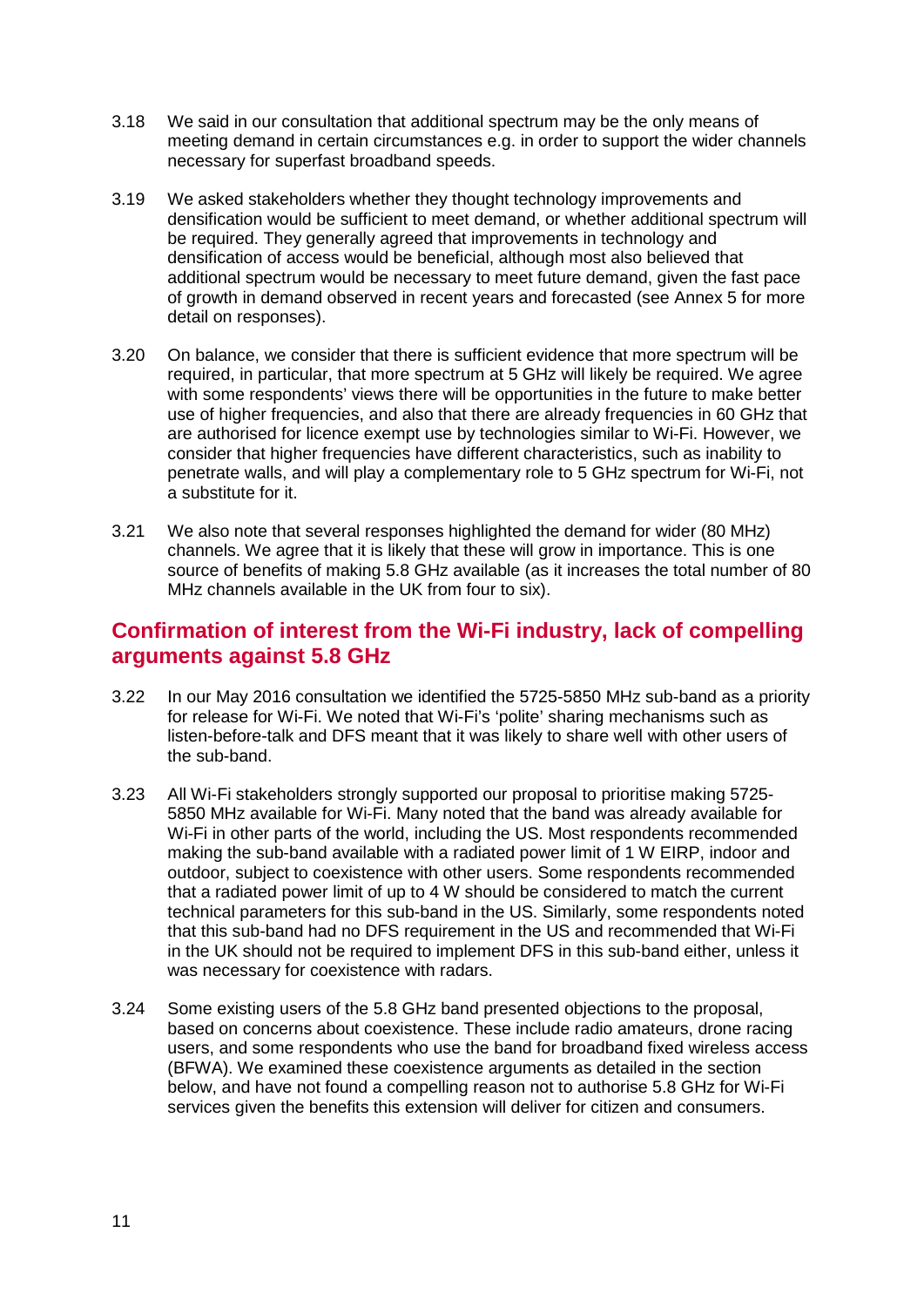## **Our analysis of potential coexistence issues with other users of the band**

- 3.25 In this section we consider the impact on existing users of sharing the 5725-5850 MHz sub-band with WAS/RLAN. We previously set out our view of coexistence in our May 2016 consultation and we have updated our views based on feedback from stakeholders currently using the 5725-5850 MHz sub-band. These stakeholders include: the fixed satellite service (FSS); radiolocation; programme making and special events (PMSE); broadband fixed wireless access (BFWA); amateur radio and satellite; short range devices (SRDs); and road tolling (TTT).
- 3.26 We have taken these issues into account when setting our proposed technical parameters - power limitation at 200 mW EIRP per channel, no fixed outdoor use, and a requirement to implement specific techniques to avoid interference into radar – as explained below and in Annex 6.

### **Fixed Satellite Service (FSS)**

- 3.27 In our May 2016 consultation we noted that satellites in the fixed satellite service use spectrum at 5850-5925 MHz for data uplink in the Earth-to-space direction from ground stations across the globe, and 5725-5850 MHz for data uplink in Region 1[14](#page-12-0) only. These satellite receivers might have a footprint which is continental in size or even covering half the globe, so the coexistence studies have had to consider the impact of aggregate emissions from Wi-Fi devices across a large number of countries. In our consultation we stated our view that these studies indicate that sharing spectrum with these FSS uplink receivers is feasible.
- 3.28 Ofcom has been close to the international studies (mainly within the European Conference of Postal and Telecommunications Administrations - CEPT), making frequent contributions, including a series of airborne measurements of aggregate Wi-Fi emissions from London and Northampton in the UK. On the basis of these studies and reasonable assumptions, we said that we believed that coexistence between Wi-Fi and FSS would likely be feasible.

### Responses

3.29 Responses from the satellite operators were mixed. The EMEA Satellite Operators Association (ESOA) and Global VSAT Forum's (GVF) joint response agreed that, of the 5 GHz sub-bands under consideration, the 5725-5850 MHz sub-band is the relatively less critical band for satellite services, and one where sharing under cautious technical parameters may be feasible. Thuraya's view is that the 5.8 GHz band if used for Wi-Fi, should be limited to indoor use. The UK Space Agency (UKSA) disagreed with our proposal for 5.8 GHz, saying that existing space services should be the priority, and that a unilateral approach to revise existing power limits within this band could cause interference to FSS users.

<span id="page-12-0"></span><sup>&</sup>lt;sup>14</sup> Article 5 of the ITU Radio Regulations divides the world into three regions for the allocation of frequencies. Region 1 includes Europe, Africa, parts of the Middle East, the former Soviet Union and Mongolia.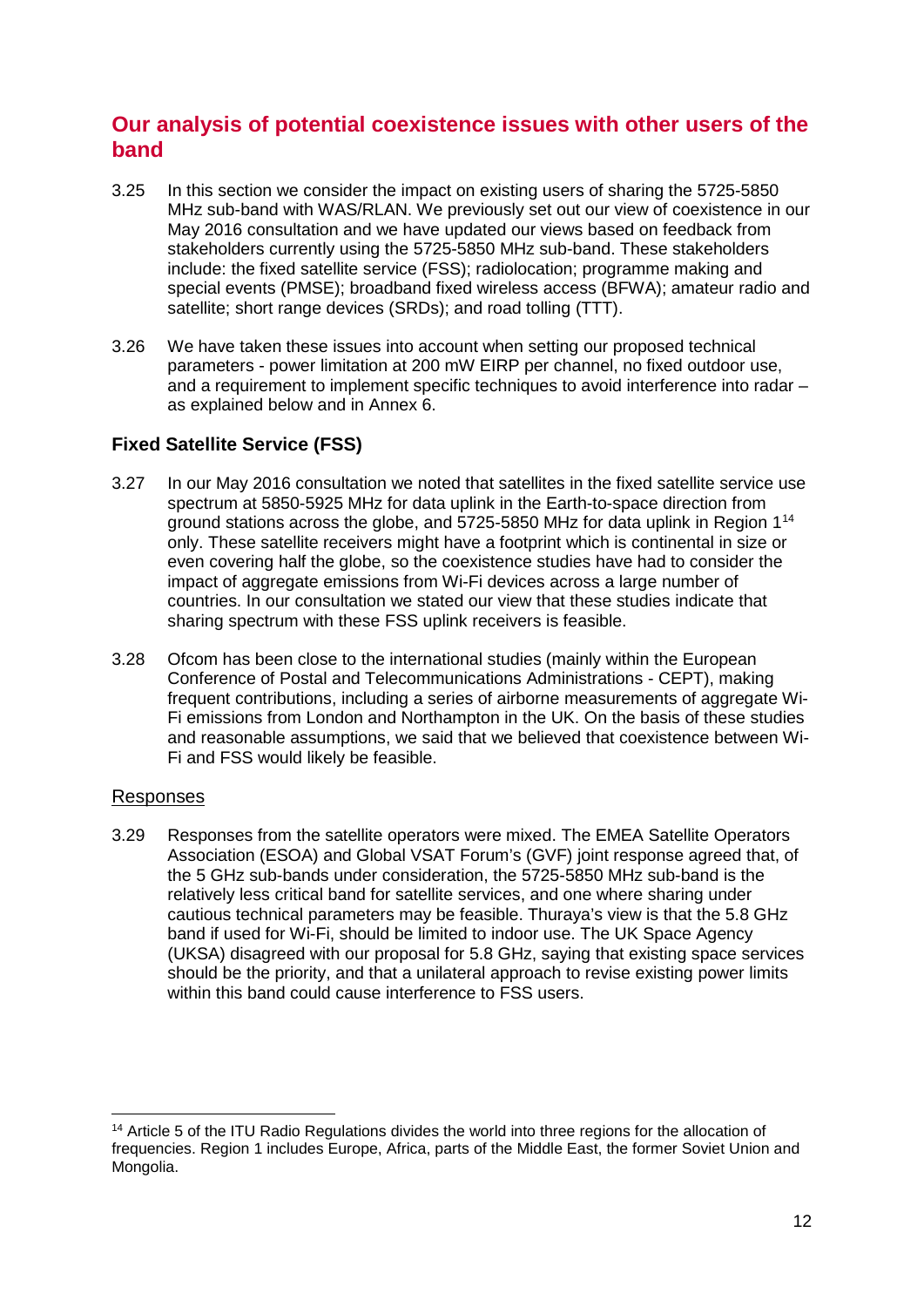- 3.30 Most satellite stakeholders highlighted the main international sharing studies between mobile and Wi-Fi networks and C-band satellite uplinks, namely ECC<sup>[15](#page-13-0)</sup> Report 244, CEPT Report 64 and ITU-R S.2367<sup>[16](#page-13-1)</sup>. These studies consider the risk of aggregate interference from, potentially, several millions of mobile and Wi-Fi terminals to C-band satellite receivers. On the basis of these studies, many respondents suggested limiting 5.8 GHz Wi-Fi to indoor-only use and to a low radiated power level in order to facilitate sharing with C-band satellites.
- 3.31 We noted from the consultation responses that there appeared to be little detailed evidence to suggest that FSS systems were being operated in the 5725-5850 MHz band. We also investigated ITU filings as additional evidence for current use of the band by FSS. We identified some filings which might indicate that FSS is being used in the 5725-5850 MHz band and we have taken these into account in our assessment, as detailed in Annex 6.

#### Our conclusions

- 3.32 We conducted additional analysis which is detailed in Annex 6. This analysis shows that we can authorise Wi-Fi use in 5725 – 5850 MHz by constraining power to 200 mW EIRP and forbidding fixed outdoor deployments. The risk to satellite systems is minimal even in a scenario where the rest of Europe and Africa would start authorising Wi-Fi in this band under the same technical conditions. Wi-Fi use in the UK alone presents no risk to satellite systems, and would create interference far below the safe thresholds used by the ITU.
- 3.33 It is possible that coexistence would be feasible at higher powers or with outdoor use, even if Europe and Africa were to extent Wi-Fi use in this band, but further studies would be required to demonstrate this.

### **Radiolocation**

- 3.34 In our May 2016 consultation, we noted that radars are used across the 5250-5850 MHz sub-band and applications include defence systems such as tactical and weapon radars as well as weather radars (ground based and airborne). Wi-Fi devices are required to implement mitigation techniques such as DFS in order to coexist with radars in this frequency range. This technology requires Wi-Fi devices to switch to a different channel if they detect co-channel radar pulses.
- 3.35 Mitigation techniques to protect incumbent services such as DFS are also required in BFWA equipment using the 5725 – 5850 MHz band under a light licence regime in the UK. Elsewhere within CEPT countries have also allowed BFWA use in accordance with similar technical conditions and mitigation techniques as described in ECC Recommendation (06)04 and standard ETSI EN 302 502. Some countries outside of CEPT (e.g. USA and Canada) allow Wi-Fi usage in this band without the requirements for mitigation techniques such as DFS.

<span id="page-13-0"></span> <sup>15</sup> The Electronic Communications Committee (ECC) considers and develops policies on electronic communications activities in European context, taking account of European and international legislations and regulations.

<span id="page-13-1"></span><sup>&</sup>lt;sup>16</sup>The International Telecommunication Union is the United Nations specialized agency for information and communication technologies. ITU-R is the ITU Radiocommunication Sector, which focuses on radio spectrum and satellite orbits. S.2367 is an ITU-R report on spectrum sharing between mobile and satellite systems.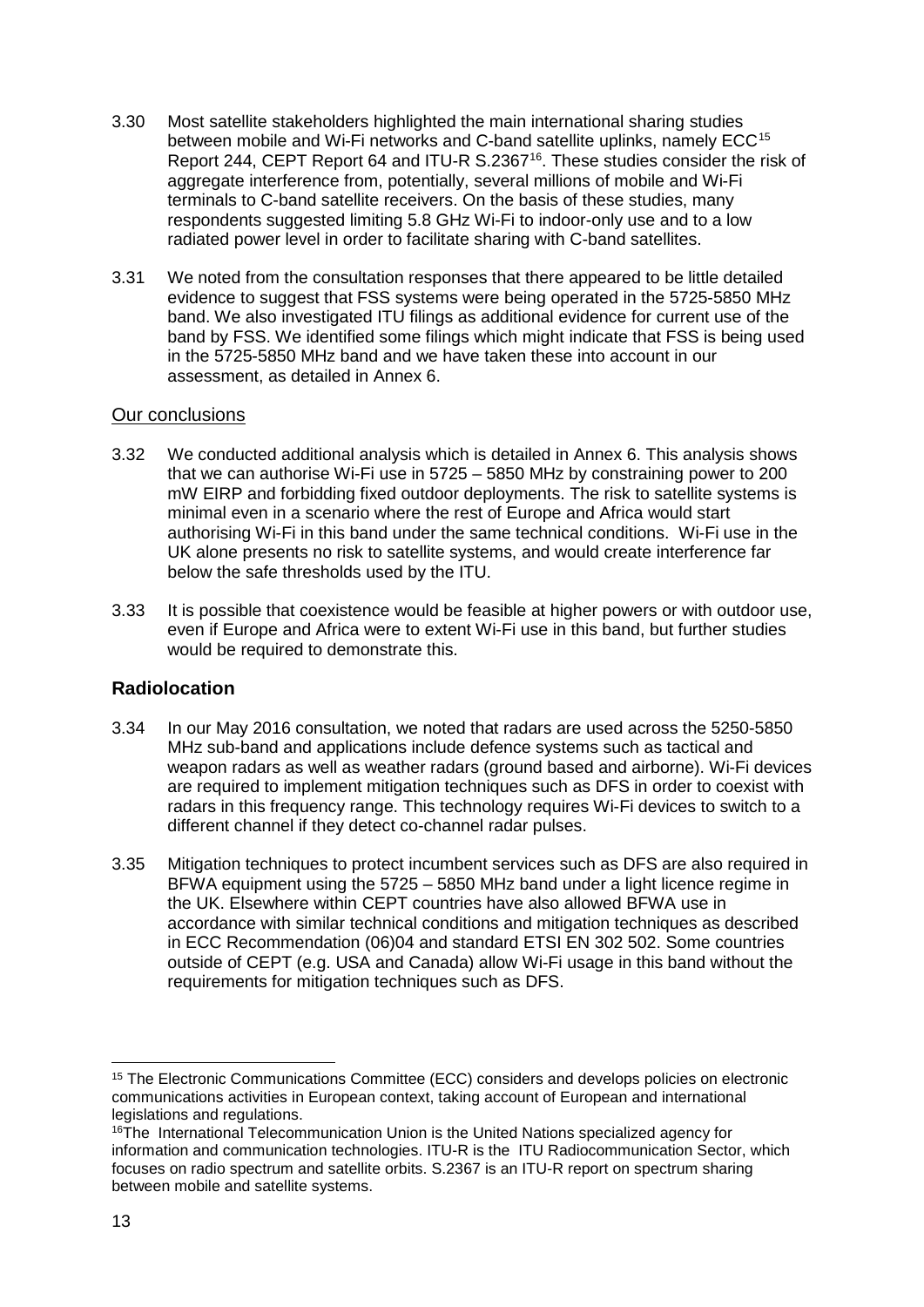3.36 We have taken a cautious approach to sharing with radars and, for the moment, we will be requiring Wi Fi to implement techniques to mitigate interference to radar, such as DFS, in 5725-5850 MHz. However, we believe that the use of radars in 5.8 GHz might be fairly light in the UK and we will keep this requirement, as it applies to this band, under review.

### **Programme Making and Special Events (PMSE)**

- 3.37 In the UK, parts of the 5 GHz band are used by PMSE for fixed video links with geographical restrictions<sup>[17](#page-14-0)</sup> and some airborne use is permitted above 5770 MHz<sup>[18](#page-14-1)</sup>. Use of the band by PMSE is very light, with only 27 assignments across the whole of the UK in 2015 (compared to thousands in other PMSE bands). We believe that this is because this spectrum is already shared with other incumbent users (such as existing Wi-Fi and BFWA users).
- 3.38 In our May 2016 consultation, we noted the very light use, and that PMSE already shares with other users such as BFWA. For these reasons, we said that improving Wi-Fi access to the 5.8 GHz band will have minimal additional impact on PMSE.
- 3.39 We have not received any responses that provided evidence to the contrary. Our conclusion was that additional coexistence analysis between PMSE and Wi-Fi was not necessary.

### **Broadband Fixed Wireless Access (BFWA)**

3.40 BFWA is light-licensed on a non-interference non-protection basis<sup>19</sup>. It is mainly used in the UK for wireless cameras and fixed broadband, including in rural areas.

### Responses

3.41 The responses received to our consultation were mixed. For example, some respondents believed that careful installation can mitigate the risk of interference from Wi-Fi whilst others were concerned about the additional risk to their services. Some respondents believed that light licensing in 5.8 GHz gave some greater security of access compared to 5470-5725 MHz, though the BFWA light licences give no guarantees of exclusivity.

#### Our view

3.42 The polite protocols used in Wi-Fi, combined with difference in power (up to 4W for BFWA against 200 mW, with no fixed outdoor use, for Wi-Fi), should make interference to BFWA unlikely. We note that in some countries (including US, New

<span id="page-14-0"></span> <sup>17</sup> Fixed video links. Geographic restrictions apply: 5472-5588 MHz, 5682.5-5702.5 MHz, 5705- 5725 MHz, 5732.5-5752.5 MHz

<span id="page-14-1"></span><sup>&</sup>lt;sup>18</sup> Fixed video links. Geographic restrictions apply. Some airborne use permitted, restrictions apply: 5770-5790 MHz, 5795-5815 MHz, 5850-5925 MHz

<span id="page-14-2"></span> $19$  Light-licensing is a mechanism whereby the users of a band are awarded non-exclusive licences which are typically available to all, and are either free or only have a nominal fee attached to them. There may be further obligations associated with the provision of a licence such as the need to register the location of any transmitters and possibly to co-ordinate their deployment with other registered users. For more information on the specific terms of light licensing for BFWA at 5725-5850 see https://www.ofcom.org.uk/manage-your-licence/radiocommunication-licences/fixed-wirelessaccess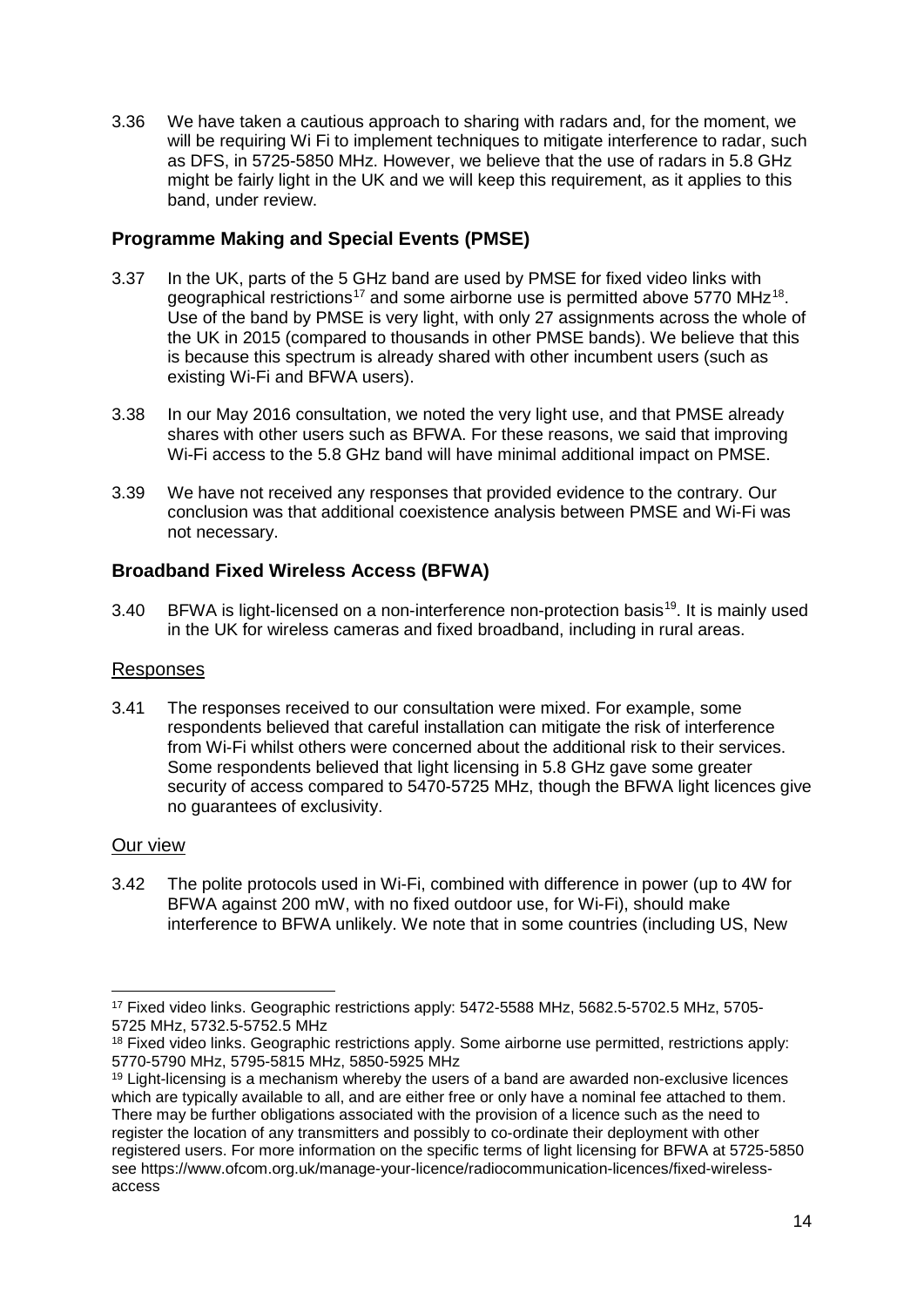Zealand and Canada) Wi-Fi and BFWA already share spectrum at 5.8 GHz, even with Wi-Fi operating at higher power than that we are proposing.

3.43 We note that some respondents have asked for additional spectrum for BFWA. While we acknowledge the arguments that such additional spectrum could bring benefits, this issue is outside of the scope of this document and will not be discussed further here.

#### **Amateur radio and satellite**

3.44 Amateurs can access 5650-5850 MHz with amateur satellite Earth-to-space links in the 5650-5670 MHz sub-band and space-to-Earth links in the 5830-5850 MHz subband on a licence exempt, non-interference, non-protection basis. In our May 2016 consultation, we noted that amateur users already coexist with other incumbent users in this sub-band, and that the introduction of Wi-Fi into these frequencies was unlikely to significantly further degrade coexistence.

#### Responses

- 3.45 We received 25 responses from the amateur sector. They disagreed with our proposals to make this sub-band available, and some respondents called for additional studies.
- 3.46 Some respondents<sup>[20](#page-15-0)</sup> suggested that allowing use of the 5.8 GHz band would raise the noise floor in the band and would impair their receiver's ability to listen for weak signal propagation beacons, "moonbounce" signals and amateur data and TV transmissions. Weak signal propagation beacons are narrowband signals used for communicating over very long distances, typically hundreds of kilometres. "Moonbounce" is communication between two radio amateur radios, typically at long distances from each other, by transmitting a signal from Earth towards the Moon, which then reflects it back to Earth. Others told us that they use 5830-5850 MHz for amateur-satellite space-to-Earth downlinks and that use of this band for Wi-Fi could raise the noise floor of their receiving earth stations.

#### Our view

- 3.47 We note that amateur radio users already share the sub-band with other users, and will continue to do so.
- 3.48 While some modes of operation may require a very quiet radio environment, this will be possible in locations where there are not many other 5.8 GHz users in close proximity. This is currently the case and will continue to be the case if we go ahead with our proposals. Amateur radio users operate on the basis that they should not cause harmful interference to others and can expect no protection from interference themselves from other authorised users (non-interference/non-protection) $^{21}$  $^{21}$  $^{21}$ .

<span id="page-15-0"></span><sup>&</sup>lt;sup>20</sup> See for example responses from the Radio Society of Great Britain (RSGB) and from the UK Microwave Group.

<span id="page-15-1"></span><sup>&</sup>lt;sup>21</sup> The convention around "non-interference and non-protection" was made explicit in former Amateur Radio Licence terms and conditions booklet provided that amateurs "cannot claim protection from undue interference from any other authorised services, such protection being afforded only to users whose frequencies have been registered nationally or internationally. In the United Kingdom, individual frequency assignments are not registered in the Amateur Service, except for beacons and repeaters. This applies equally to all bands allocated on a secondary basis where stations of the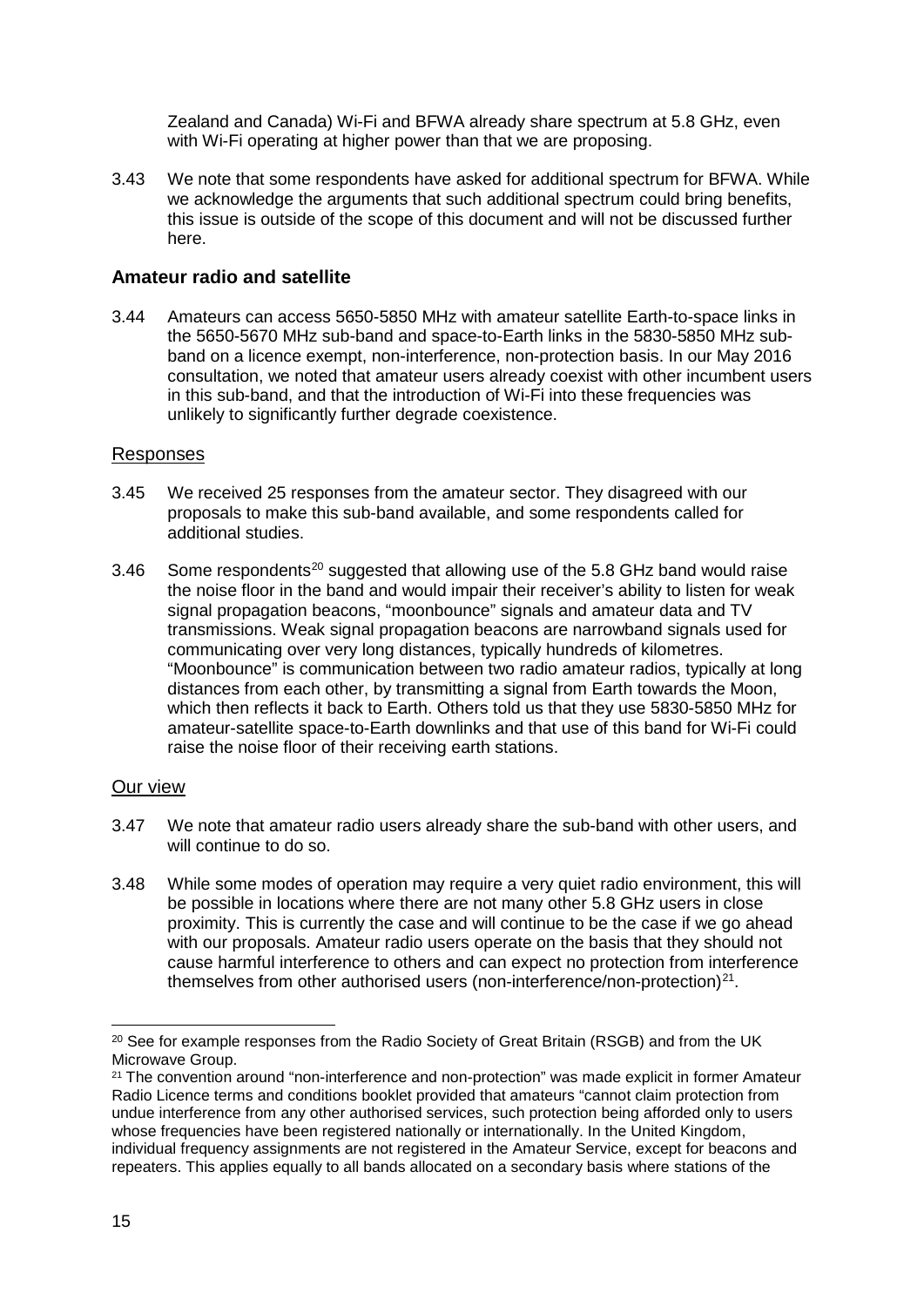3.49 For these reasons we do not consider it appropriate to conduct a coexistence analysis to assess the impact on amateur satellite services. This is consistent with past policy, such as our consideration of the 2.3 GHz and 3.4 GHz bands, where we considered the impact of amateur use to LTE but not the impact of LTE to amateurs due to its "non-interference / non-protection" status.

### **SRDs including drones**

3.50 5725-5875 MHz is used for non-specific short range devices (SRDs), including airborne use and short-range indoor data links on a non-interference non-protection basis. Generic coexistence with Wi-Fi has not yet been studied, but a subset of these devices for wireless industrial applications (WIA) has been studied at a high level for coexistence with Wi-Fi at SE24. Similar to the BFWA case, there might be a risk of interference if Wi-Fi and WIA are operating co-channel within a few hundreds of metres of each other, but careful installation of Wi-Fi and WIA systems in a controlled industrial environment, such as a factory, can mitigate the risk of interference in a factory environment.

### Responses

- 3.51 We received 28 responses, all relating to first-point-view (FPV) drone racing. This is a nascent sport where participants wear Virtual-Reality style goggles with a live wireless link to a camera on board a drone, acquiring a bird's eye view of the drone they are also controlling. We understand that the 5.8 GHz sub-band is often used for the first-person view video link, under licence exempt SRD regulations.
- 3.52 All respondents in this sector have urged Ofcom to not allow Wi-Fi and related technologies in the 5.8 GHz band. Many of them stated that such use would clash with IR 2030, which is the document that sets interface requirements for licence exempt short range devices<sup>[22](#page-16-0)</sup>. Some respondents have claimed that our proposals would wipe out their ability to operate.

### Our view

- 3.53 Short range devices operate on a non-protected, non-interference basis $23$ , sharing with other services in this band and many other bands. In particular, Wi-Fi and related technologies already coexist with SRDs in other bands, and the SRDs in this band also already coexist with other current users. We believe that our proposal to authorise Wi-Fi in this band is consistent with the concurrent use by SRDs.
- 3.54 Furthermore, we do not see any evidence that Wi-Fi authorisation would deprive FPV drone racing enthusiasts of their ability to also use this spectrum. This band is already in use for Wi-Fi in the US and is also used for drone racing there, according

<sup>-</sup>Amateur Service are also required not to cause undue interference to stations of a primary or permitted service to which frequencies are already assigned or to which frequencies may be assigned at a later date"

[http://webarchive.nationalarchives.gov.uk/frame/20040104233440/http://www.ofcom.org.uk/static/arch](http://webarchive.nationalarchives.gov.uk/frame/20040104233440/http:/www.ofcom.org.uk/static/archive/ra/publication/ra_info/br68f/br68f.htm) [ive/ra/publication/ra\\_info/br68f/br68f.htm](http://webarchive.nationalarchives.gov.uk/frame/20040104233440/http:/www.ofcom.org.uk/static/archive/ra/publication/ra_info/br68f/br68f.htm)

<span id="page-16-0"></span> $22$  IR 2030 - UK Interface Requirements Licence Exempt Short Range Devices, June 2014, https://www.ofcom.org.uk/ data/assets/pdf\_file/0028/84970/ir\_2030-june2014.pdf

<span id="page-16-1"></span><sup>&</sup>lt;sup>23</sup> See for example, our Short Range Devices Information Sheet

[https://www.ofcom.org.uk/spectrum/radio-spectrum-and-the-law/licence-exempt-radio-use/licence](https://www.ofcom.org.uk/spectrum/radio-spectrum-and-the-law/licence-exempt-radio-use/licence-exempt-devices/short-range-devices-information)[exempt-devices/short-range-devices-information](https://www.ofcom.org.uk/spectrum/radio-spectrum-and-the-law/licence-exempt-radio-use/licence-exempt-devices/short-range-devices-information)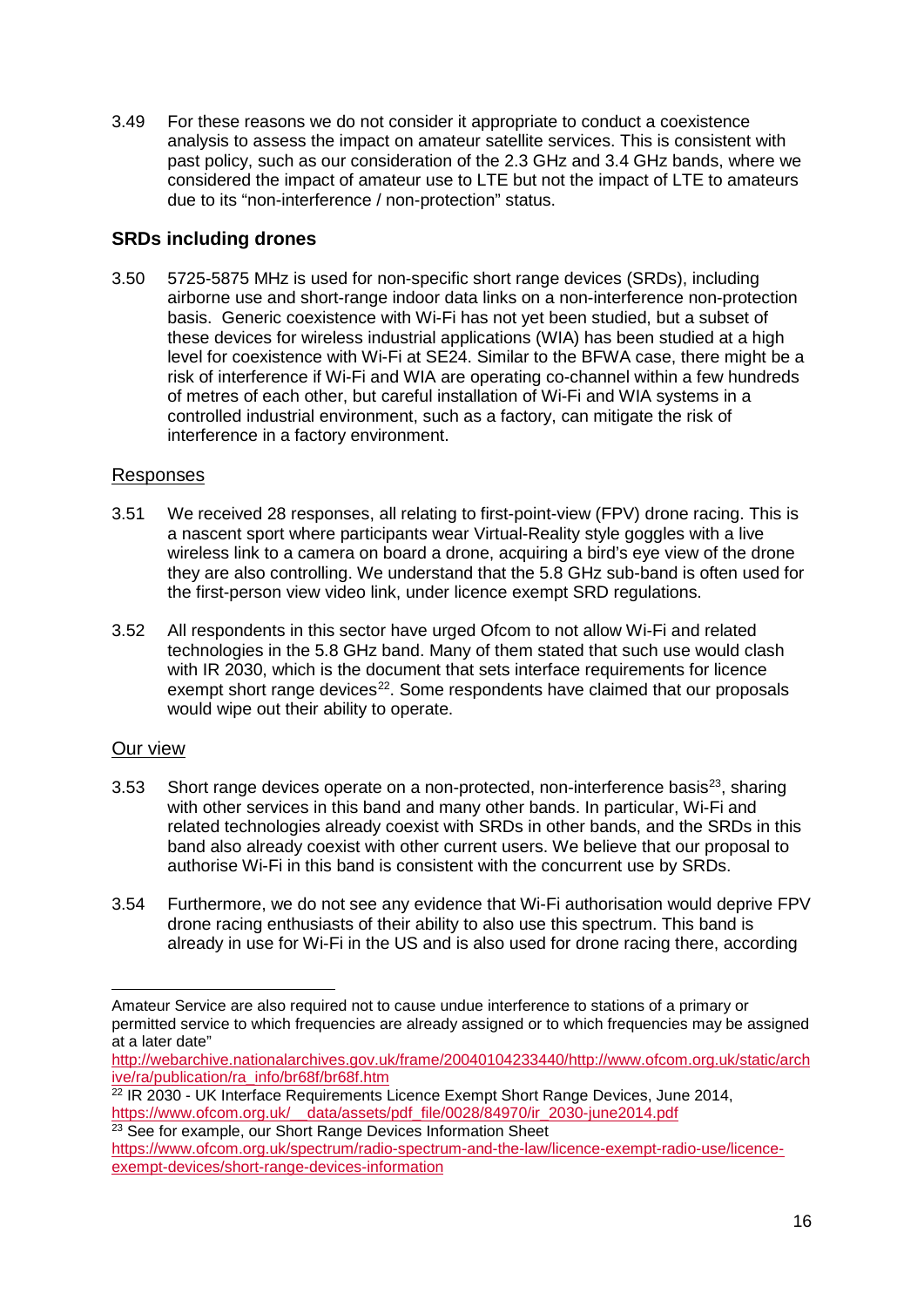to the US drone racing association<sup>[24](#page-17-0)</sup>. The technical parameters we are including in our Proposed Regulations (which will be set out in an update to IR 2030) are also more cautious than those in the US, and includes lower power constraints and restrictions to outdoor use (no fixed outdoor use).

3.55 We also note that additional mitigations may be possible, such as drone racing organisers ensuring that any Wi-Fi routers using on-site at events are using other channels.

## **Road tolling (TTT)**

- 3.56 5795-5815 MHz is widely used for road tolling in some EU countries on a licence exempt, non-interference, non-protection basis. Toll road booths tend to be located in rural areas where the density of Wi-Fi use is low. We said in our consultation that we believe road tolling equipment is used relatively lightly in the UK; this continues to be our view. Furthermore, even if the density of road tolling devices increased in future, the equipment would have to comply with EU Directives ensuring it is adequately robust against interference. Finally, we note that our proposals for authorising 5.8 GHz use only at relatively low power (200mW) and with no fixed outdoor use further mitigates any residual risk of interference with road tolling.
- 3.57 We did not receive any responses from toll road operators. Our view remains that authorising 5.8 GHz for consumer use will not cause a material negative impact on road toll operators.

## **This band is best placed to make a significant difference to consumers' Wi-Fi experience in the short term**

- 3.58 The UK is able to act unilaterally to change the national licensing rules for the 5.8 GHz band because there is no legally binding EC Decision that restricts the UK from doing so. Equipment for the 5.8 GHz band already exists and is largely in the hands of consumers. We understand from discussions with manufacturers that the ability to use this band can in many cases be activated via a software or firmware upgrade, with no need to change equipment.
- 3.59 We stated in the May 2016 consultation that no other additional band would be available to the UK in the same time frame, because all of them are dependent on more complex international discussions, and in most cases would need a change to a legally binding EC Decision. The alternatives we examined includes:
	- i) Re-examining the technical requirements for  $W_i-F_i$  such as those designed to protect radars - to ensure they remain fit for purpose and are no more restrictive than necessary. Radar protection is required by a EC decision<sup>[25](#page-17-1)</sup> for current 5 GHz bands in use for Wi-Fi in Europe. The decision does not cover the 5.8 GHz band.

<span id="page-17-0"></span> <sup>24</sup> See US Drone Racing Association (USDRA) frequency chart, [https://docs.google.com/spreadsheets/d/1FTN9rJjw9hnaYzmEEEigCw\\_nKGgrE0DNVHe8KLYswfg/e](https://docs.google.com/spreadsheets/d/1FTN9rJjw9hnaYzmEEEigCw_nKGgrE0DNVHe8KLYswfg/edit%23gid=309126581) [dit#gid=309126581,](https://docs.google.com/spreadsheets/d/1FTN9rJjw9hnaYzmEEEigCw_nKGgrE0DNVHe8KLYswfg/edit%23gid=309126581) and also their glossary, which defines "raceband" as "a set of 5.8 GHz frequencies commonly used in racing. They are spaced to avoid overlap with multiple pilots flying. Raceband frequencies are: 5658, 5695, 5732, 5769, 5806, 5843, 5880, and 5917". <http://usdra.org/information/glossary/>

<span id="page-17-1"></span><sup>25</sup> 2007/90/EC: http://www.erodocdb.dk/docs/doc98/official/pdf/ECCDec0408.pdf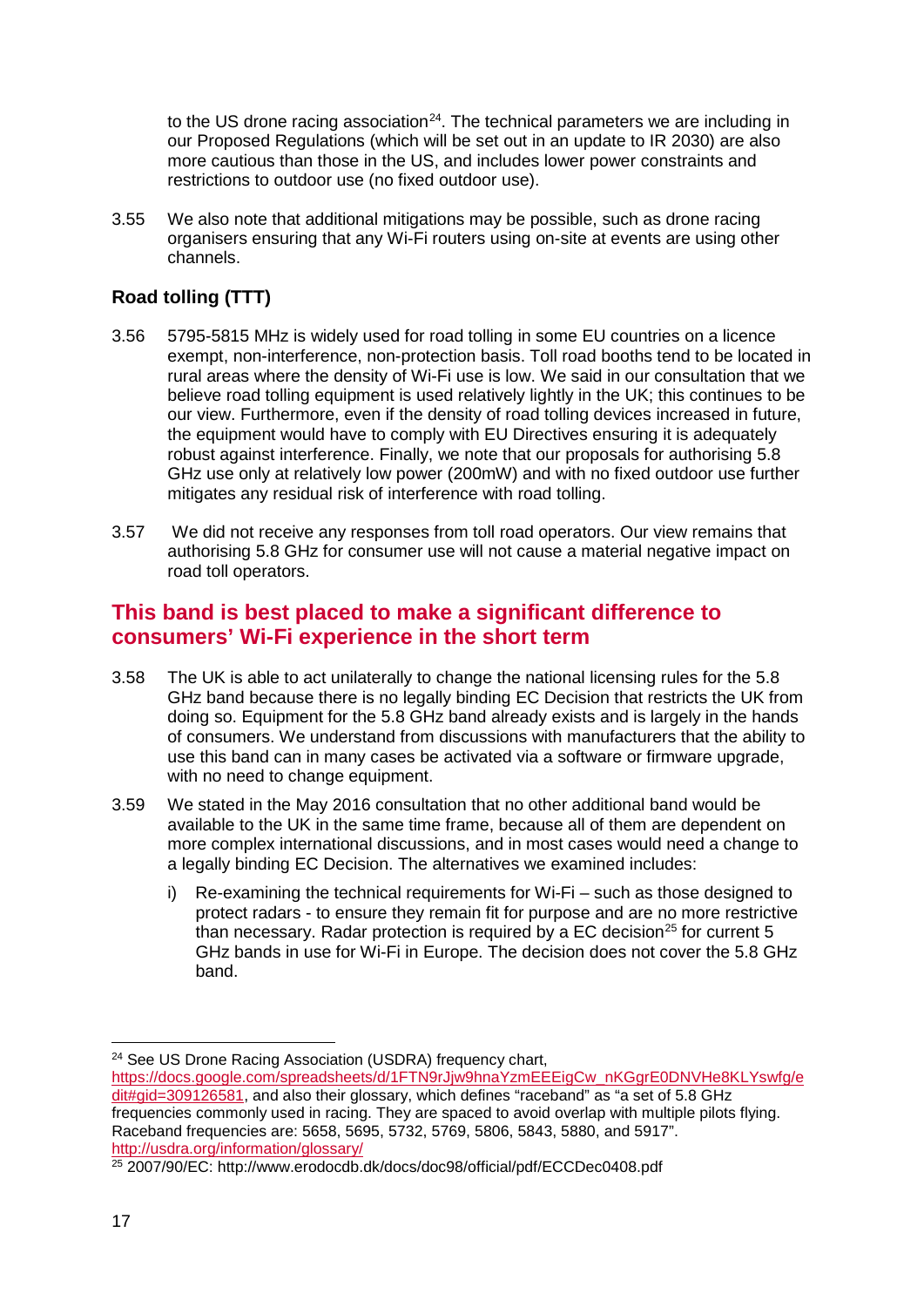- ii) Removing outdoor restrictions on Wi-Fi access to the 5150-5350 MHz range. These outdoor restrictions are part of a binding EC Decision<sup>26</sup>. The requirement is unlikely to change before  $2019^{27}$  $2019^{27}$  $2019^{27}$  at the earliest.
- iii) A longer term objective of opening up spectrum if possible at 5350-5470 MHz and 5850-5925 MHz. In the EU, 30 MHz at 5875-5905 is designated for Intelligent Transport Services (ITS) through a binding EC Decision<sup>28</sup>. The band 5350 – 5470 is not internationally harmonised – harmonisation is likely required before equipment is widely available<sup>29</sup>.
- 3.60 Some respondents to the consultation, such as Cisco, Dynamic Spectrum Alliance and Sky also suggested that opening up the 5725-5850 MHz would be the most straightforward or fastest path to increasing spectrum for Wi-Fi. We agree with this view.
- 3.61 All of the above alternative options will require additional coexistence studies, which are currently being discussed internationally. We will continue to contribute to these international studies on coexistence and to keep these options under review.

## **Conclusions**

- 3.62 Taking into consideration stakeholder responses on the priorities set out in the consultation, we continue to believe that 5.8 GHz has potentially large benefits for consumers. This is based on our view, having taking into account responses, that:
	- a) Consumer demand for Wi-Fi is likely to continue to increase;
	- b) Additional spectrum for Wi-Fi, in particular in the 5 GHz band is beneficial to meet this demand;
	- c) There is no compelling reason for not authorising the use of the 5.8 GHz band. Its use for Wi-Fi has relatively few coexistence issues compared to other parts of the 5 GHz band. Although there are other users in the sub-band, most of these access the frequencies on a shared basis and will continue to share after Wi-Fi is authorised; and
	- d) The 5.8 GHz band is the fastest and probably most straightforward option for making more spectrum available; it can be made available soon, because it does not require further international harmonisation.
- 3.63 We will proceed to make the 5.8 GHz band available to consumers of Wi-Fi and related technologies on the basis of technical parameters that take into account other users. The technical conditions will be technology neutral so, as well as Wi-Fi, we

<span id="page-18-0"></span><sup>&</sup>lt;sup>26</sup> 2008/671/EC: <http://eur-lex.europa.eu/legal-content/EN/ALL/?uri=CELEX:32008D0671><br><sup>27</sup> EU Member States are unlikely to agree to this step while those technical conditions - which are in

<span id="page-18-1"></span>place to protect incumbent satellite services - remain in the Radio Regulations. The Regulations will not be changed before the 2019 World Radiocommunication Conference (WRC-19). <sup>28</sup> 2007/90/EC: http://www.erodocdb.dk/docs/doc98/official/pdf/ECCDec0408.pdf

<span id="page-18-3"></span><span id="page-18-2"></span> $29$  This band will be studied in CEPT and the ITU as part of the WRC-19 preparation process. The results of these studies and any resulting harmonisation measures will depend on the Wi-Fi industry successfully demonstrating that there is demand for this additional spectrum, and developing and demonstrating that effective interference mitigation methods from Wi-Fi to the incumbent EESS and radiolocation users of the band can be properly implemented and are effective.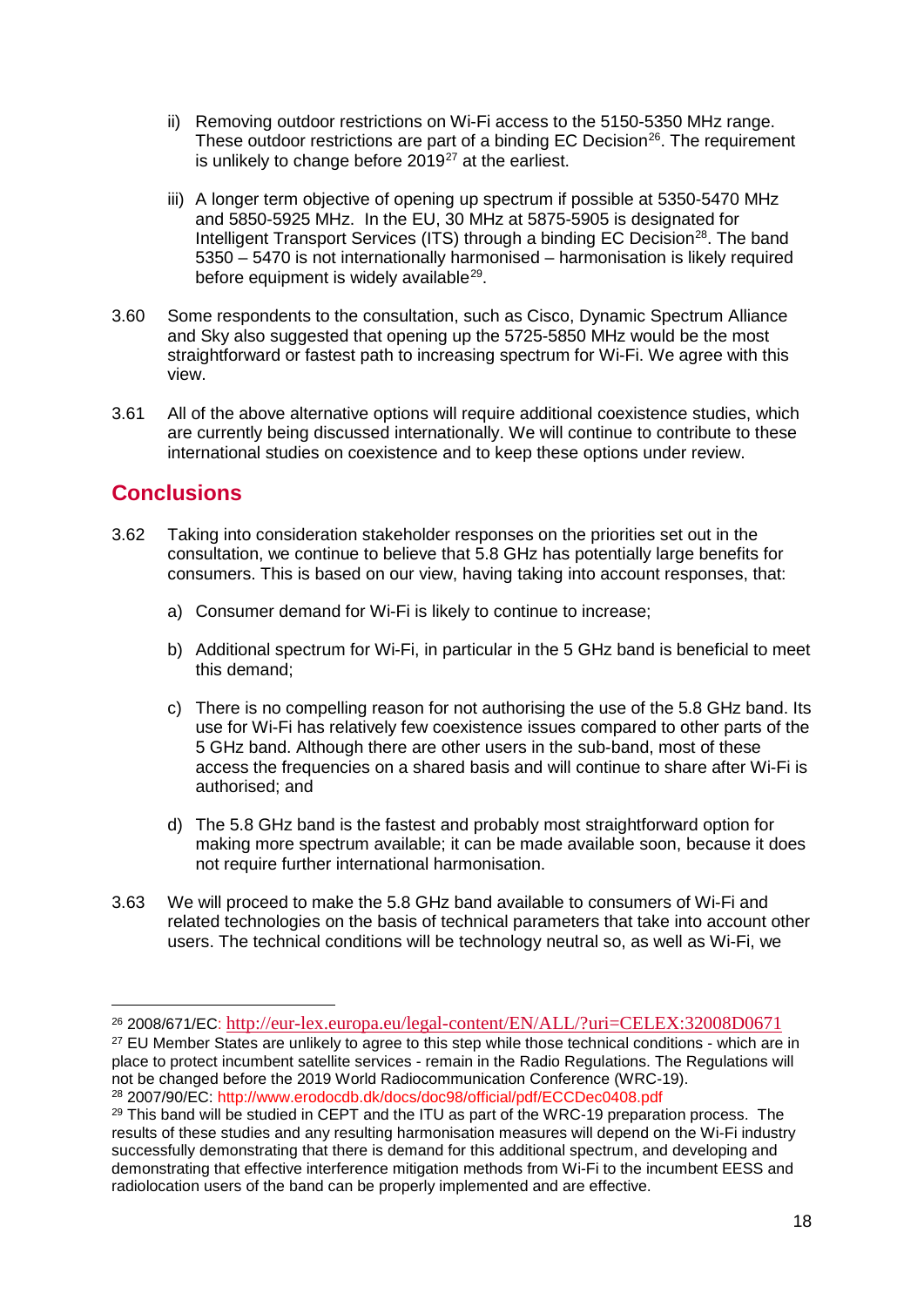expect other similar (WAS/RLAN) technologies such as licence exempt LTE variants to be able to access the spectrum we are making available.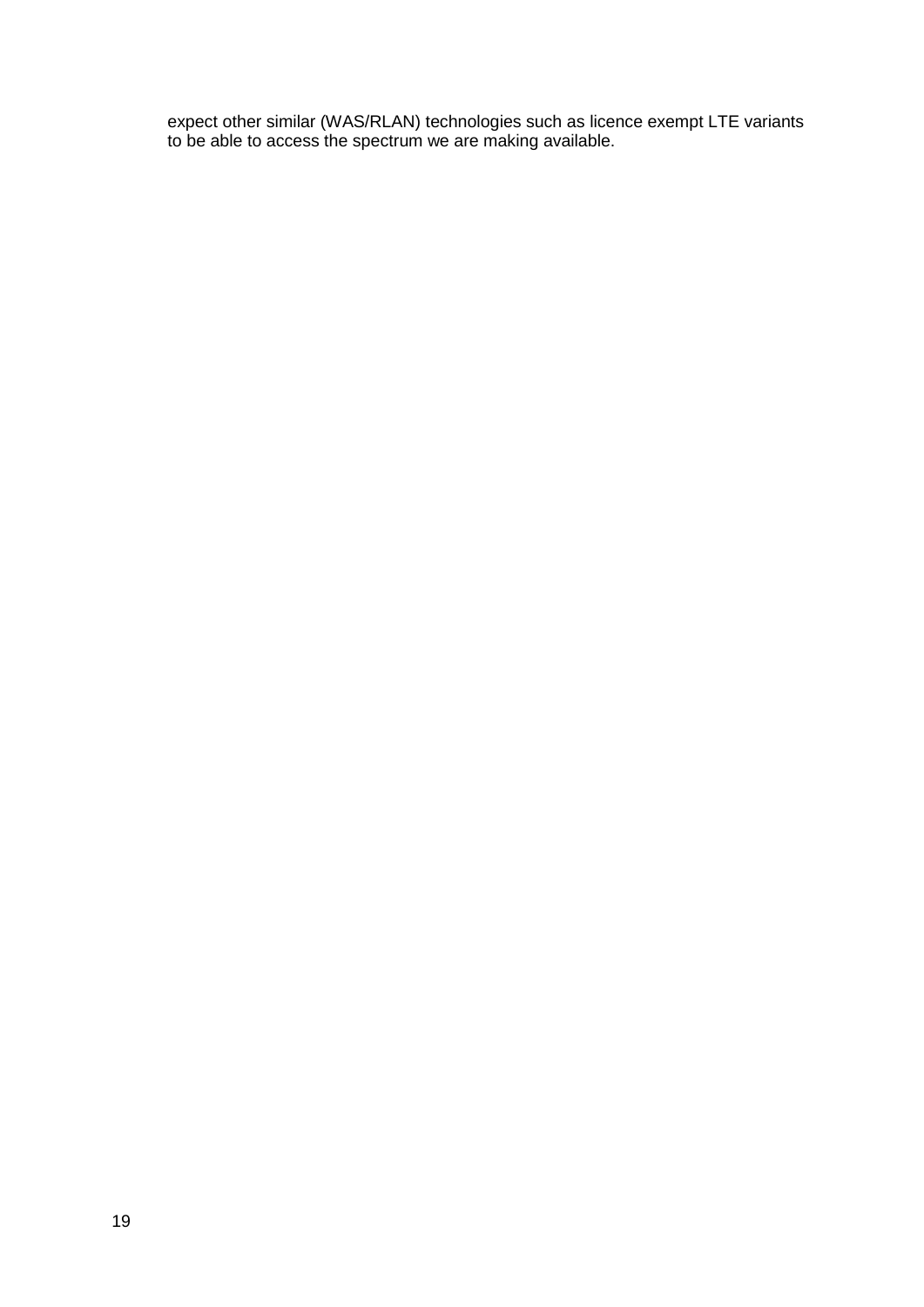# **PART 2** - Notice of proposal to make Wireless Telegraphy Exemption Regulations 2017 - Consultation on Proposed Regulations and Technical **Parameters**

### **Section 4**

# <span id="page-20-0"></span>General effect of the Proposed **Regulations**

- 4.1 In order to implement the decision which is set out in Part 1 of this document, we propose to make the Wireless Telegraphy (Exemption and Amendment) (Amendment) Regulations 2017. The Proposed Regulations are set out in Annex 7 of this document. Ofcom welcomes comments from stakeholders on the drafting of the Proposed Regulations.
- 4.2 The Proposed Regulations make reference to IR 2030, which is a separate document that will set out the applicable technical parameters with which individuals must comply when operating equipment in the 5725 – 5850 MHz frequencies. In order to make provision for those frequencies, the IR will need to be updated, as set out in Annex 9. Ofcom also welcomes comments from stakeholders on the the proposed technical parameters set out below and reflected in Annex 9.

## **The Legislative Framework**

- 4.3 Ofcom is responsible for authorising use of the radio spectrum in the UK and achieves this by granting wireless telegraphy licences under the Wireless Telegraphy Act 2006 (the 'WTA'). Under section 8(1) of the WTA, it is an offence to install or use equipment to transmit without holding a licence granted by Ofcom, unless the installation or use of such equipment is exempted.
- 4.4 Under section 8(3) of the WTA, Ofcom may, by regulations exempt operators of radio equipment from requiring a licence, either absolutely or subject to such terms, provisions and limitations as may be specified<sup>[30](#page-20-1)</sup>.
- 4.5 As set out in our May 2016 consultation, the EU has made legislation about the use of the 5 GHz band through a series of 'Decisions' which are binding on Member States. EC Decision 2006/771/EC (as amended) $31$  harmonises the use of the 5725-5875 MHz band for use by short-range devices (SRDs), including allowing low power Wi-Fi, ie. with a 25mW power limit. Article 2 of this Decision gives Member States the right to allow the use of the frequencies under less restrictive conditions.

<span id="page-20-1"></span><sup>&</sup>lt;sup>30</sup> Such terms, provisions and limitations must, however, fall within the scope of Part A of the Annex to Directive 2002/20/EC of the European Parliament and of the Council.

<span id="page-20-2"></span><sup>31</sup> http://eur-lex.europa.eu/legal-content/EN/TXT/?uri=CELEX%3A32013D0752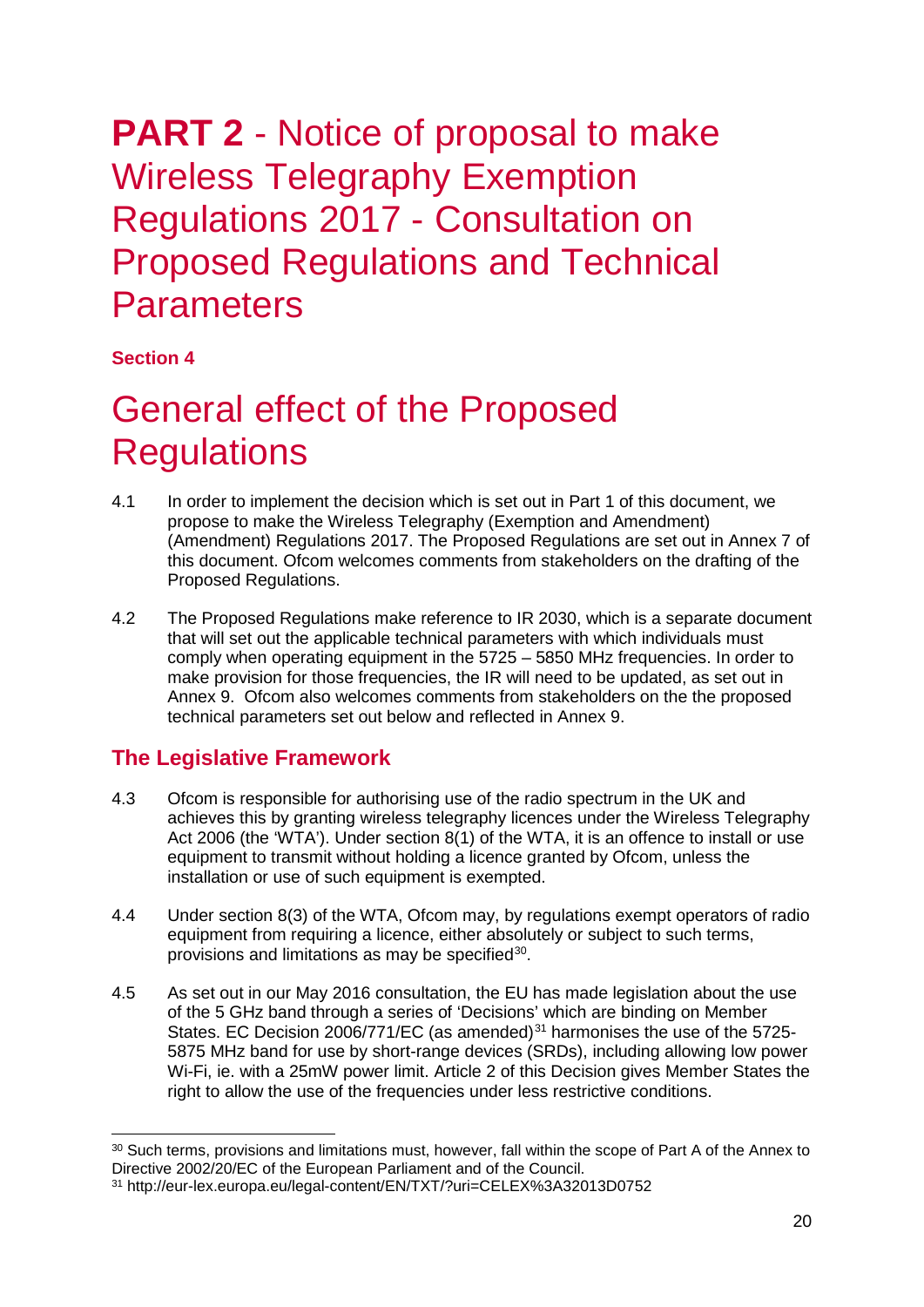- 4.6 For the reasons set out in Part 1 of this document, we are satisfied that the requirements of section 8(3B) of the WTA have been satisfied, namely that the terms, provisions and limitations specified in the Proposed Regulations are:
	- objectively justifiable in relation to the wireless telegraphy stations or wireless telegraphy apparatus to which they relate;
	- not such as to discriminate unduly against particular persons or against a particular description of persons;
	- proportionate to what they are intended to achieve; and
	- transparent in relation to what they are intended to achieve.
- 4.7 Section 122 of the WTA sets out the statutory procedure for making Regulations. Section 122(4) provides that, before making Regulations, Ofcom must: a) give a notice of its "proposal to do so to such persons representative of the persons appearing to [it] to be likely to be affected by the implementation of the proposal as [it] thinks fit"; b) "publish notice of its proposal in such manner as [it considers] appropriate for bringing it to the attention of the persons who, in [its] opinion, are likely to be affected by it; and c) "consider any representations that are made to Ofcom before the time specified in the notice".
- 4.8 Section 122(5) of the WTA provides that a notice for the purposes of section 122(4) must state that: a) Ofcom proposes to make the regulations in question; b) set out the general effect of the regulations; c) specify an address from which a copy of the proposed regulations may be obtained; and d) specify a time before which any representations with respect to the proposal must be made to Ofcom.
- 4.9 Under section 122(6) of the WTA, Ofcom must allow at least a month for representation to be made, beginning with the day after the latest day on which the notice is given or published.

## **The Proposed Regulations and update to IR 2030 – general effect**

- 4.10 A copy of the Proposed Regulations is set out in Annex 7.
- 4.11 Regulation 1 sets out the name of the Proposed Regulations and will make clear the date on which they are due to come into force.
- 4.12 Regulation 2(1) sets out that the Proposed Regulations will take effect by amending the 2010 Regulations. A copy of the 2010 Regulations is set out in Annex 9.
- 4.13 Regulation 2(2) of the Proposed Regulations amends Regulation 5 of the 2010 Regulations by substituting the publication date of the relevant interface requirements ("IR 2030 – UK Interface Requirements 2030 Licence Exempt Short Range Devices") for a date in 2017. The version of IR 2030 which will be published in 2017 will include new entries (as set out in Annex 9), making provision for equipment to be used in the 5725 – 5850 sub-band on the basis of the technical parameters specified.
- 4.14 In order to make the Proposed Regulations and update IR2030 as intended, the proposed new requirements will need to be notified to the European Commission in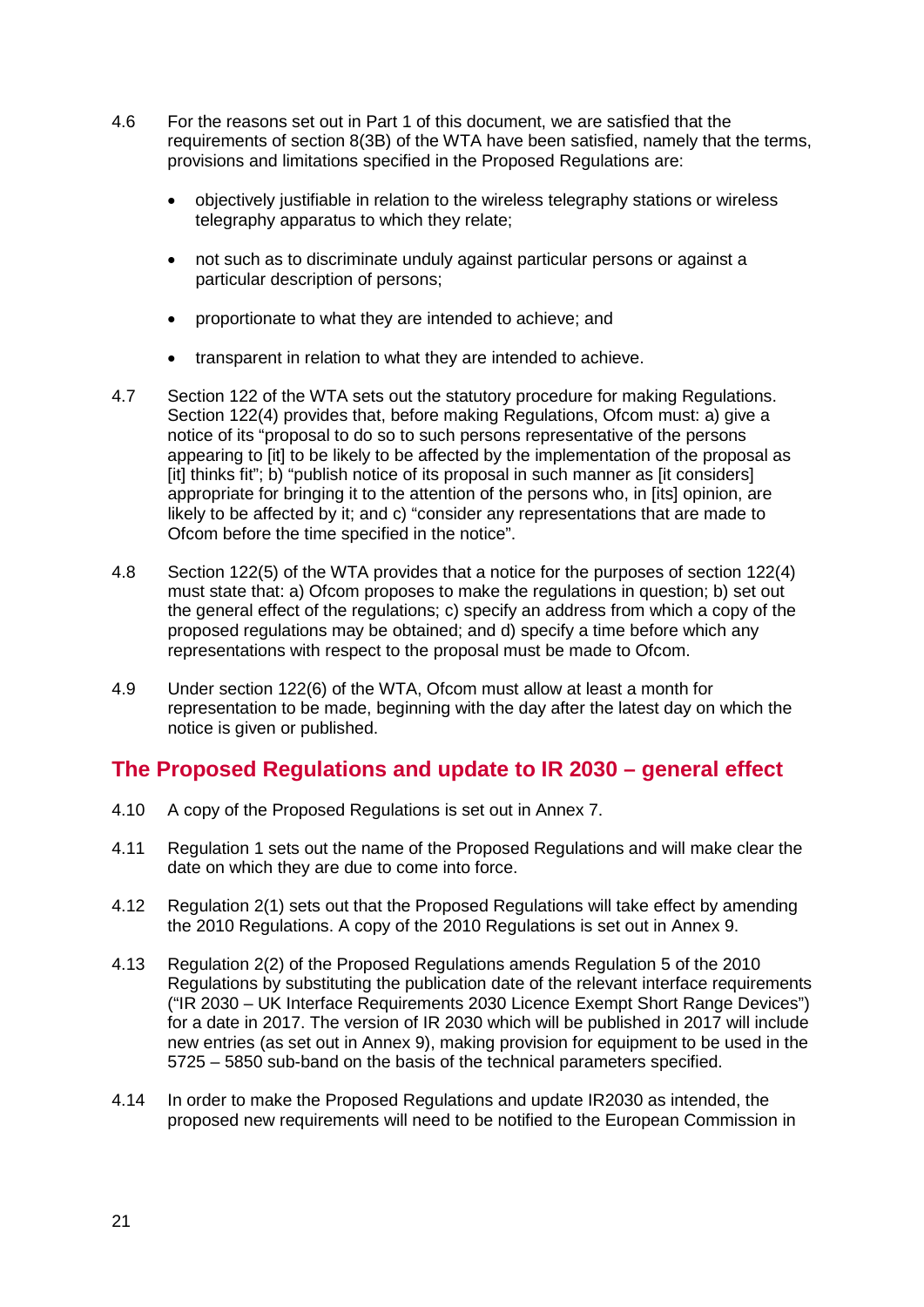accordance with the Radio Equipment Directive ("RED")<sup>[32](#page-22-0)</sup>. The Commission and Member States have three months in which to comment on the draft technical standard before it may be adopted. We will therefore need to wait until this process is complete before we can determine whether or not it is appropriate to make the Proposed Regulations and update IR 2030 as proposed.

- 4.15 The Proposed Regulations (if made) will authorise, on a licence exempt basis, the use of the 5.8 GHz band. Equipment will be able to operate in these frequencies on the basis that:
	- it does not cause or contribute to any undue interference to any wireless telegraphy; and that
	- such use complies with the interface requirements that form part IR 2030.
- 4.16 In addition to the legal requirements set out in the Proposed Regulations and IR, Ofcom also intends to publish a Voluntary National Specification ("VNS"), setting out guidance for 'notified bodies<sup>[33](#page-22-1)</sup>' and manufacturers which might assist them in the development of new equipment which may make the best use of the 5.8 GHz band. Although the VNS is not intended to prescribe legally binding technical standards (ie. it is simply guidance), we intend to notify this document to the European Commission at the same time as we notify the IR.

# **Use of WAS/RLAN devices in the 5.8 GHz band**

- 4.17 We are proposing to allow new types of WAS/RLAN equipment (which includes Wi-Fi equipment and similar technologies) to operate on a licence-exempt, noninterference basis in the frequencies 5725 – 5850 MHz. For the reasons set out below, we intend to rely on the discretion given to Member States under Decision 2006/771/EC to set less restrictive conditions for the use of this equipment. We are now consulting on both the technical parameters for the use of the equipment, and on the Proposed Regulations which we are intending to make in order to give effect to the policy decisions set out earlier in this statement.
- 4.18 If Ofcom proceeds with making the regulations, the 5725 5850 sub-band will, in principle, be available to any type of device that currently uses Wi-Fi or related technologies (WAS/RLAN) – for example, smartphones, laptops, tablets and Wi-Fi routers, and future innovative devices. The additional spectrum will enable a larger number of Wi-Fi channels, reducing the likelihood of congestion.

## **5.8 GHz WAS/RLAN technical parameters**

4.19 In making equipment exempt from licensing, Ofcom needs to specify the characteristics of the equipment that can be used. A key issue is a device's transmitting power. Radio signals from high-powered devices travel further, increasing the chances of interference with others using the same frequencies. If this

<span id="page-22-0"></span><sup>&</sup>lt;sup>32</sup> Directive (EU) 2015/1535 of the European Parliament and of the Council, laying down a procedure for the provision of information in the field of technical regulations and of rules on Information Society services, 9 September 2015. See in particular, Articles 5 and 6.

<span id="page-22-1"></span><sup>&</sup>lt;sup>33</sup> A notified body is an organisation designated by an EU country to assess the conformity of certain products before being placed on the market. These bodies carry out tasks related to conformity assessment procedures set out in the applicable legislation, when a third party is required. The European Commission publishes a list of such notified bodies.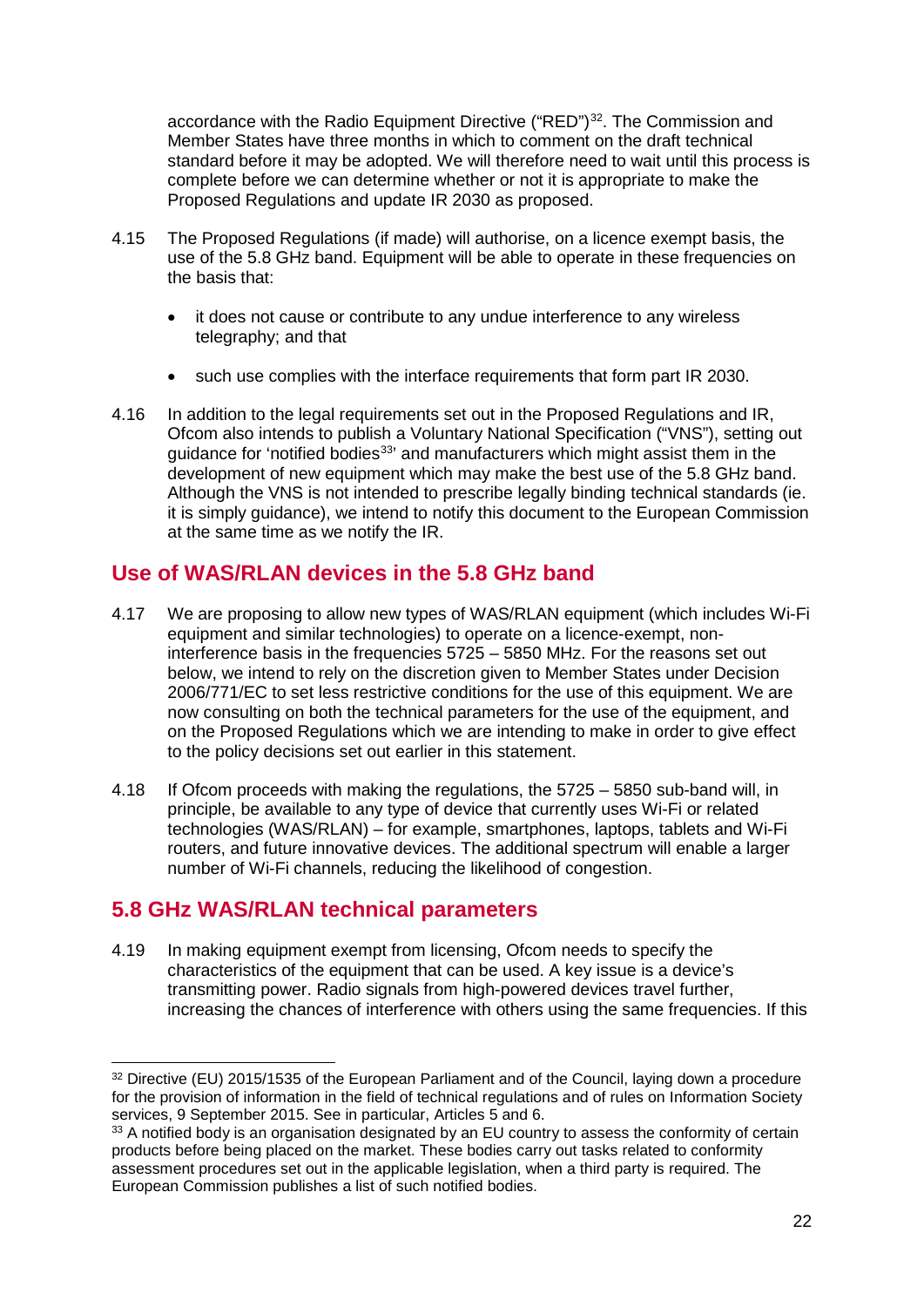occurs, the frequencies will become of limited use to other users in the geographic area.

- 4.20 Users of licence-exempt devices need to be aware that there are no guarantees that the spectrum will be free of interference. However, by defining the maximum transmit power, along with other characteristics, we can keep the probability of undue interference low.
- 4.21 WAS/RLANs which operate in the 5725 5850 sub-band must comply with the technical parameters set out in the Proposed Regulations. Given the work carried out internationally and our own further coexistence analysis as detailed in Annex 6, we consider it appropriate to adopt the limits summarised below in Table 1. In setting these limits, we aimed to authorise the least restrictive conditions which were also appropriately cautious in relation to interference to other services, based on studies to date. This is to maximise benefits to consumers of Wi-Fi services while avoiding negative impacts on other users.

#### **Table 1: Summary of technical parameters for 5725-5850 MHz WAS/RLAN[34](#page-23-0)**

| <b>Radiated Power Limit:</b>  | 200 mW EIRP                    |
|-------------------------------|--------------------------------|
| <b>Location Restrictions:</b> | No Fixed Outdoor <sup>35</sup> |
| Channel access and            | Normal WAS/RLAN                |
| occupation rules:             | channel access and             |
|                               | occupation rules               |

4.22 As set out in paragraph 4.16 above, in addition to the technical parameters which we propose to mandate in the Proposed Regulations and IR (Table 1), we also propose to issue general guidance in the form of a VNS. The VNS is intended to assist notified bodies and manufacturers in developing new equipment to make use of the 5.8 GHz band. Although compliance with the technical parameters set out in IR 2030 is a matter for operators to determine for themselves, the references in Table 2 for Dynamic Frequency Selection ('DFS') techniques may be helpful in providing a single, overall technique for achieving mitigation to prevent interference to radars.

#### **Table 2: Summary of DFS techniques referenced in the VNS for 5725-5850 MHz WAS/RLAN[36](#page-23-2)**

| <b>DFS</b> requirements<br>inc. detection threshold | <b>ETSI EN 301 893</b> |  |
|-----------------------------------------------------|------------------------|--|
| and                                                 |                        |  |
| <b>DFS</b> detection radar                          | ETSI EN 302 502        |  |

4.23 With respect to the detection of radar patterns (radar test signals), we propose that the requirements from ETSI EN 302 502 might be usefully applied. This is a standard currently applicable to higher power fixed broadband covering the 5725 – 5850 MHz,

patterns

<span id="page-23-0"></span><sup>&</sup>lt;sup>34</sup> See annex 9 for our proposed changes to interface requirement 2030

<span id="page-23-1"></span><sup>35</sup> Aeronautical mobile use is not permitted. The apparatus may also be used airborne within an aircraft, only to establish a connection with a station or apparatus within the same aircraft.

<span id="page-23-2"></span><sup>36</sup> See annex 9 for our proposed changes to interface requirement 2030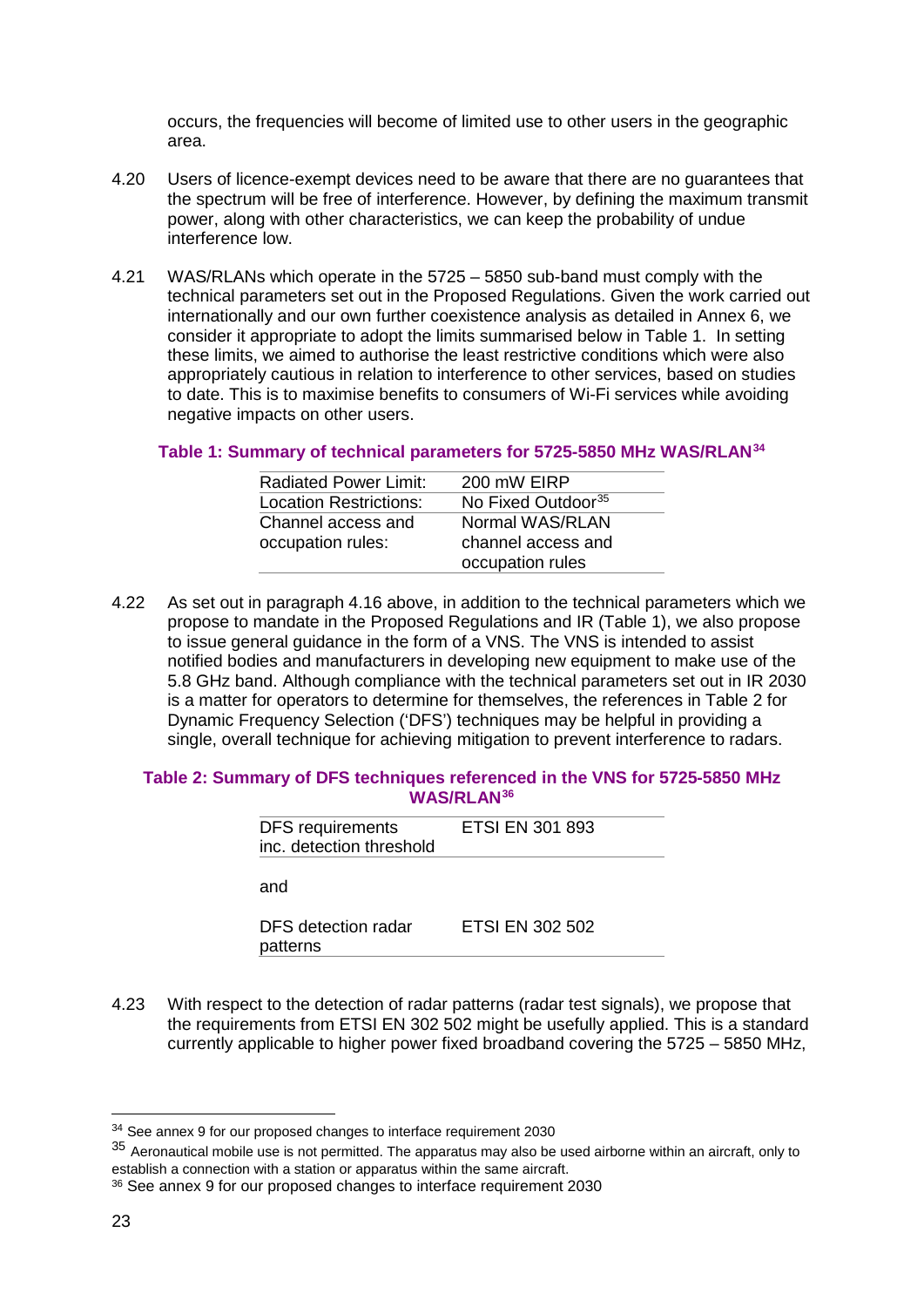and as such, the patterns already reflect the radar systems that use these specific frequencies.

- 4.24 On matters *other* than the detection of radar test patterns (for example, detection thresholds), we propose that the requirements from ETSI EN 301 893 might be usefully applied, in the same way as they apply to the use of Wi-Fi/RLAN/WAS in the 5150 – 5350 MHz and 5470 – 5725 MHz bands.
- 4.25 We do not consider ETSI EN 302 502 to be relevant as far as detection thresholds and other requirements are concerned. This is because ETSI EN 302 502 was designed with higher power fixed equipment in mind.
- 4.26 Additionally, for those channels which fall within both the existing 5470-5725 MHz Wi-Fi band and the 5725-5850 MHz band (ie. the 5 MHz of frequencies between 5725 – 5730 MHz), we consider it appropriate to adopt the limits summarised below in Table 3.

#### **Table 3: Summary of technical parameters for WAS/RLAN channels which have a bandwidth in both 5470-5725 MHz and 5725-5730 MHz only[37](#page-24-0)**

| <b>Radiated Power Limit</b>             | 1 W EIRP                                                  |
|-----------------------------------------|-----------------------------------------------------------|
| <b>Location Restrictions</b>            | <none></none>                                             |
| Channel access and<br>occupation rules: | Normal WAS/RLAN<br>channel access and<br>occupation rules |

4.27 As for the 5725 – 5850 MHz band above, we also propose to include guidance in the VNS as to how channels which fall within both the 5740 – 5725 MHz and 5725 – 5730 MHz bands may be best used. Again, compliance with the technical parameters set out in IR 2030 is a matter for operators to determine for themselves, however table 4 sets out the DFS techniques which may be helpful when operating in these frequencies.

#### **Table 4: Summary DFS techniques referenced in the VNS for WAS/RLAN channels which have a bandwidth in both 5470-5725 MHz and 5725-5730 MHz only [38](#page-24-1)**

| <b>DFS</b> requirements<br>inc. detection threshold | <b>ETSI EN 301 893</b>                      |
|-----------------------------------------------------|---------------------------------------------|
| and                                                 |                                             |
| DFS detection radar<br>patterns                     | ETSI EN 301 893 &<br><b>ETSI EN 302 502</b> |

<span id="page-24-0"></span> $37$  IEEE 802.11 channels in both the 5470-5725 and 5725-5730 MHz bands are:

Channel 138: 5650-5730 MHz

Channel 142: 5690-5730 MHz

Channel 144: 5710-5730 MHz.

See annex 7 for our proposed changes to interface requirement 2030

<span id="page-24-1"></span><sup>38</sup> See annex 9 for our proposed changes to interface requirement 2030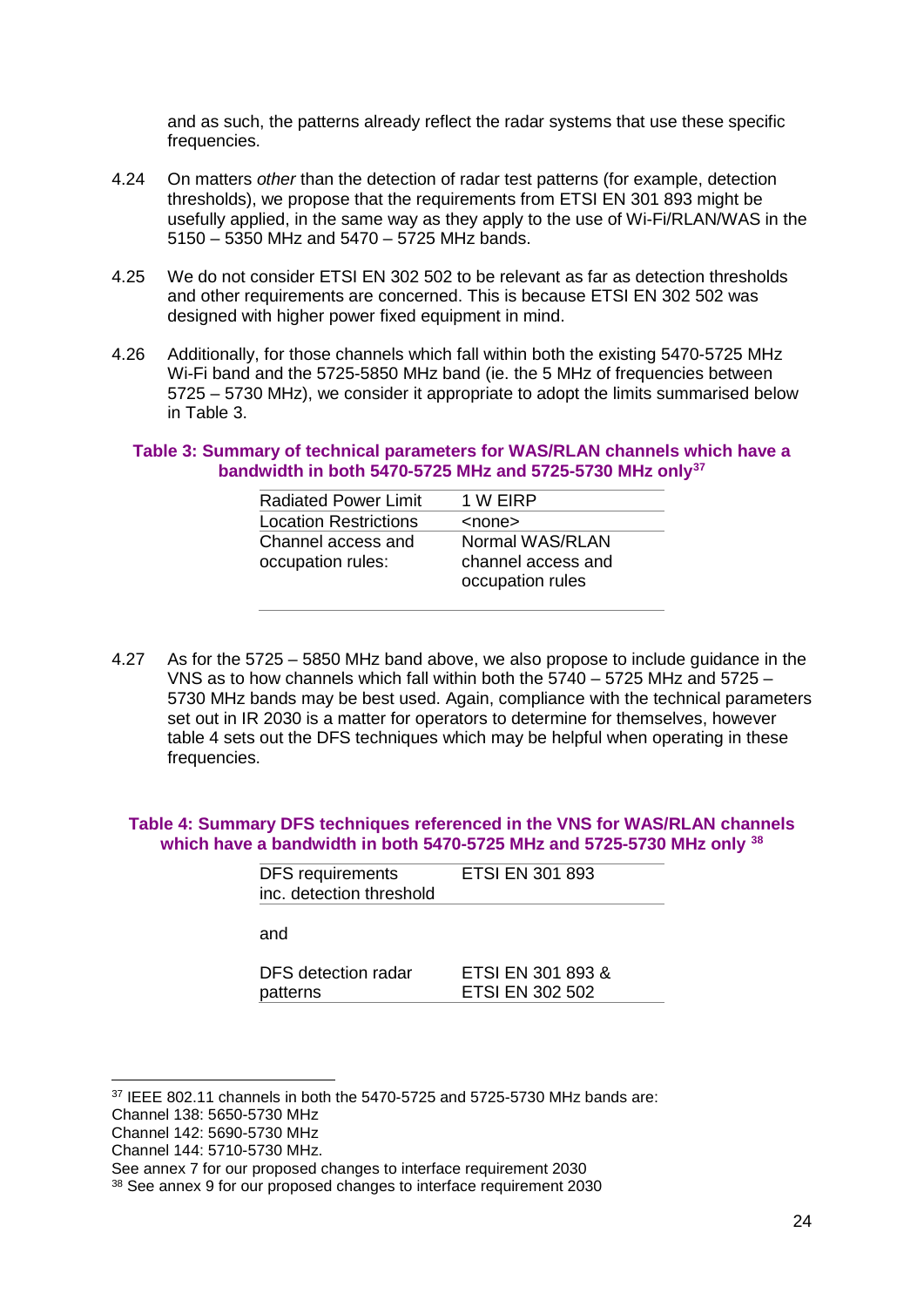- 4.28 Again, the above references in Table 4 for DFS techniques, when parts of them are used together, may be helpful in providing a single, overall technique for achieving mitigation for preventing interference to radars, as required under the technical parameters set out in the IR (as updated).
- 4.29 Where overlapping channels that fall within frequencies 5725 MHz 5730 MHz are being used at the higher radiated power level of 1 W EIRP, we would suggest that two forms of mitigation may be appropriate in order to meet the technical parameters set out in the IR (as updated). The detection thresholds for channels 138, 142 and 144 are taken from ETSI EN 301 893 (as applied to the 5740 – 5725 MHz band) and the radar test patterns to be detected are taken from both ETSI EN 301 893 and ETSI EN 302 502, as suggested for the 5725 – 5850 MHz band above. We believe that the detection thresholds from ETSI EN 301 893 are more appropriate than those in ETSI EN 302 502 because WAS/RLAN will be limited to a radiated power level of 1 W EIRP. This is the same radiated power level as existing WAS/RLAN equipment operating in the 5470-5725 MHz band and lower than the 4 W EIRP radiated power limit for 5.8 GHz BFWA.
- 4.30 The limits for the 5725 5730 MHz frequencies are, overall, more relaxed than those for channels which fall wholly within the 5725-5850 MHz band, but we believe this relaxation is justified because the consequent risk of interference to incumbent services is low, principally because these channels all have an upper edge at 5730 MHz and so only extend 5 MHz into the 5725-5850 MHz band. We discuss our coexistence analysis in greater detail in Annex 6.

# **Extent of application**

- 4.31 The Proposed Regulations will apply in the United Kingdom, the Channel Islands and Isle of Man (subject to the agreement by the Islands Authorities).
- *Q1: Do you have any comments on the drafting of the Proposed Regulations?*
- *Q2: Do you have any comments on the proposed technical parameters?*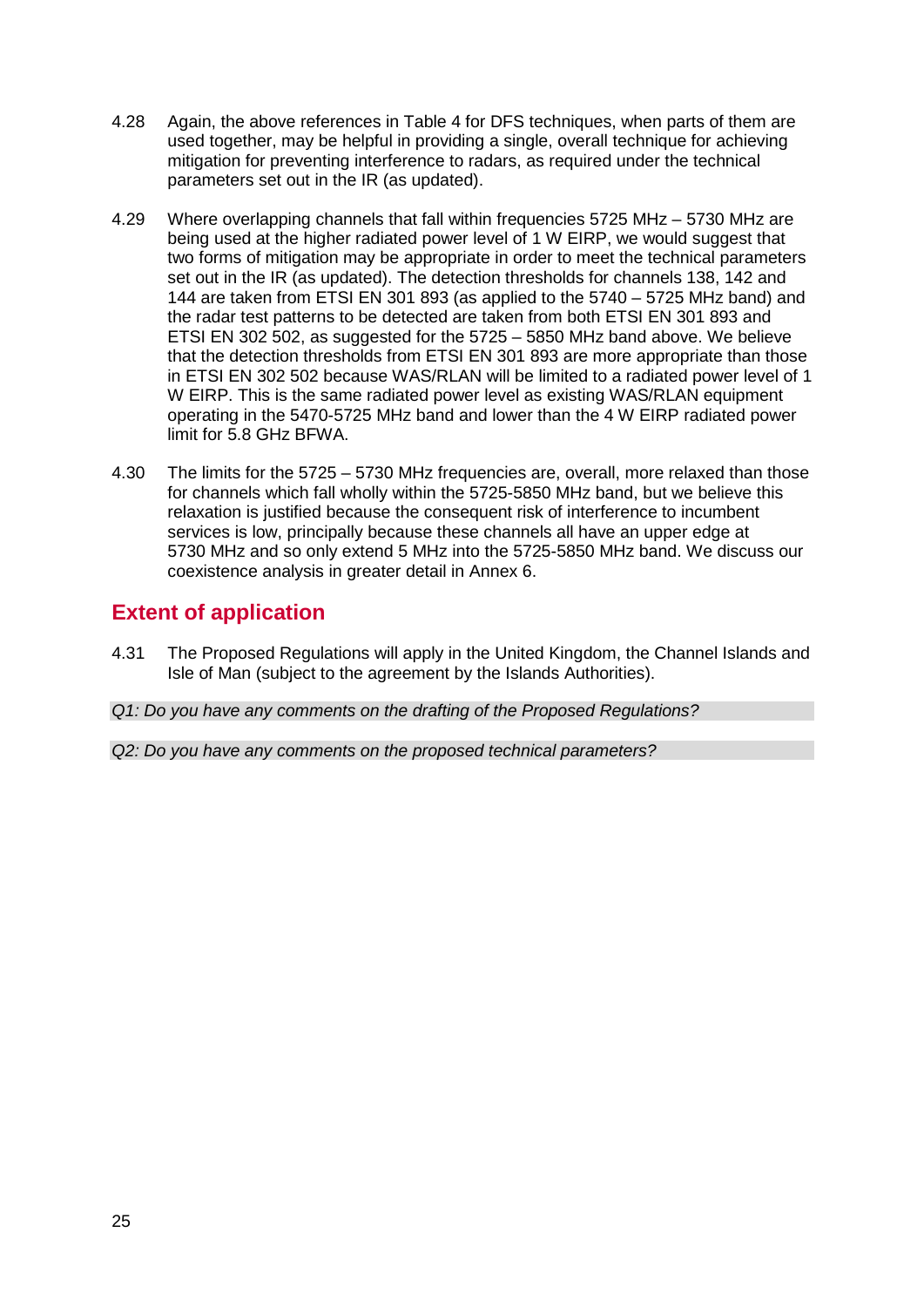**Annex 1**

# <span id="page-26-0"></span>Responding to this consultation

## **How to respond**

- $A1.1$ Ofcom would like to receive views and comments on the issues raised in this document, **by 5pm on 11 April 2017**.
- $A1.2$ We strongly prefer to receive responses via the online form at [https://www.ofcom.org.uk/consultations-and-statements/category-3/wireless](https://www.ofcom.org.uk/consultations-and-statements/category-3/wireless-telegraphy-exemption-regulations-2017)[telegraphy-exemption-regulations-2017.](https://www.ofcom.org.uk/consultations-and-statements/category-3/wireless-telegraphy-exemption-regulations-2017) We also provide a cover sheet [\(http://stakeholders.ofcom.org.uk/consultations/consultation-response-coversheet/\)](http://stakeholders.ofcom.org.uk/consultations/consultation-response-coversheet/) for responses sent by email or post; please fill this in, as it helps us to maintain your confidentiality, and speeds up our work. You do not need to do this if you respond using the online form.
- $A1.3$ If your response is a large file, or has supporting charts, tables or other data, please email it to mds@ofcom.org.uk, as an attachment in Microsoft Word format, together with the cover sheet [\(http://stakeholders.ofcom.org.uk/consultations/consultation](http://stakeholders.ofcom.org.uk/consultations/consultation-response-coversheet/)[response-coversheet/\)](http://stakeholders.ofcom.org.uk/consultations/consultation-response-coversheet/).
- $A1.4$ Responses may alternatively be posted to the address below, marked with the title of the consultation.

Alberto Fernandes 3rd floor 03:154 **Ofcom** Riverside House 2A Southwark Bridge Road London SE1 9HA

- $A1.5$ We do not need a paper copy of your response as well as an electronic version. We will acknowledge receipt if your response is submitted via the online web form, but not otherwise.
- $A1.6$ You do not have to answer all the questions in the consultation if you do not have a view; a short response on just one point is fine. We also welcome joint responses.
- A1.7 It would be helpful if your response could include direct answers to the questions asked in the consultation document. The questions are listed at Annex 3. It would also help if you could explain why you hold your views, and what you think the effect of Ofcom's proposals would be.
- $A1.8$ If you want to discuss the issues and questions raised in this consultation, please email mds@ofcom.org.uk.

# **Confidentiality**

 $A1.9$ Consultations are more effective if we publish the responses before the consultation period closes. In particular, this can help people and organisations with limited resources or familiarity with the issues to respond in a more informed way. So, in the interests of transparency and good regulatory practice, and because we believe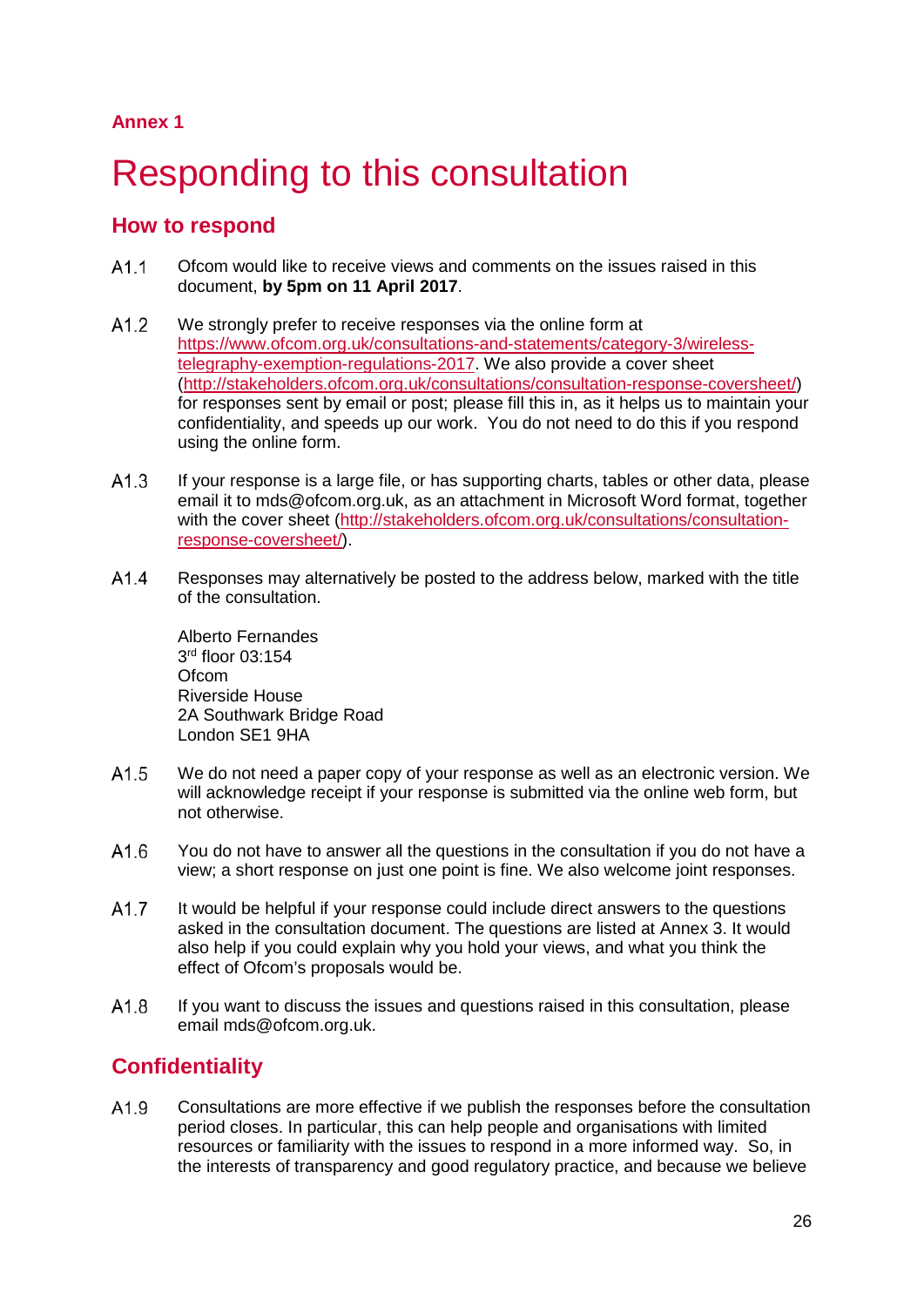it is important that everyone who is interested in an issue can see other respondents' views, we usually publish all responses on our website, [www.ofcom.org.uk,](http://www.ofcom.org.uk/) as soon as we receive them.

- $A1.10$ If you think your response should be kept confidential, please specify which part(s) this applies to, and explain why. Please send any confidential sections as a separate annex. If you want your name, address, other contact details or job title to remain confidential, please provide them only in the cover sheet, so that we don't have to edit your response.
- A1.11 If someone asks us to keep part or all of a response confidential, we will treat this request seriously and try to respect it. But sometimes we will need to publish all responses, including those that are marked as confidential, in order to meet legal obligations.
- A1.12 Please also note that copyright and all other intellectual property in responses will be assumed to be licensed to Ofcom to use. Ofcom's intellectual property rights are explained further at<http://www.ofcom.org.uk/terms-of-use/>

### **Next steps**

- $A1.13$ Following this consultation period, Ofcom plans to publish a statement.
- A1.14 If you wish, you can register to receive mail updates alerting you to new Ofcom publications; for more details please see<http://www.ofcom.org.uk/email-updates/>

## **Ofcom's consultation processes**

- A1.15 Ofcom aims to make responding to a consultation as easy as possible. For more information, please see our consultation principles in Annex 2.
- A1.16 If you have any comments or suggestions on how we manage our consultations, please call our consultation helpdesk on 020 7981 3003 or email us at [consult@ofcom.org.uk.](mailto:consult@ofcom.org.uk) We particularly welcome ideas on how Ofcom could more effectively seek the views of groups or individuals, such as small businesses and residential consumers, who are less likely to give their opinions through a formal consultation.

If you would like to discuss these issues, or Ofcom's consultation processes more generally, please contact Steve Gettings, Ofcom's consultation champion:

Steve Gettings **Ofcom** Riverside House 2a Southwark Bridge Road London SE1 9HA

Tel: 020 7981 3601 Email [steve.gettings@ofcom.org.uk](mailto:steve.gettings@ofcom.org.uk)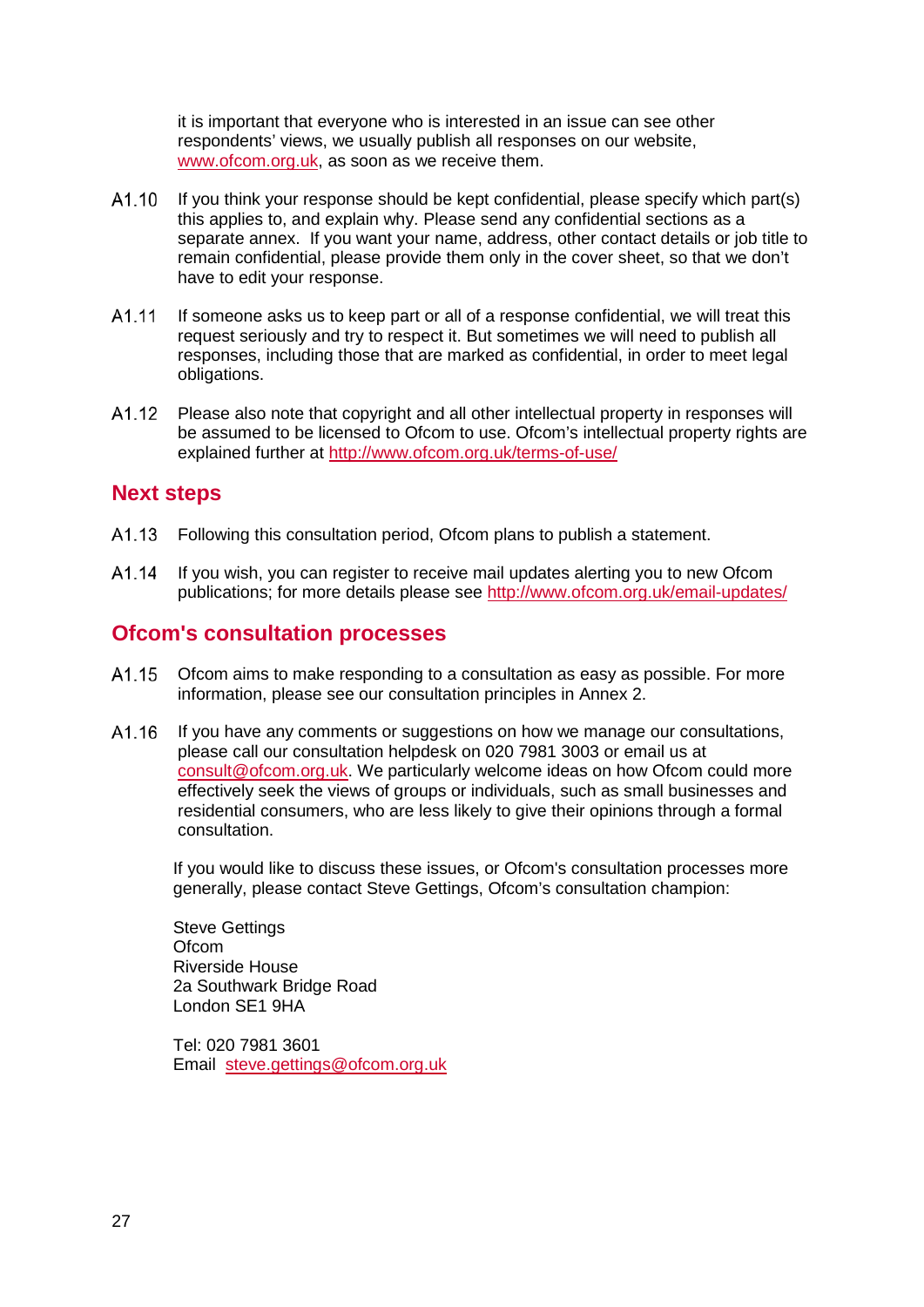### <span id="page-28-0"></span>**Annex 2**

# **Ofcom's consultation principles**

## **Ofcom has seven principles that it follows for every public written consultation:**

#### **Before the consultation**

 $A2.1$ Wherever possible, we will hold informal talks with people and organisations before announcing a big consultation, to find out whether we are thinking along the right lines. If we do not have enough time to do this, we will hold an open meeting to explain our proposals, shortly after announcing the consultation.

#### **During the consultation**

- $A2.2$ We will be clear about whom we are consulting, why, on what questions and for how long.
- $A2.3$ We will make the consultation document as short and simple as possible, with a summary of no more than two pages. We will try to make it as easy as possible for people to give us a written response. If the consultation is complicated, we may provide a short Plain English / Cymraeg Clir guide, to help smaller organisations or individuals who would not otherwise be able to spare the time to share their views.
- $A2.4$ We will consult for up to ten weeks, depending on the potential impact of our proposals.
- $A2.5$ A person within Ofcom will be in charge of making sure we follow our own guidelines and aim to reach the largest possible number of people and organisations who may be interested in the outcome of our decisions. Ofcom's Consultation Champion is the main person to contact if you have views on the way we run our consultations.
- $A2.6$ If we are not able to follow any of these seven principles, we will explain why.

#### **After the consultation**

 $A2.7$ We think it is important that everyone who is interested in an issue can see other people's views, so we usually publish all the responses on our website as soon as we receive them. After the consultation we will make our decisions and publish a statement explaining what we are going to do, and why, showing how respondents' views helped to shape these decisions.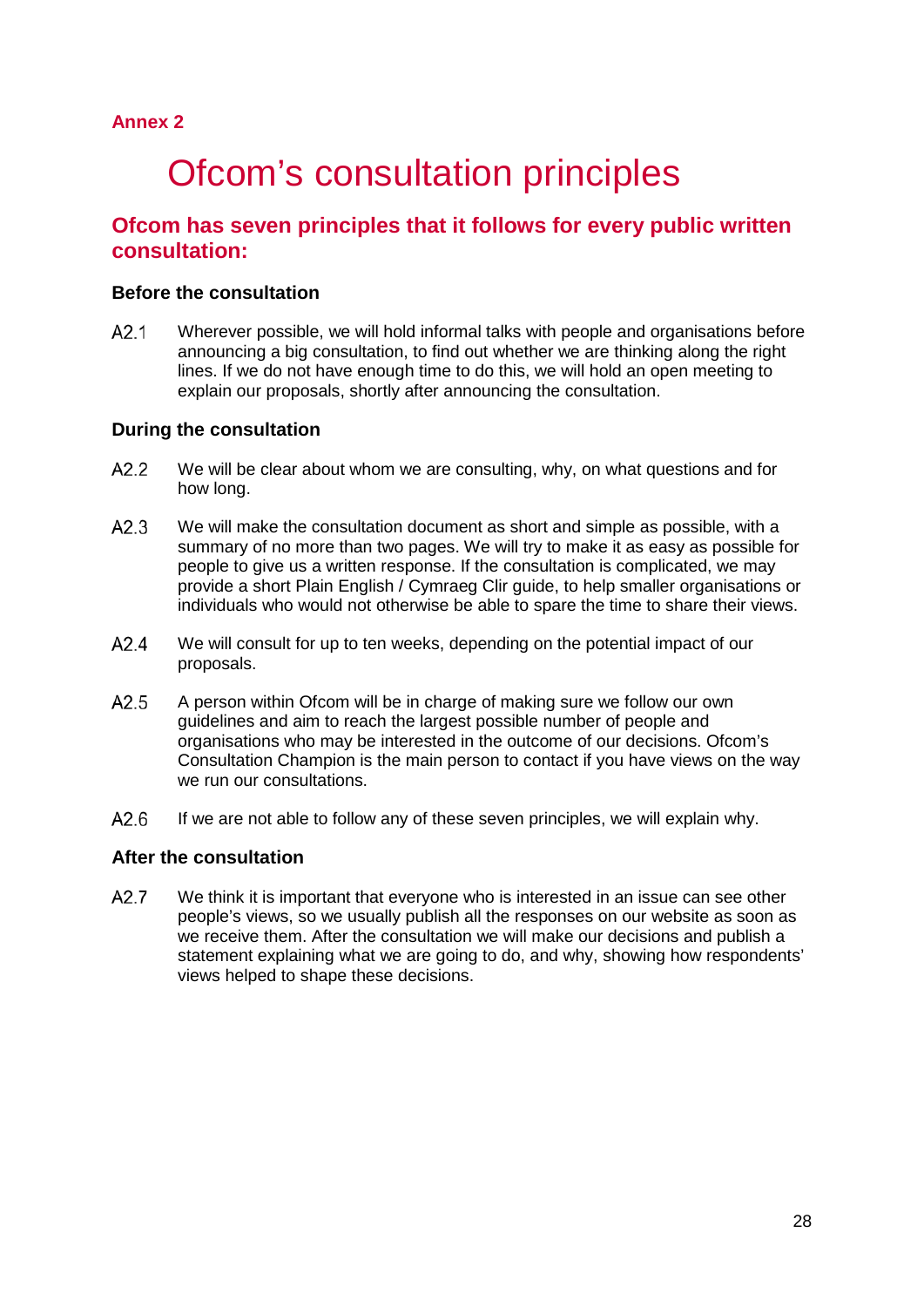# **Cover sheet for response to an Ofcom consultation**

| <b>BASIC DETAILS</b>                                                                                                                                                                                                                                                                                                                                                                                                                                                |                                                                                                    |  |  |  |
|---------------------------------------------------------------------------------------------------------------------------------------------------------------------------------------------------------------------------------------------------------------------------------------------------------------------------------------------------------------------------------------------------------------------------------------------------------------------|----------------------------------------------------------------------------------------------------|--|--|--|
| Consultation title:                                                                                                                                                                                                                                                                                                                                                                                                                                                 |                                                                                                    |  |  |  |
| To (Ofcom contact):                                                                                                                                                                                                                                                                                                                                                                                                                                                 |                                                                                                    |  |  |  |
| Name of respondent:                                                                                                                                                                                                                                                                                                                                                                                                                                                 |                                                                                                    |  |  |  |
| Representing (self or organisation/s):                                                                                                                                                                                                                                                                                                                                                                                                                              |                                                                                                    |  |  |  |
| Address (if not received by email):                                                                                                                                                                                                                                                                                                                                                                                                                                 |                                                                                                    |  |  |  |
|                                                                                                                                                                                                                                                                                                                                                                                                                                                                     |                                                                                                    |  |  |  |
| <b>CONFIDENTIALITY</b>                                                                                                                                                                                                                                                                                                                                                                                                                                              |                                                                                                    |  |  |  |
|                                                                                                                                                                                                                                                                                                                                                                                                                                                                     | Please tick below what part of your response you consider is confidential, giving your reasons why |  |  |  |
| Nothing                                                                                                                                                                                                                                                                                                                                                                                                                                                             | Name/contact details/job title                                                                     |  |  |  |
| Whole response                                                                                                                                                                                                                                                                                                                                                                                                                                                      | Organisation                                                                                       |  |  |  |
| Part of the response                                                                                                                                                                                                                                                                                                                                                                                                                                                | If there is no separate annex, which parts?                                                        |  |  |  |
| If you want part of your response, your name or your organisation not to be published, can Ofcom<br>still publish a reference to the contents of your response (including, for any confidential parts, a<br>general summary that does not disclose the specific information or enable you to be identified)?                                                                                                                                                        |                                                                                                    |  |  |  |
| <b>DECLARATION</b>                                                                                                                                                                                                                                                                                                                                                                                                                                                  |                                                                                                    |  |  |  |
| I confirm that the correspondence supplied with this cover sheet is a formal consultation response<br>that Ofcom can publish. However, in supplying this response, I understand that Ofcom may need to<br>publish all responses, including those which are marked as confidential, in order to meet legal<br>obligations. If I have sent my response by email, Ofcom can disregard any standard e-mail text<br>about not disclosing email contents and attachments. |                                                                                                    |  |  |  |
| Ofcom seeks to publish responses on receipt. If your response is<br>non-confidential (in whole or in part), and you would prefer us to<br>publish your response only once the consultation has ended, please tick here.                                                                                                                                                                                                                                             |                                                                                                    |  |  |  |
| Name                                                                                                                                                                                                                                                                                                                                                                                                                                                                | Signed (if hard copy)                                                                              |  |  |  |
|                                                                                                                                                                                                                                                                                                                                                                                                                                                                     |                                                                                                    |  |  |  |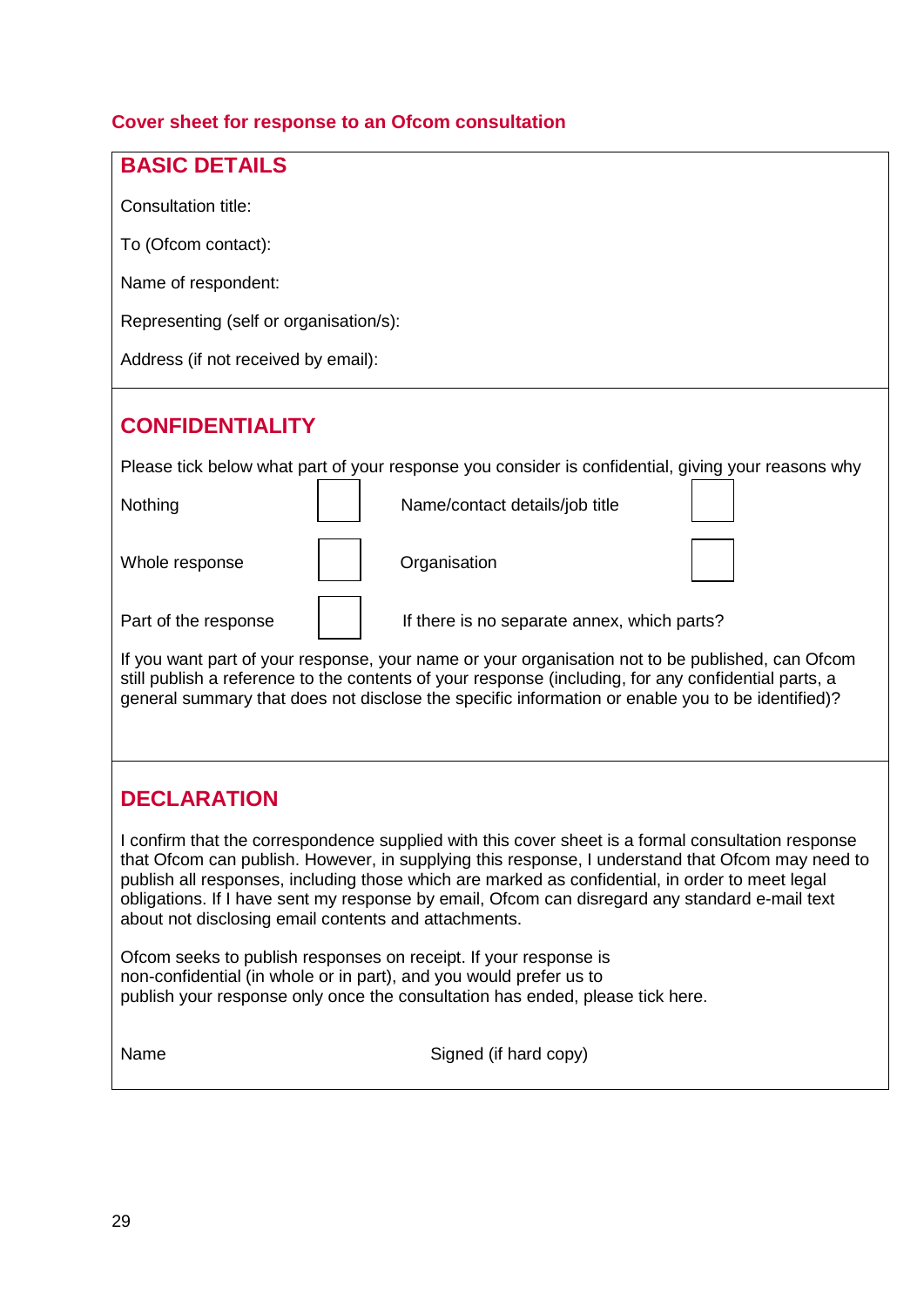## <span id="page-30-0"></span>**Annex 3**

# **Consultation questions**

 $A3.1$ As required by Section 122 of the Wireless Telegraphy Act 2006, we must give notice of proposals that we intend to make regulations and to consider any representations that we receive. This document gives notice of our proposal to make the Wireless Telegraphy (Exemption and Amendment) (Amendment) Regulations 2017 (the 'Proposed Regulations').

*Q1: Do you have any comments on the drafting of the Proposed Regulations?*

*Q2: Do you have any comments on the proposed technical parameters?*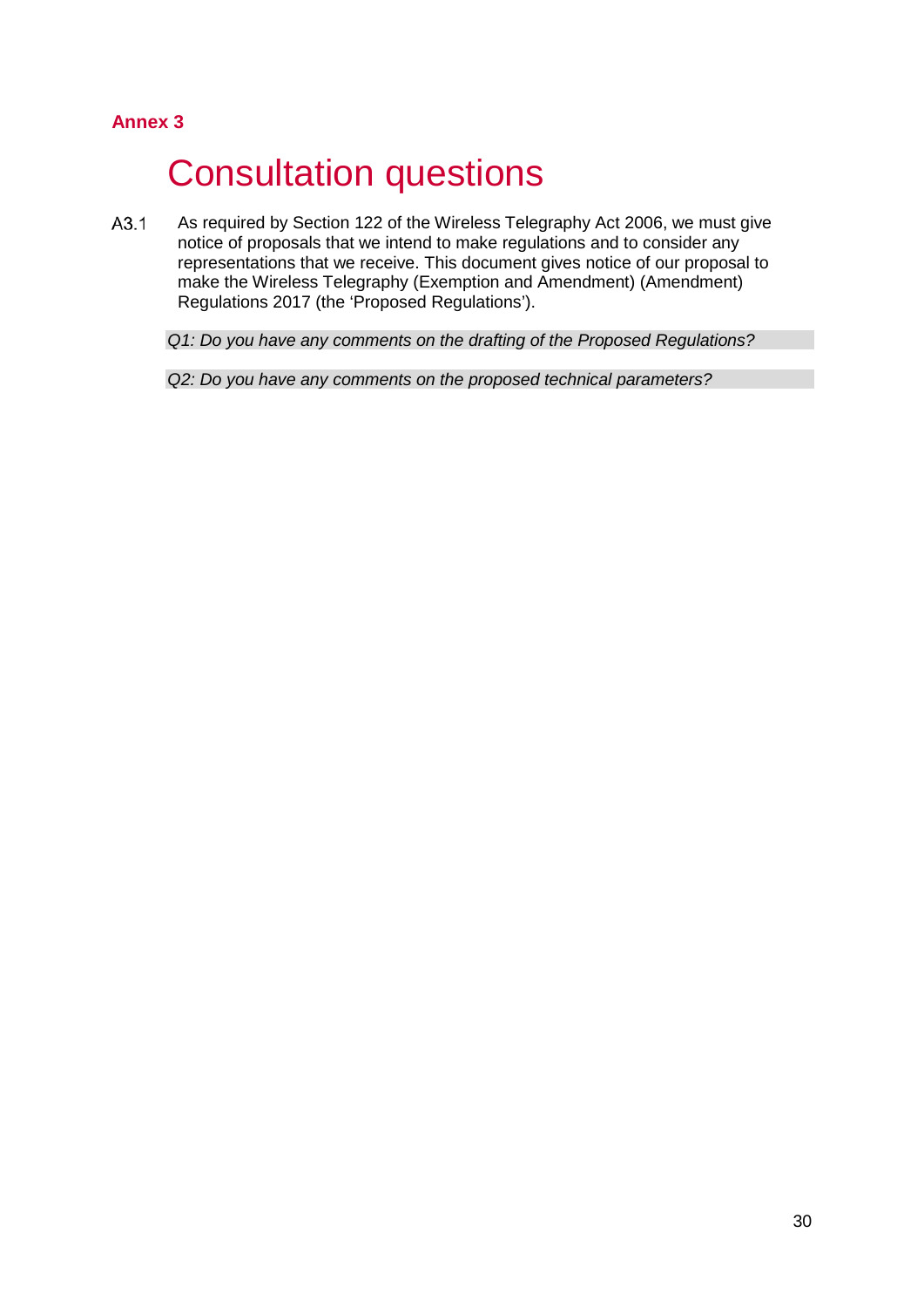## <span id="page-31-0"></span>**Annex 4**

# **Impact Assessment**

A4.1 Ofcom acts consistently with Government practice that, where a statutory regulation is proposed, a Regulatory Impact Assessment (RIA) should be undertaken. We also comply with our duty under section 7 of the Communications Act 2003 (the '2003 Act') to undertake impact assessments.

## **Introduction**

- A4.2 The analysis presented in this document represents an impact assessment, as relating to a new proposed set of regulations, the Wireless Telegraphy (Exemption and Amendment)(Amendment) Regulations 2017 (the 'Proposed Regulations'). It is consistent with Government practice on RIAs and Ofcom's duty under section 7 of the 2003 Act.
- $A4.3$ You should send any comments on this impact assessment to us by the closing date for this consultation. We will consider all comments before deciding whether to implement our proposals.
- A4 4 Impact assessments provide a valuable way of assessing different options for regulation and showing why the preferred option was chosen. They form part of best practice policy-making. This is reflected in section 7 of the Act, which means that generally we have to carry out impact assessments where our proposals would be likely to have a significant effect on businesses or the general public, or when there is a major change in Ofcom's activities.
- $A4.5$ However, as a matter of policy Ofcom is committed to carrying out and publishing impact assessments in relation to the great majority of our policy decisions. For further information about our approach to impact assessments, see the guidelines, Better policy-making: Ofcom's approach to impact assessment, which are on our website: [http://www.ofcom.org.uk/consult/policy\\_making/guidelines.pdf](http://www.ofcom.org.uk/consult/policy_making/guidelines.pdf)

## **Background**

 $A4.6$ In the UK, we are responsible for authorising use of the radio spectrum and achieve this by granting wireless telegraphy ("WT") licences under the Wireless Telegraphy Act 2006 (the "WTA") and by making Regulations exempting users of particular equipment from the requirement to hold such a licence. Under section 8(1) of the WTA, it is an offence to install or use equipment to transmit without holding a licence granted by us, unless the use of such equipment is exempted. Ofcom may, under section 8(3) of the WTA, make regulations exempting operators of radio equipment from requiring a licence, either absolutely or subject to such terms, provisions and limitations as may be specified.

## **Proposal**

A4.7 This RIA relates to the proposal to make regulations authorising the use of equipment in the 5.8 GHz band on a licence-exempt basis.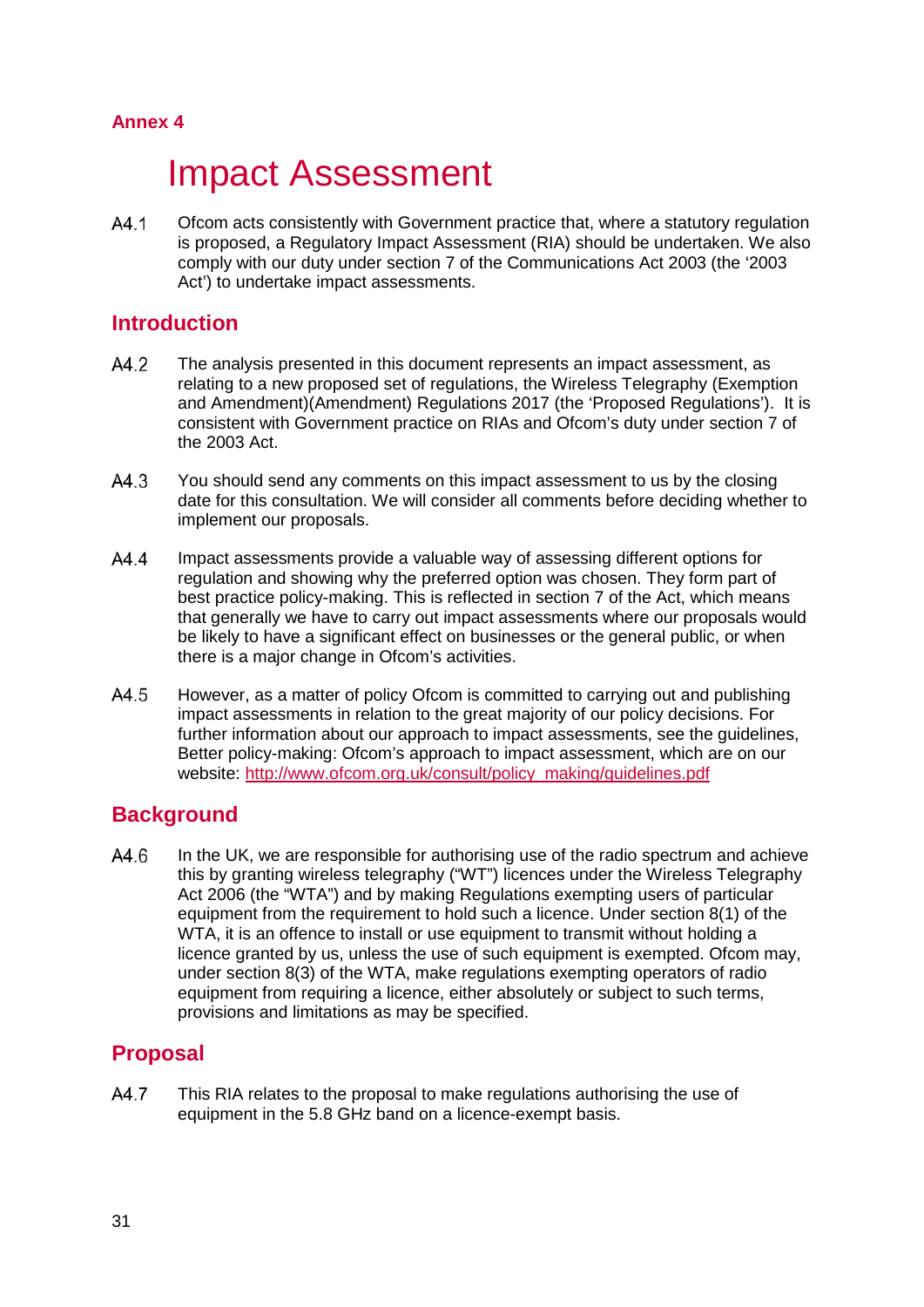## **The citizen and/or consumer interest**

- $A4.8$ Our principal duty under section 3 of the 2003 Act is to further the interests of citizens in relation to communications matters; and of consumers in relevant markets, where appropriate by promoting competition. We take account of the impact of our decisions upon both citizen and consumer interests in the markets we regulate. We must, in particular, secure the optimal use for wireless telegraphy of spectrum and have regard to the principle under which all regulatory activities should be targeted only at cases in which action is needed.
- $A4.9$ We have identified the following impacts on citizens and consumers in making the Proposed Regulations:
	- i) Opening up the 5.8 GHz band for consumers of Wi-Fi and related technologies is likely to benefit these consumers by helping meet their demand and avoiding congestion and delays in the services they use. We set out our provisional views in our May 2016 consultation, and after taking into account responses, have confirmed those views in Section 3 of this document.
	- ii) The measures proposed all concern the use of radio equipment on a licence exempt basis, which is likely to reduce the regulatory and administrative burden on Ofcom, consumers and other stakeholders and help secure the optimal use of spectrum;
	- iii) We have assessed the likelihood of interference into other spectrum users and included mitigation measures that aim for a low probability of harmful interference. These measures include a relatively low power limit, a ban on fixed outdoor use, and radar detection and avoidance (DFS). Our assessment is presented in Section 3 and Annex 6.

## **Equality Impact Assessment**

- A4.10 We are required by statute to assess the impact of all our functions, policies, projects and practices on race, disability and gender equality – an Equality Impact Assessment (EIA) is our way of fulfilling these obligations.
- A4.11 We did not find any reason to suggest that the Proposed Regulations are likely to have a materially different impact against the above defined equality groups.

## **Ofcom's policy objective**

A4.12 We seek wherever possible, to reduce the regulatory burden upon our stakeholders, in this instance users of the radio spectrum. One way in which we can do this is to remove the need for spectrum users to apply for individual licences to authorise the use of radio equipment. Exemption is realised by describing the details of equipment and the parameters under which it may be used in regulations that exempt the users of such equipment from the need to hold a licence, provided they comply with the terms of the regulations.

## **Options considered**

A4.13 Having made the policy decision to open up the 5.8 GHz band to consumers, as detailed in the main body of this document, the options we identify here in this impact assessment are: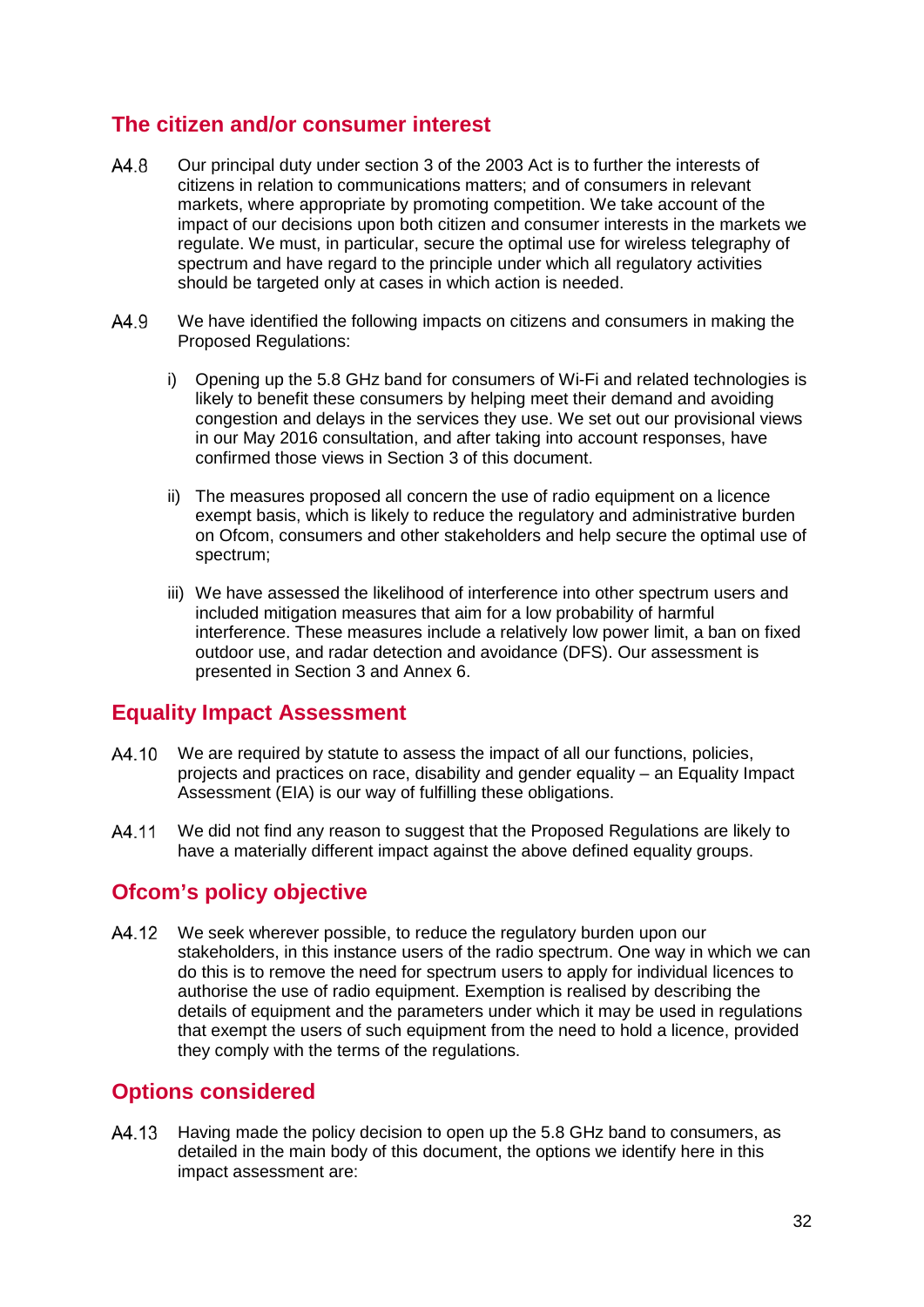- i) to make the Proposed Regulations, authorising devices to operate in the 5.8 GHz band on a licence-exempt basis; or
- ii) to do nothing, which means that these devices would need to be authorised via a licence granted under the WTA.

## **Analysis of the different options**

A4.14 The following section assesses the impact of the options open to Ofcom by reference to the principal changes that would be made by the Proposed Regulations.

#### **To make the Proposed Regulations**

- When considering the authorisation of devices, Ofcom can either licence them or A4.15 make regulations to exempt them from licensing. Under section 8(3) of the WTA, Ofcom may, by regulations exempt operators of radio equipment from requiring a licence, either absolutely or subject to such terms, provisions and limitations as may be specified.
- A4.16 Generally, licence exemption presents the lowest barrier to use of the additional spectrum band compared with other forms of authorisation, such as individual licences. Our analysis takes this proposition as a starting point and then assesses concerns over harmful interference or congestion to existing users (if any) or potential new users of the band.
- A4.17 Harmful interference or congestion could negate the benefits of any reductions in the regulatory burden gained from exemption. We have addressed this risk by considering each other service in turn and by designing technical parameters that mitigate risks of harmful interference, as explained in section 3 and Annex 6 of this document.
- A4.18 By making the regulations, additional capacity in Wi-Fi will be readily available to consumers and citizens across the UK. The benefits will include higher connection and fewer delays, because added bandwidth in Wi-Fi reduces the need for users to share channels. Channel sharing in Wi-Fi occurs by different users taking turns to use the available channels, which can introduce delays and slow down services.
- Businesses across the UK use Wi-Fi and will also benefit from licence exemption in A4.19 the 5.8 GHz band, being able to use the additional bandwidth without the administrative cost and effort required to apply for a licence. Additional bandwidth may also reduce costs for some businesses, as it makes it possible to improve their Wi-Fi coverage without requiring additional equipment (or a greater density of access points) to achieve this goal.
- A4.20 Because Wi-Fi is so widely used (currently 86% of UK households are connected to broadband; of these almost all use Wi-Fi), we believe that the aggregate benefit of the proposed regulations is likely to be considerable.
- A4.21 There are one-off administrative costs associated with making the Proposed Regulations. However, we consider the implementation costs to be low, both in absolute terms and in comparison to licensing alternatives that might require the maintenance of a licensing scheme. Moreover, the costs such as they should also be offset by the benefits to businesses and consumers outlined above.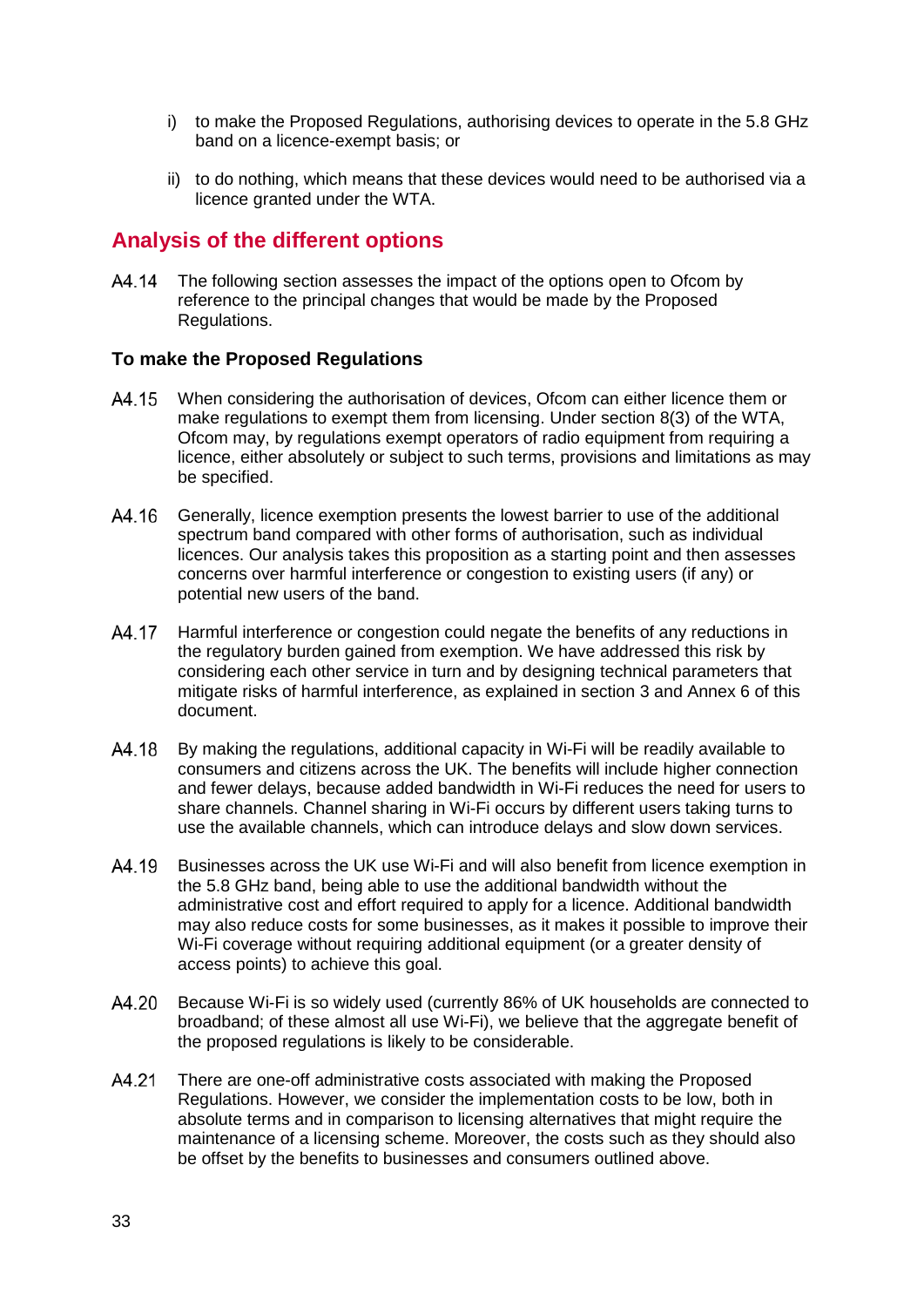## **To do nothing**

- A4.22 If Ofcom was to decide not to proceed with making the Proposed Regulations, it is likely that citizens and consumers would not be able to benefit from the opportunities that this additional bandwidth for Wi-Fi and related technologies could provide. The only way for citizens and consumers to use the additional bandwidth would be under a licensing regime, which is unlikely to be attractive for consumers, when they can use other Wi-Fi channels without the need to apply for a licence.
- Businesses are more likely than consumers to be willing to apply for licences, as A4.23 they are more likely to have the administrative resources to do so. Therefore it is more plausible that some business would benefit from the use of this spectrum under a licensing regime, but they are still likely to face additional administrative costs and the cost of the licence itself.

## **The preferred option**

A4.24 Our preferred option is to proceed to make the Proposed Regulations as proposed.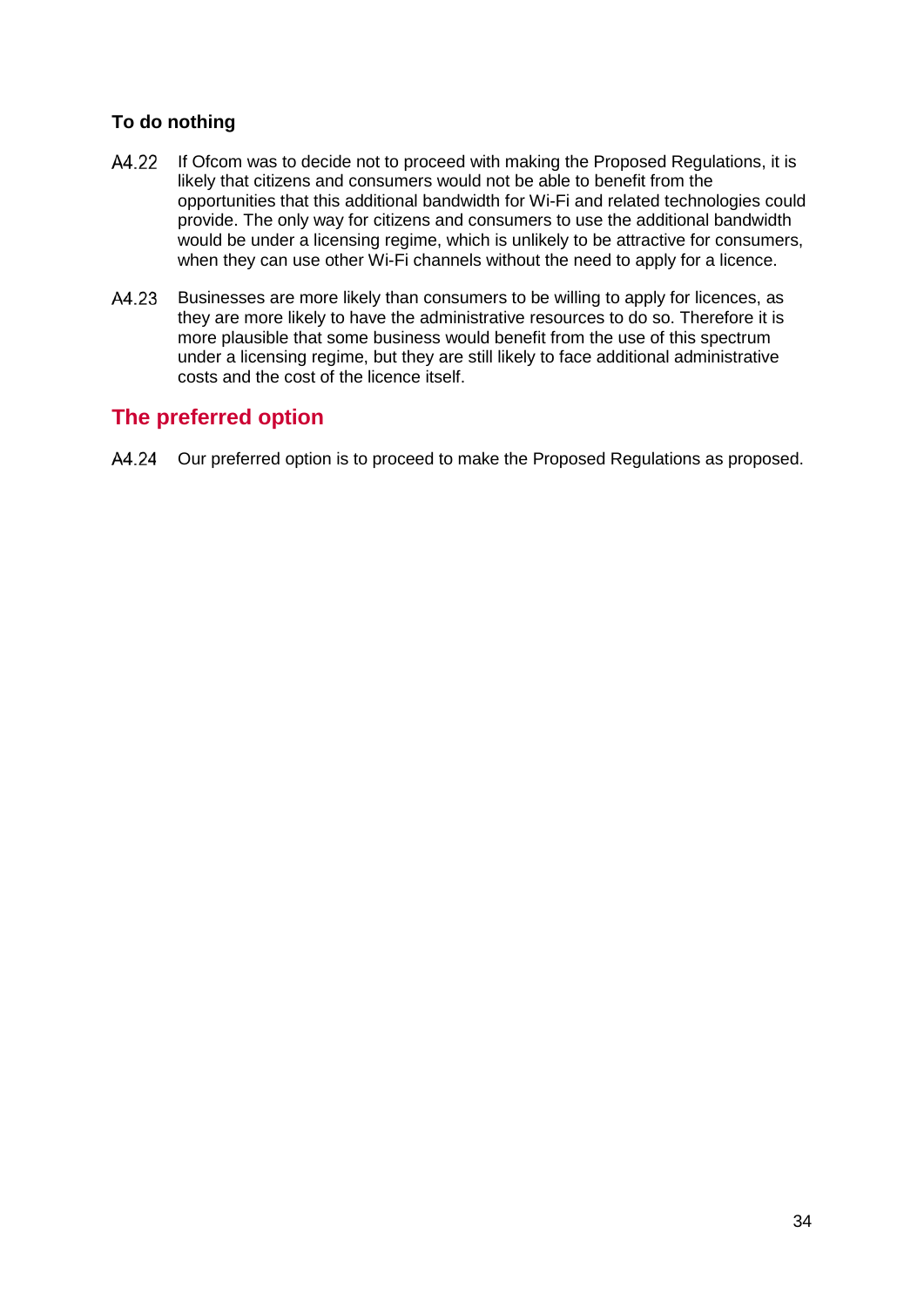## **Annex 5**

# <span id="page-35-0"></span>5 Responses to the May 2016 consultation

## **Introduction**

- $A5<sub>1</sub>$ This Annex presents a summary of the responses to our May 2016 consultation, in additional detail to that provided in Section 3. The full text of the non-confidential responses is also available on our website.
- $A5.2$ We organised this summary by broad themes that match the logic of our rationale to make 5.8 GHz available for Wi-Fi<sup>39</sup>:
	- a) Responses relating to **demand** for services provided by Wi-Fi;
	- b) Responses relating to how **demand for Wi-Fi services translate into demand for spectrum**;
	- c) Responses relating to **options** to improve the supply of spectrum.
- $A5.3$ As we noted earlier, this document focuses on the 5.8 GHz band, but we will continue to consider alternative options, taking these responses into account.

## **Demand**

- $A5.4$ Ericsson pointed to its Mobility Report, published 1 June 2016, which indicated that mobile traffic in Western Europe will grow by a factor of 10 between 2015 and 2022. BT-EE's response highlighted Cisco's global analysis that traffic offload onto Wi-Fi networks now exceeds the traffic carried on the cellular networks. Cisco also predicts that this will continue to increase, reaching 55% offload in 2020. BT-EE in addition believed that the offload figure is likely to be much higher in the UK, based off Ofcom's analysis in 2012 that 81% of traffic on smartphones was carried over Wi-Fi rather than mobile networks.
- $A5.5$ Stakeholder views on which scenarios would result in the greatest demand for high quality Wi-Fi services differed. Several responses suggested that this growth in demand would be primarily driven by video services, in particular for streaming high definition television services. Other applications stakeholders mentioned as contributing to future demand were Internet of Things, gaming, and augmented/artificial reality applications.
- $A5.6$ Some stakeholders gave location or business-specific scenarios of high demand, rather than particular applications. For example, both Cisco and Ericsson believe that a large part of future growth in demand will be in residential areas, particularly in densely populated locations. Cisco said that that the greatest immediate pressure

<span id="page-35-1"></span> <sup>39</sup> Questions 1, 2, 3 in the May 2016 Consultation relate to the different options identified and responses are summarised under (c); questions 4, 5, 6 and 7 relate to demand for Wi-Fi services and for Wi-Fi spectrum and responses summarised under (a) and (b); questions 8 and 9 refer to coexistence between Wi-Fi and other services. To the extent that responses relate to 5.8 GHz in particular, these were summarised in Section 3 of this document, or otherwise included under (c). The final question 10 merely asked whether respondents intendent to participate in international studies relating to extending use of Wi-Fi to additional spectrum band; 27 respondents said they would to some extent.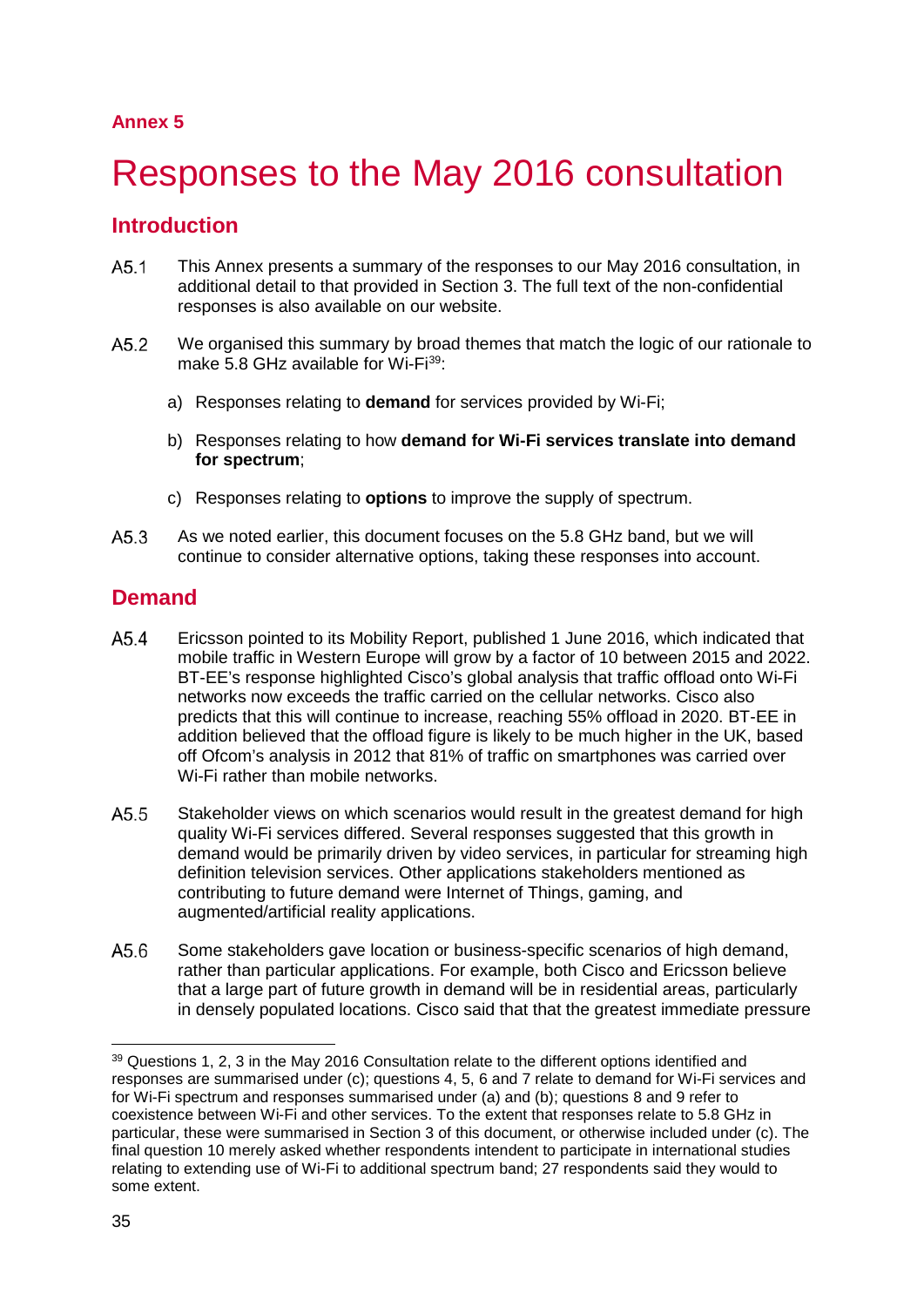would be during routine 'peak' evening hours in these areas, estimating that "busy hour" internet traffic in the UK will grow 4.6-fold from 2015 to 2020 and will reach 117 Tbps. It also projected that the average household connected to the internet will generate 202.1 gigabytes of Internet traffic per month in 2020, up 139% from 84.5 gigabytes in 2015.

- $A5.7$ Others said that that large indoor locations/venues would be under particular pressure for high quality Wi-Fi connections in the future, such as airports, shopping malls, and other businesses. Arqiva, which provides public access Wi-Fi networks to businesses including hotels, quoted a survey which suggested hotel consumers now consider free Wi-Fi as more important than breakfast.
- $A5.8$ Some respondents, including Qualcomm and iWireless, noted that new technologies, such as Wi-Fi calling, LAA, LWA, and Multefire<sup>40</sup>, would also further increase demand for consumer access to 5 GHz bandwidth.
- $A5.9$ A small number of respondents questioned future growth forecasts for Wi-Fi. The UK Microwave Group for example agreed that demand for Wi-Fi would grow. They made reference to one of the drivers commonly cited for this growth, namely the Internet of Things (IoT), which is the idea that each consumer will have many devices connected to the internet. However, the UK Microwave Group also believe that forecasts for IoT growth are likely to be overstated and therefore demand will be lower than currently projected by industry. East Midlands Multi-Rotor believes that outdoor use would not be required with wider roll out of 4G services.

## **Demand for Wi-Fi translates into demand for spectrum**

- A5.10 Several respondents highlighted that technology developments to improve Wi-Fi services would also be dependent on additional spectrum being made available. For instance, Cisco said that a key driver of the need for additional spectrum is development of new technical standards. It gave the example of the 802.11ac standard (the standard currently used in most medium and high-end Wi-Fi equipment), which increases potential speed and spectrum efficiency of Wi-Fi, but which also requires spectrum of wider bandwidths to reach its full potential. Ericsson's response stated that improvements in spectrum efficiency has slowed in recent years, and therefore that additional spectrum will be required to deliver further increases in speed. Google also suggested that liberalising rules governing Wi-Fi will encourage deployment of more small networks that use the most advanced and spectrally-efficient wireless standards.
- A5.11 Some respondents suggested that the relative benefits of densification and more spectrum would depend on circumstance. For example, BT-EE said that densification may help to meet demand in managed commercial environments, but that improved services in homes would require more spectrum.
- However, others questioned the extent to which densification could help to meet A5.12 demand. Ericsson, Wi-Fi Alliance, and another Wi-Fi industry respondent noted that densification can be costly, and is not always a feasible option due to factors such as needing permission from site owners. iWireless suggested the benefits of

<span id="page-36-0"></span> <sup>40</sup> Wi-Fi calling is a technology where voice calls are made over Wi-Fi networks. Licensed Assisted Access (LAA) and LTE Wi-Fi Aggregation (LWA) are technologies where a smartphone or other device can use mobile spectrum and Wi-Fi spectrum simultaneously, therefore achieving higher speeds. Multefire is an alternative to Wi-Fi technology that claims better performance.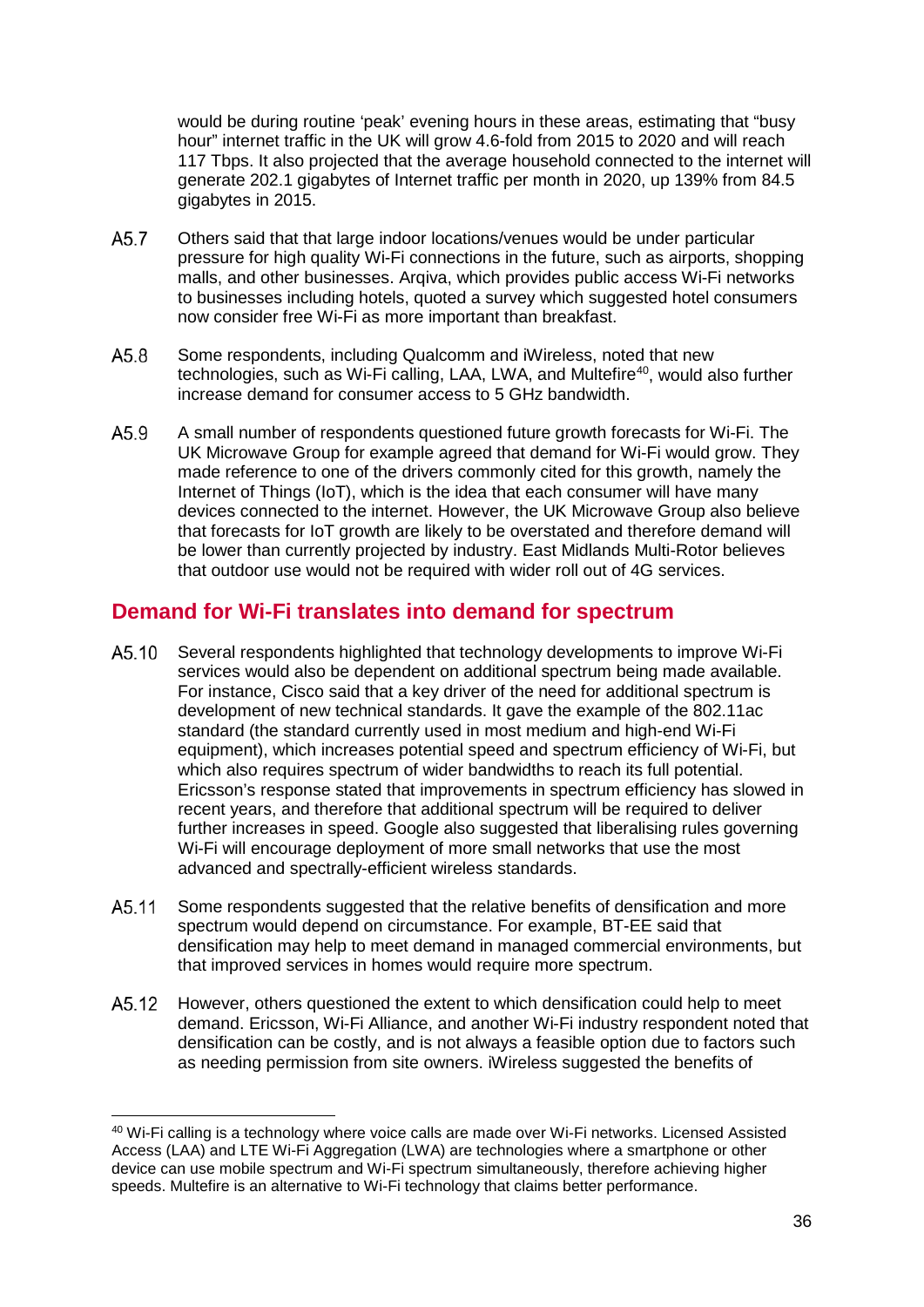densification would rely on co-ordination between users, and flagged that the benefits of densification may be offset by relaxing power limits.

- A5.13 Regarding whether more spectrum than what we have proposed will be necessary to meet future demand, Wi-Fi Alliance pointed to a study that indicated 1280 MHz spectrum would ideally be needed in order to consistently deliver 1 Gbps to a threestory apartment block. It claimed this indicated that ideally 1280 MHz of spectrum should be made available to licence-exempt technologies in the 5 GHz band in order to support most scenarios. Arqiva said that our proposals in the 5 GHz band would be "the minimum that will be required to meet demand", but also remarked that it was unclear whether more spectrum than this would be required. Nonetheless, it suggested that Ofcom continue to assess the viability for Wi-Fi in other frequencies identified in the medium to long term, in anticipation of any further rise in consumer demand.
- A5.14 A number of responses, largely from the amateur radio community, were sceptical of the need for more spectrum in the future and suggested that improvements in technology and densification would be sufficient to meet demand. Some respondents also said that demand would be better met using frequencies above 5 GHz spectrum.
- A5.15 Other respondents like Microsoft, for example, noted that licence exempt spectrum in higher frequency bands such as 60 GHz would allow for very high speed communications within rooms, but would not be able to penetrate through walls unlike 5 GHz spectrum.
- A<sub>5</sub>.16 We also asked stakeholders for views on what improvements consumers can expect as the number of devices increase and technology improves, and what difference additional spectrum would make in speeds and quality of experience.
- A5.17 A common theme in stakeholders' responses was that additional 5 GHz spectrum would help to deliver improvements to the quality of service that consumers experience today. Some respondents noted that the speed consumers receive today depends on a number of factors, including home environment, proximity to access point and neighbouring networks. Wi-Fi Alliance and a Wi-Fi industry respondents suggested consumers can theoretically achieve 500 Mbps when close to an access point, with no competing devices or interference from neighbouring networks. However, they said that this can fall to much lower levels if the consumer is on the edge of coverage or there are a large number of users trying to access the network. They said that additional channels would lower the chance of access points interfering with one another.
- A5.18 Some respondents said that currently authorised spectrum is sufficient for current demands, but that additional 5 GHz spectrum would be beneficial to meet future challenges. Respondents gave examples of developments which may impact on quality of service in the future, including denser deployments and spectrum sharing with new technologies such as license exempt variants of LTE.
- A5.19 We have noted that some options for opening up more spectrum lead to greater amounts of contiguous spectrum, and asked respondents how important this is. Most respondents also agreed that more contiguous spectrum would be essential or help to meet current demand and support future growth. Some respondents said that spectrum efficiency was more important than contiguous spectrum, although others noted that contiguous spectrum would help to achieve more efficient use of spectrum.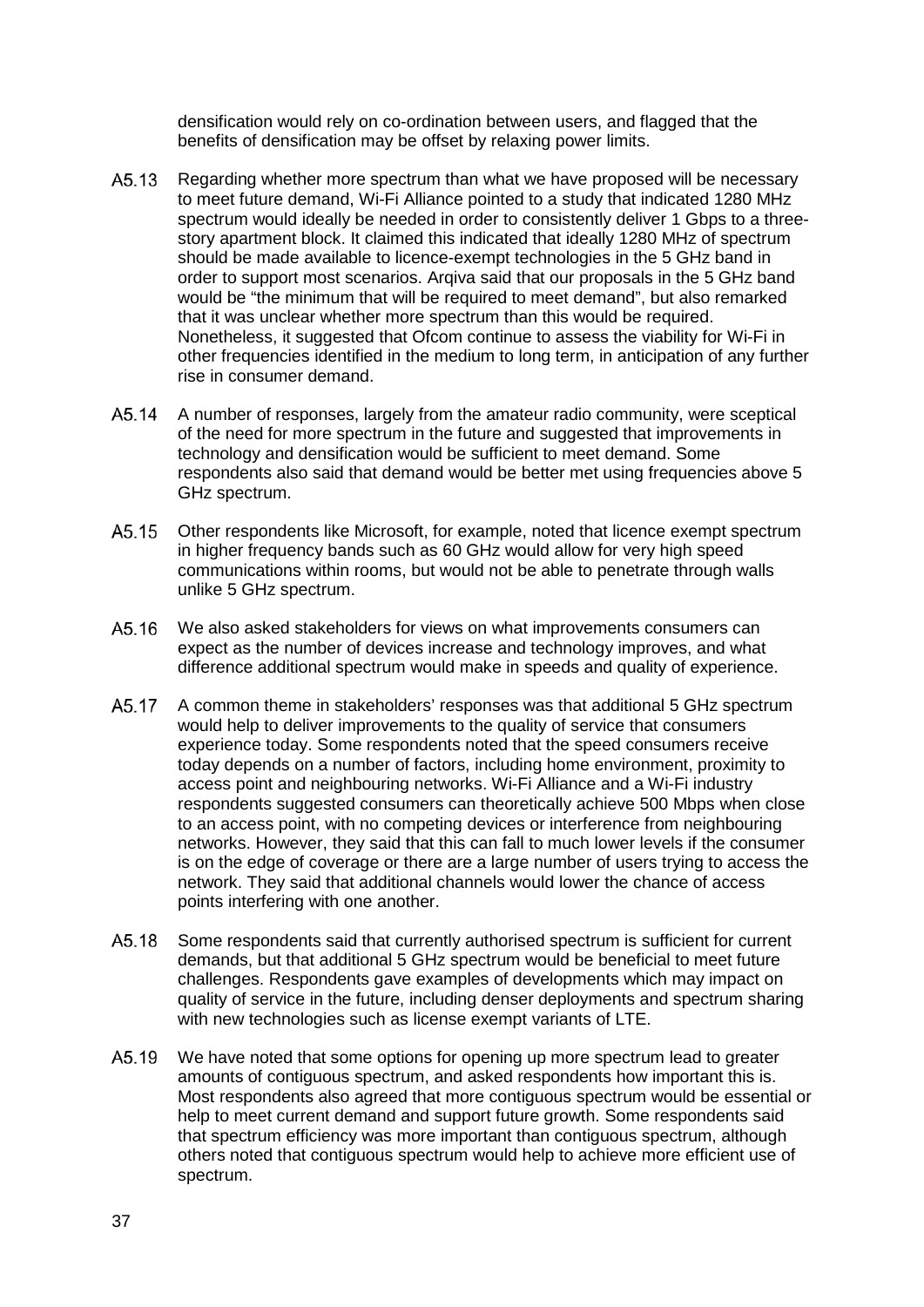- A5.20 Ericsson's, for example, said that contiguous spectrum facilitates spectrum efficiency as it enables modern radio interfaces to adapt dynamically to minimise interference and maximise speeds. Cisco also highlighted that the 802.11ac standard, which increases spectral efficiency, and requires channels 80 or 160 MHz wide to achieve peak performance.
- A5.21 Some respondents emphasised the benefits that contiguous spectrum would offer for meeting future demand for increased speed and new applications. For instance, Google claimed that 1 Gbps fixed broadband connection to the home would require a minimum 80 MHz channel to achieve the same speed over Wi-Fi, with 160 MHz being a more realistic requirement. Microsoft and a confidential Wi-Fi industry respondent mentioned the importance of larger channel sizes for delivering augmented or virtual reality applications, which the confidential respondent said could potentially require channel sizes larger than 160 MHz.
- A5.22 BT-EE, however, noted that other technologies such as LTE-LAA might use 20 MHz channels, and so discouraged precluding other channels widths such as 60 MHz and 100 MHz. It did acknowledge, nonetheless, that contiguous channels were preferable and encouraged Ofcom to maximise the number of 80 MHz channels.
- A5.23 Microsoft expressed concern that LAA-LTE currently lacks a fair sharing mechanism with Wi-Fi, and so may prevent large bandwidth Wi-Fi channels from being formed in high density deployments where multiple devices using one or the other standard are trying to access the same spectrum. This would mean therefore that higher bandwidth Wi-Fi channels may not be available everywhere, including locations where the larger channel size would provide benefits.

## **Options**

#### **Prioritise opening up 5725-5850 MHz for Wi-Fi, subject to appropriate protections to other users**

- A5.24 Around half of respondents to this question agreed with our proposal to prioritise making the 5725-5850 MHz (5.8 GHz) band available for Wi-Fi as soon as possible, while the other half disagreed.
- A5.25 Responses were generally split along sectoral lines, with those from the amateur radio and FPV racing communities disagreeing strongly with this proposed priority. These respondents were concerned about the impact of Wi-Fi on both terrestrial and amateur satellite reception and drone racing in this band.
- A5.26 The Radio Amateur Interest Group suggested that removing constraints in other parts of the 5 GHz band (e.g. 5150-5350 MHz) might offer a better near term option for increasing the 5 GHz band Wi-Fi spectrum usage. They also believed that reexamining the requirement for DFS should be a greater priority, as DFS has acted as a deterrent to greater commercial take up in the relevant parts of the band, and would also do so in any potential future operation in 5725-5850 MHz.
- Responses from the satellite operators were mixed. The EMEA Satellite Operators A5.27 Association (ESOA) and Global VSAT Forum's (GVF) joint response agreed that, of the 5 GHz sub-bands under consideration, the 5725-5850 MHz sub-band is the less critical band for satellite services. Thuraya's view is that the 5.8 GHz band should be limited to indoor Wi-Fi use, on a secondary basis to fixed satellite services (FSS). The UK Space Agency (UKSA) disagreed with our proposal for 5.8 GHz, saying that existing space services should be the priority, and that a unilateral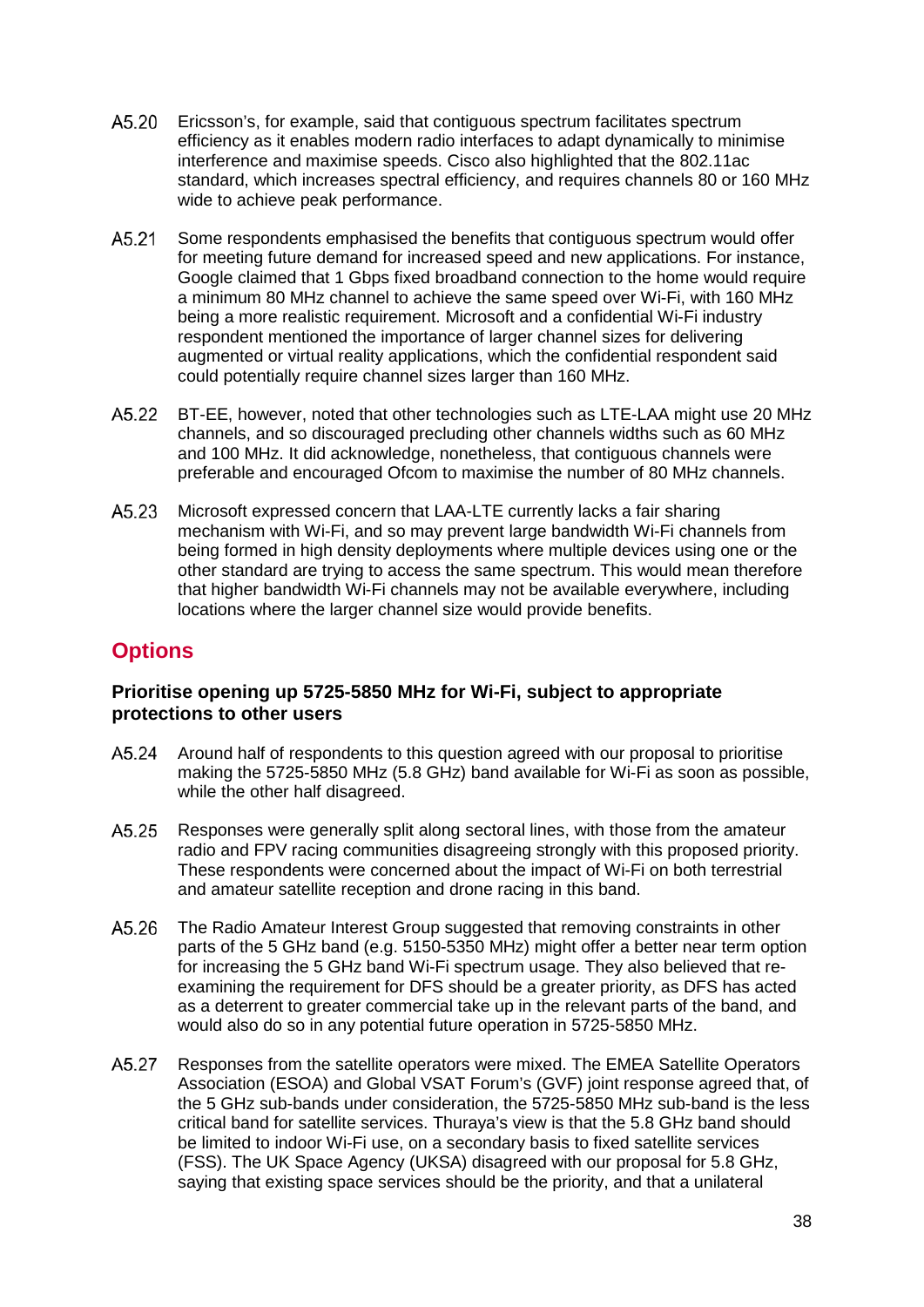approach to revise existing power limits within this band could cause interference to FSS users.

- A5.28 Some respondents expressed concerns about the impact of our proposal on BFWA[41,](#page-39-0) including Countryside Broadband Limited and Vodafone. Vodafone recommended a cautious approach, liberalising the band first for indoor usage, with outdoor usage considered only after further field testing.
- A5.29 Responses from internet service providers, manufacturers, technical solutions providers, and others who use and provide wireless connectivity services, tended to strongly support our proposal to prioritise the 5.8 GHz band for Wi-Fi.
- A5.30 Several respondents noted that this spectrum is already authorised for Wi-Fi in other countries, and that there is already equipment on the market capable of operating in the 5.8 GHz band. Cisco suggested that this proposal would help to provide economies of scale, and therefore lower equipment costs for consumers.
- A5.31 Some respondents emphasised the importance of harmonised regulations and standards in Europe in order to realise the full benefits of this proposal. BT-EE believe that manufacturers are unlikely to produce equipment without a revised ETSI standard. TalkTalk stressed that Ofcom should pursue harmonisation through CEPT, and that European harmonisation of equipment standards and spectrum use will support greater economies of scale.
- A5.32 Some stakeholders, such as Cisco, Dynamic Spectrum Alliance and Sky suggested that opening up the 5725-5850 MHz would be the most straightforward or fastest path to increasing spectrum for Wi-Fi. Cisco further considered that 5725-5850 MHz would have fewer coexistence issues compared to other 5 GHz spectrum under consideration.

#### **Proposal to re-examine the requirement for DFS across the 5 GHz band, subject to appropriate protections to other users**

- The majority of stakeholders who responded on this issue agreed with our proposal A5.33 to revisit the DFS requirements across the 5 GHz spectrum.
- A5.34 A number of responses, including BT-EE and Google, noted that DFS regulations were developed over 10 years ago and that technologies have since advanced significantly. BT-EE said that DFS protections were developed based on theoretical studies, and that the detection threshold uses conservative assumptions. iWireless said that revised DFS requirements would be particularly beneficial indoors, where cellular is not always available and where walls limit impact of Wi-Fi on radars.
- Some respondents said that the current regulations lead to poorer Wi-Fi service for A5.35 consumers. Arqiva cited an example of a chipset it encountered in 2015 that was returning false positive readings and, therefore, shutting down the Wi-Fi connection instead of selecting alternative channels. Hewlett Packard Enterprise gave the example of large sporting venues which do not use the parts of the band where DFS is required over concerns including false positive detections and roaming delays. It said that this reduces performance for all users by forcing them to share a small number of channels. Countryside Broadband Limited's experience similarly is

<span id="page-39-0"></span> <sup>41</sup> Broadband Fixed Wireless Access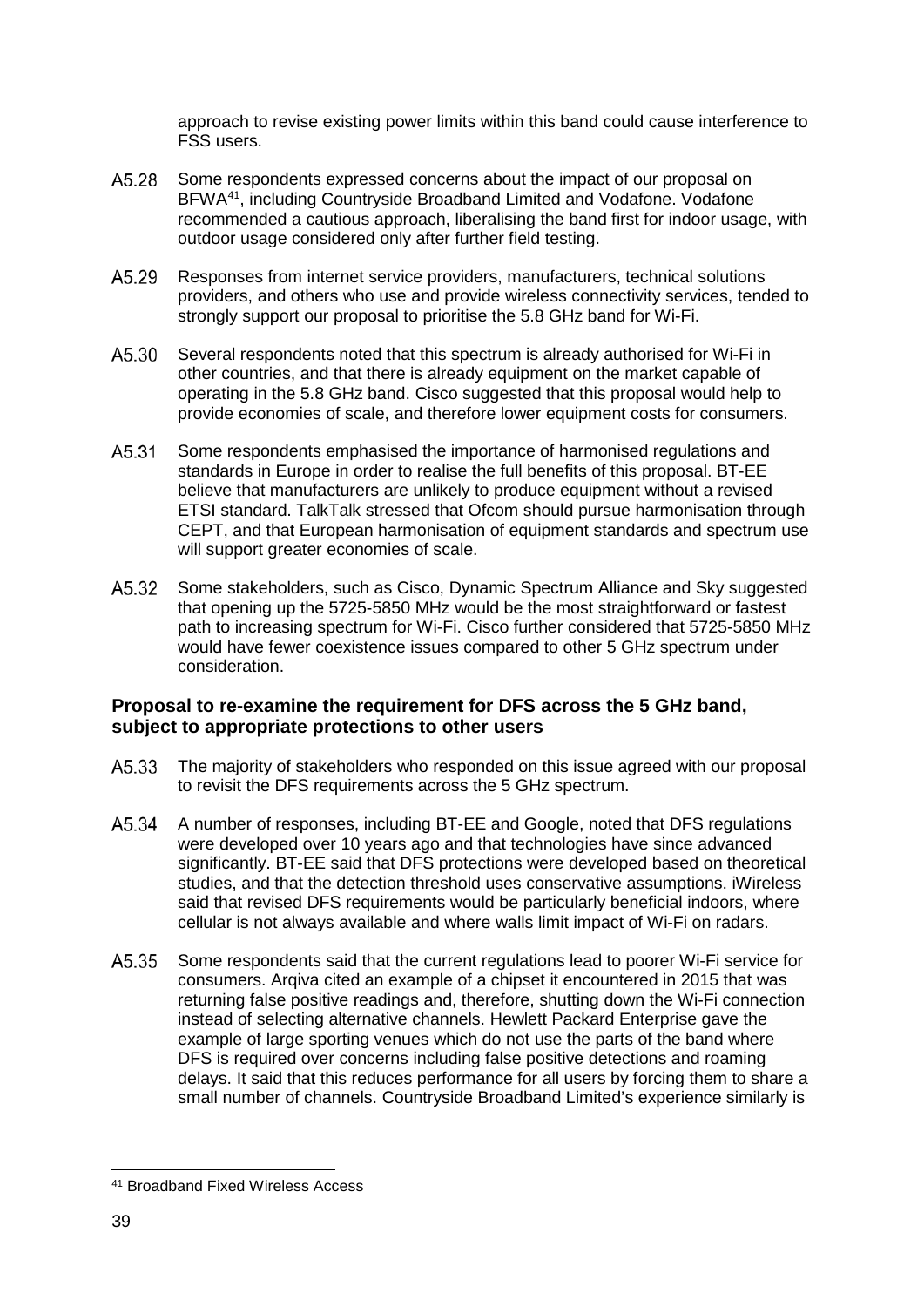that the level of BFWA equipment's false positives is too high, and can interrupt their customers' services.

- A5.36 Some stakeholders, including Sky, Dynamic Spectrum Alliance and Nominet, suggested that newer dynamic spectrum management approaches may be an appropriate alternative to the current DFS approach. Google and Qualcomm also recommended the use of geolocation databases as a potential tool for coordinating Wi-Fi with DFS.
- A5.37 A confidential respondent, however, believed that any proposed solutions should not rely on the use of regulatory databases. It urged Ofcom to look at how the DFS requirements can be harmonised world-wide to enable a single algorithm to be used, which it said would enable Wi-Fi silicon to be more efficient and provide a better experience for Wi-Fi users in the DFS bands.
- A5.38 Sky and Dynamic Spectrum Alliance's responses cautioned against using simplistic coexistence solutions such as harsh power restrictions, which they said would not provide any added value for Wi-Fi due to the resultant limitations in range and speed.
- A5.39 Most of the respondents that disagreed with this proposal did not give a reason for why they disagreed with our proposal. However, two satellite respondents (Airbus Defence and Space and UKSA) disagreed with our proposal to re-examine DFS, as they did not think that DFS adequately protects space services from Wi-Fi. UKSA recommended research into a more effective technology, rather than simply relaxing DFS requirements.

#### **Other options: opening up 5850-5925 MHz; outdoor Wi-Fi use at 5150-5350 MHz; and opening up the 'centre gap' at 5350-5470.**

- A5.40 The majority of stakeholders generally agreed that Ofcom should pursue at least one of the other options we identified. However, stakeholders also had different views on the relative importance of the options.
- Several respondents, including Google, Cisco and a number of amateur radio A5.41 respondents, supported liberalising the 5150-5350 MHz sub-band for outdoor use as a priority. Cisco noted that the US has already opened this spectrum for outdoor use and that, relative to the other 5 GHz sub-bands under consideration, there are fewer incumbency issues.
- A5.42 However, TalkTalk saw the 5150-5350 MHz sub-band as a lower priority, stating that the risk of interference from outdoor systems into indoor systems would need to be fully assessed. While BT-EE recognised some of the benefits of allowing outdoor use in the 5150-5350 MHz sub-band, it also believes that there is more merit in retaining power limits on the use of these frequencies to enable shorter range networks to operate without the risk of interference from other more powerful devices. Its preference would therefore be to retain the current power limits in this sub-band, while higher power devices can still operate in other parts of the 5 GHz band.
- A<sub>5</sub>.43 Globalstar, which provides mobile satellite services (MSS) using 5091-5250 MHz for feeder links, said that without appropriate safeguards, Ofcom's suggested changes would have a detrimental impact on its operations. In particular, it said that this proposal would impact on its MSS feeder uplink at 5150-5250 MHz. It also suggested, however, that outdoor Wi-Fi use may be possible in the 5150-5350 MHz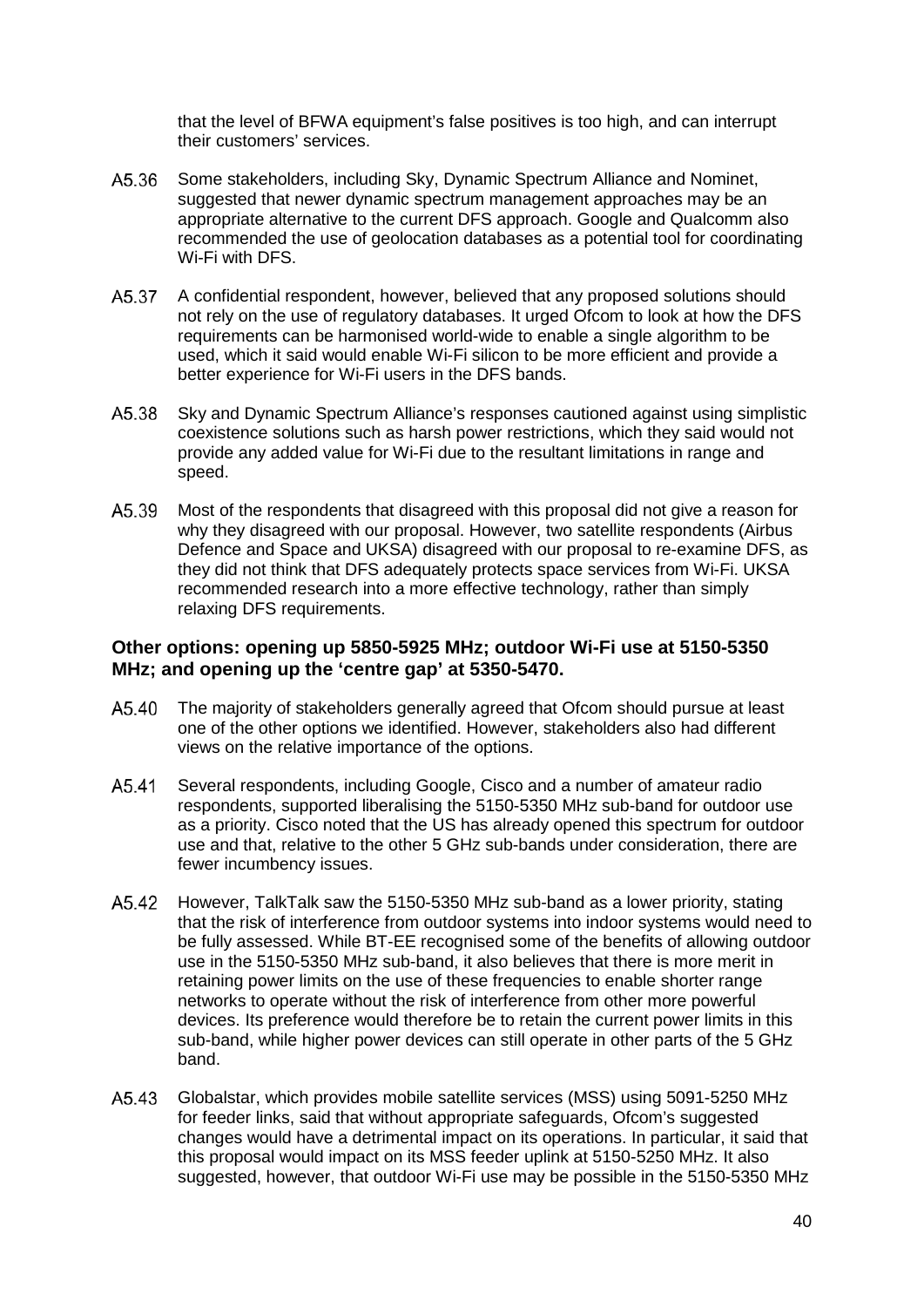sub-band, provided appropriate mitigations were in place. It gave the example of the FCC's conditions for allowing outdoor Wi-Fi use in this sub-band in the US, which include specific antenna requirements and reporting obligations for significant access point deployments. Wi-Fi Alliance's response noted that, to date, Globalstar has not experienced disruptions to their operations at 5150-5250 MHz as a result of the US FCC regulatory action.

- NATS also said that any investigations relating to outdoor use or a power increase of Wi-Fi at 5150-5350 MHz should consider adjacent band compatibility with aeronautical safety services below 5150 MHz. NATS is a provider of air navigation services in the UK.
- BT-EE and Talk Talk encouraged consideration of 5850-5925 MHz and the 5350- A5.45 5470 MHz 'centre gap' as greater priorities than outdoor Wi-Fi use at 5150-5350 MHz. BT-EE sees the centre gap as the "biggest prize", which would enable more contiguous spectrum across the existing bands. BT-EE also believes that opening up 5850-5925 MHz would be a "relatively easy" means to achieve additional spectrum for Wi-Fi at 5 GHz.
- A5.46 However, satellite operators were generally opposed to the prospect of opening up the 5850-5925 MHz and the 'centre gap' sub-bands for Wi-Fi due to the satellite services in these frequencies. UKSA, for example, noted there were on-going sharing studies between satellite and Wi-Fi services in these two sub-bands. It said that it was therefore too early to draw firm conclusions about opening these subbands up.
- A<sub>5</sub>.47 The ESOA & GVF's joint response noted the worldwide use of 5850-5925 MHz for FSS, and European use of 5350-5470 MHz for earth exploration satellite services (EESS). They said that there was a risk of interference to these services from Wi-Fi, and indicated there were other options that were potentially more "promising" than pursuing these two sub-bands, such as improving access and densification in existing Wi-Fi bands and opening up 5725-5850 MHz instead.
- A5.48 Airbus Defence and Space raised specific concerns about the potential degradation of EESS synthetic aperture radar (SAR) images in 5350-5470 MHz as a result of Wi-Fi services in this band. SAR is used for a wide range of earth observation applications, including environmental monitoring, urban planning, tracking ships, and managing agricultural resources.
- A5.49 Multiple stakeholders, including Huawei, Vodafone, and Ericsson also expressed concerns about the potential impact on intelligent transport systems (ITS) safetyrelated applications if Wi-Fi were authorised in the 5850-5925 MHz sub band. Vodafone highlighted intelligent transport systems are due to see rapid growth with connected and driverless cars, while Huawei said the potential risk of interference of Wi-Fi to ITS equipment would impact on the operation of road safety systems, as well as industry investment. Cisco, Wi-Fi Alliance, and Microsoft, however, noted that the US is investigating solutions to enable sharing between ITS and Wi-Fi.
- A5.50 Some respondents also suggested looking at alternative bands to the ones we have proposed for Wi-Fi access. For example, some amateur radio respondents and techUK suggested we adjust the upper limit of the existing 5470-5725 MHz Wi-Fi band by 5 MHz to 5730 MHz which would allow the use of an extra 80 MHz Wi-Fi channel<sup>[42](#page-41-0)</sup>. This channel would be only partially co-channel with terrestrial radio

<span id="page-41-0"></span> <sup>42</sup> IEEE Channel 138 (5650-5730 MHz)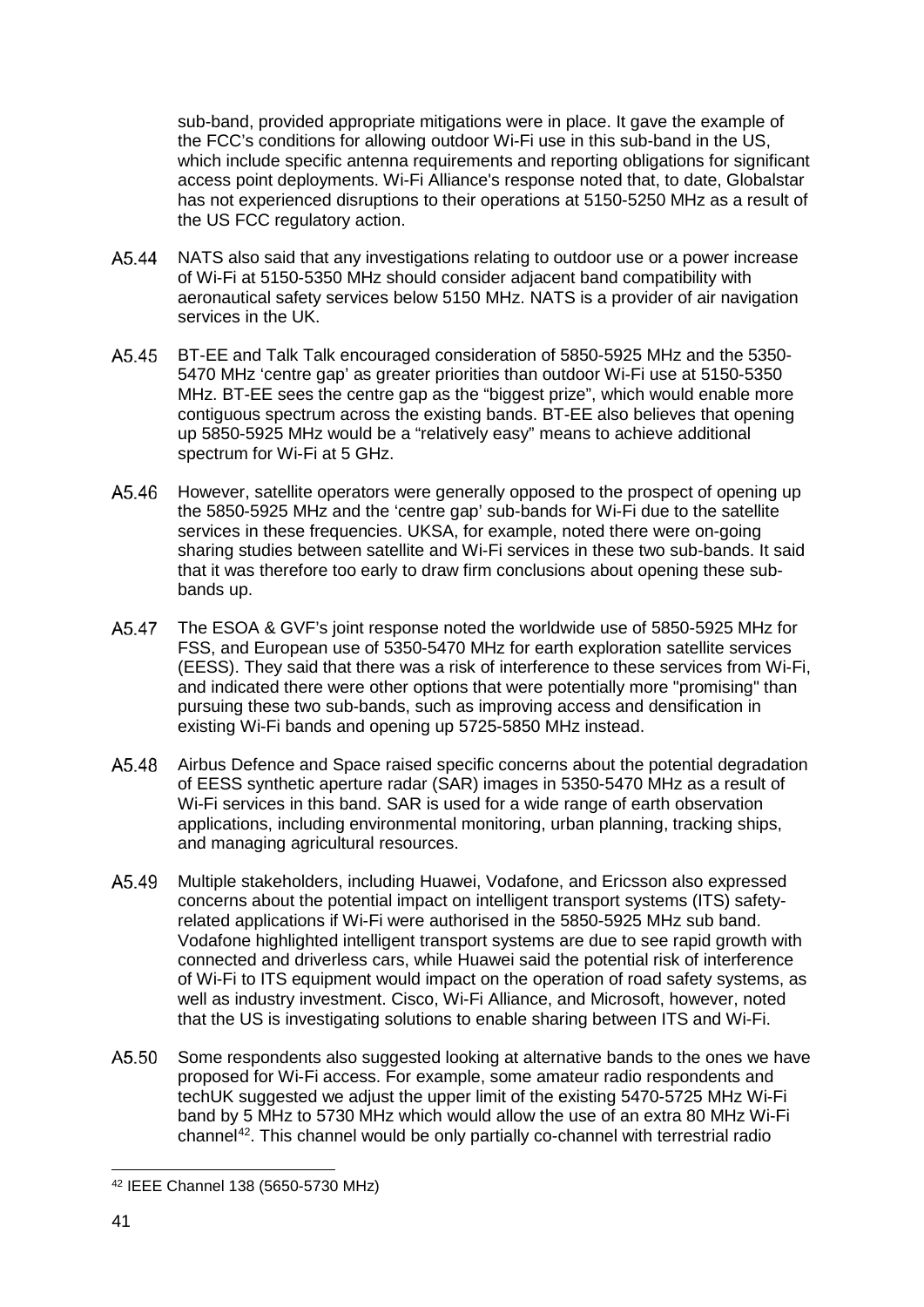amateur use and would not be co-channel with the amateur satellite downlink. Wireless Broadband Alliance suggested that Ofcom explore whether there are spectrum sharing opportunities adjacent to the 5 GHz band, such as in the 6 GHz band. It said that this could lead to the rapid expansion of larger channels (e.g. 80 MHz and 160 MHz) available to licence exempt devices.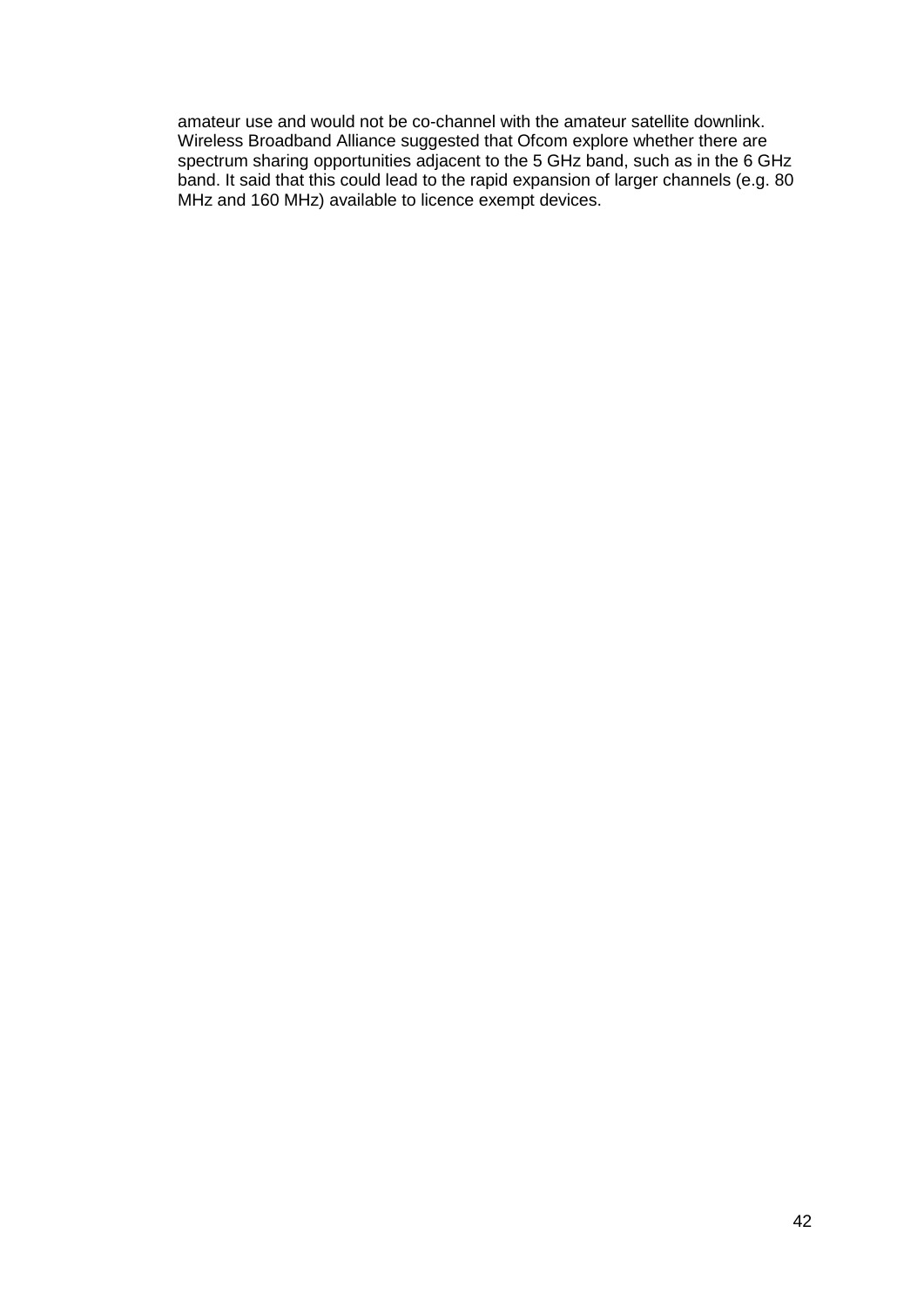#### **Annex 6**

# RLAN / FSS Coexistence

## **Introduction**

A61 In this Annex we discuss our assessment of Wi-Fi coexistence with the Fixed Satellite Service in 5725-5850 MHz. We start by reviewing the work which has been done so far and the recommendations underlying this work. We then build on these studies to explain why we think Wi-Fi can share in this band with a low risk of interference to satellite services.

## **Background**

 $A6.2$ We based our analysis on previous sharing studies carried out in ITU-R and CEPT. We use a methodology that makes reference to, and analyses the three different studies carried out which are:

• *Report ITU-R S.2367* – Sharing and compatibility between International Mobile Telecommunication systems and fixed-satellite service networks in the 5 850 - 6 425 MHz frequency range;

• *ECC Report 244* – Compatibility studies related to RLANs in the 5725-5925 MHz band;

• *Annex 25 of the last WP 5A Chairman's Report* – Use of aggregate RLAN measurements from airborne and terrestrial platforms to support studies under WRC-19 agenda item 1.16.

- $A6.3$ In order to put the sharing analysis carried out in the first two theoretical studies into context, we need to look at the overall big picture and methodology of how the apportionment of interference is allocated in the main ITU-R recommendation being used in these two studies. That methodology comes from Recommendation ITU-R S.1432-1 and in this recommendation the sources of interference that are recommended to be taken account of are the following:
	- emissions from FSS systems operating in the same band;
	- emissions from other radio services sharing the same frequency allocations on a primary basis;
	- emissions from other radio services sharing the same frequency allocations on a non-primary basis;
	- emissions from unlicensed devices:
	- unwanted emissions (e.g. out-of-band and spurious emissions);
- $A6.4$ Furthermore, it recommends that the maximum allowable interference from all the above sources (aggregate) should be limited to 32% or 27% of the clear-sky satellite system noise and those figures were derived by summing the respective apportionments (below) depending on whether or not frequency re-use was practiced;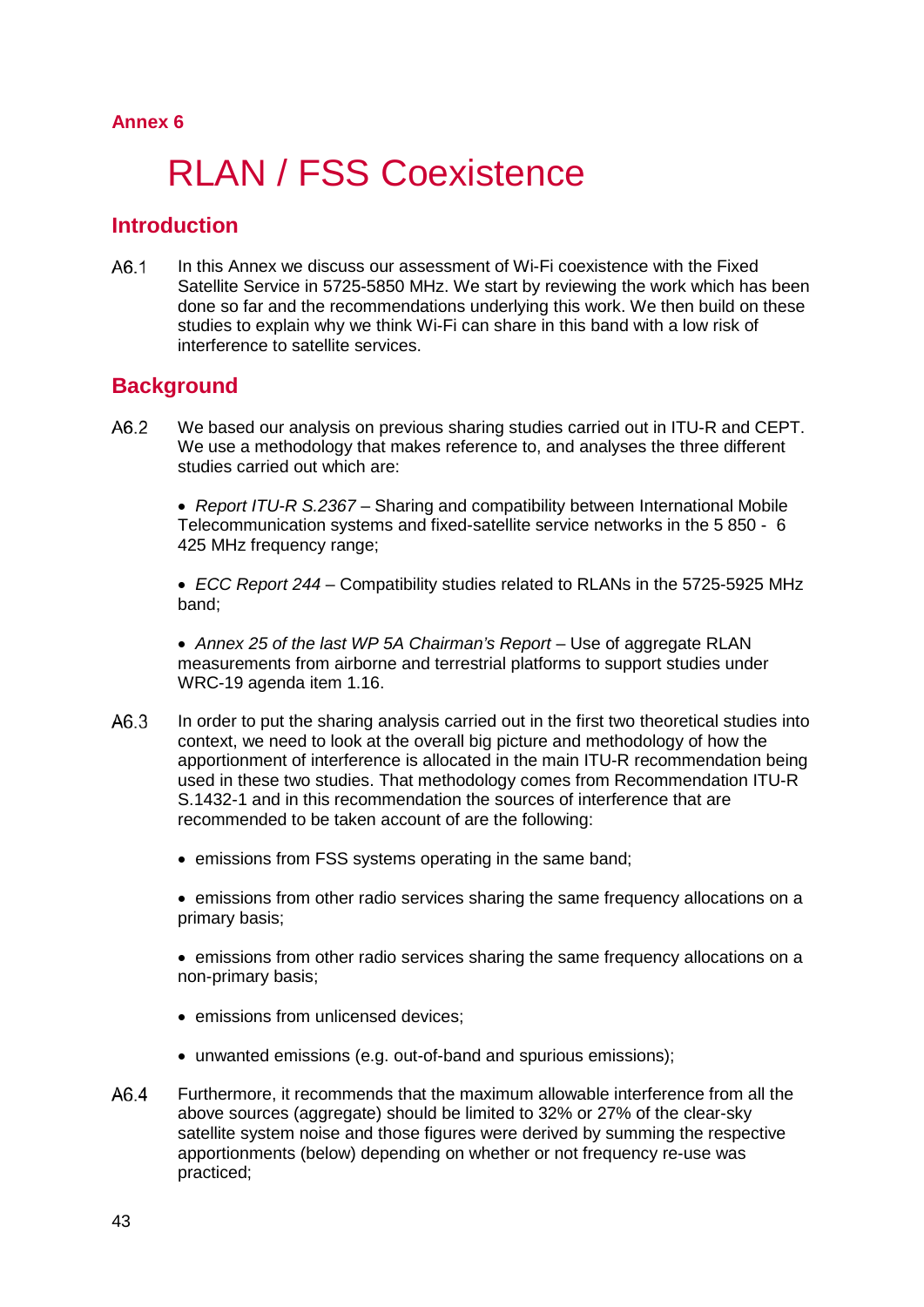- 25% for other FSS systems for victim systems not practicing frequency re-use;
- 20% for other FSS systems for victim systems practicing frequency re-use;
- 6% for other systems having co-primary status;
- 1% for all other sources of interference.
- A6.5 When analysing these three studies in order to arrive at a useful range of results we had to make a choice on which study should be used to form the baseline analysis. We decided to use the studies contained in ECC Report 244 as the baseline study, because this the most recent ECC report focusing on WAS/RLAN coexistence with other services on 5725-5925 MHz (which includes the band of interest for this document, 5725-5850 MHz).

### **Our analysis of coexistence in 5725-5850 MHz**

- A6.6 5.8 GHz (5725-5850 MHz) has the potential to become harmonised worldwide for Wi-Fi and is already used for Wi-Fi in many major administrations including the US, China, Canada, and Australia. This band is not currently used for Wi-Fi in region 1 where there is a co-primary allocation to FSS uplinks. This co-primary allocation for FSS uplinks in 5.8 GHz does not exist in region 2 or 3 and is only allocated for FSS uplinks above 5850 MHz in those regions.
- A6.7 We will continue to actively participate in the international discussions to see if we can make this band available for Wi-Fi and contributed to the modelling and debate at CEPT in SE24 and PTD and at the ITU in WP5A. This is because the risk of interference does not come from any individual administration opening the band for Wi-Fi, but only if all of Africa and Europe opens the band for Wi-Fi.

#### Predicting the volume of future Wi-Fi data consumption dominates the modelling uncertainties but we believe we can sensibly bound these uncertainties

- $A6.8$ Predictions always involve a certain amount of uncertainty. We found that the two most important factors in predicting how much data users might be using during the busiest times of day ("the busy hour activity factor") and the extent to which higher power, outdoor networks might be deployed for providing public access mobile data.
- A6.9 We believe that the highest predictions for Wi-Fi mobile data usage during the busiest times of day in these international studies represent a theoretical maximum rather than a realistic upper bound. We have, therefore, in our own assessment, considered some of the lower to more central values from the international studies. We believe that these values reflect realistic scenarios also cover a range of results for more optimistic to more conservative RLAN deployment scenarios<sup>[43](#page-44-0)</sup>.

<span id="page-44-0"></span><sup>&</sup>lt;sup>43</sup> The worst case considered in the international studies considered 75% of all Wi-Fi networks across Europe to be participating in the "busy hour" and for all of these networks to be fully loaded. For a contention based protocol like Wi-Fi "fully loaded" means an activity factor of 30%. We believe that these values are unrealistic and that the lower values considered in the international studies are more realistic. For example, 50 to 62.7% of Wi-Fi networks might be participating in the "busy hour" at any one time because enterprise Wi-Fi networks (peaking during business hours) will tend to be active at different times of day to residential networks (peaking during late evening). We also believe that not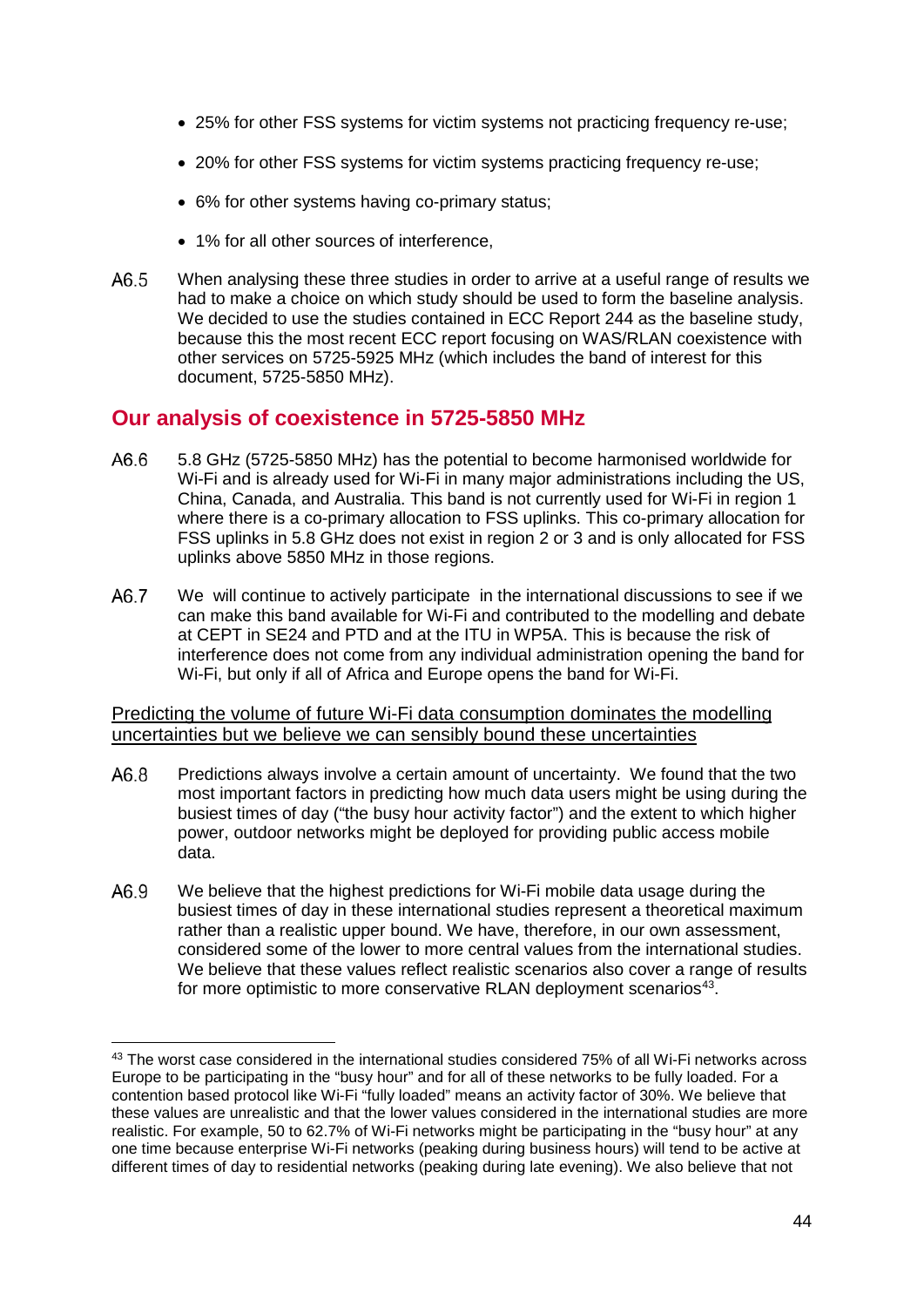A6.10 We believe that our assessment is corroborated by our airborne measurement and analysis work of 2.4 GHz Wi-Fi in 2015<sup>[44](#page-45-0)</sup> and early 2016<sup>[45](#page-45-1)</sup>. We have presented this work in the international groups we mentioned before and received feedback which challenged our work in three main areas: firstly, how certain we were of our measurement accuracy; secondly, how we can relate measurements of 2.4 GHz Wi-Fi today to predict 5.8 GHz Wi-Fi in the future and; thirdly, how we can relate measurements from an aircraft to geostationary satellites. We acknowledge these uncertainties and have sought to characterise and, where possible, minimise them. Our assessment is that, within the bounds of these uncertainties, our airborne measurement work still supports our original analysis and that the lower to more central scenarios considered in the international studies are the most realistic.

Large numbers of high power, outdoor access points could significantly increase the coexistence risk so we propose no fixed outdoor Wi-Fi use in this band

- We acknowledge that the modelling is particularly sensitive to the number of higher A6.11 power (1 W EIRP), outdoor Wi-Fi access points that could be deployed in the future and that fairly small variations in the total population of these devices can have a significant impact on aggregate Wi-Fi emissions towards satellites<sup>[46](#page-45-2)</sup>. We believe that higher power, outdoor Wi-Fi access points represent a very small proportion of the total access point population today, but that this could change in the future with the introduction of new technologies such a license exempt variants of LTE which might be deployed alongside LTE small cells on outdoor locations such as lampposts. For this reason, we believe it is sensible, for the moment, to allow no fixed outdoor use of the 5.8 GHz band and to limit EIRP to a maximum of 200 mW. We believe that this would still allow Wi-Fi to meet demand in the majority of mainstream scenarios where spectrum is constrained today such as in shopping centres and transport hubs.
- In [Table 2](#page-46-0) below we show the impact that different regulatory regimes for Wi-Fi A6.12 might have on the exceedance of the protection criteria of the most sensitive satellites in 5.8 GHz assuming a comprehensive Wi-Fi roll-out across Europe and Africa.

all networks are going to be simultaneously fully loaded and that an average activity factor of 3 to 10% is more realistic.

<span id="page-45-0"></span><sup>44</sup> "2.4 GHz Wi-Fi Airborne Measurements", Ofcom, 22 April 2016,

[https://www.ofcom.org.uk/\\_\\_data/assets/pdf\\_file/0028/76573/airborne\\_measurements\\_over\\_london.p](https://www.ofcom.org.uk/__data/assets/pdf_file/0028/76573/airborne_measurements_over_london.pdf) [df](https://www.ofcom.org.uk/__data/assets/pdf_file/0028/76573/airborne_measurements_over_london.pdf)

<span id="page-45-1"></span> $45$  "2.4 and 5 GHz Wi-Fi Airborne Measurements over Northampton", Ofcom, 22 April 2016, [https://www.ofcom.org.uk/\\_\\_data/assets/pdf\\_file/0029/78383/airborne\\_measurements\\_over\\_northam](https://www.ofcom.org.uk/__data/assets/pdf_file/0029/78383/airborne_measurements_over_northampton.pdf) [pton.pdf](https://www.ofcom.org.uk/__data/assets/pdf_file/0029/78383/airborne_measurements_over_northampton.pdf)

<span id="page-45-2"></span><sup>&</sup>lt;sup>46</sup> Our modelling assumes a 17 dB building penetration loss at 5.8 GHz which means that, all other things being equal, one outdoor access point contributes the same a 50 indoor access points towards total aggregate interference to satellites.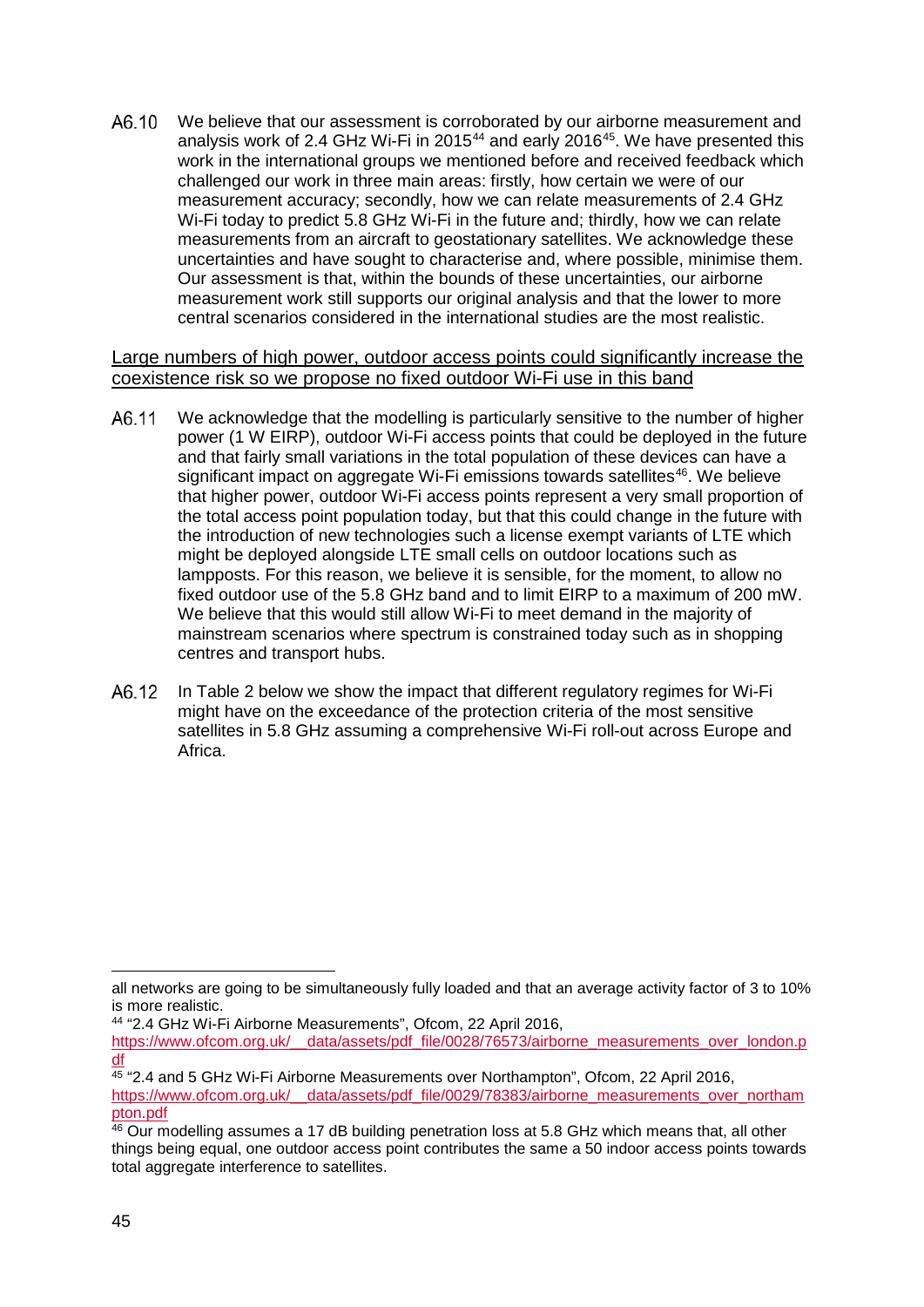<span id="page-46-2"></span><span id="page-46-0"></span>

| Table 2: Exceedance of the protection criteria for the most sensitive satellites in |
|-------------------------------------------------------------------------------------|
| 5.8 GHz for a range of regulatory scenarios                                         |

| <b>Regulatory Limits</b>                                                               |                 | 1 W FIRP<br>indoor & outdoor |                 | 200 mW EIRP<br>indoor & outdoor | 200 mW EIRP<br>no fixed outdoor |                   |
|----------------------------------------------------------------------------------------|-----------------|------------------------------|-----------------|---------------------------------|---------------------------------|-------------------|
| Selection of modelling parameters                                                      | opti-<br>mistic | conser-<br>vative            | opti-<br>mistic | conser-<br>vative               | opti-<br>mistic                 | conser-<br>vative |
| Ratio of outdoor Wi-Fi access points as a<br>proportion of the total AP population (%) | 5.3             | 5.3                          |                 | b                               | 147                             |                   |
| Exceedance of protection criteria for the most                                         | (-2.0)          | 7.1                          | (-6.4)          | 5.2                             | (-7.6)                          | 1.5               |
| sensitive satellites in the 5.8 GHz band (dB)                                          |                 |                              |                 |                                 |                                 |                   |

#### However, it is important to understand these protection criteria in context to understand what needs to be true for harmful interference to satellites to occur

A breach of the protection criteria does not mean that harmful interference will A6.13 necessarily occur to satellites because a number of other things have to be true first. The protection criteria for satellites allow for a 20 to 25% rise in satellite system noise attributable to satellite coordination, 6% from other co-primary services (e.g. Wi-Fi) and 1% from all other sources. If all of this interference budget is used, then this would cause a total rise in the satellite system noise of 1.2 dB. This means that the following needs to be true for harmful interference to occur:

| There has to be a great<br>increase in the number<br>of satellites in this band           | The majority of the interference budget is given over to<br>intersatellite coordination which must be used as well as the<br>6% for Wi-Fi in order to raise the satellite system noise by<br>1.2 dB. We found 48 filings in this band for satellites visible<br>from the UK (65°W to 65°E) but we cannot be certain how<br>many of these satellites are real satellites and how many are<br>"paper satellites". We note that none of the respondents to our<br>May 2016 consultation identified satellites or satellite systems<br>which used 5725-5850 MHz. We believe that there are a<br>number of factors which are likely to make this band less<br>popular for satellites in the future: |
|-------------------------------------------------------------------------------------------|------------------------------------------------------------------------------------------------------------------------------------------------------------------------------------------------------------------------------------------------------------------------------------------------------------------------------------------------------------------------------------------------------------------------------------------------------------------------------------------------------------------------------------------------------------------------------------------------------------------------------------------------------------------------------------------------|
|                                                                                           | <b>Identification for Wi-Fi.</b> Outside of region 1, this band is<br>used for Wi-Fi and once it becomes clear that this band will<br>become used for Wi-Fi worldwide it will become less<br>attractive for new satellites.<br><b>Identification for ISM.</b> This band is already identified for<br>ISM and is used for a large number of other services<br>including short range devices and broadband fixed wireless<br>access. Similar to the identification for Wi-Fi, this will<br>additionally make the band unattractive for satellites.                                                                                                                                               |
| These satellites must be<br>operating close to their<br>minimum signal to noise<br>ration | The least sensitive satellites in 5.8 GHz are some 10 dB less<br>sensitive than the most sensitive satellites considered in Table<br>2. This means that the more sensitive satellites will "hear" any<br>interference first and will have to be running at a very slim<br>signal-to-noise ratio for a 1.2 dB rise in noise to impact the                                                                                                                                                                                                                                                                                                                                                       |

services they can deliver.

<span id="page-46-1"></span><sup>&</sup>lt;sup>47</sup> Note that for the indoor-only case we have assumed an outdoor population of 1% which accounts for mobile devices being used outdoors to communicate with an indoor access points and a small number of non-compliant Wi-Fi access points using 5.8 GHz outdoors.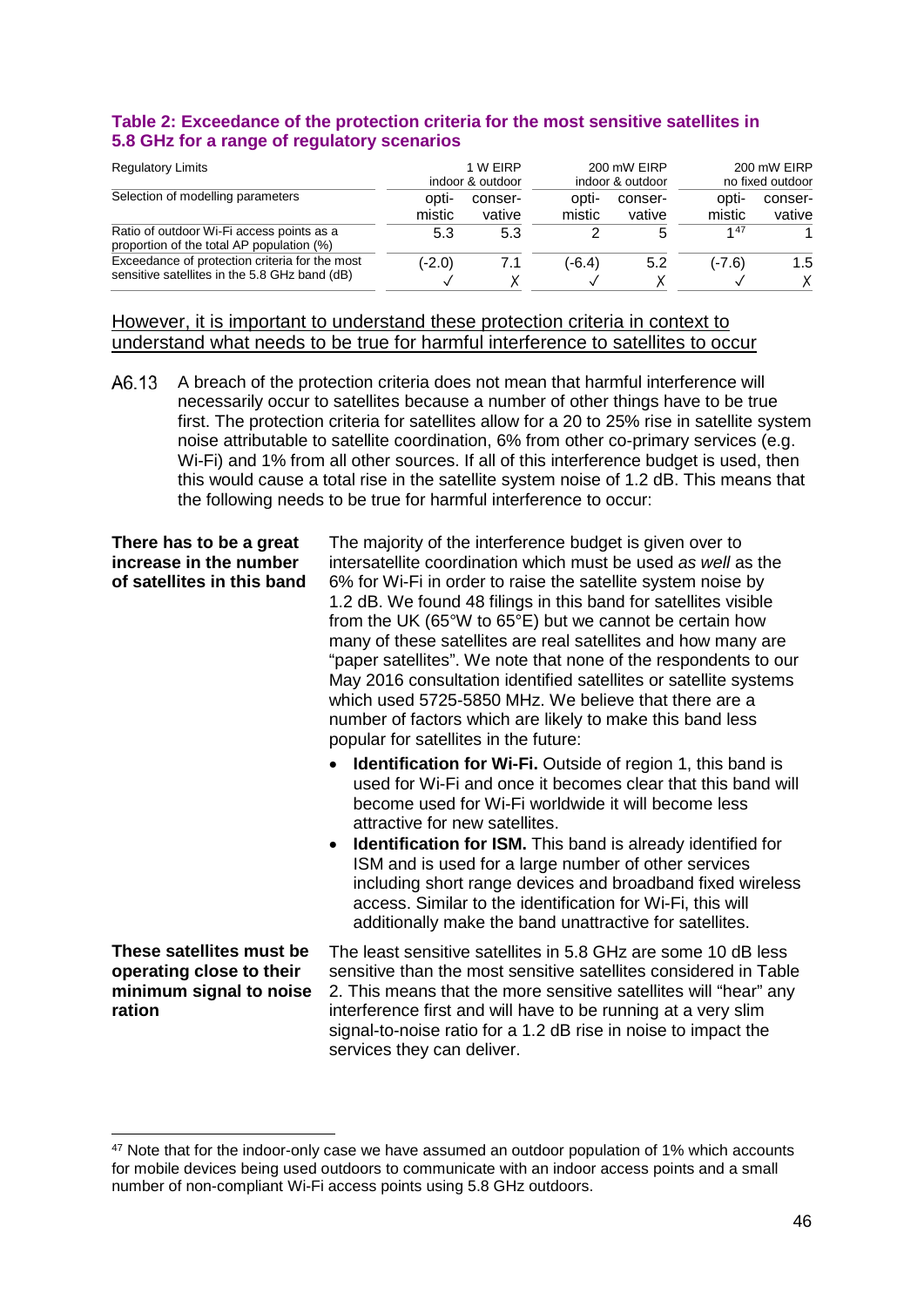| The more conservative<br>modelling assumptions<br>have to be true | The coexistence modelling gives a range of possible values<br>based on what 5.8 GHz deployments might look like in the<br>future. The more conservative assumptions must be true for<br>the protection criteria to be exceeded. As discussed<br>previously, the risk of interference is an aggregate of all Wi-Fi<br>use and so will rise slowly over a number of years rather than<br>appearing suddenly. |
|-------------------------------------------------------------------|------------------------------------------------------------------------------------------------------------------------------------------------------------------------------------------------------------------------------------------------------------------------------------------------------------------------------------------------------------------------------------------------------------|
| <b>Europe and Africa will</b><br>likely follow our lead           | The UK cannot cause interference to 5.8 GHz satellites on its<br>own but it is fairly likely that Europe and Africa will follow our<br>lead. This is likely to be driven by the potential for 5.8 GHz to<br>become a worldwide Wi-Fi band.                                                                                                                                                                 |

A6.14 If the more sensitive satellites began to detect interference, then satellite operators could report this to administrations and ask for action to be taken. This action could include "grandfathering" the band, preventing new Wi-Fi devices from accessing 5.8 GHz and halting the rise in aggregate interference to satellites. However, to be effective this action would have to be taken at regional level or higher level in Europe and Africa and we believe that this is unlikely to be enacted in practice once 5.8 GHz has become established as a worldwide Wi-Fi band.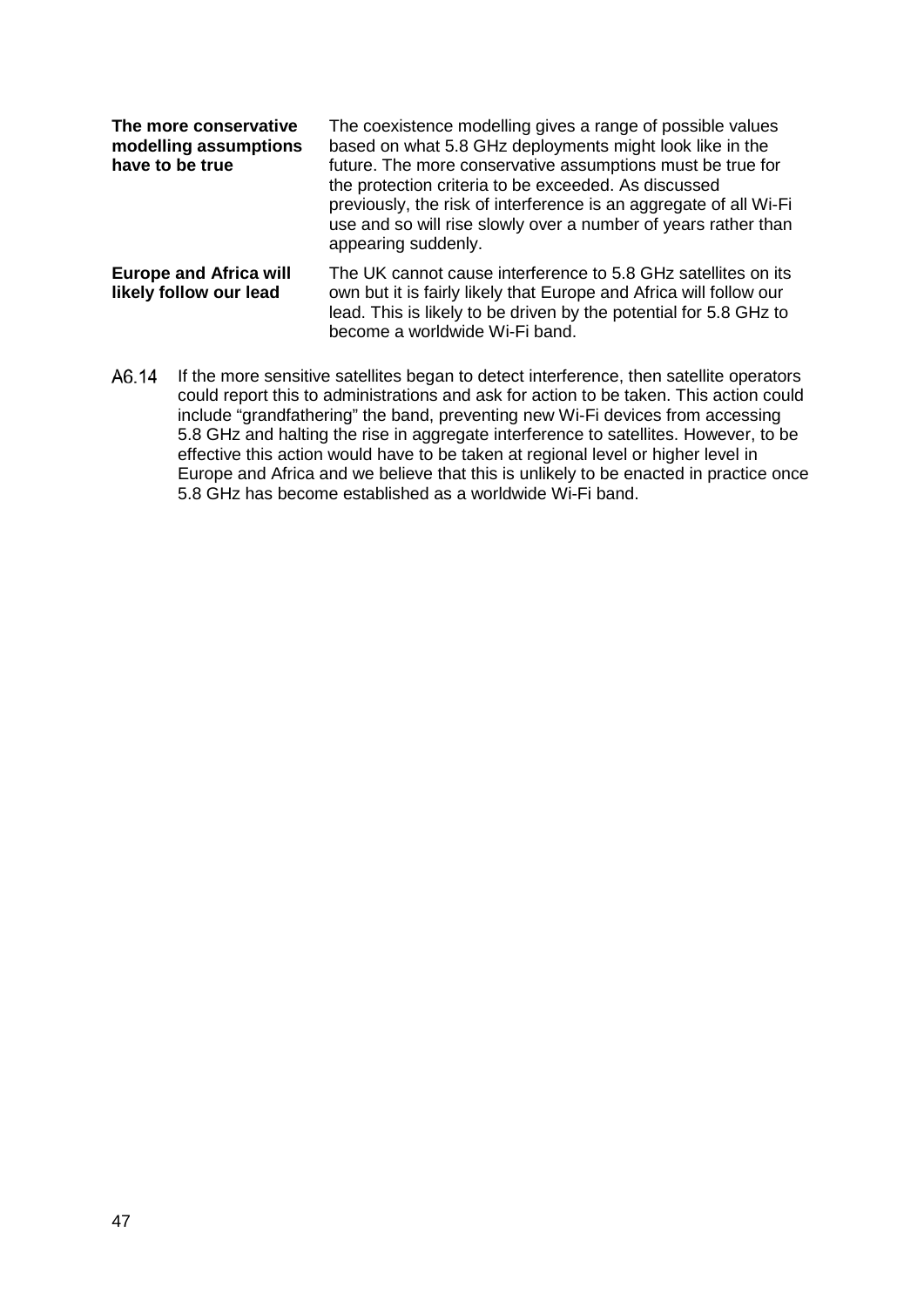## **Table 3: Modelling assumptions used for the coexistence scenarios in [Table 2](#page-46-2)**

<span id="page-48-0"></span>

|                                                           |          |                          | indoor & outdoor         | 1 W EIRP     | 200 mW EIRP<br>indoor & outdoor |            |              |          | 200 mW EIRP<br>indoor only |           |          |              |
|-----------------------------------------------------------|----------|--------------------------|--------------------------|--------------|---------------------------------|------------|--------------|----------|----------------------------|-----------|----------|--------------|
|                                                           |          | optimistic               |                          | conservative |                                 | optimistic | conservative |          | optimistic                 |           |          | conservative |
|                                                           | value    | log.                     | value                    | log.         | value                           | log.       | value        | log.     | value                      | log.      | value    | log.         |
| STEP 1: Per RLAN Contribution to                          |          |                          |                          |              |                                 |            |              |          |                            |           |          |              |
| Aggregate Interference                                    |          |                          |                          |              |                                 |            |              |          |                            |           |          |              |
| RLAN EIRP Distribution (per device average) (dBm)         |          | $\overline{\phantom{a}}$ | $\overline{\phantom{a}}$ |              | 18.9                            | 18.9       | 18.9         | 18.9     | 18.9                       | 18.9      | 18.9     | 18.9         |
| Outdoor / Indoor Ratio                                    |          |                          |                          |              | 2.0%                            |            | $5.0\%$      |          | 1.0%                       |           | 1.0%     |              |
| Building Penetration Loss for Indoor RLANs (dB)           | $-17.0$  | 9.2                      | $-17.0$                  | 9.2          | -17.0 →                         | -14.0      | $-17.0$      | $-11.6$  | $-17.0$ .                  | $-15.3$   | $-17.0$  | $-15.3$      |
| <b>Activity Factor</b>                                    | 3.0%     | $-15.2$                  | 10.0%                    | $-10.0$      | 3.0%                            | $-15.2$    | 10.0%        | $-10.0$  | 3.0%                       | $-15.2$   | 10.0%    | $-10.0$      |
| <b>Busy Hour Population</b>                               | 50.0%    | $-3.0$                   | 62.7%                    | $-2.0$       | 50.0%                           | $-3.0$     | 62.7%        | $-2.0$   | 50.0%                      | $-3.0$    | 62.7%    | $-2.0$       |
| <b>Band Loading Factor</b>                                | 50.0%    | $-3.0$                   | 74.0%                    | $-1.3$       | 50.0%                           | $-3.0$     | 74.0%        | $-1.3$   | 50.0%                      | $-3.0$    | 74.0%    | $-1.3$       |
| <b>Channelisation Factors</b>                             | 6.2%     | $-12.1$                  | 6.2%                     | $-12.1$      | 6.2%                            | $-12.1$    | 6.2%         | $-12.1$  | 6.2%                       | $-12.1$   | 6.2%     | $-12.1$      |
| Average EIRP Per RLAN, Per 40 MHz Channel (dBm)           |          | $-24.1$                  |                          | $-16.2$      |                                 | $-28.5$    |              | $-18.1$  |                            | $-29.7$   |          | $-15.1$      |
| STEP 2: Propagation Towards Satellites <sup>1</sup>       |          |                          |                          |              |                                 |            |              |          |                            |           |          |              |
| RLAN APs in satellite footprint (Europe ONLY, 2025)       | 300      | 84.8                     | 400                      | 86.0         | 300                             | 84.8       | 400          | 86.0     | 300                        | 84.8      | 400      | 86.0         |
| Free Space Path Loss (dB)                                 | $-199.8$ | $-199.8$                 | $-199.8$                 | $-199.8$     | $-199.8$                        | $-199.8$   | $-199.8$     | $-199.8$ | $-199.8$                   | $-199.8$  | $-199.8$ | $-199.8$     |
| Antenna Discrimination towards GEO satellites (dB)        | $-4.0$   | $-4.0$                   | $-4.0$                   | $-4.0$       | $-4.0$                          | $-4.0$     | -4.0         | $-4.0$   | $-4.0$                     | $-4.0$    | $-4.0$   | $-4.0$       |
| STEP 3: Satellite Protection Criteria                     |          |                          |                          |              |                                 |            |              |          |                            |           |          |              |
| Interference Apportionment to Europe RLANs                | 3.0%     | $-15.2$                  | 3.0%                     | $-15.2$      | 3.0%                            | $-15.2$    | 3.0%         | $-15.2$  | 3.0%                       | $-15.2$   | 3.0%     | $-15.2$      |
| STEP 4: Satellite Protection Criteria                     |          |                          |                          |              |                                 |            |              |          |                            |           |          |              |
| Exceedances                                               |          |                          |                          |              |                                 |            |              |          |                            |           |          |              |
| Exceedance of Satellites A & D Prot. Crit. (dB)           |          | (-2.0)                   |                          | 7.1          |                                 | $(-6.4)$   |              | 5.2      |                            | $(-7.6)$  |          | 1.5          |
| Exceedance of Satellite B Protection Criteria (dB)        |          | $(-12.1)$                |                          | $(-3.0)$     |                                 | (-16.5)    |              | $(-4.9)$ |                            | $(-17.6)$ |          | $(-8.6)$     |
| <b>Exceedance of Satellite F Protection Criteria (dB)</b> |          | $(-12.8)$                |                          | $(-3.6)$     |                                 | $-17.1)$   |              | $(-5.6)$ |                            | $(-18.4)$ |          | $(-9.2)$     |
| <b>Exceedance of Satellite G Protection Criteria (dB)</b> |          | $(-5.5)$                 |                          | 3.6          |                                 | $-9.9)$    |              | 1.7      |                            | $(-11.1)$ |          | $(-2.0)$     |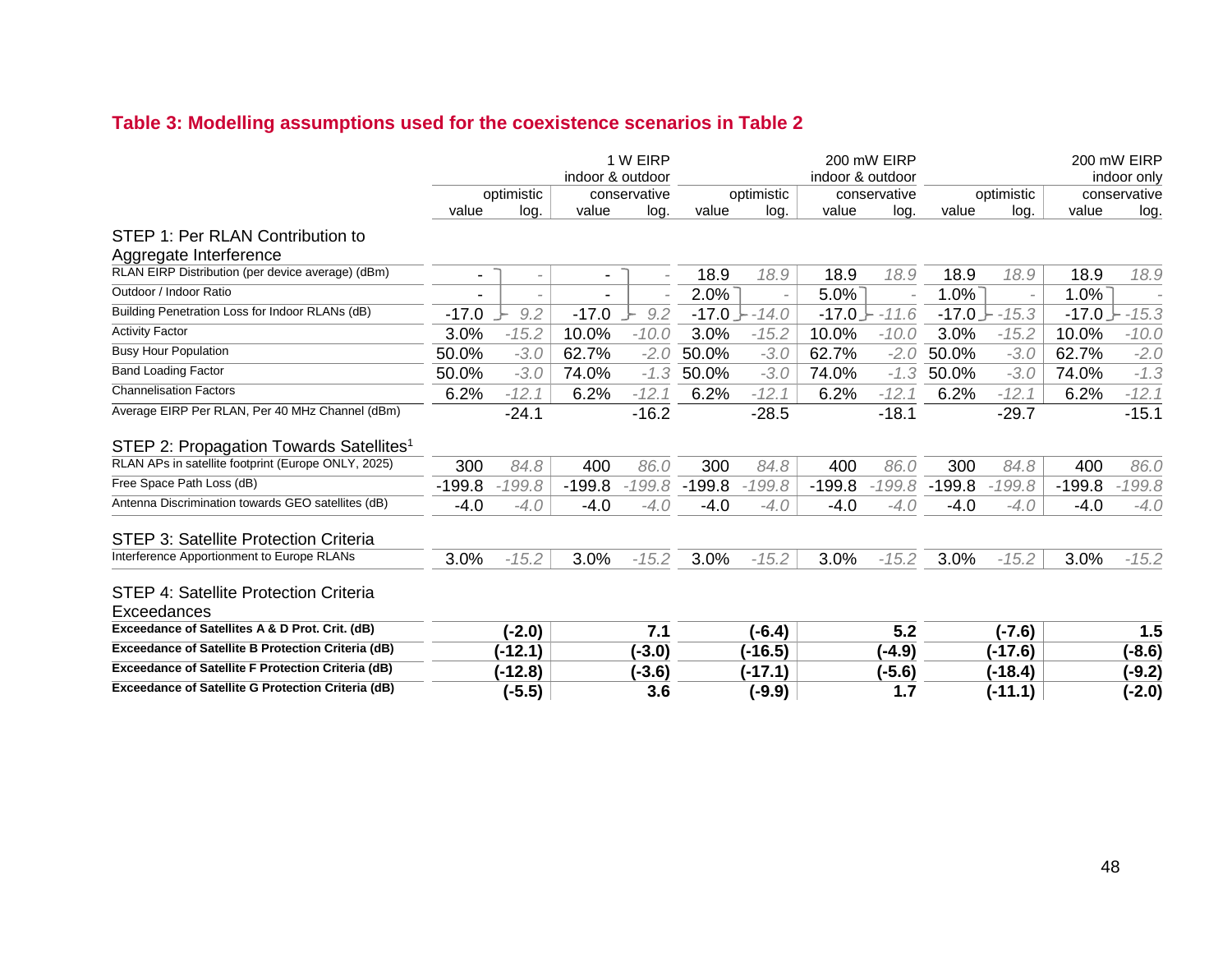## **Our analysis of coexistence in the "overlapping" channels**

- A6.15 The RLAN "overlapping channels" fall mostly into the 5470-5725 MHz band, with 5 MHz falling in the 5725-5850 MHz band as shown in Figure 6.1 below. We have proposed a higher radiated power limit for these channels only (1 W EIRP).
- A6.16 In the worst case, the FSS receiver could be using its lowest frequency range 5725- 5765 MHz and would be partially co-channel with the "overlapping channels". In this case, the FSS receiver would be co-channel with 5 MHz of the "overlapping channels", 5725-5730 MHz, and co-channel with 30 MHz of 5.8 GHz channels, 5735-5765 MHz, as shown in [Figure 1](#page-49-0). We can use the values we calculated from our previous work, see [Table 3,](#page-48-0) to understand what the combined contribution of these emissions might be within the FSS receiver.
- A6.17 We summarise our results below in [Table 4.](#page-50-0) These results show us that the exceedance risk to the FSS receiver using 5725-5765 MHz increases by less than 1 dB relative to the FSS receiver using any other spectrum in 5730-5850 MHz.



<span id="page-49-0"></span>**Figure 6.1: In the worst case, the FSS receiver bandwidth is partially co-channel with the "overlapping channels", 138, 142 and 144[48.](#page-49-1)**

<span id="page-49-1"></span>48 RLAN channels in both the 5470-5725 and 5725-5850 MHz bands are:

- Channel 138: 5650-5730 MHz
- Channel 142: 5690-5730 MHz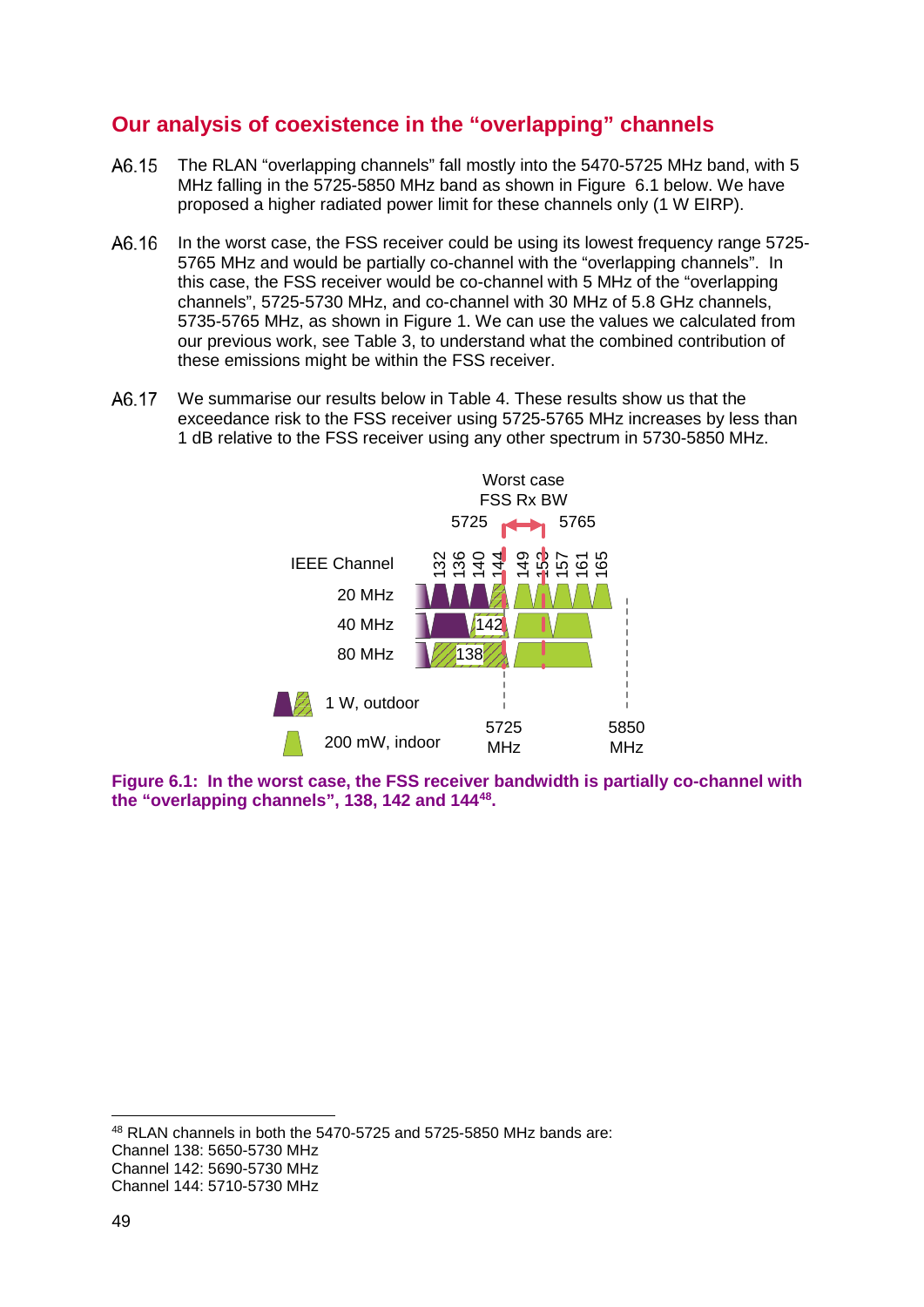#### <span id="page-50-0"></span>**Table 4: Exceedance of satellites A & D protection criteria (dB) for different regulatory conditions, considering more optimistic and more conservative scenarios.**

|              | 5.4 GHz  | "overlapping                              | 5.8 GHz          |
|--------------|----------|-------------------------------------------|------------------|
|              |          | channels"                                 |                  |
|              |          | 5470-5725 MHz 5725-5765 MHz 5730-5850 MHz |                  |
|              | 1 W EIRP | mixed regs. [a]                           | 200 mW EIRP      |
|              |          |                                           | No fixed outdoor |
| Optimistic   | $(-2.0)$ | (-6.8)                                    | $(-7.6)$         |
| Conservative | 71       | 2.4                                       | 1.5              |

 $^{[a]}$  Calculated using  $p_{\emph{overlapping}}=10\cdot\log_{10}\left(\left(\frac{5}{40}\right)\cdot10^{p_{5.4\text{GHz}}}/_{10}+\left(\frac{30}{40}\right)\cdot10^{p_{5.8\text{GHz}}}/_{10}\right)\,dB$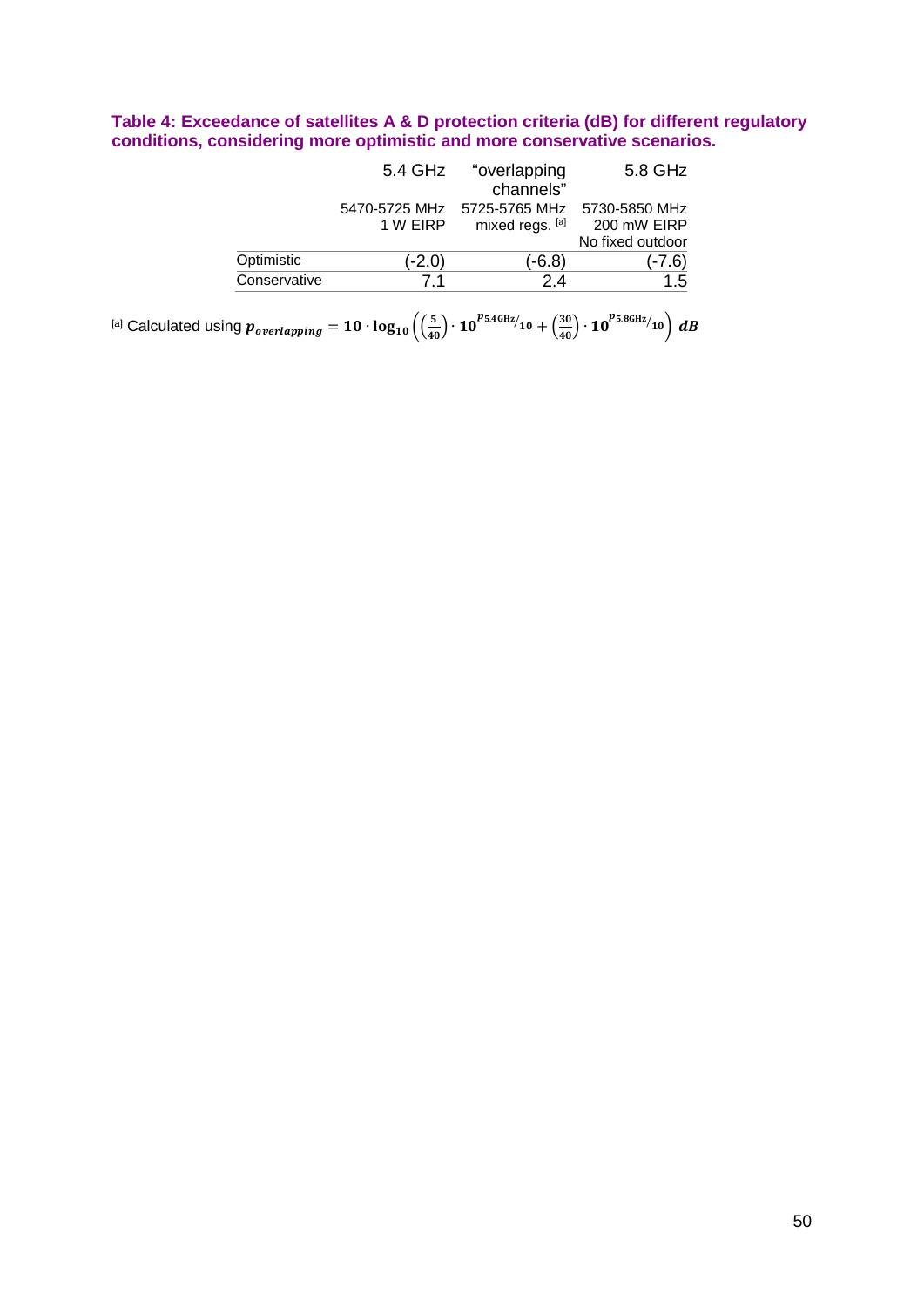#### **Annex 7**

## 7 The Proposed Regulations

#### STATUTORY INSTRUMENTS

## **2017 No.**

## **ELECTRONIC COMMUNICATIONS**

## The Wireless Telegraphy (Exemption and Amendment) (Amendment) Regulations 2017

| Made                | $ -$ |  | xxxxxxxxx2017 |
|---------------------|------|--|---------------|
| Coming into force - |      |  | xxxxxxxxx2017 |

The Office of Communications ("OFCOM") make the following Regulations in exercise of the powers conferred by sections 8(3) and 122 of the Wireless Telegraphy Act  $2006<sup>(49)</sup>$  $2006<sup>(49)</sup>$  $2006<sup>(49)</sup>$  (the "Act").

Before making these Regulations, OFCOM have given notice of their proposal to do so in accordance with section  $122(4)(a)$  of the Act, published notice of their proposal in accordance with section  $122(4)(b)$  of the Act, and have considered the representations made to them before the time specified in the notice in accordance with section 122(4)(c) of the Act.

#### **Citation and commencement**

**1.**—(1) These Regulations may be cited as the Wireless Telegraphy (Exemption and Amendment) (Amendment) Regulations 2017 and shall come into force on xxxx 2017.

#### **Amendment of the Wireless Telegraphy (Exemption and Amendment) Regulations 2010**

**2.**—(1) The Wireless Telegraphy (Exemption and Amendment) Regulations 2010(<sup>[50](#page-51-1)</sup>) shall be amended in accordance with the following provisions of these Regulations.

(2) In regulation 5 (short range devices), for ""IR 2030—UK Interface Requirements 2030 Licence Exempt Short Range Devices", published by OFCOM in June 2014", substitute ""IR 2030—UK Interface Requirements 2030 Licence Exempt Short Range Devices", published by OFCOM in xxxx 2017".

> *Philip Marnick* Group Director of Spectrum Group

-

<span id="page-51-0"></span> $(49)$  2006 c.36; sections 12, 13(2) and 122 were extended to the Bailiwick of Guernsey by article 2 of the Wireless Telegraphy (Guernsey) Order 2006 (S.I. 2006/3325); to the Bailiwick of Jersey by article 2 of the Wireless Telegraphy (Jersey) Order 2006 (S.I. 2006/3324); and to the Isle of Man by article 2 of the Wireless Telegraphy (Isle of Man) Order 2007 (S.I. 2007/278).

<span id="page-51-1"></span><sup>(50)</sup> S.I. 2010/2512 as amended by S.I. 2011/3035, S.I. 2013/1253, and S.I. 2014/1484.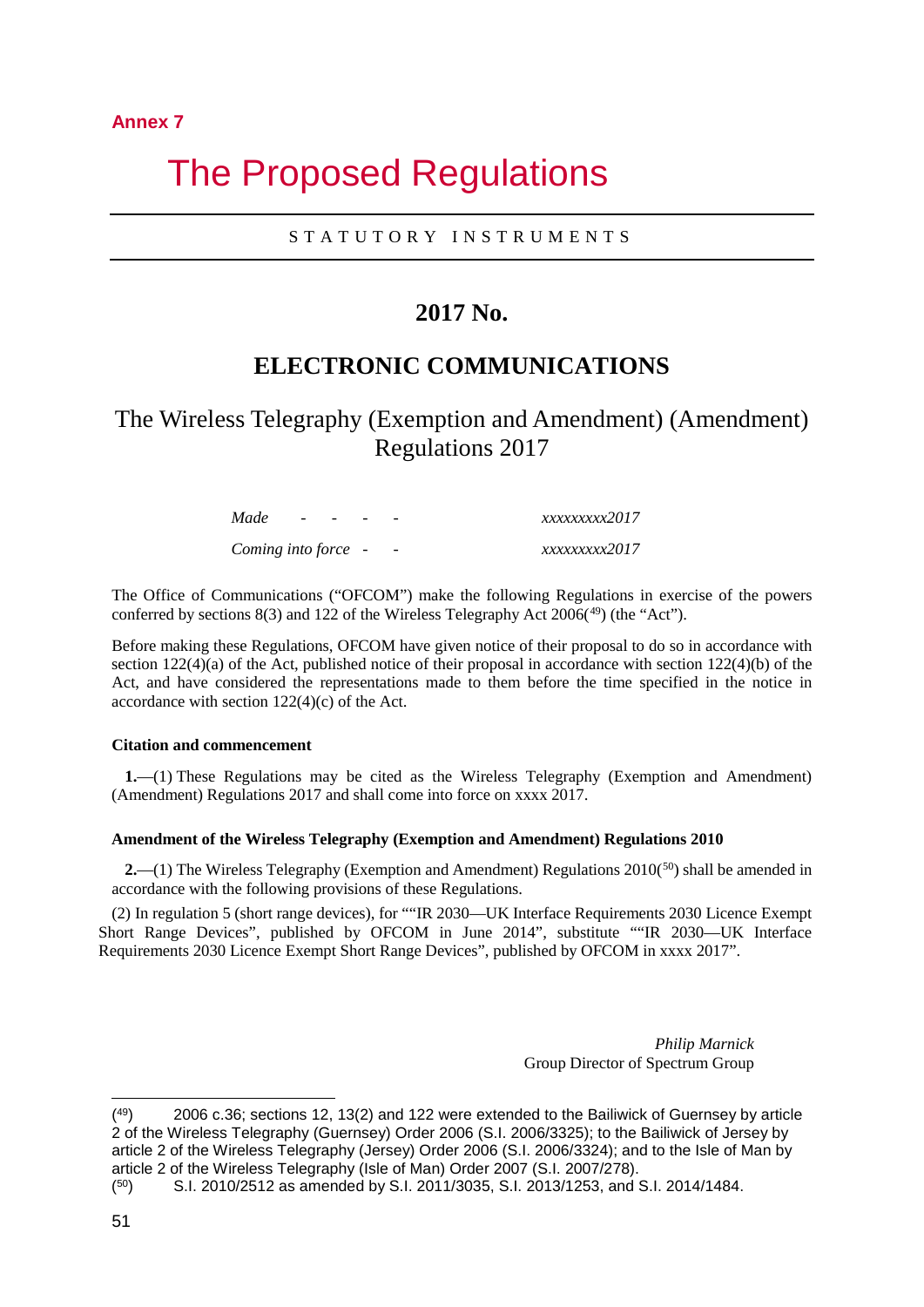#### **EXPLANATORY NOTE**

*(This note is not part of the Regulations)*

These Regulations amend the Wireless Telegraphy (Exemption and Amendment) (Amendment) Regulations 2010 (S.I. 2010/1484 as amended by S.I. 2011/3035, S.I. 2013/1253, and S.I. 2014/1484.).

These Regulations extend the exemption for establishing, installing and using short-range devices to include the 5725 – 5850 MHz frequency band.

A full regulatory impact assessment of the effect that these Regulations will have on the costs to business is available to the public from the Office of Communication's ("OFCOM") Library at Riverside House, 2A Southwark Bridge Road, London, SE1 9HA (Tel: 020 7981 3000) and on OFCOM's website at [www.ofcom.org.uk](http://www.ofcom.org.uk/). Copies of this assessment have also been placed in the library of the House of Commons.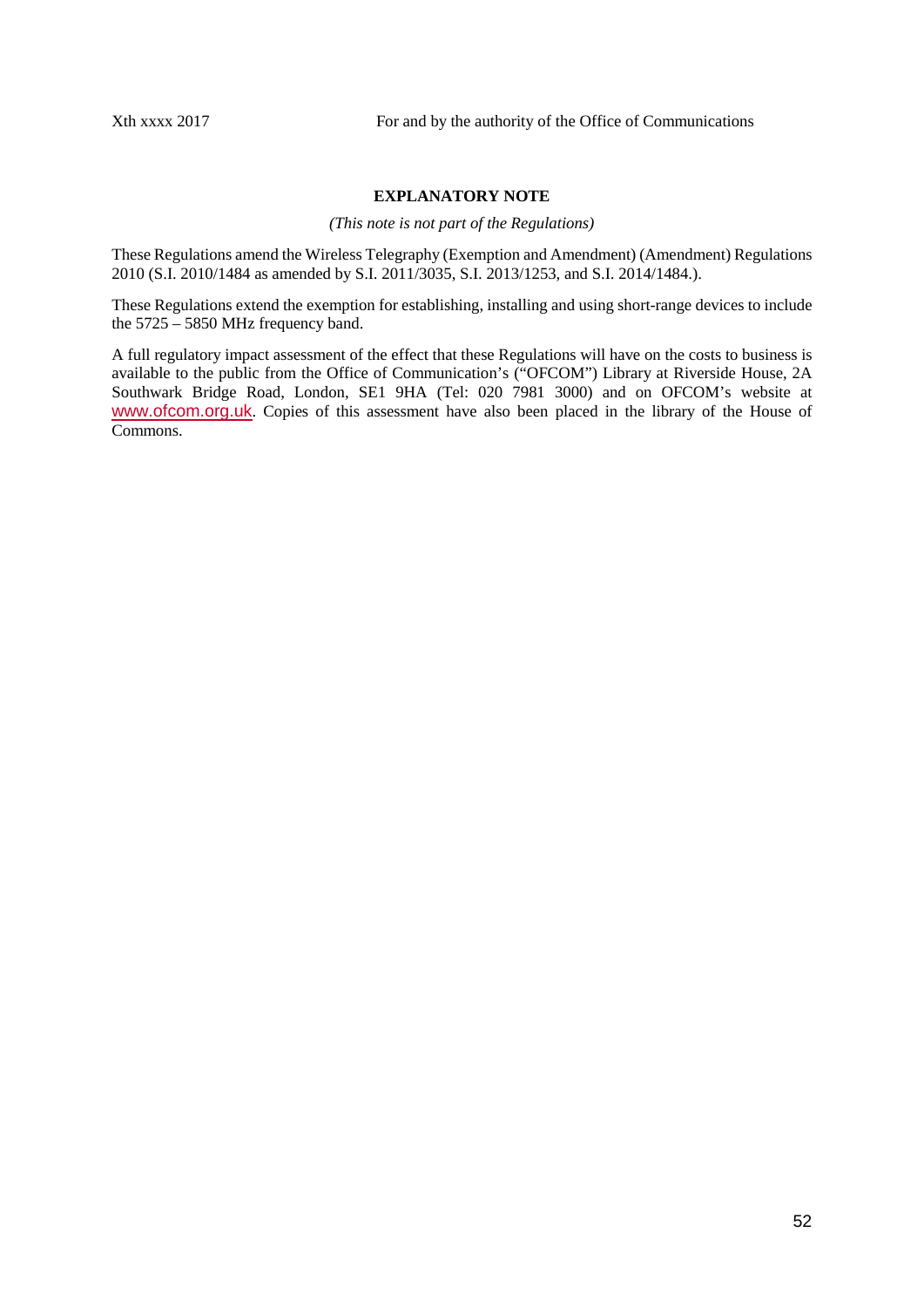**Annex 8**

# The 2010 Regulations which the Proposed Regulations will amend

**Wireless Telegraphy (Exemption and Amendment) Regulations 2010**

## 2010 No 2512

#### **ELECTRONIC COMMUNICATIONS**

## **Wireless Telegraphy (Exemption and Amendment) Regulations 2010**

Made 14th October 2010

Coming into force 1st November 2010

The Office of Communications ("OFCOM") make the following Regulations in exercise of the power conferred by section 8(3) of the Wireless Telegraphy Act 2006("the Act").

Before making these Regulations OFCOM have given notice of their proposal to do so in accordance with section 122(4)(a) of the Act, published notice of their proposal in accordance with section 122(4)(b) of the Act and have considered the representations made to them before the time specified in that notice in accordance with section 122(4)(c) of the Act.

#### **1 Citation and commencement**

These Regulations may be cited as the Wireless Telegraphy (Exemption and Amendment) Regulations 2010 and shall come into force on 1st November 2010.

#### **2 Interpretation**

In these Regulations--

"the Act" means the Wireless Telegraphy Act 2006; and "GHz" means gigahertz.

#### **3 Revocations and amendments**

- (1) The Regulations specified in the Schedule are revoked to the extent specified.
- (2) The Wireless Telegraphy (Exemption) Regulations 2003 are amended as follows--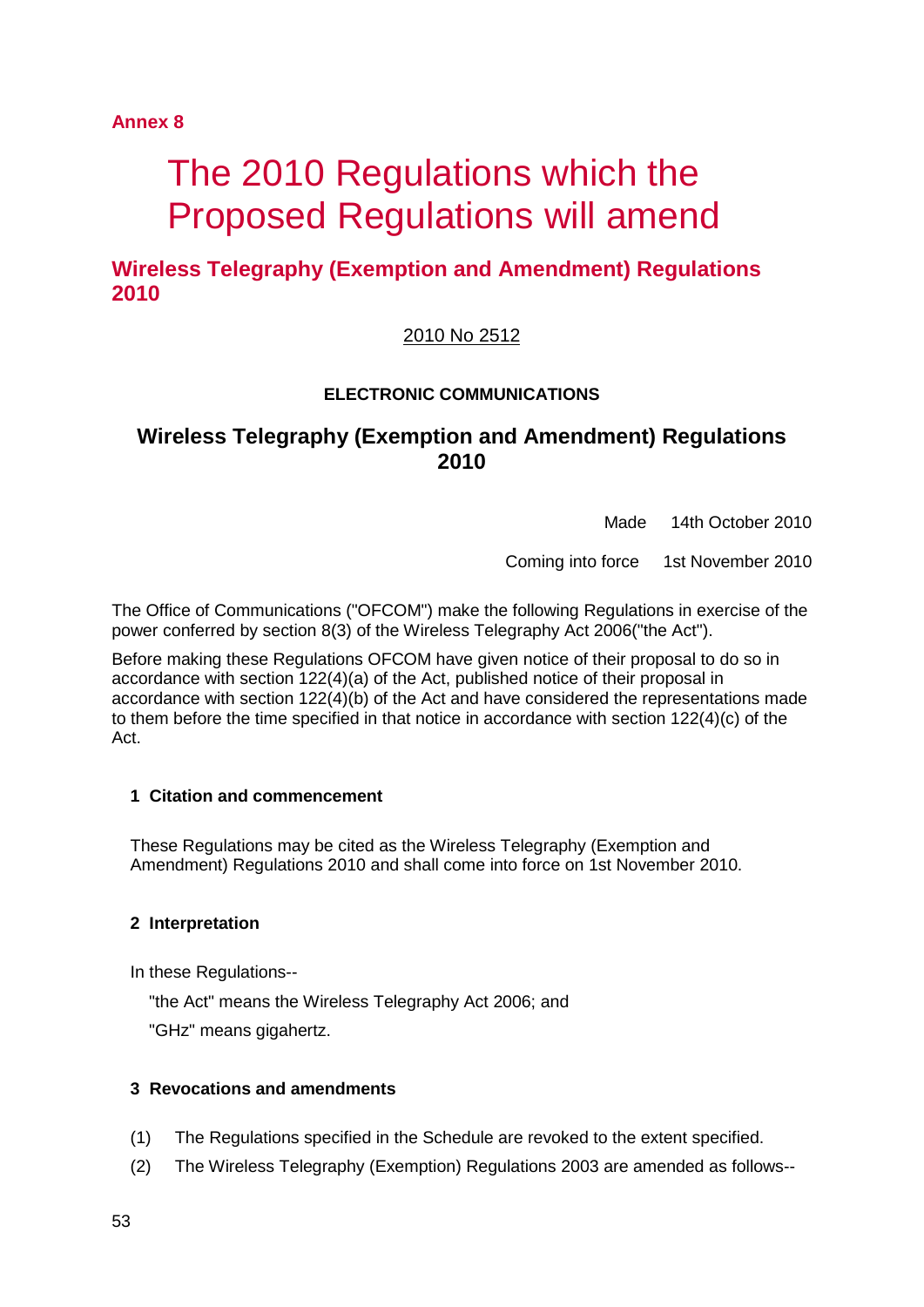(a) in Regulation 3, for the definition of "relevant apparatus", for "Schedules 3 to 11" substitute "Schedules 3 to 10".

(b) in Schedule 3 (network user stations)--

(i) in Part III paragraph 3 sub-paragraph (c), under the last entry in the column, insert--

"880.1-914.9 (MTx) 925.1-959.9 (BTx) 1710.1-1785 (MTx) 1805.1-1880 (BTx)"

(ii) in Part IV (interface requirement), for "June 2005", substitute "October 2010".

#### **4 Railway level crossing radar**

The establishment, installation and use of wireless telegraphy stations and wireless telegraphy apparatus complying with the publication "IR 2080--UK Interface Requirement 2080, Railway Level Crossing Radar Sensor Systems", is exempt from the provisions of section 8(1) of the Act, if--

(a) it does not cause or contribute to any undue interference to any wireless telegraphy; and

(b) it is not established, installed or used within twenty kilometres of any of the following locations (expressed by latitude and longitude coordinates)--

- (i) 02° 18' 22.8" W 53° 14' 06.7" N;
- (ii) 00° 02' 12.4" E 52° 10' 00.0" N;
- (iii) 02° 08' 40.1" W 52° 06' 02.0" N;
- (iv) 02° 32' 08.5" W 53° 09' 22.7" N;
- (v) 02° 59' 49.6" W 52° 47' 25.1" N; and
- (vi) 02° 26' 43.5" W 53° 17' 19.1" N.

#### **5 Short range devices**

The establishment, installation and use of wireless telegraphy stations and wireless telegraphy apparatus complying with an interface requirement which forms part of the publication ["IR 2030--UK Interface Requirements 2030 Licence Exempt Short Range Devices", published by OFCOM in June 2014], is exempt from the provisions of section 8(1) of the Act, if--

(a) it does not cause or contribute to any undue interference to any wireless telegraphy; and

(b) in cases where the interface requirement does not state that airborne use is permitted, use is not airborne.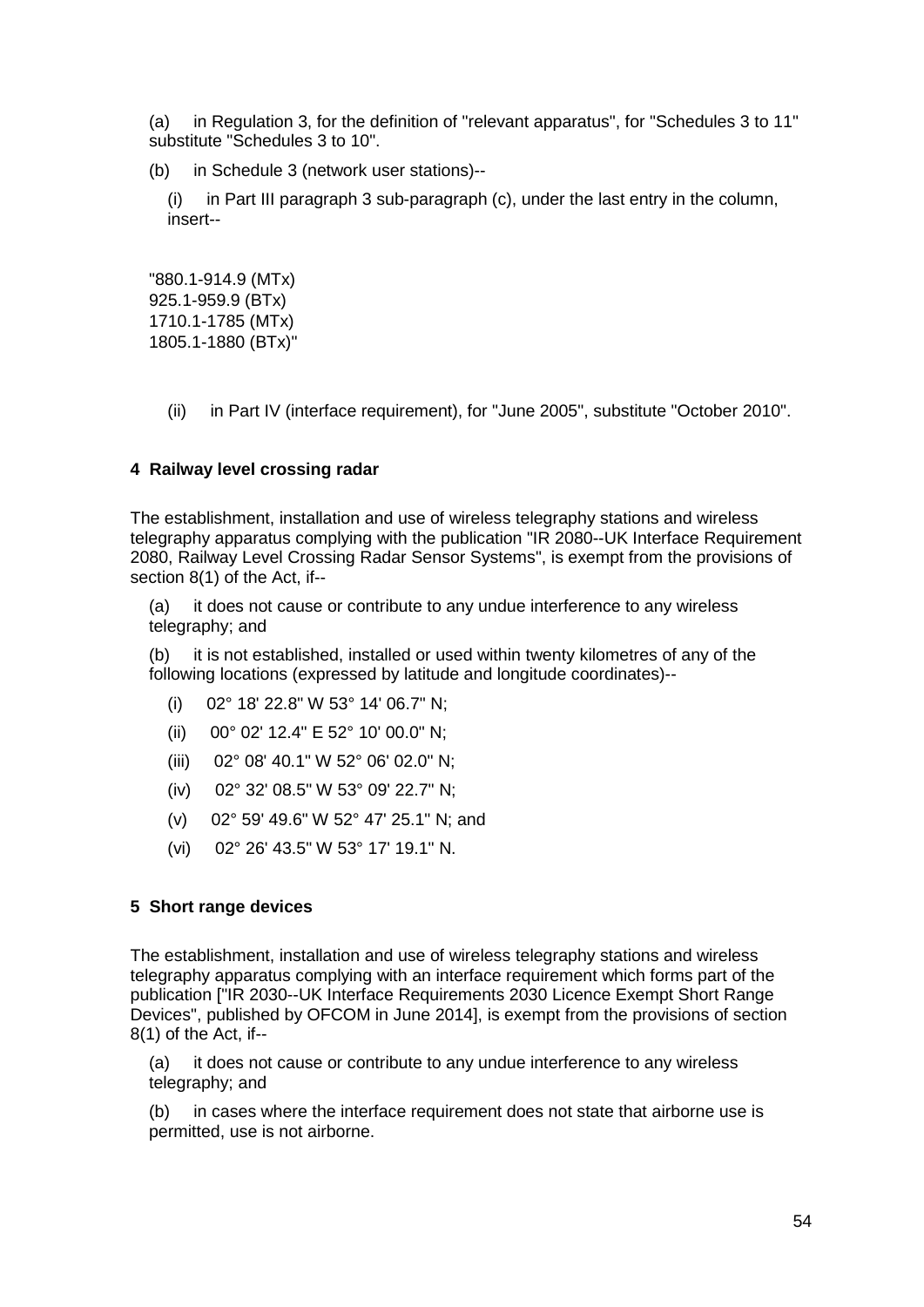#### **6 Fixed wireless systems**

The establishment, installation and use of wireless telegraphy stations and wireless telegraphy apparatus complying with the publication "IR 2078, UK Interface Requirement 2078, Fixed Wireless Systems in the frequency band 57.1 to 63.9 GHz", is exempt from the provisions of section 8(1) of the Act, if--

- (a) it does not cause or contribute to any undue interference to any wireless telegraphy;
- (b) use is not airborne; and

(c) any stations or apparatus operating in the frequency band 59 to 63.9 GHz are not established, installed or used within six kilometres of any of the following locations (expressed by latitude and longitude coordinates)--

- (i) 07° 23' 36.6" W, 57° 21' 3.6" N;
- (ii) 04° 58' 21" W, 51° 37' 16.8" N; and
- (iii) 00° 36' 22.8" W, 52° 38' 1.8" N.

#### **7 High density fixed satellite service systems**

The establishment, installation and use of wireless telegraphy stations and wireless telegraphy apparatus complying with the publication "IR 2066, UK Interface Requirement 2066, High Density Fixed Satellite Service Systems", is exempt from the provisions of section 8(1) of the Act, if--

(a) it does not cause or contribute to any undue interference to any wireless telegraphy; and

(b) use is not airborne.

#### **[8 Personal locator beacons]**

[The use of wireless telegraphy apparatus in the frequency band 406 to 406.1 megahertz complying with the publication "IR 2084 - UK Interface Requirement 2084 Cospas-Sarsat locator beacons for use on land (December 2011)" published by OFCOM in December 2011, is exempt from the provisions of section 8(1) of the Act, if--

- (a) it does not cause or contribute to any undue interference to any wireless telegraphy;
- (b) use is not airborne; and
- (c) it is not used on board a ship.]

#### **[9 Earth stations on mobile platforms]**

[The use of wireless telegraphy apparatus complying with the publication "IR 2093--UK Interface Requirement 2093 Earth Stations on Mobile Platforms (ESOMPs)" published by Ofcom in February 2014, is exempt from the provisions of section 8(1) of the Act, if--

- (a) it does not cause or contribute to any undue interference to any wireless telegraphy;
- (b) it is not used on board an aircraft and use is not otherwise airborne;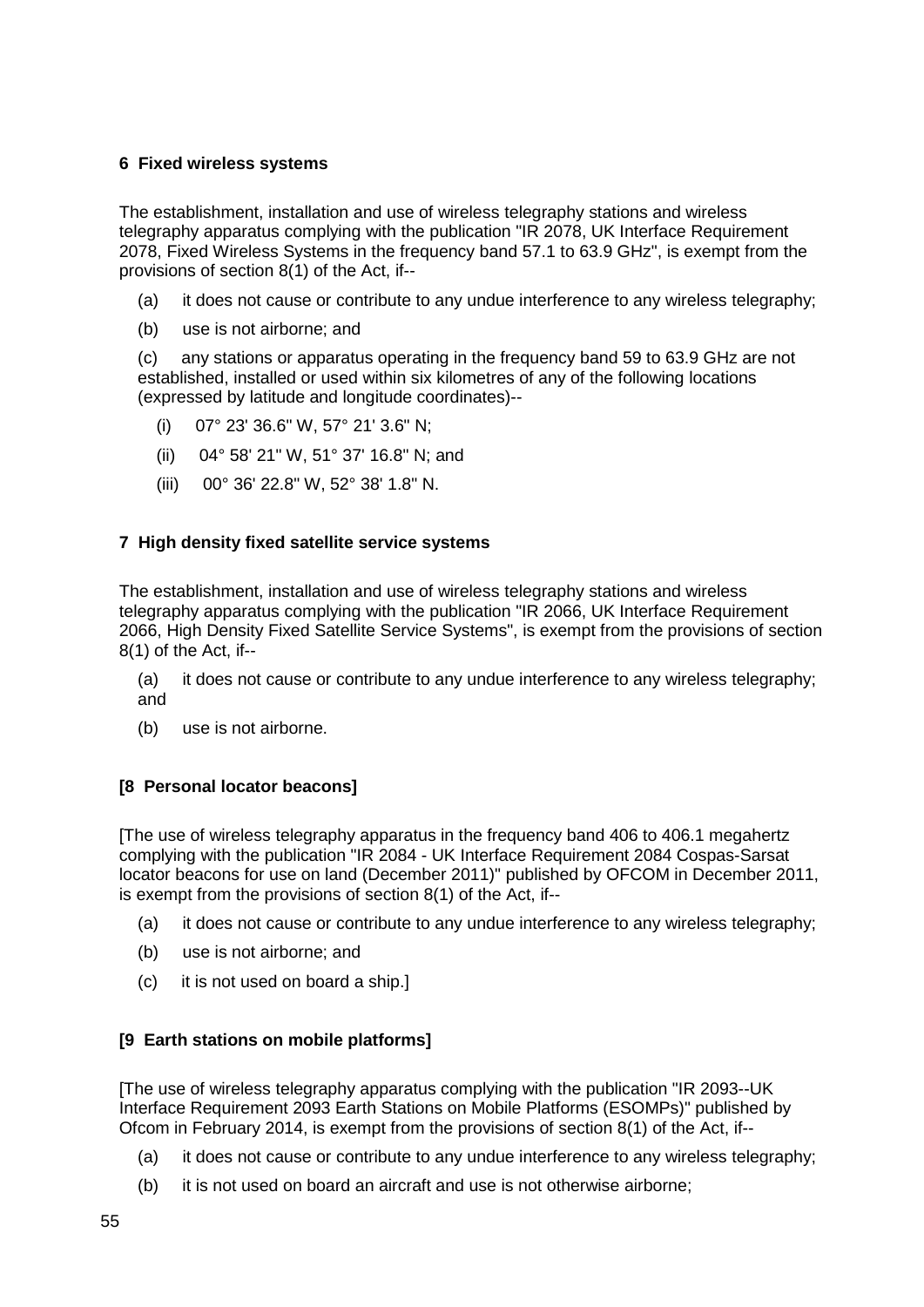(c) it is not used on board a ship.]

#### **[10 Citizens' Band Radio Equipment]**

[The use of wireless telegraphy apparatus complying with the publication "IR 2027.2--UK Radio Interface Requirement 2027.2 for AM/SSB and DSB use in the Citizens' Band Radio Service" published by Ofcom in June 2014, is exempt from the provisions of section 8(1) of the Act, if it does not cause or contribute to any undue interference to any wireless telegraphy.]

#### *Ed Richards*

Chief Executive of the Office of Communications For and by authority of the Office of Communications 14th October 2010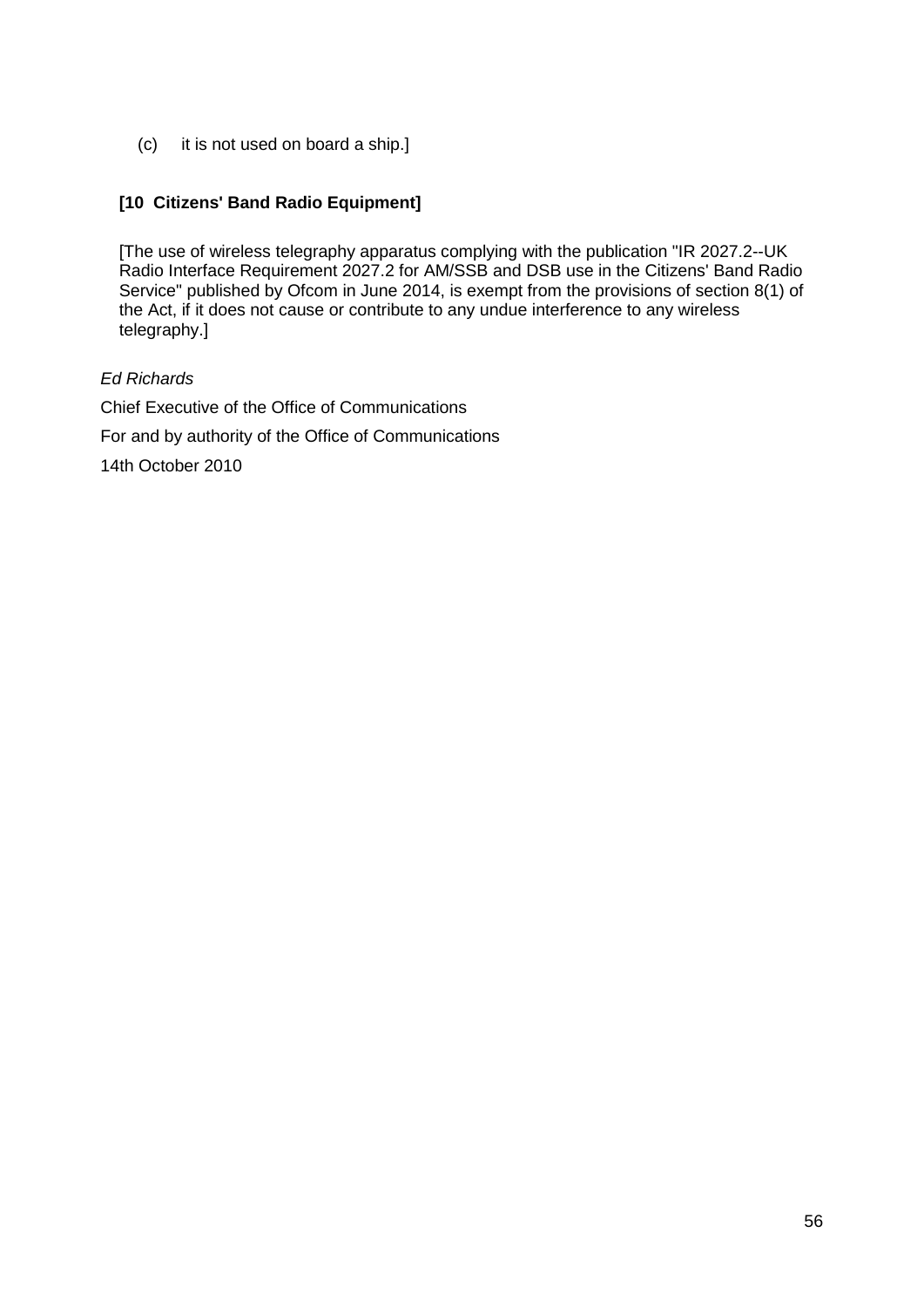## **SCHEDULE**

#### **REVOCATIONS**

## **Regulation 3**

| <b>Regulations revoked</b>                                                         | References   | <b>Extent of revocation</b> |
|------------------------------------------------------------------------------------|--------------|-----------------------------|
| The Wireless Telegraphy<br>(Short-Range<br>Devices)(Exemption)<br>Regulations 2009 | SI 2009/1812 | The whole Regulations       |
| The Wireless Telegraphy<br>(Exemption) Regulations<br>2003                         | SI 2003/74   | Regulation 4(3)(d)          |
|                                                                                    |              | Regulation $4(4)(c)$        |
|                                                                                    |              | Schedule 6                  |
|                                                                                    |              | Schedule 8                  |
|                                                                                    |              | Schedule 9                  |
|                                                                                    |              | Schedule 11                 |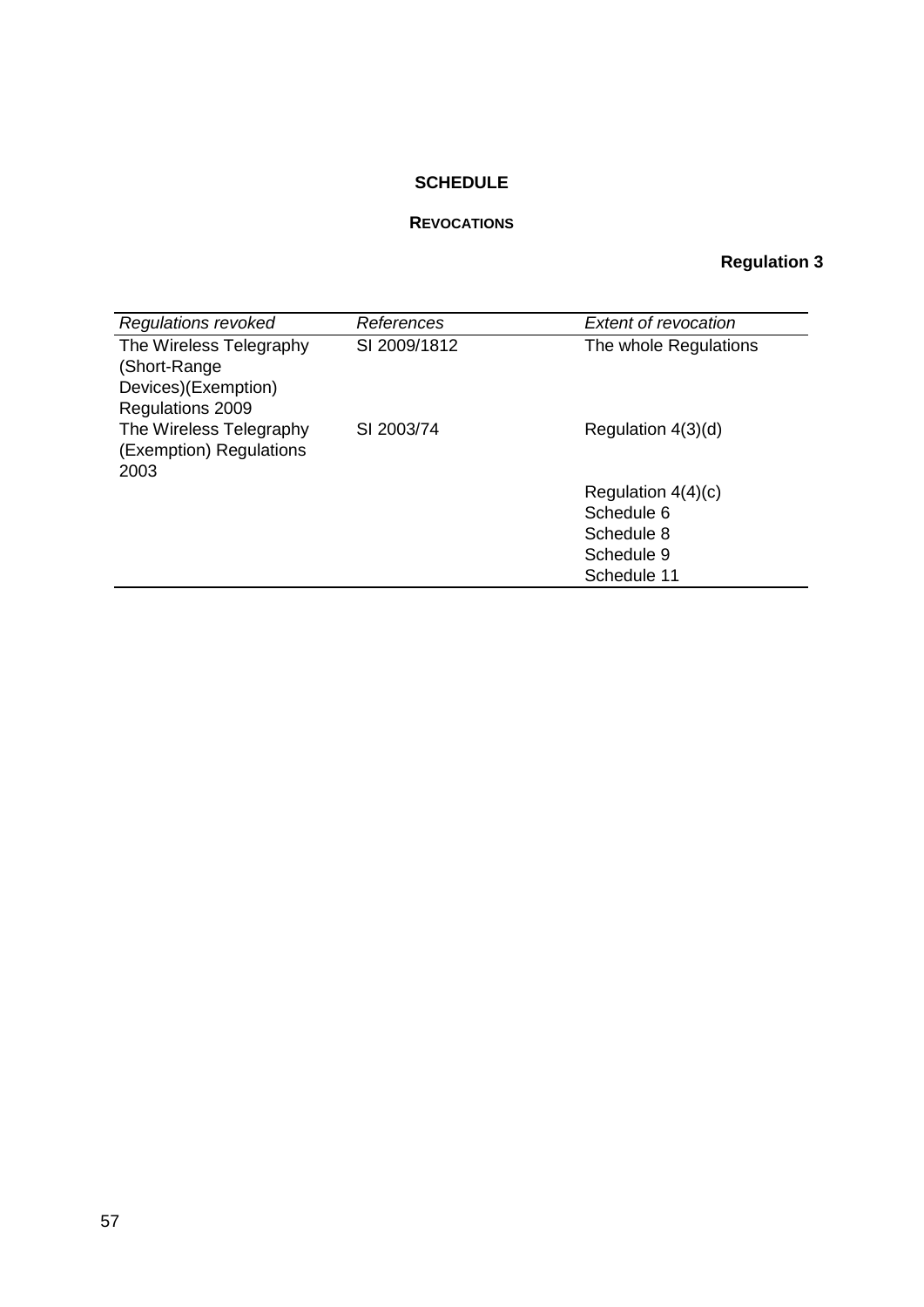## **EXPLANATORY NOTE**

#### *(This note is not part of the Regulations)*

These Regulations exempt the establishment, installation and use of wireless telegraphy stations and wireless telegraphy apparatus from the requirement to be licensed under section 8(1) of the Wireless Telegraphy Act 2006 (c 36).

Regulation 3(1) revokes the Wireless Telegraphy (Short Range Devices) (Exemption) Regulations 2009 (SI 2009/1812) and Regulation 3(2)(a) amends the Wireless Telegraphy (Exemption) Regulations 2003 (SI 2003/74), to remove provisions that are replaced by Regulations 5, 6 and 7 as set out below.

Regulation 3(2)(b) amends Schedule 3 of SI 2003/74, adding new frequencies to the list of frequencies within which UMTS user terminals are permitted to operate.

Regulation 4 exempts railway level crossing radar (a safety device), subject to terms and limitations including three exclusion zones.

Regulation 5 of these Regulations re-enacts, with modifications of substance, Schedules 6 and 9 of SI 2003/74 and SI 2009/1812. It extends the exemptions provided to give effect to EU obligations which are contained in Commission Decision 2010/368/EU amending Decision 2006/771/EC on harmonisation of the radio spectrum for use by short-range devices. In addition, it extends exemptions for underwater devices, inductive devices, vehicle radar, wireless cameras, technologies at 2.4 GHz and 5.8 GHz, Wireless Access Systems at 5 GHz, and technologies at 869.3 to 869.4 MHz.

Regulations 6 and 7 of these Regulations re-enact, with modifications, Schedules 8 and 11 of SI 2003/74. They make the following changes of substance. Regulation 6 of these Regulations replaces Schedule 8 of SI 2003/74, extending the exempt frequency band of operation from 58.9 GHz to 63.9 GHz, subject to six exclusion zones. Regulation 7 of these Regulations replaces Schedule 11 of SI 2003/74, increasing the permitted power in the frequency band 29.4625 to 30 GHz from 50 dbW to 55 dbW.

Interface requirements are published by OFCOM in accordance with Article 4.1 of Directive 1999/5/EC of the European Parliament and of the Council on radio equipment and telecommunications terminal equipment and the mutual recognition of their conformity. Copies of interface requirements referred to in these Regulations may be obtained from OFCOM at Riverside House, 2a Southwark Bridge Road, London SE1 9HA and are available on the OFCOM website at http://www.ofcom.org.uk.

A full regulatory impact assessment of the effect that these Regulations will have on the costs to business is available to the public from OFCOM's website at http://www.ofcom.org.uk or from the OFCOM library at Riverside House, 2A Southwark Bridge Road, London SE1 9HA (Tel: 020 7981 3000). Copies of this assessment have also been placed in the libraries of both Houses of Parliament.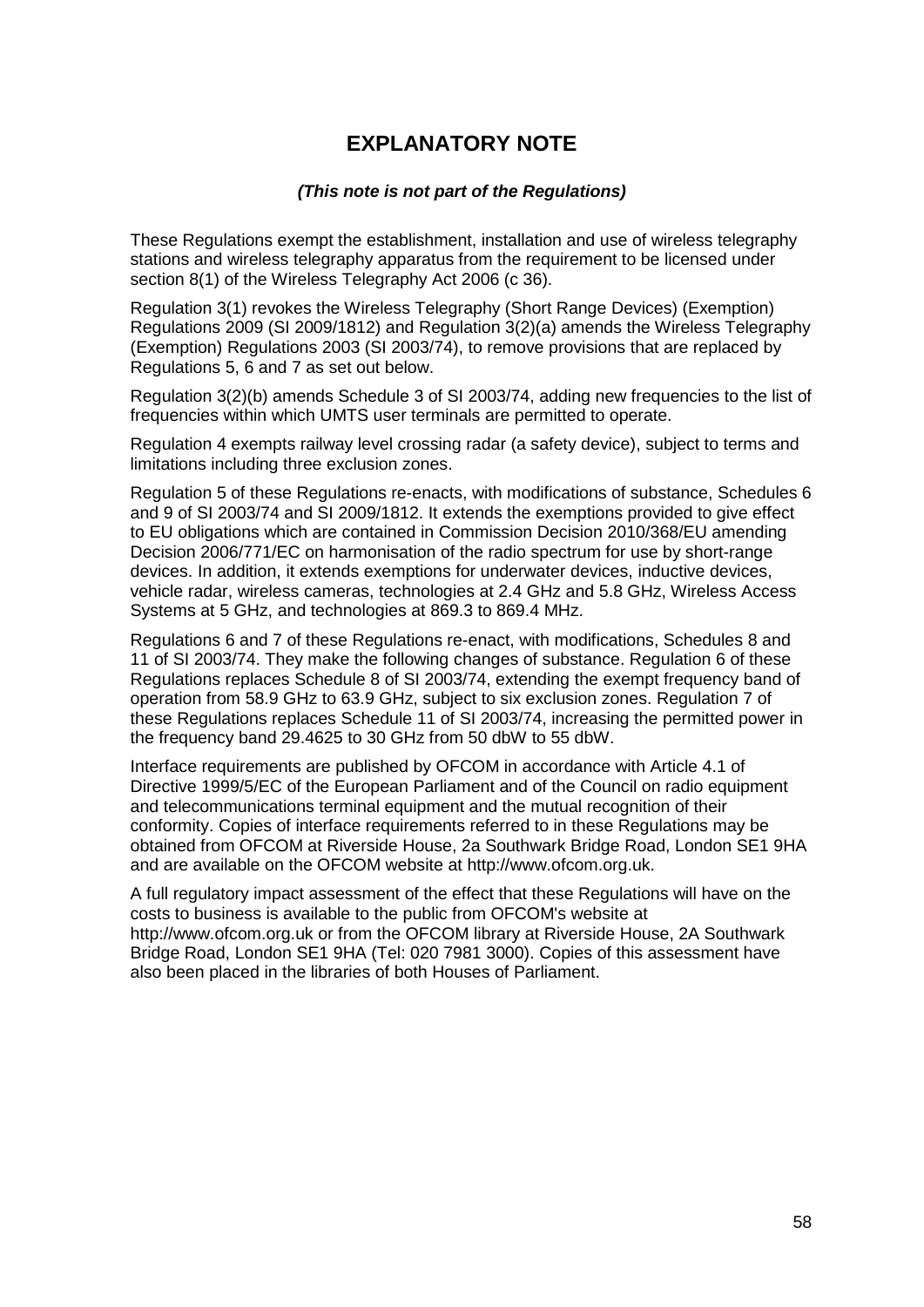#### **Annex 9**

# Proposed updates to Interface Requirement 2030

We are proposing a modification and addition of a new row to Interface Requirement 2030 (IR 2030) which will be referred to in the Proposed Regulations. The technical parameters set out in IR2030 will form part of the requirements with which individuals must comply when operating in the 5725 – 5850 MHz frequencies. Modifications and additions are in red. All other requirements remain the same. The current version of IR 2030 can be found on our website. [51](#page-59-0)

<span id="page-59-0"></span> <sup>51</sup> https://www.ofcom.org.uk/\_\_data/assets/pdf\_file/0028/84970/ir\_2030-june2014.pdf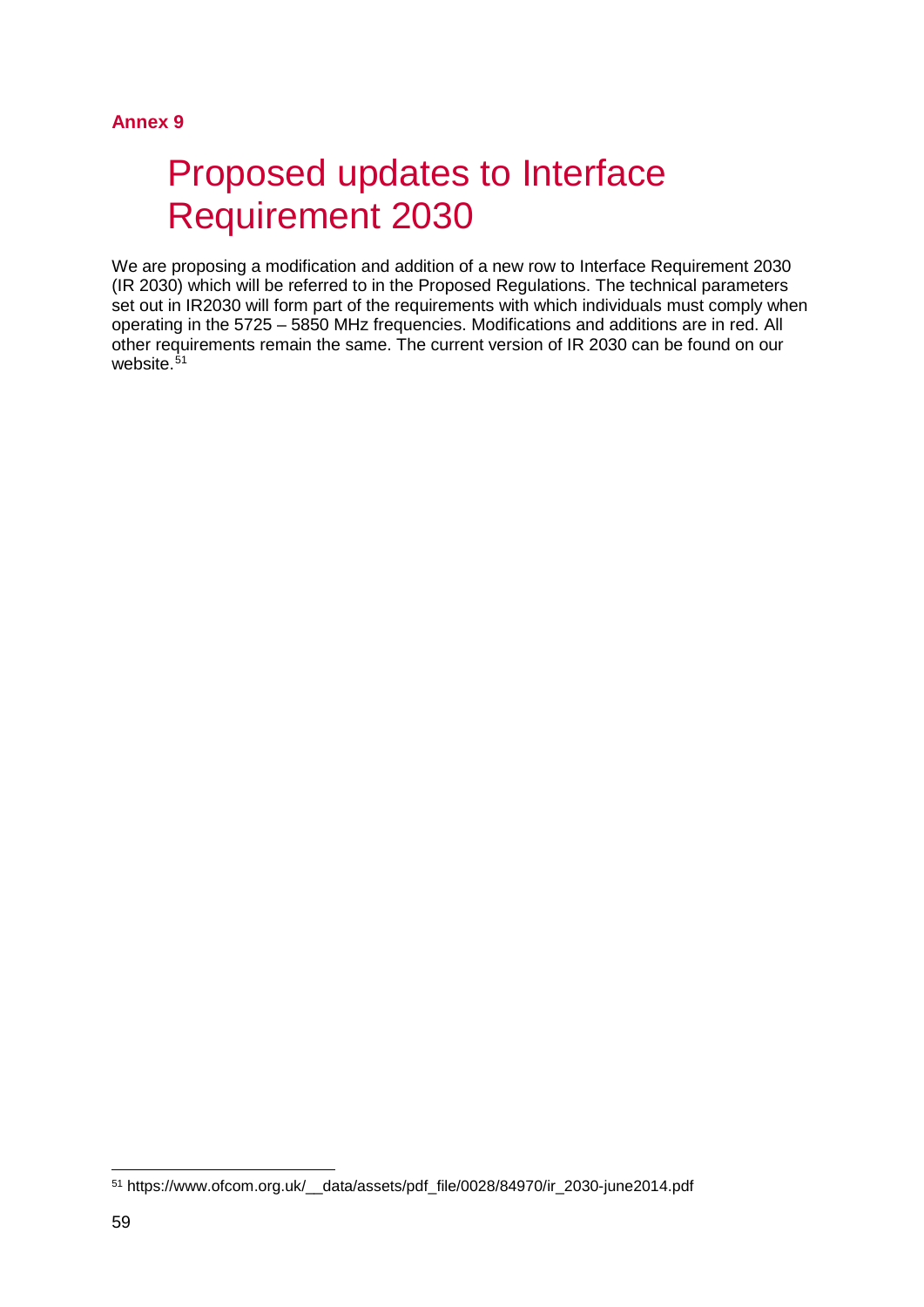| <b>Interface</b><br>Number /<br><b>Notification</b><br>number /<br><b>Date</b> | <b>Normative Part</b>                  |                                                                                                                                                                                                                                   |                               |                                                   |                                                                                                                        |                                                                  |                    |                                                                                                                                                                                                                                                               | <b>Informative Part</b>                                                                                                                                                                                                                                                                                                                                                                                                                                         |
|--------------------------------------------------------------------------------|----------------------------------------|-----------------------------------------------------------------------------------------------------------------------------------------------------------------------------------------------------------------------------------|-------------------------------|---------------------------------------------------|------------------------------------------------------------------------------------------------------------------------|------------------------------------------------------------------|--------------------|---------------------------------------------------------------------------------------------------------------------------------------------------------------------------------------------------------------------------------------------------------------|-----------------------------------------------------------------------------------------------------------------------------------------------------------------------------------------------------------------------------------------------------------------------------------------------------------------------------------------------------------------------------------------------------------------------------------------------------------------|
|                                                                                | <b>Application</b>                     | <b>Comments to</b><br>application                                                                                                                                                                                                 | <b>Frequency</b><br>band      | <b>Comments</b><br>to<br><b>Frequency</b><br>band | <b>Transmit</b><br>power /<br><b>Power</b><br>density                                                                  | <b>Comment to</b><br><b>Transmit</b><br>power / Power<br>density | <b>Channelling</b> | <b>Channel access</b><br>and occupation<br>rules                                                                                                                                                                                                              | <b>Reference</b>                                                                                                                                                                                                                                                                                                                                                                                                                                                |
| IR2030/8/2<br>2010/0168/UK<br>Oct 2010                                         | Wireless<br>Access<br>Systems<br>(WAS) | Aeronautical<br>mobile use is<br>not permitted.<br>The apparatus<br>may also be<br>used airborne<br>within an<br>aircraft, only<br>to establish a<br>connection<br>with a station<br>or apparatus<br>within the<br>same aircraft. | 5470-<br>572530<br><b>MHz</b> |                                                   | Maximum<br>mean e.i.r.p.<br>of 1W<br>and<br>Maximum<br>mean e.i.r.p.<br>density of<br>50mW/MHz in<br>any 1 MHz<br>band |                                                                  |                    | Techniques to<br>access spectrum<br>and mitigate<br>interference that<br>provide at least<br>equivalent<br>performance to<br>the techniques<br>described in<br>harmonised<br>standards adopted<br>under Directive<br>4999/5/EC<br>2014/53/EU must<br>be used. | Where the band<br>5470 - 5725 MHz<br>is used, Dynamic<br>Frequency<br>Selection and<br><b>Transmit Power</b><br>Control are<br>assumed to be<br>implemented as<br>specified in EN<br>301 893 EC<br>Decision<br>2005/513/EC.<br>Where the band<br>$5725 - 5730$ MHz<br>is used, see<br>footnote <sup>52</sup> for<br>information.<br><b>Nominal Centre</b><br>Frequency (MHz)<br>5500, 5520, 5540,<br>5560, 5580, 5600,<br>5620, 5640, 5660,<br>5680, 5700, 5720 |

#### <span id="page-60-0"></span>**Proposed modification of row IR2030/8/2 currently covering the 5470 – 5725 MHz band**

<sup>52</sup> Although a matter for users to determine, if Dynamic Frequency Selection and Transmit Power Control are implemented as elements of the techniques to access spectrum and mitigate interference referred to under 'Channel access and occupation rules', one possible approach may be to apply Dynamic Frequency Selection and Transmit Power Control as specified in EN 301 893 (applied to this band in the same way as applied to the 5150 – 5350 and 5470 – 5725 bands); and Dynamic Frequency Selection detection radar test signals as specified in EN 302 502 (as applied to WAS equipment).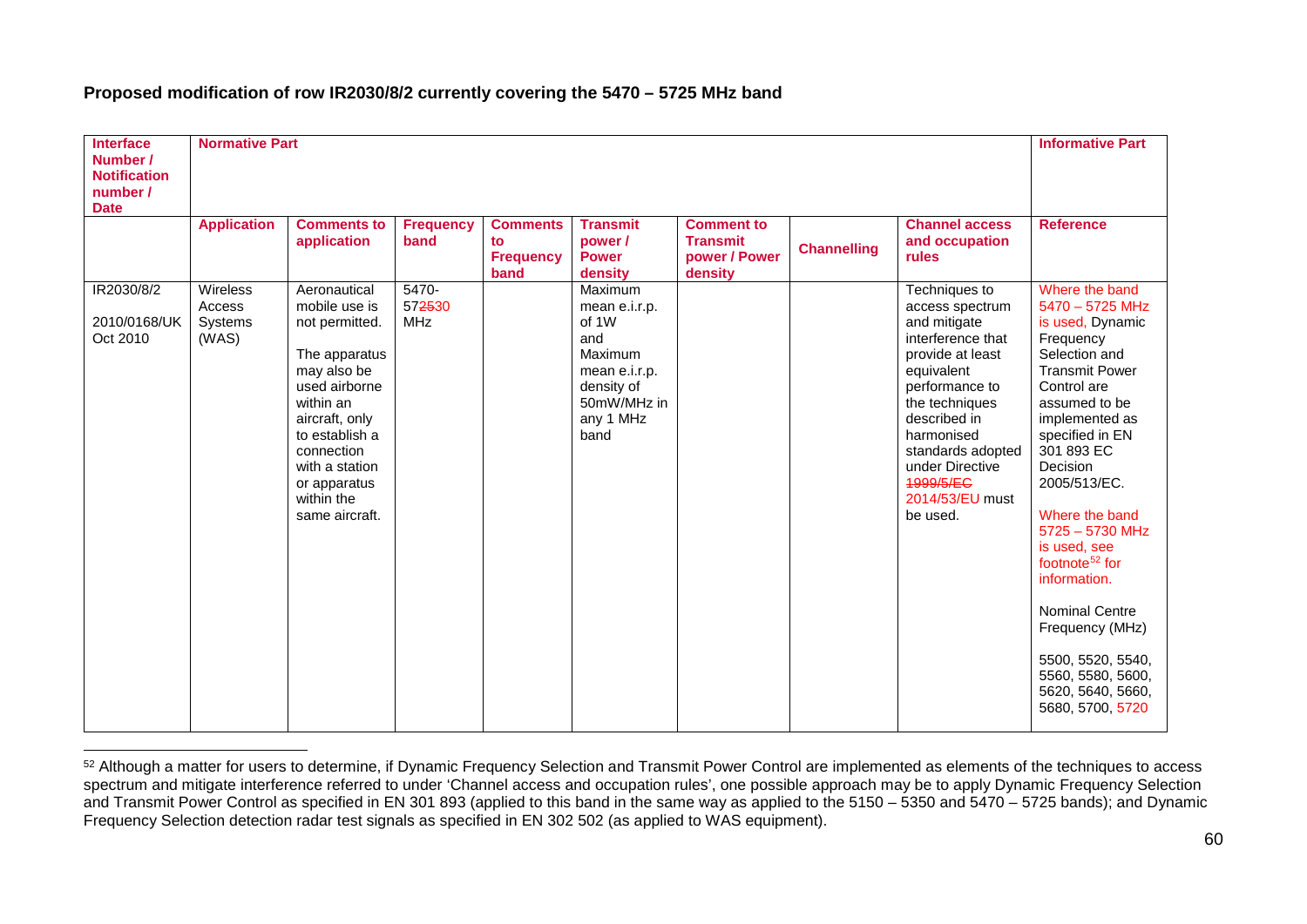| <b>Interface</b>                                           | <b>Normative Part</b>                                       |                                                                                                                                                                                                                                                                                                                                                               |                          |                                                   |                                                                                                                               |                                                                  |                    |                                                                                                                                                                                                                                                                                                                                                                                                  | <b>Informative Part</b>                                                                                                       |
|------------------------------------------------------------|-------------------------------------------------------------|---------------------------------------------------------------------------------------------------------------------------------------------------------------------------------------------------------------------------------------------------------------------------------------------------------------------------------------------------------------|--------------------------|---------------------------------------------------|-------------------------------------------------------------------------------------------------------------------------------|------------------------------------------------------------------|--------------------|--------------------------------------------------------------------------------------------------------------------------------------------------------------------------------------------------------------------------------------------------------------------------------------------------------------------------------------------------------------------------------------------------|-------------------------------------------------------------------------------------------------------------------------------|
| Number /<br><b>Notification</b><br>number /<br><b>Date</b> |                                                             |                                                                                                                                                                                                                                                                                                                                                               |                          |                                                   |                                                                                                                               |                                                                  |                    |                                                                                                                                                                                                                                                                                                                                                                                                  |                                                                                                                               |
|                                                            | <b>Application</b>                                          | <b>Comments to</b><br>application                                                                                                                                                                                                                                                                                                                             | <b>Frequency</b><br>band | <b>Comments</b><br>to<br><b>Frequency</b><br>band | <b>Transmit</b><br>power /<br><b>Power</b><br>density                                                                         | <b>Comment to</b><br><b>Transmit</b><br>power / Power<br>density | <b>Channelling</b> | <b>Channel access</b><br>and occupation<br>rules                                                                                                                                                                                                                                                                                                                                                 | <b>Reference</b>                                                                                                              |
| <b>XXYYYYY</b>                                             | <b>Wireless</b><br><b>Access</b><br><b>Systems</b><br>(WAS) | Equipment<br>must not form<br>part of a fixed<br>outdoors<br>installation<br>when<br>operating in<br>$5730 - 5850$<br><b>MHz</b><br>Aeronautical<br>mobile use is<br>not permitted.<br>Equipment<br>may be used<br>airborne.<br>within an<br>aircraft, only<br>to establish a<br>connection<br>with a station<br>or apparatus<br>within the<br>same aircraft. | $5725 -$<br>5850 MHz     |                                                   | <b>Maximum</b><br>mean e.i.r.p<br>of 200 mW<br>and maximum<br>mean e.i.r.p<br>density of 10<br>mW/MHz in<br>any 1 MHz<br>band |                                                                  |                    | <b>Techniques to</b><br>access spectrum<br>and mitigate<br>interference that<br>provide at least<br>equivalent<br>performance to the<br>techniques<br>described in<br>harmonised<br>standards for the<br>$5150 - 5350$ MHz<br>and $5470 - 5725$<br><b>MHz bands</b><br>adopted in<br>accordance with<br><b>EC Decision</b><br>2005/513/EC and<br><b>Directive</b><br>2014/53/EC must<br>be used. | See footnote <sup>53</sup> for<br>information.<br><b>Nominal Centre</b><br>Frequency (MHz)<br>5745, 5765, 5785,<br>5805, 5825 |

#### <span id="page-61-0"></span>**Proposed modification addition of new row to cover the 5725 – 5850 MHz band**

<sup>53</sup> Although a matter for users to determine, if Dynamic Frequency Selection and Transmit Power Control are implemented as elements of the techniques to access spectrum and mitigate interference referred to under 'Channel access and occupation rules', one possible approach may be to apply Dynamic Frequency Selection and Transmit Power Control as specified in EN 301 893 (applied to this band in the same way as applied to the 5150 – 5350 and 5470 – 5725 bands), except with respect to Dynamic Frequency Selection detection radar test signals; where Dynamic Frequency Selection detection radar test signals as specified in EN 302 502 (as applied to WAS equipment) may be applied."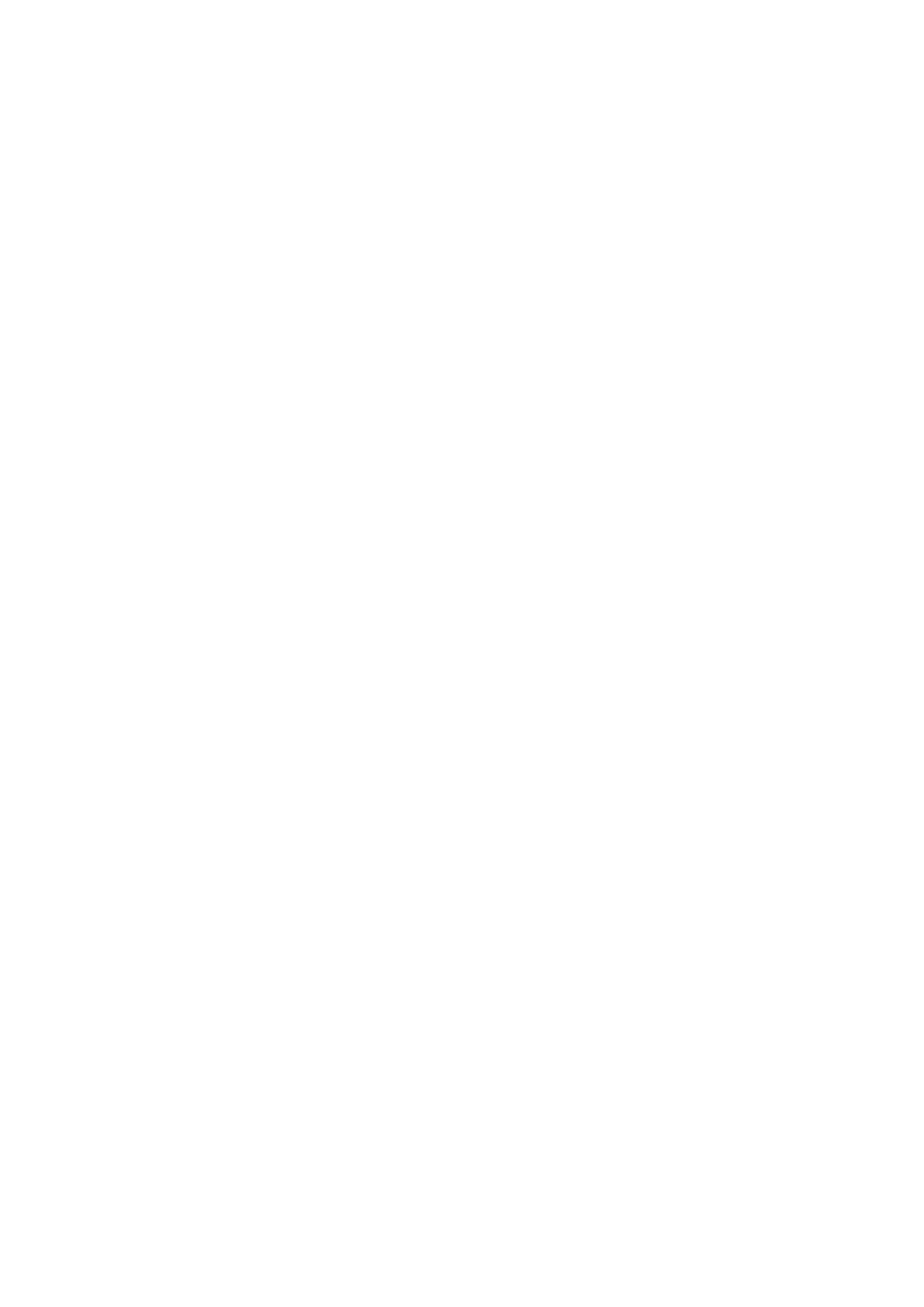## **Annex 10**

# **Voluntary National Specification**

A10.1 We are proposing the following Voluntary National Specification for publication.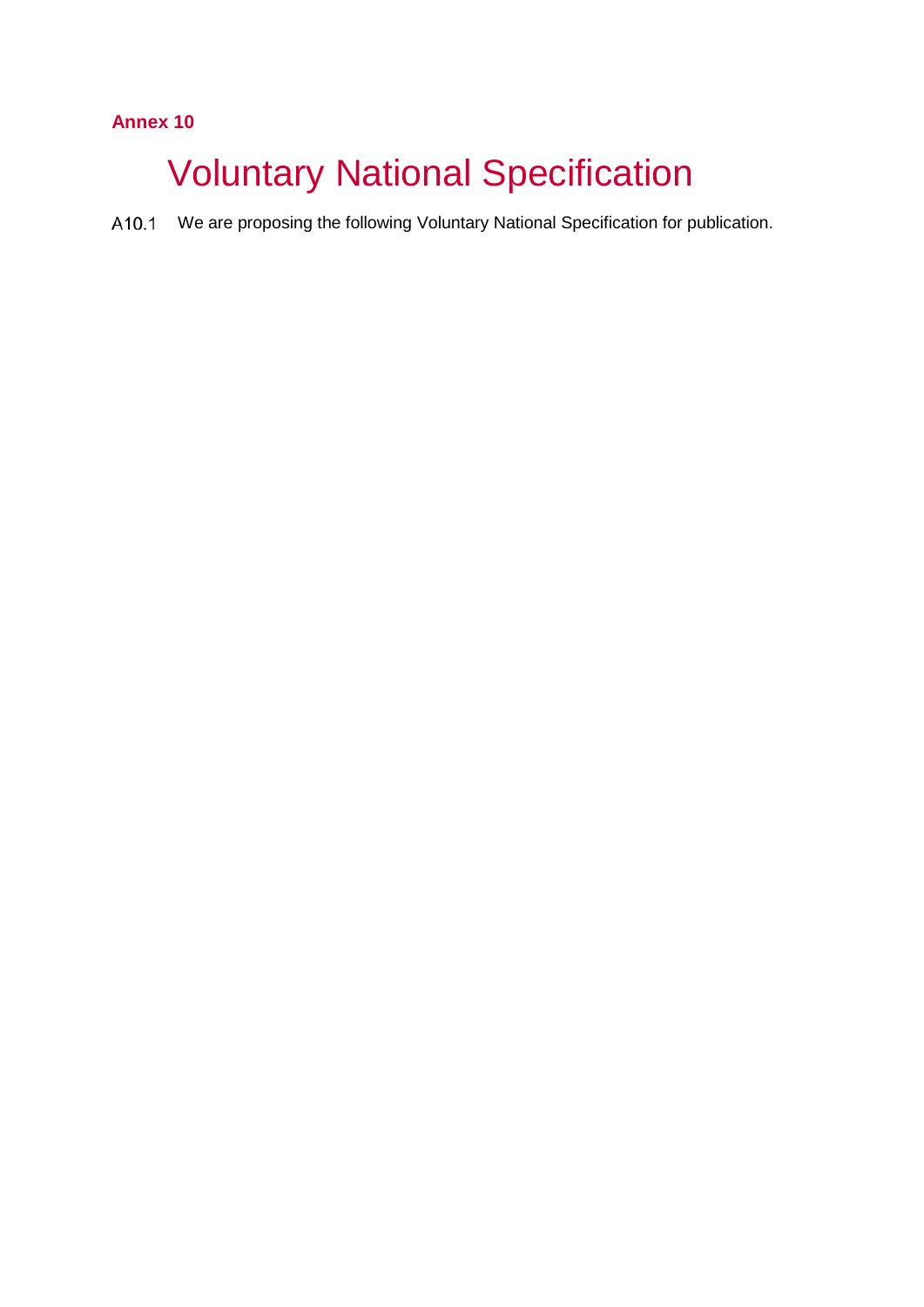

# VNS [….] – Voluntary National

# Specification [….]

5.8 GHz Wireless Access Systems operating in the 5725 – 5850 MHz band and systems where channels overlap into the 5725 – 5730 MHz band

DRAFT

Publication date: TBC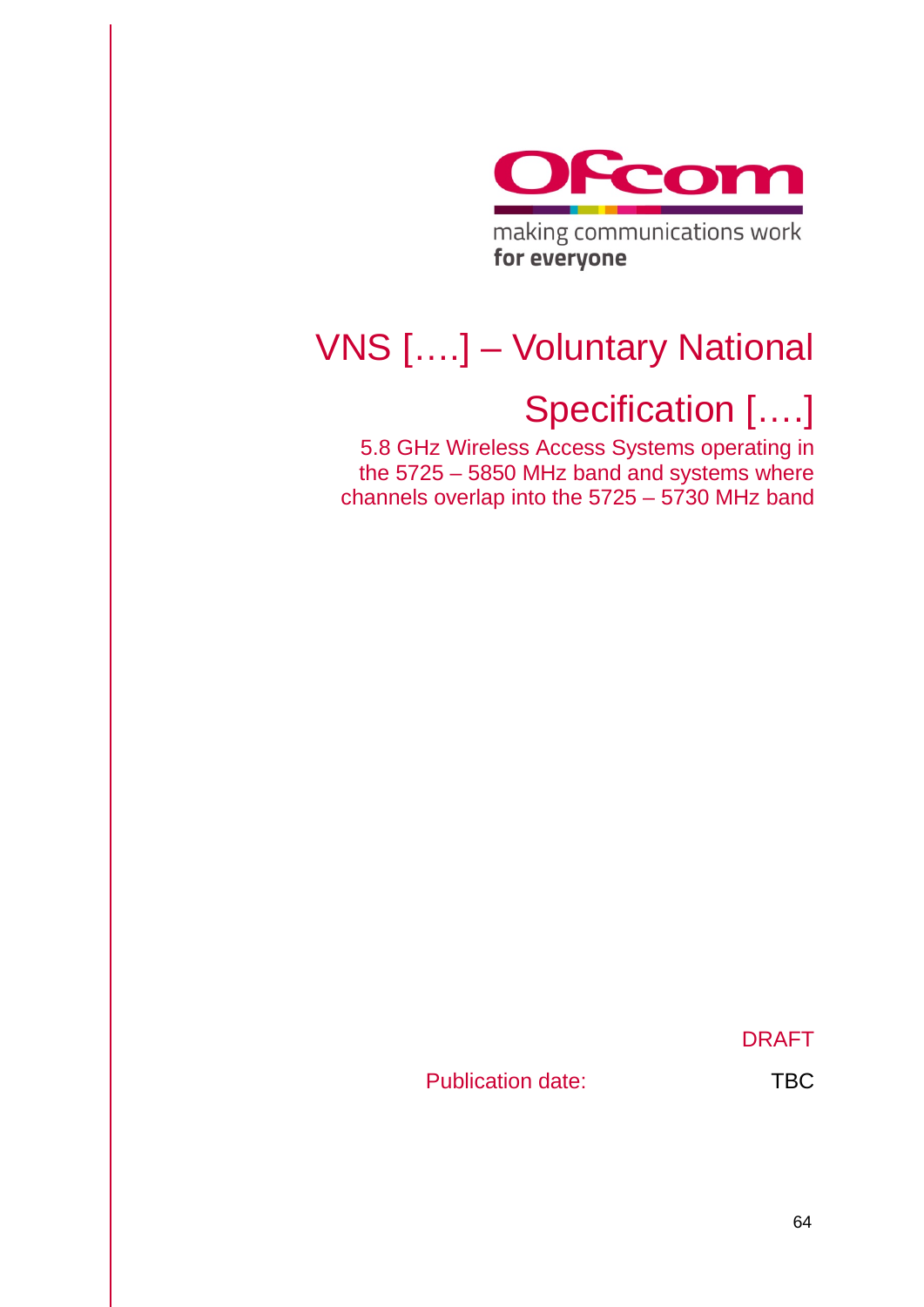### **Section 1** *of draft VNS*

## **Forward**

- 1.1 This Voluntary National Specification ('VNS') is intended to provide guidance on equipment which may be suitable for operating in the 5725 – 5850 MHz band under the licence exemption specified in the Wireless Telegraphy (Exemption and Amendment) (Amendment) Regulations 2017<sup>[54](#page-65-0)</sup> ('the 5.8 WAS/RLAN Regulations') and Interface Requirement 2030.
- 1.2 ETSI is finalising draft ETSI harmonised standard EN 301 893 for 5 GHz high performance RLAN. This standard covers radio equipment capable of operating in the  $5150 - 5350$  and  $5470 - 5725$  bands. However, the frequency band  $5725 -$ 5850 MHz is not within scope of EN 301 893. This VNS is intended to provide guidance in cases where RLAN products operate in the frequency band 5725 – 5850 MHz, and hence are fully or partially outside the scope of EN 301 893.
- 1.3 This VNS is likely to be superseded if the scope of ETSI EN 301 893 is updated to cover the 5725 – 5850 MHz frequency range. We will keep this situation under review.
- 1.4 This VNS should not be relied upon as legal advice, or understood as modifying any legal obligations which may otherwise apply. In particular, this VNS is not intended to provide guidance on meeting the requirements of the Radio Equipment Directive 2014/53/EU. Manufacturers and Economic Operators should therefore refer to Radio Equipment Directive 2014/53/EU and seek their own independent advice as to their legal responsibilities. Ofcom makes no representation or warranty, express or implied, with respect to the information contained in the VNS and any liability is therefore expressly disclaimed.

<span id="page-65-0"></span> <sup>54</sup> SI Reference to be inserted once the Regulations are made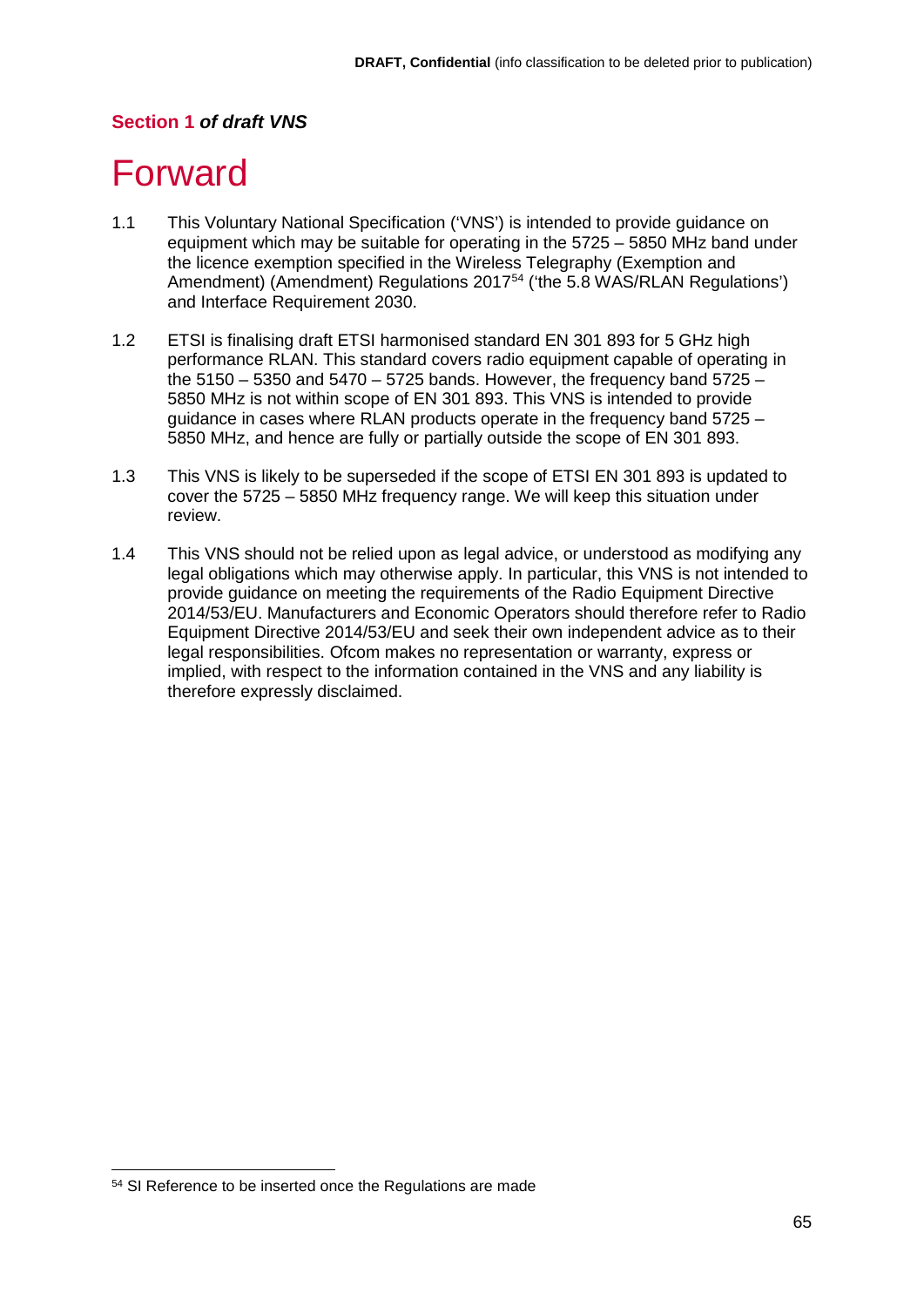## **Section 2** *of draft VNS*

# Scope

- 2.1 This VNS gives guidance on the minimum technical characteristics for 5.8 GHz Wireless Access Systems ('WAS') including Radio Local Access Network ('RLAN') equipment.
- 2.2 This VNS covers radio equipment capable of operating in all or parts of the frequency bands given in table 1.

|          | service frequency bands |
|----------|-------------------------|
| Transmit | 5 725 MHz to 5 850 MHz  |
| Receive  | 5 725 MHz to 5 850 MHz  |

#### **Table 1: Service Frequency bands**

- 2.3 This VNS also covers WAS/RLAN equipment in the 5470 5730 MHz band where nominal channel bandwidth(s) as prescribed in 4.2.2 of [Draft] ETSI EN 301 893 V2.0.7 (2016-11) fall partly within the 5725 – 5850 MHz band (overlapping channels).
- 2.4 An overview and intention of 5.8 GHz WAS/RLAN technical rules and parameters can be found in Annex 2.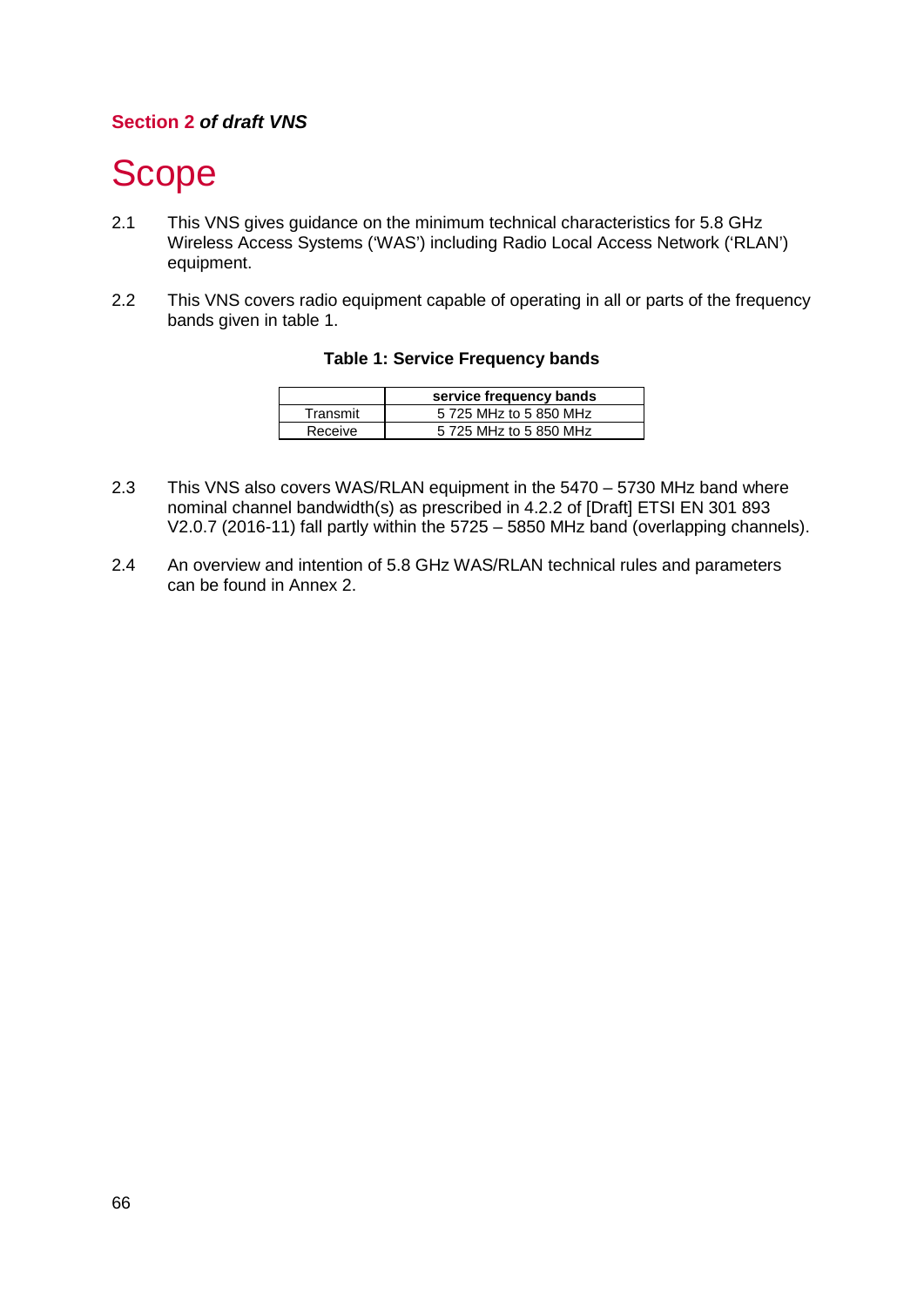## **References**

- 2.5 [Draft] ETSI EN 301 893 V2.0.7 (2016-11)
- 2.6 [Draft] ETSI EN 302 502 V2.0.8 (2016-12).

## **Definitions**

**Overlapping channels:** WAS/RLAN equipment in the 5470 – 5730 MHz band where nominal channel bandwidth(s) as prescribed in 4.2.2 of [Draft] ETSI EN 301 893 V2.0.7 (2016-11) fall partly within the 5725 – 5850 MHz band within the frequency range 5725 – 5830 MHz**.**

**Non-overlapping channels:** WAS/RLAN equipment in the 5725 – 5850 MHz band where nominal channel bandwidths as prescribed in 4.2.2 of [Draft] ETSI EN 301 893 V2.0.7 (2016-11) fall fully within the 5725 – 5730 MHz band.

Refer to section 3.1 of [Draft] ETSI EN 301 893 V2.0.7 (2016) for other definitions.

## **Symbols**

| dB         | decibel             |
|------------|---------------------|
| dBm        | dB relative to 1 mW |
| fc         | Carrier frequency   |
| GHz        | gigahertz           |
| Hz         | hertz               |
| kHz        | kilohertz           |
| L          | Radar burst length  |
| <b>MHz</b> | megahertz           |
| ms         | millisecond         |
| Samples/s  | Samples per second  |
| mW         | milliwatt           |
| n          | Number of channels  |
| g          | Channel number      |

Refer to section 3.2 of [Draft] ETSI EN 301 893 V2.0.7 (2016-11).

## **Abbreviations**

- **WAS** Wireless Access Systems<br> **RLAN** Radio Local Area Network
- **Radio Local Area Network**
- **e.i.r.p.** equivalent isotropically radiated power<br> **TPC** Transmit Power Control
- **Transmit Power Control**

Refer to section 3.3 of [Draft] ETSI EN 301 893 V2.0.7 (2016-11) for other symbols.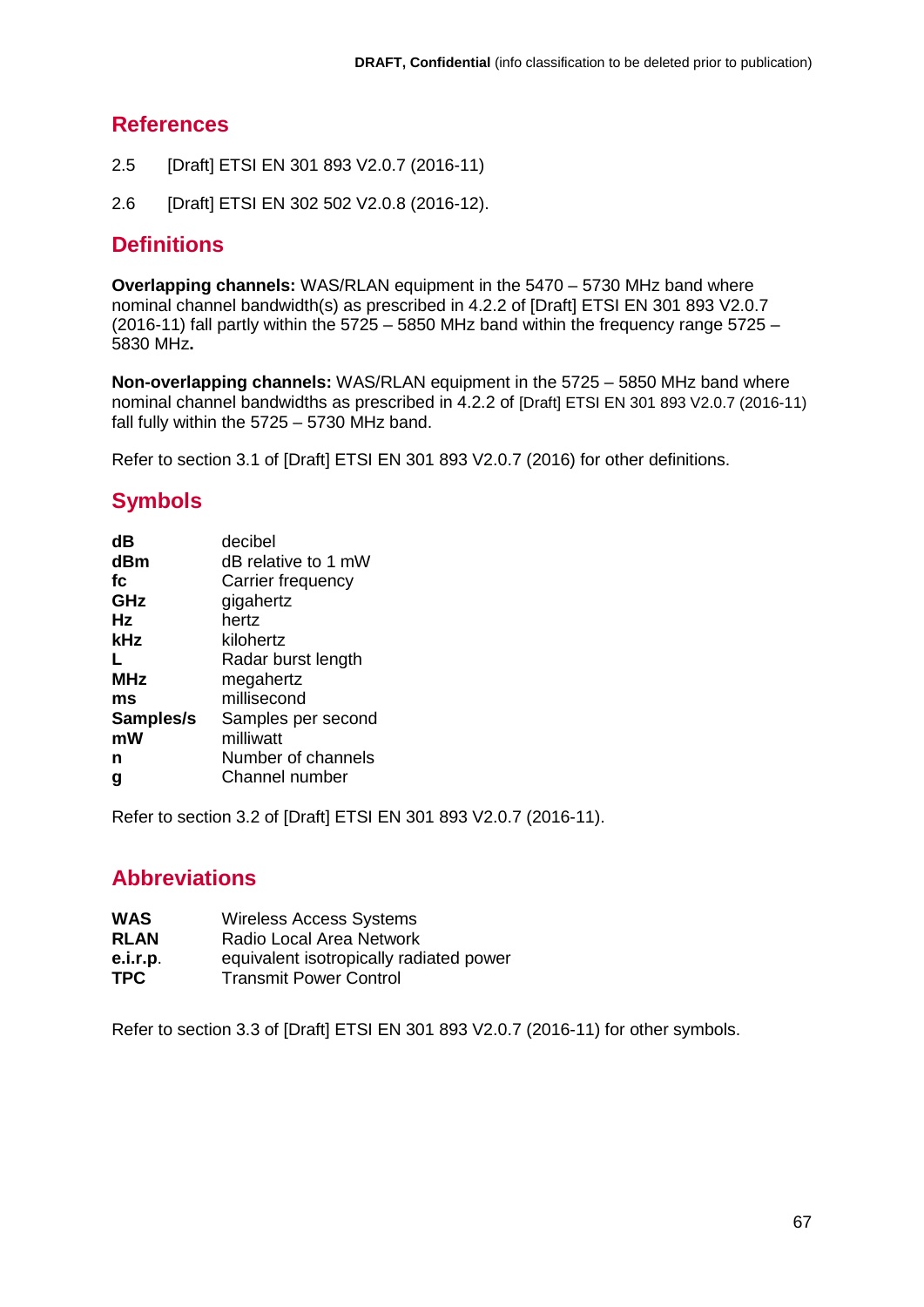## **Section 3** *of draft VNS*

# **Minimum technical characteristics of** equipment

3.1 This gives guidance on the minimum technical characteristics for WAS/RLAN equipment operating in the 5.8 GHz band for both non-overlapping and overlapping channels. Table 2 gives detailed guidance on limits for the key technical parameters of WAS/RLAN equipment that may be considered.

| <b>Parameter</b>                                                                                                                               | <b>Reference</b>                                             | <b>Limits</b>                                                                                                                                                                                                                                                                                                                                                                                                                             | <b>Additional</b><br>information                                                                                                                                                                                                                    |
|------------------------------------------------------------------------------------------------------------------------------------------------|--------------------------------------------------------------|-------------------------------------------------------------------------------------------------------------------------------------------------------------------------------------------------------------------------------------------------------------------------------------------------------------------------------------------------------------------------------------------------------------------------------------------|-----------------------------------------------------------------------------------------------------------------------------------------------------------------------------------------------------------------------------------------------------|
| Nominal<br>Centre<br>frequencies                                                                                                               | 4.2.1 of [Draft]<br>ETSI EN 301<br>893 V2.0.7<br>$(2016-11)$ | Use 4.2.1 of [Draft] ETSI EN 301 893 V2.0.7<br>(2016-11). Use the following equations in<br>place of equation (1) of [Draft] ETSI EN 301<br>893 V2.0.7 (2016-11)<br>$fc_n = 5160 + (g \times 20)$ MHz,<br>where $25 \le g \le 28$<br>and<br>$f_{Cn} = 5 160 + 5 + (g \times 20)$ MHz<br>where $29 \le g \le 33$                                                                                                                           | Refer to<br>Figure 3 for<br>channelling<br>and channel<br>bonding.<br>While<br>channel<br>numbers $(g)$<br>follow the<br>format in EN<br>301 893 it<br>has a direct<br>relationship to<br>the IEEE<br>channel<br>numbering<br>shown in<br>Figure A1 |
| Nominal<br>Channel<br>Bandwidth and<br>Occupied<br>Channel<br><b>Bandwidth</b>                                                                 | 4.2.2 of [Draft]<br>ETSI EN 301<br>893 V2.0.7<br>$(2016-11)$ | Use 4.2.2 of [Draft] ETSI EN 301 893 V2.0.7<br>$(2016-11)$                                                                                                                                                                                                                                                                                                                                                                                |                                                                                                                                                                                                                                                     |
| RF output<br>power, transmit<br>power control<br>and power<br>density for<br>non-<br>overlapping<br>channels in the<br>5725 - 5850<br>MHz band | 4.2.3 of [Draft]<br>ETSI EN 301<br>893 V2.0.7<br>$(2016-11)$ | Use 4.2.3 of [Draft] ETSI EN 301 893 V2.0.7<br>(2016-11), use the following tables in place of<br>tables 2 and 3 from [Draft] ETSI EN 301 893<br>V2.0.7 (2016-11),<br>Table 2: Mean e.i.r.p. limits for RF output<br>power and power density at the highest<br>power level<br>Mean e.i.r.p. density<br>Mean e.i.r.p.<br>limit<br>limit<br>(dBm/MHz)<br>(dBm)<br>with TPC<br>without<br>without<br>with<br><b>TPC</b><br><b>TPC</b><br>TPC |                                                                                                                                                                                                                                                     |

#### **Table 2: Minimum technical characteristics of equipment**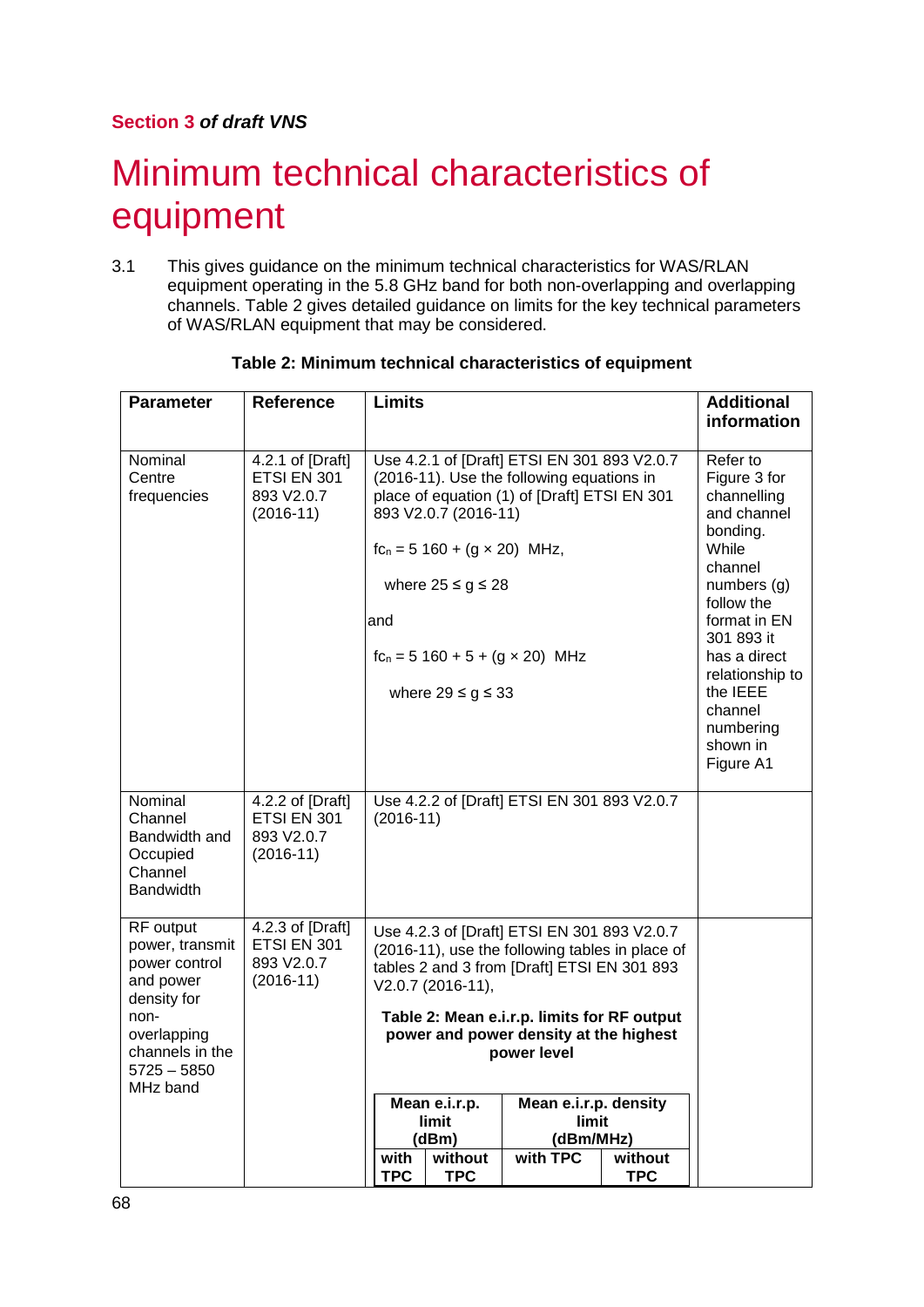|                                                                                                                                          |                                                                                                                           | 23                                                                                        | 20                                                                                                                                                                                                                                                                                                                                                                                                                                                                                                                                                                                                              | 10 | 7                |  |                                                                                                                                                                                                                                                 |
|------------------------------------------------------------------------------------------------------------------------------------------|---------------------------------------------------------------------------------------------------------------------------|-------------------------------------------------------------------------------------------|-----------------------------------------------------------------------------------------------------------------------------------------------------------------------------------------------------------------------------------------------------------------------------------------------------------------------------------------------------------------------------------------------------------------------------------------------------------------------------------------------------------------------------------------------------------------------------------------------------------------|----|------------------|--|-------------------------------------------------------------------------------------------------------------------------------------------------------------------------------------------------------------------------------------------------|
|                                                                                                                                          |                                                                                                                           | Table 3: Mean e.i.r.p. limits for RF Output<br>Power at the lowest power level of the TPC |                                                                                                                                                                                                                                                                                                                                                                                                                                                                                                                                                                                                                 |    |                  |  |                                                                                                                                                                                                                                                 |
|                                                                                                                                          |                                                                                                                           |                                                                                           | <b>Frequency range</b>                                                                                                                                                                                                                                                                                                                                                                                                                                                                                                                                                                                          |    | Mean<br>e.i.r.p. |  |                                                                                                                                                                                                                                                 |
|                                                                                                                                          |                                                                                                                           |                                                                                           | 5725 MHz to                                                                                                                                                                                                                                                                                                                                                                                                                                                                                                                                                                                                     |    | (dBm)<br>17      |  |                                                                                                                                                                                                                                                 |
|                                                                                                                                          |                                                                                                                           |                                                                                           | 5 850 MHz                                                                                                                                                                                                                                                                                                                                                                                                                                                                                                                                                                                                       |    |                  |  |                                                                                                                                                                                                                                                 |
| RF output<br>power, transmit<br>power control<br>and power<br>density for<br>overlapping<br>channels in the<br>$5470 - 5730$<br>MHz band | 4.2.3 of [Draft]<br>ETSI EN 301<br>893 V2.0.7<br>$(2016-11)$                                                              |                                                                                           | Use 4.2.3 of [Draft] ETSI EN 301 893 V2.0.7<br>(2016-11). Refer to the limits for the 5470 -<br>5725 MHz band                                                                                                                                                                                                                                                                                                                                                                                                                                                                                                   |    |                  |  | Devices using<br>overlapping<br>channels in<br>the $5470 -$<br>5730 MHz,<br>can transmit<br>up to 30 dBm<br>/ 1 W e.i.r.p.                                                                                                                      |
| Transmitter<br>unwanted<br>emissions                                                                                                     | $\overline{4.2.4}$ of [Draft]<br>ETSI EN 301<br>893 V2.0.7<br>$(2016-11)$                                                 | $(2016-11)$                                                                               | Use 4.2.4 of [Draft] ETSI EN 301 893 V2.0.7                                                                                                                                                                                                                                                                                                                                                                                                                                                                                                                                                                     |    |                  |  | Where the 5<br><b>GHz RLAN</b><br>bands are<br>referred to<br>this also<br>includes the<br>$5725 - 5850$<br>MHz band                                                                                                                            |
| Receiver<br>spurious                                                                                                                     | 4.2.5 of [Draft]<br>ETSI EN 301<br>893 V2.0.7<br>$(2016-11)$                                                              | $(2016-11)$                                                                               | Use 4.2.5 of [Draft] ETSI EN 301 893 V2.0.7                                                                                                                                                                                                                                                                                                                                                                                                                                                                                                                                                                     |    |                  |  |                                                                                                                                                                                                                                                 |
| Dynamic<br>Frequency<br>Selection                                                                                                        | 4.2.6 of [Draft]<br>ETSI EN 301<br>893 V2.0.7<br>$(2016-11)$<br>4.2.6 [Draft]<br>ETSI EN 302<br>502 V2.0.8<br>$(2016-12)$ | $(2016-11).$                                                                              | Use 4.2.6 of [Draft] ETSI EN 301 893 V2.0.7<br>For devices using non-overlapping channels<br>in the $5725 - 5850$ MHz band, apply tables<br>D.3 a), D.3 b) and D4 from Annex D of [Draft]<br>ETSI EN 302 502 V2.0.8 (2016-12) instead of<br>tables D.3, D4 and D.5 from Annex D of<br>[Draft] ETSI EN 301 893 V2.0.7 (2016-11)<br>For devices using overlapping channels in the<br>5470 - 5730 MHz band apply both tables D.3<br>a), D.3 b) and D4 from Annex D of [Draft]<br>ETSI EN 302 502 V2.0.8 (2016-12) as well as<br>tables D.3, D4 and D.5 from Annex D of<br>[Draft] ETSI EN 301 893 V2.0.7 (2016-11) |    |                  |  | For non-<br>overlapping<br>channels in<br>the $5725 -$<br>5850 MHz<br>band the<br>radar<br>signatures<br>from [Draft]<br>ETSI EN 302<br>502 V2.0.8<br>$(2016-12)$<br>need to be<br>applied<br>For<br>overlapping<br>channels in<br>the $5470 -$ |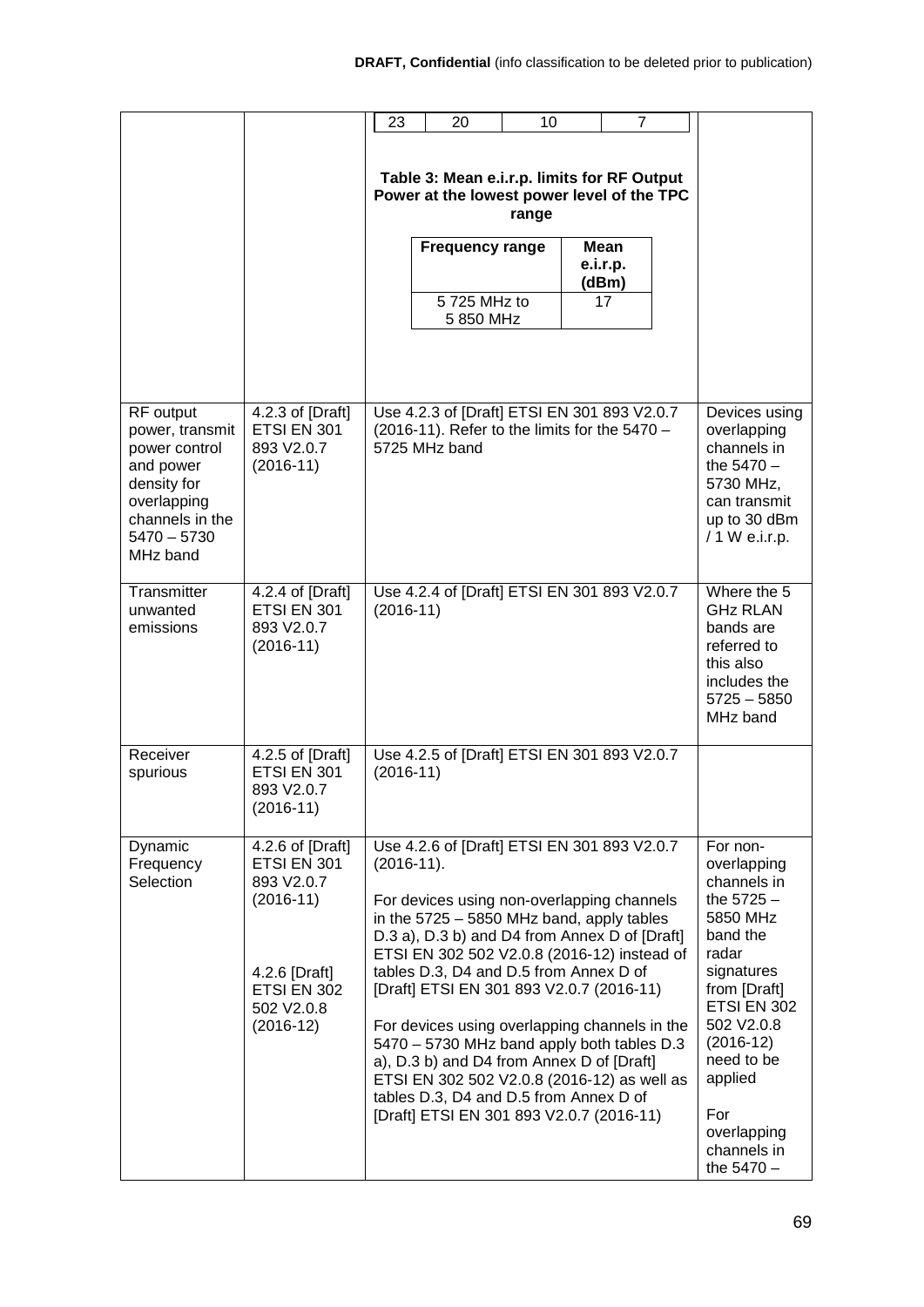|                                           |                                                                 |                                                                                                                                                                                                     | 5850 MHz<br>band the<br>radar<br>signatures<br>from both<br>[Draft] ETSI<br>EN 301 893<br>V2.0.7 (2016-<br>$11)$ and<br>[Draft] ETSI<br>EN 302 502<br>V2.0.8 (2016-<br>12) need to<br>be applied. |
|-------------------------------------------|-----------------------------------------------------------------|-----------------------------------------------------------------------------------------------------------------------------------------------------------------------------------------------------|---------------------------------------------------------------------------------------------------------------------------------------------------------------------------------------------------|
| Adaptivity                                | 4.2.7 [Draft]<br>ETSI EN 301<br>893 V2.0.7<br>$(2016-11)$       | Use limits from 4.2.7 [Draft] ETSI EN 301 893<br>V2.0.7 (2016-11).<br>Refer to Figure 3 in Annex 1 of this VNS<br>instead of Figure 3 in 4.2.7.3.2.3 of [Draft]<br>ETSI EN 301 893 V2.0.7 (2016-11) |                                                                                                                                                                                                   |
| Receiver<br><b>Blocking</b>               | 4.2.8 of [Draft]<br>ETSI EN 301<br>893 V2.0.7<br>$(2016-11)$    | Use limits from 4.2.8 of [Draft] ETSI EN 301<br>893 V2.0.7 (2016-11)                                                                                                                                |                                                                                                                                                                                                   |
| <b>User Access</b><br><b>Restrictions</b> | 4.2.9 of [Draft]<br>ETSI EN 301<br>893 V2.0.7<br>$(2016-11)$    | Use limits from 4.2.9 of [Draft] ETSI EN 301<br>893 V2.0.7 (2016-11)                                                                                                                                |                                                                                                                                                                                                   |
| Geo-location                              | 4.2.10 of<br>[Draft] ETSI<br>EN 301 893<br>V2.0.7 (2016-<br>11) | Use limits from 4.2.10 of [Draft] ETSI EN 301<br>893 V2.0.7 (2016-11)                                                                                                                               |                                                                                                                                                                                                   |

3.2 Where the 5150 – 5350 MHz and 5470 – 5725 MHz frequency ranges are referred to in [Draft] ETSI EN 301 893 V2.0.7 (2016-11) and [Draft] ETSI EN 302 502 V2.0.8 (2016-12), appropriate translation may be needed for the 5725 – 5850 MHz band.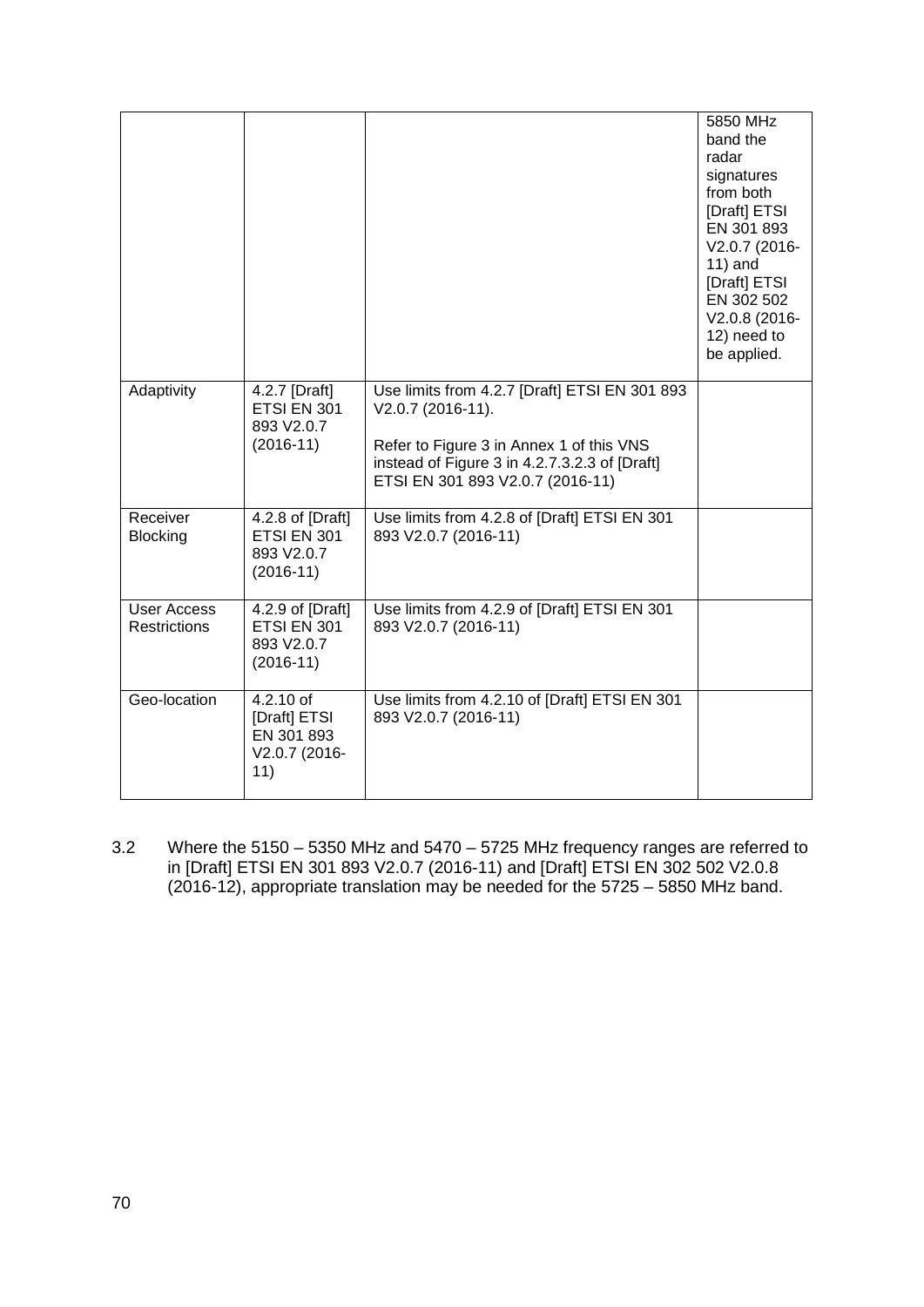## **Annex 1** *of draft VNS*

## Channel Bonding

A1.1 This Annex gives an alternative to Figure 3 in 4.2.7.3.2.3 of [Draft] ETSI EN 301 893 V2.0.7 (2016-11)

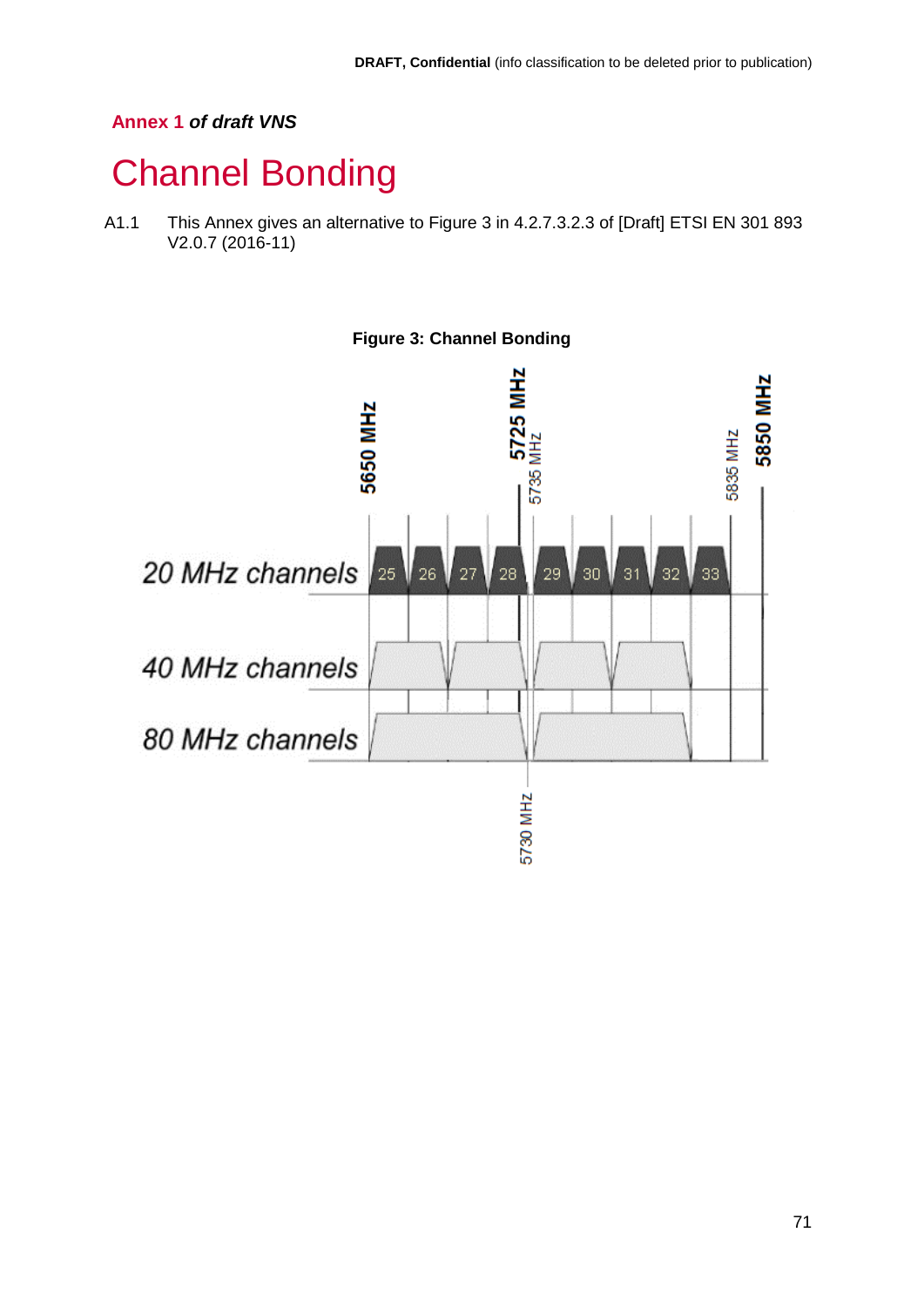### **Annex 2** *of draft VNS*

# Overview and Intention of 5.8 GHz WAS/RLAN technical parameters

A2.1 This gives and informative overview and intention of the technical characteristics and parameters for 5.8 GHz WAS / RLAN.



#### **Figure A1: Existing 5 GHz RLAN channels and the new channels we are making available (note different channel labels from 4.2.1 and figure 3a)**

- A2.2 Users of licence-exempt devices need to be aware that there are no guarantees that the spectrum will be free of interference. However, by defining the maximum transmit power, along with other characteristics, this keeps the probability of undue interference low.
- A2.3 WAS/RLANs which operate in the 5725 5850 sub-band must comply with the technical parameters set out in the Regulations and IR2030. The limits are summarised below in Table A1. In setting this limit, we aimed to authorise the least restrictive conditions which were also appropriately cautious in relation to interference to other services, based on studies at the time. This is to maximise benefits to consumers of Wi-Fi services while avoiding negative impacts on other users.

#### **Table A1: Summary of technical parameters for 5725-5850 MHz WAS/RLAN**[55](#page-72-0)

| <b>Radiated Power Limit:</b> | 200 mW EIRP                    |
|------------------------------|--------------------------------|
| Location Restrictions:       | No Fixed Outdoor <sup>56</sup> |
| Channel access and           | Normal WAS/RLAN                |
| occupation rules:            | channel access and             |
|                              | occupation rules               |

<span id="page-72-0"></span> <sup>55</sup> See Interface requirement 2030

<span id="page-72-1"></span><sup>56</sup> Aeronautical mobile use is not permitted. The apparatus may also be used airborne within an aircraft, only to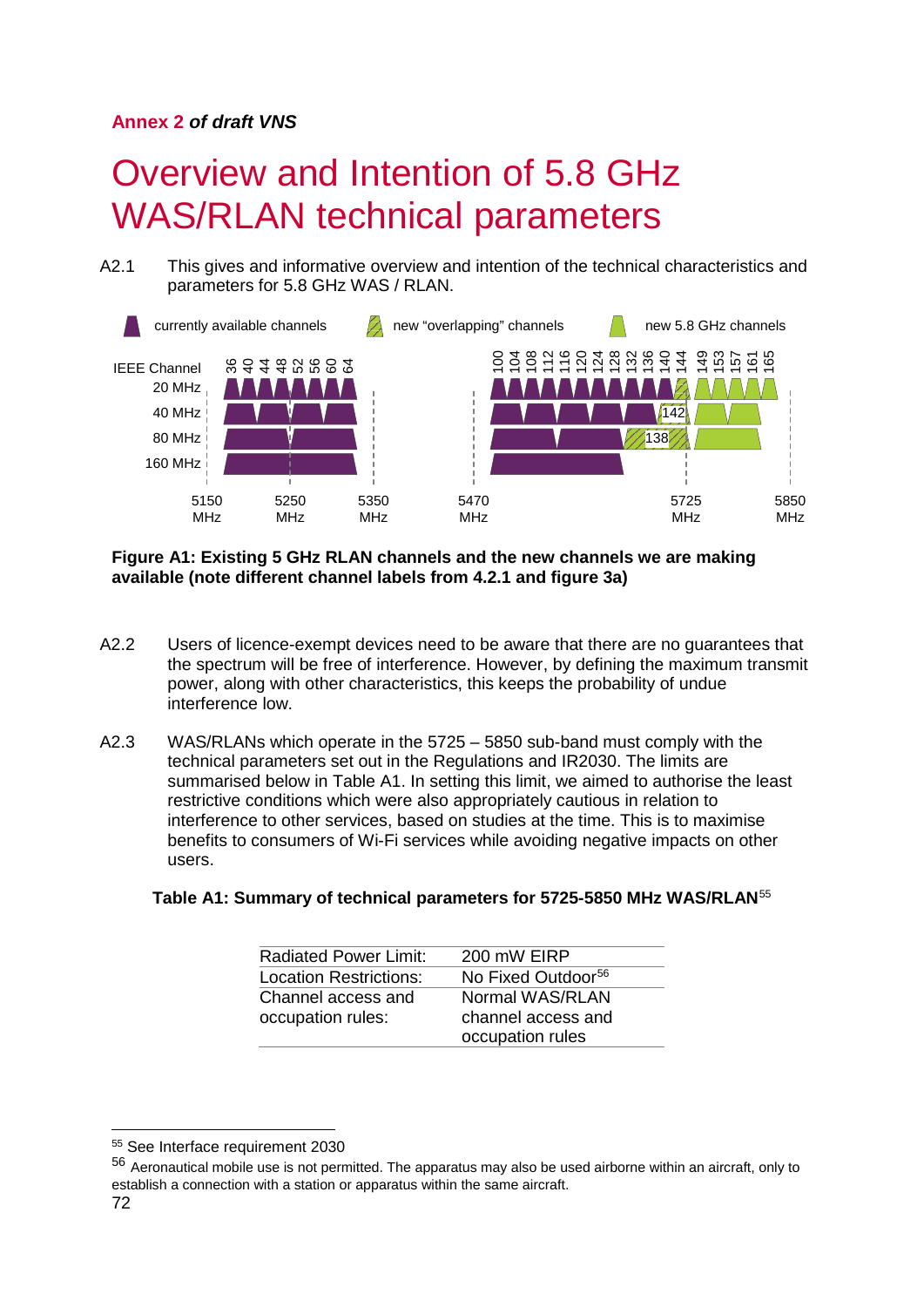A2.4 Although compliance with the above technical parameters is a matter for manufacturers and operators to determine for themselves, certain Dynamic Frequency Selection ('DFS') techniques may useful in meeting those requirements. The references set out in Table A2 may be helpful in providing a single, overall technique for achieving mitigation for preventing interference to radars.

#### **Table A2: Summary of DFS techniques which may be usefully applied for 5725-5850 MHz WAS/RLAN[57](#page-73-0)**

| <b>DFS</b> requirements<br>inc. detection threshold | <b>ETSI EN 301 893</b> |  |
|-----------------------------------------------------|------------------------|--|
| and                                                 |                        |  |
| DFS detection radar<br>patterns                     | ETSI EN 302 502        |  |

- A2.5 On matters *other* than the detection of radar test patterns (for example, detection thresholds), the requirements from ETSI EN 301 893 might be usefully applied, in the same way as they apply to the use of Wi-Fi/RLAN/WAS in the 5150 – 5350 MHz and 5470 – 5725 MHz bands.
- A2.6 With respect to the detection of radar patterns that should be detected, the requirements of ETSI EN 302 502 (5.8 GHz) standard might usefully be applied. This is a standard currently applicable to higher power fixed broadband covering the 5.8 GHz band, and as such, the patterns already reflect the radar systems that use these specific frequencies.
- A2.7 ETSI EN 302 502 is not relevant as far as detection thresholds and other requirements are concerned. This is because ETSI EN 302 502 was designed with higher power fixed equipment in mind.
- A2.8 On everything other than radar patterns, the requirements from ETSI EN 301 893 (5.4 GHz), which is a standard designed for Wi-Fi/RLAN/WAS. This will also ensure that equipment used in the 5.8 GHz band will comply with the RED.
- A2.9 Additionally, for those channels which fall in both the existing 5470-5725 MHz Wi-Fi band and the 5725-5850 MHz band, the limits summarised below in Table A3 apply.

<span id="page-73-0"></span> <sup>57</sup> See Interface requirement 2030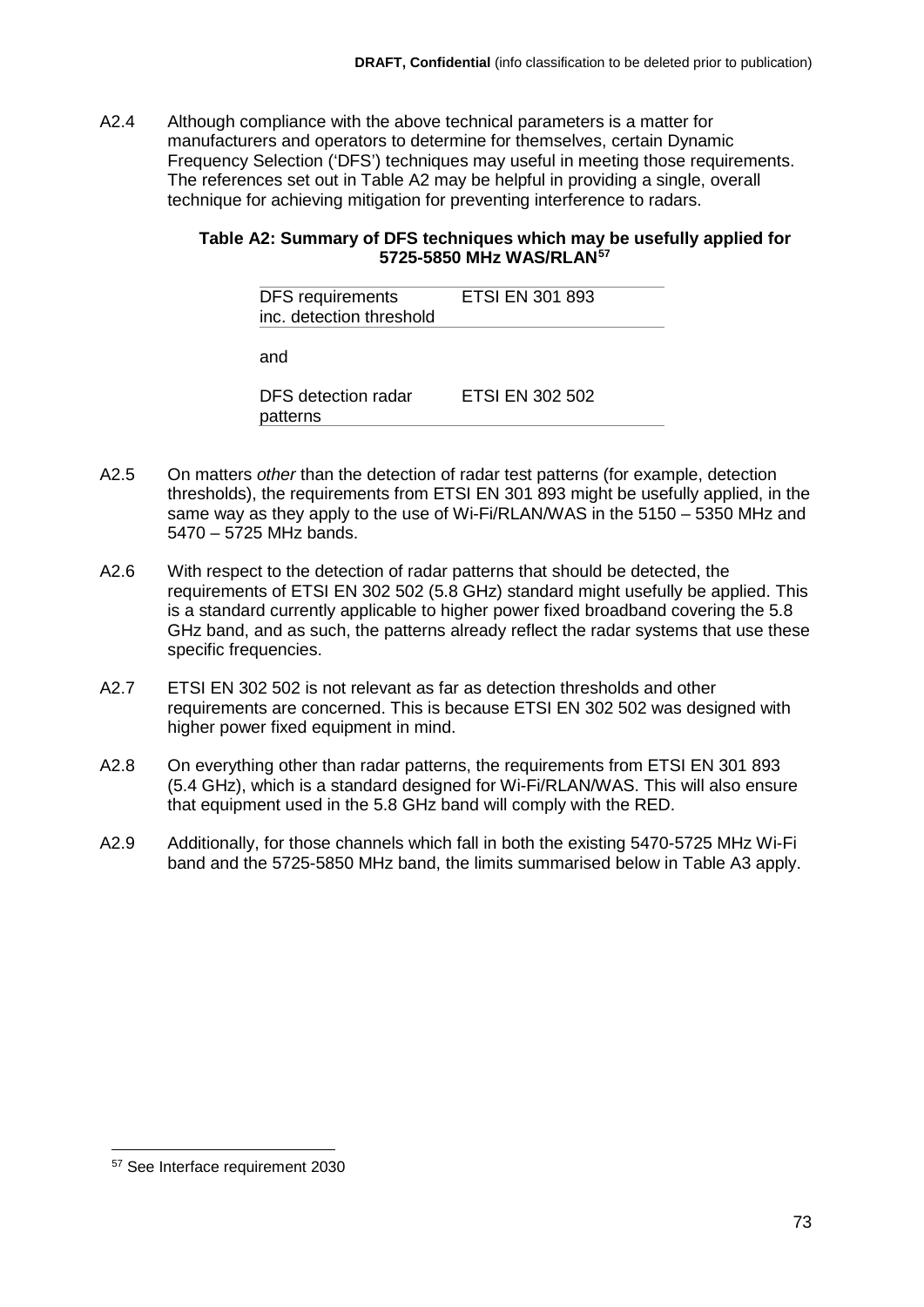#### **Table A3: Summary of 'normative' technical parameters for WAS/RLAN channels which have a bandwidth in both 5470-5725 MHz and 5725-5730 MHz only[58](#page-74-0)[59](#page-74-1)**

| <b>Radiated Power Limit</b>  | 1 W EIRP           |
|------------------------------|--------------------|
| <b>Location Restrictions</b> | <none></none>      |
| Channel access and           | Normal WAS/RLAN    |
| occupation rules:            | channel access and |
|                              | occupation rules   |
|                              |                    |

A2.10 Again, compliance with the technical parameters set out above is a matter for manufacturers and operators to determine for themselves, however certain DFS techniques may be usefully applied when using frequencies which fall within both the 5740 – 5725 MHz and 5725 – 5730 MHz bands. Table 4 sets out the DFS techniques which may be usefully applied when operating in these frequencies.

**Table A4: Summary of DFS techniques which may be usefully applied for WAS/RLAN channels which have a bandwidth in both 5470-5725 MHz and 5725-5730 MHz only [60](#page-74-2)**

| <b>DFS</b> requirements<br>inc. detection threshold | <b>ETSI EN 301 893</b>                      |
|-----------------------------------------------------|---------------------------------------------|
| and                                                 |                                             |
| DFS detection radar<br>patterns                     | ETSI EN 301 893 &<br><b>ETSI EN 302 502</b> |

- A2.11 Where overlapping channels that fall within frequencies 5725 MHz 5730 MHz are being used at the higher radiated power level of 1 W EIRP, we would suggest that two forms of mitigation may be appropriate in order to meet the above channel access and occupation rules. The detection thresholds for channels 138, 142 and 144 (equivalent channels: 28, 28+29 or 25+26+27+28 refer figure 3) are taken from ETSI EN 301 893 (as applied to the 5740 – 5725 MHz band) and the radar patterns (radar test signals) to be detected are taken from both ETSI EN 301 893 and ETSI EN 302 502, as suggested for the 5725 – 5850 MHz band above. We believe that the detection thresholds from ETSI EN 301 893 are more appropriate than those in ETSI EN 302 502 because WAS/RLAN will be limited to a radiated power level of 1 W EIRP. This is the same radiated power level as existing WAS/RLAN equipment operating in the 5470-5725 MHz band and lower than the 4 W EIRP radiated power limit for 5.8 GHz BFWA.
- A2.12 These limits for the 5725 5730 MHz frequencies are, overall, more relaxed than those for channels which fall wholly within the 5725-5850 MHz band, but this relaxation is justified because consequent the risk of interference to incumbent services in these 'overlapping channels is low, principally because these channels all

<span id="page-74-0"></span>58 IEEE 802.11 channels in both the 5470-5725 and 5725-5730 MHz bands are:

<span id="page-74-2"></span><span id="page-74-1"></span>74 <sup>60</sup> See Interface requirement 2030

Channel 138: 5650-5730 MHz

Channel 142: 5690-5730 MHz

Channel 144: 5710-5730 MHz

See Interface requirement 2030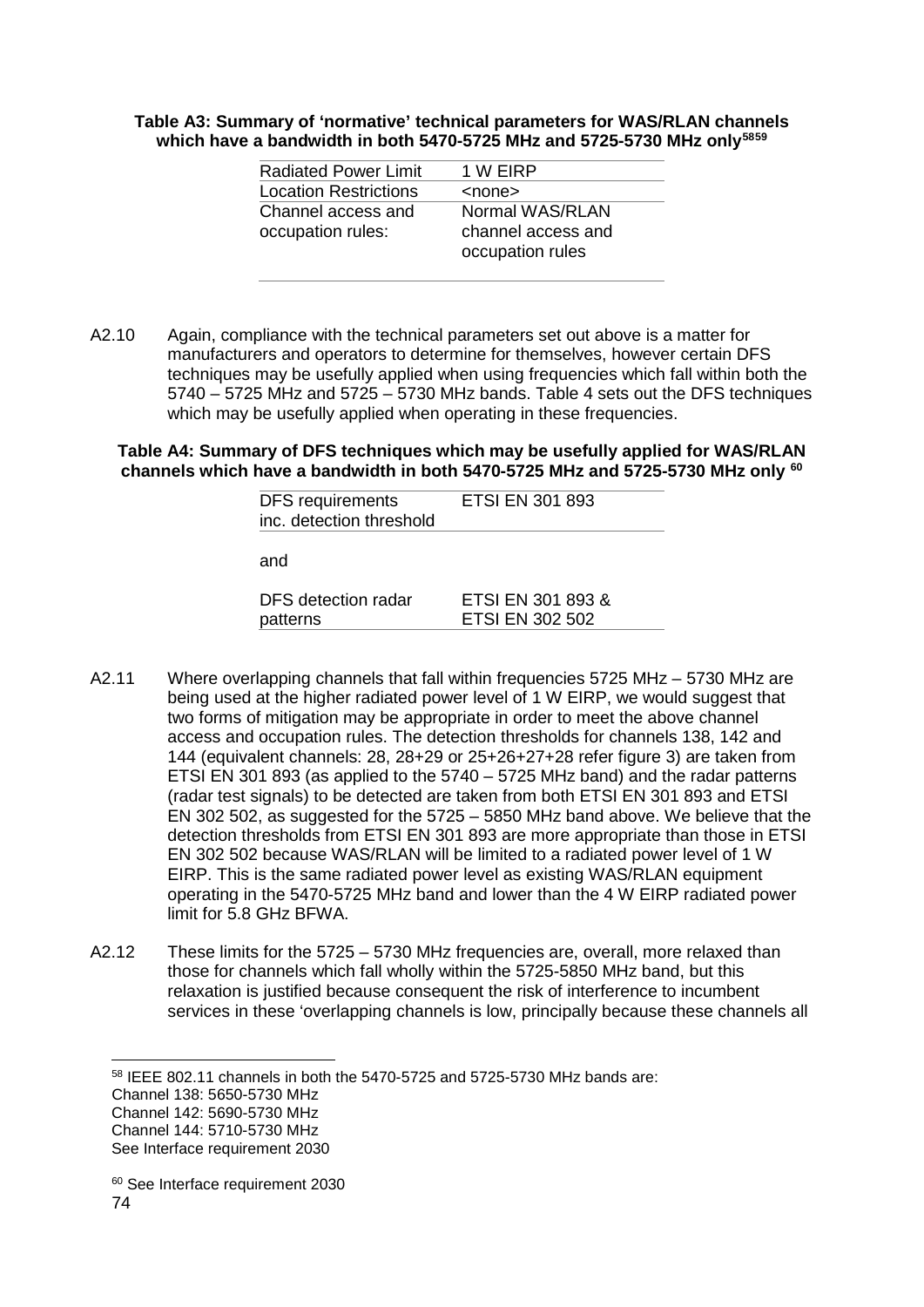have an upper edge at 5730 MHz and so only extend 5 MHz into the 5725-5850 MHz band.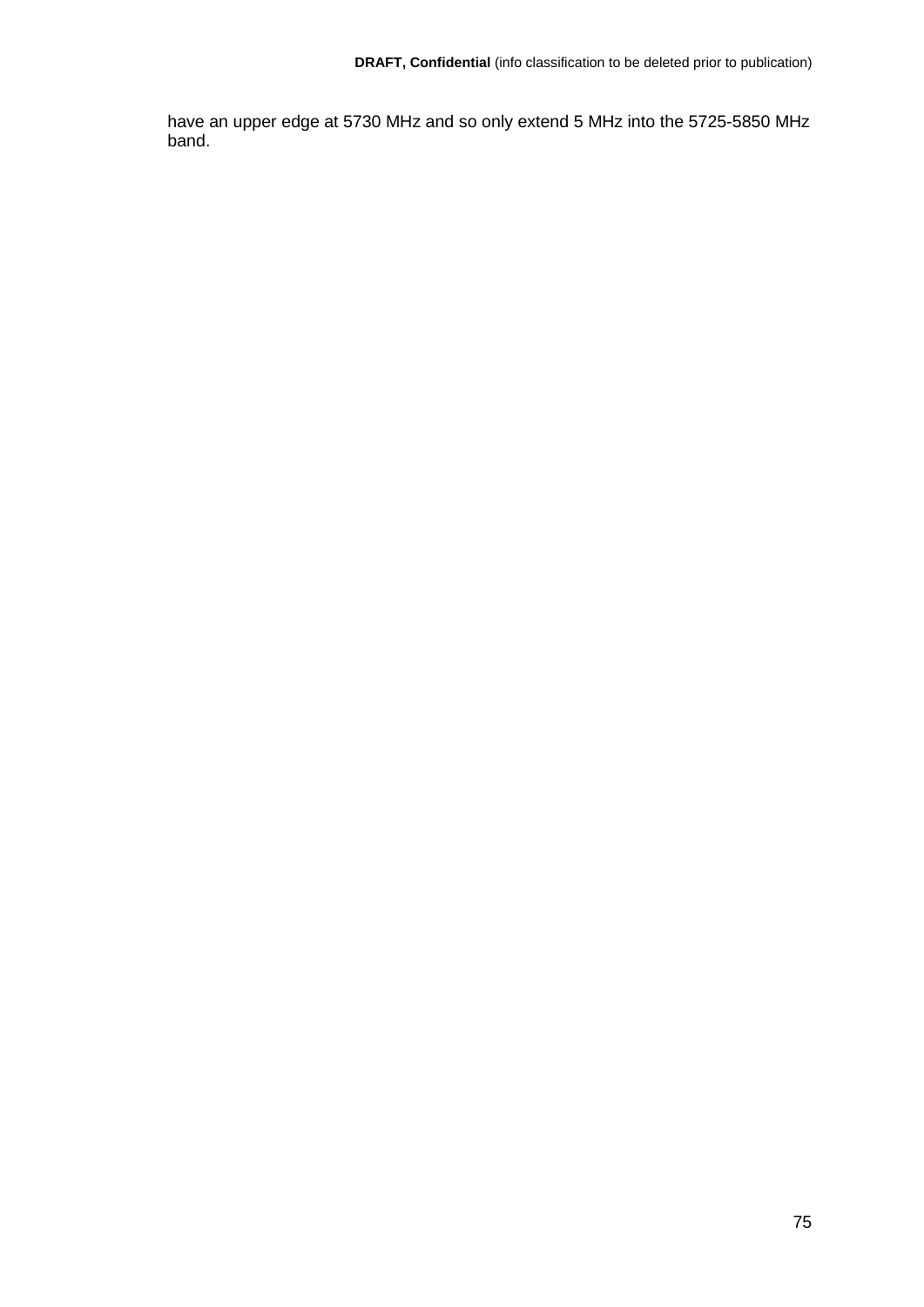## **Annex 11**

# Glossary

| 4G                           | Fourth generation mobile phone standards and technology.                                                                                                                                                                                                                                    |
|------------------------------|---------------------------------------------------------------------------------------------------------------------------------------------------------------------------------------------------------------------------------------------------------------------------------------------|
| <b>CEPT</b>                  | European Conference of Postal and Telecommunications<br>Administrations.                                                                                                                                                                                                                    |
| <b>Communications</b><br>Act | The Communications Act 2003, which came into force in July 2003.                                                                                                                                                                                                                            |
| dBm                          | The power ratio in decibels (dB) of the measured power referenced<br>to one milliwatt (mW).                                                                                                                                                                                                 |
| <b>DFS</b>                   | Dynamic Frequency Selection. A system that makes Wi-FI routers<br>change frequency when a radar using the same frequency is near.                                                                                                                                                           |
| <b>Earth stations</b>        | A station located either on the earth's surface or within the major<br>portion of the Earth's atmosphere and intended for radio<br>communication with one or more satellites or space stations.                                                                                             |
| EC                           | European Commission.                                                                                                                                                                                                                                                                        |
| <b>ECC</b>                   | The Electronic Communications Committee (ECC) considers and<br>develops policies on electronic communications activities in<br>European context, taking account of European and international<br>legislations and regulations.                                                              |
| <b>EESS</b>                  | Earth Exploration Satellite Service. A satellite radio communication<br>service which obtains information relating to the characteristics of<br>the Earth and its natural phenomena from active or passive sensors<br>on the satellite, and distributes this information to earth stations. |
| EIRP / e.i.r.p               | Equivalent Isotropically Radiated Power. This is the product of the<br>power supplied to the antenna and the antenna gain in a given<br>direction relative to an isotropic antenna (absolute or isotropic gain).                                                                            |
| <b>ETSI</b>                  | European Telecommunications Standards Institute.                                                                                                                                                                                                                                            |
| EU                           | European Union.                                                                                                                                                                                                                                                                             |
| <b>Fixed link</b>            | A terrestrial based wireless system operating between two or more<br>fixed points.                                                                                                                                                                                                          |
| <b>Frequency band</b>        | A defined range of frequencies that may be allocated for a particular<br>radio service, or shared between radio services.                                                                                                                                                                   |
| <b>FSS</b>                   | Fixed Satellite Service. Two-way communication links between<br>earth stations, usually at fixed locations, and one or more satellites.                                                                                                                                                     |
| GHz                          | Gigahertz. A unit of frequency of one billion cycles per second.                                                                                                                                                                                                                            |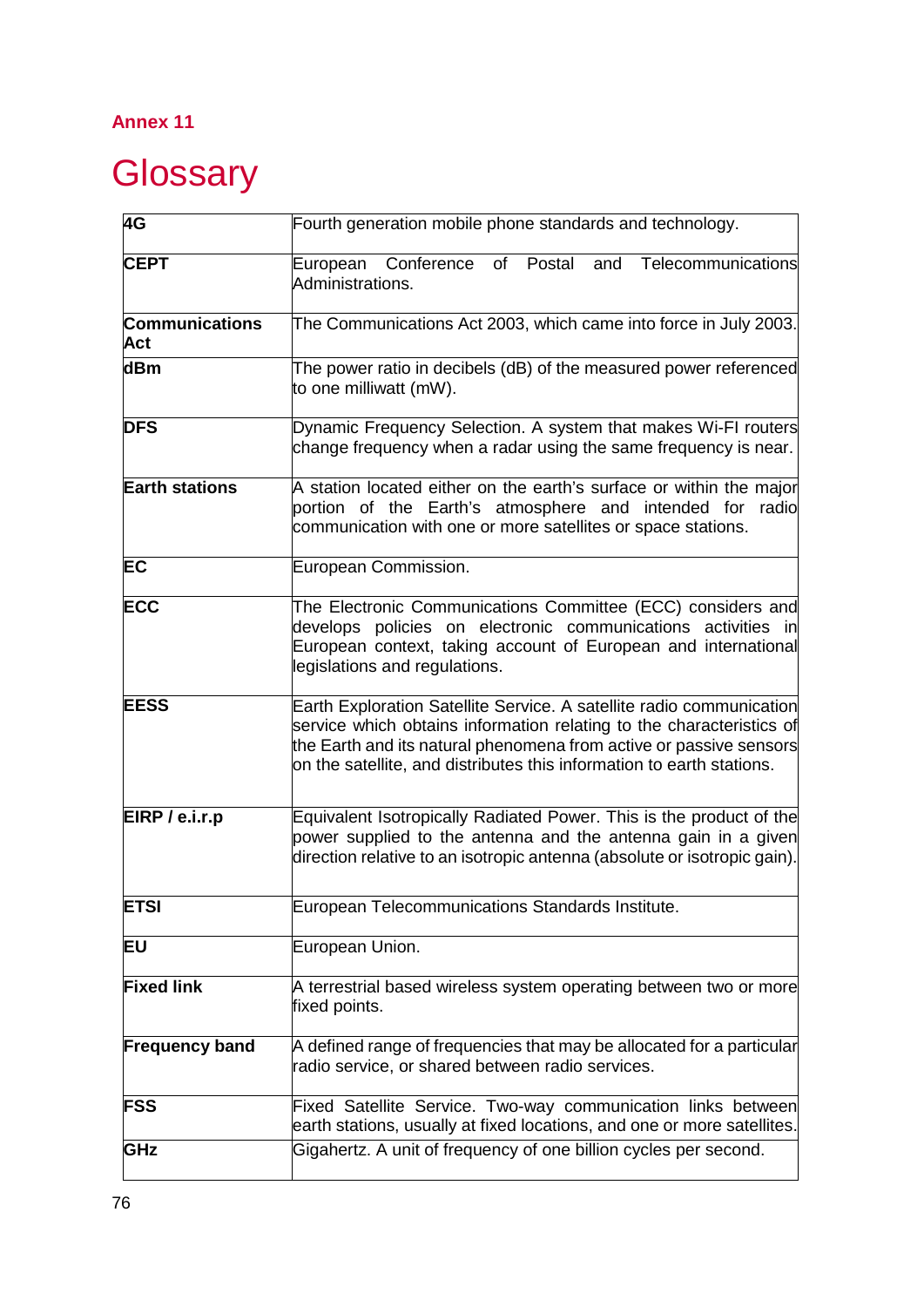| <b>IEEE</b>            | Institute of Electrical and Electronics Engineers.                                                                                                                                                                                                                                                                                                                              |
|------------------------|---------------------------------------------------------------------------------------------------------------------------------------------------------------------------------------------------------------------------------------------------------------------------------------------------------------------------------------------------------------------------------|
| <b>IEEE-802.11</b>     | An evolving family of specifications for wireless local area networks<br>(WLANs) developed by a working group of the Institute of Electrical<br>and Electronics Engineers (IEEE).                                                                                                                                                                                               |
| <b>ISM Bands</b>       | The Industrial, Scientific & Medical bands are radio bands reserved<br>internationally for industrial, scientific and medical purposes other<br>than telecommunications.                                                                                                                                                                                                        |
| <b>ITU</b>             | International Telecommunications Union - Part of the United<br>Nations with a membership of 193 countries and over 700 private-<br>sector entities and academic institutions. ITU is headquartered in<br>Geneva, Switzerland.                                                                                                                                                   |
| <b>ITU-R</b>           | International Telecommunications<br>Union<br>Radiocommunication<br>Sector, which focuses on radio spectrum and satellite orbits.                                                                                                                                                                                                                                                |
| <b>ITU-R Region 1</b>  | Article 5 of the ITU Radio Regulations divides the world into three<br>regions for the allocation of frequencies. Region 1 includes Europe,<br>Africa, parts of the Middle East, the former Soviet Union and<br>Mongolia.                                                                                                                                                       |
| <b>MHz</b>             | Megahertz. A unit of frequency of one million cycles per second.                                                                                                                                                                                                                                                                                                                |
| <b>MSS</b>             | Mobile Satellite Service. Two-way communication links between<br>portable user terminals and one or more satellites.                                                                                                                                                                                                                                                            |
| mW                     | milliwatt. A derived unit of power in the International System of Units<br>(SI). A Milli-Watt is one thousandth (1x10-3) Watts.                                                                                                                                                                                                                                                 |
| <b>Notified bodies</b> | A notified body is an organisation designated by an EU country to<br>assess the conformity of certain products before being placed on<br>the market. These bodies carry out tasks related to conformity<br>assessment procedures set out in the applicable legislation, when<br>a third party is required. The European Commission publishes a list<br>of such notified bodies. |
| <b>PMSE</b>            | Programme Making and Special Events. A class of radio application<br>that supports a wide range of activities in entertainment,<br>broadcasting, news gathering and community events.                                                                                                                                                                                           |
| <b>Radio Spectrum</b>  | The portion of the electromagnetic spectrum below 3000 GHz used<br>for radiocommunications.                                                                                                                                                                                                                                                                                     |
| <b>RED</b>             | Radio Equipment Directive 2014/53/EU of the European Parliament<br>and of the Council. It creates a set of rules for placing radio<br>equipment on the European market, and putting them into service.                                                                                                                                                                          |
| <b>Region 1</b>        | See ITU-R Region 1.                                                                                                                                                                                                                                                                                                                                                             |